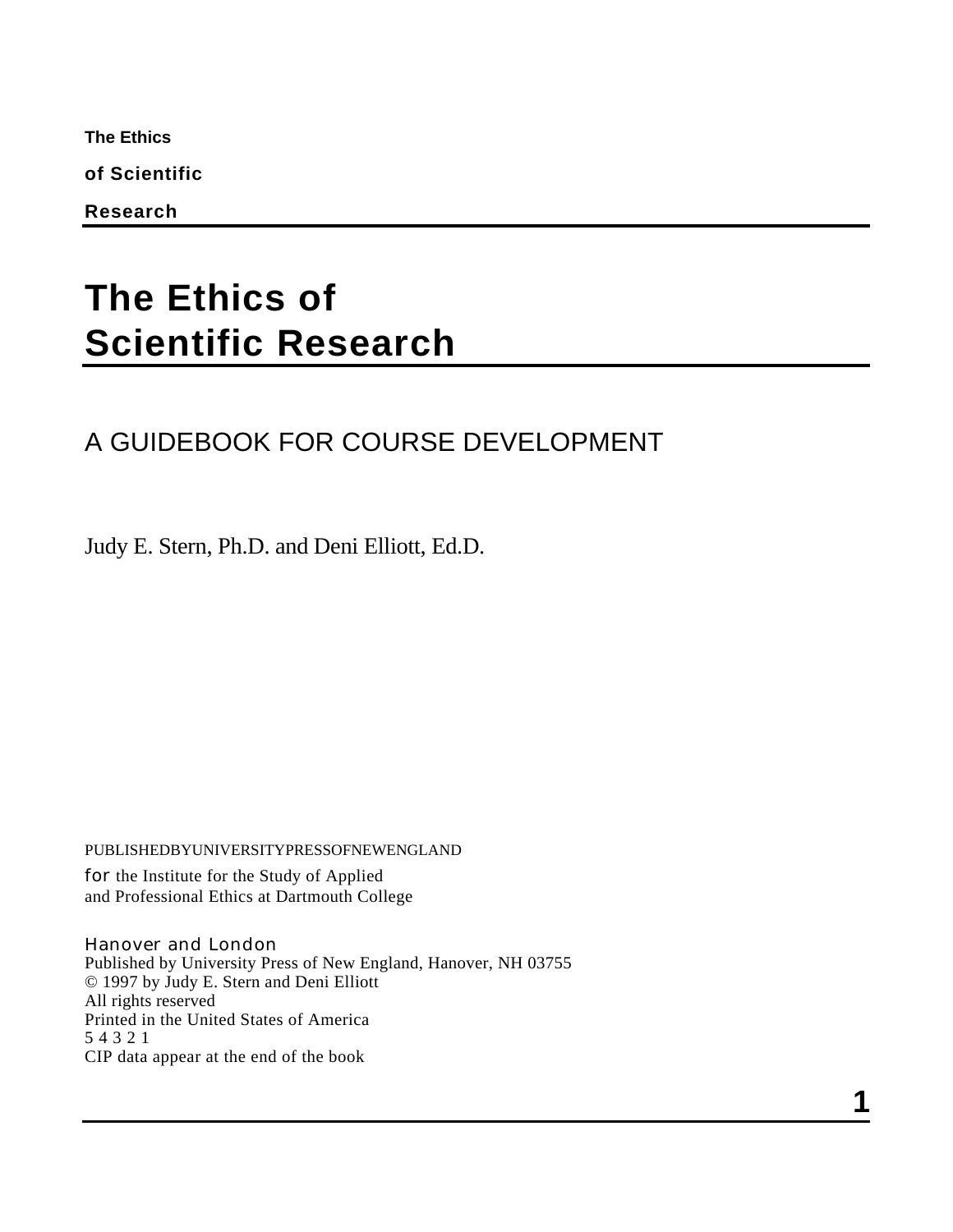## **Why Teach Research Ethics?**

Recently, one of us ( J.E.S) had the opportunity to speak with a medical student about a research rotation that the student was planning to do. She would be working with Dr. Z, who had given her the project of writing a paper for which he had designed the protocol, collected the data, and compiled the results. The student was to do a literature search and write the first draft of the manuscript. For this she would become first author on the final publication. When concerns were raised about the proposed project, Dr. Z was shocked. "I thought I was doing her a favor," he said innocently, "and besides, I hate writing!"

Dr. Z is perhaps a bit naive. Certainly, most researchers would know that the student's work would not merit first authorship. They would know that "gift" authorship is not an acceptable research practice. However, an earlier experience in our work makes us wonder. Several years ago, in conjunction with the grant from the Fund for the Improvement of Post Secondary Education (FIPSE), a team of philosophers and scientists at Dartmouth College ran a University Seminar series for faculty on the topic "Ethical Issues in Scientific Research." At one seminar, a senior researcher (let's call him Professor R) argued a similar position to that of Dr. Z. In this case Professor R knew that "gift" authorship, authorship without a significant research contribution, was an unacceptable research practice. However, he had a reason to give authorship to his student. The student had worked for several years on a project suggested by him and the project had yielded no publishable data. Believing that he had a duty to the student to ensure a publication, Professor R had given the student some data that he himself had collected and told the student to write it up. The student had worked hard, he said, albeit on another project, and the student would do the writing. Thus, he reasoned, the authorship was not a "gift."

These two stories point up a major reason for encouraging courses in research ethics: Good intentions do not necessarily result in ethical decisions. Both of the faculty members in the above scenarios "meant well." In both cases, the faculty members truly believed that what they were doing was morally acceptable. In the first case, Dr. Z's (indefensible) error was that he was unaware of the conventions of the field. In particular, he seemed blissfully oblivious to the meaning of first authorship. In the second case, Professor R was doing what he thought best for the student without taking into consideration that morality is a public system and that his actions with regard to a single student have public consequences for the practice of science as a profession.

Well-meaning scientists, such as those just mentioned, can, with the best of intentions, make unethical decisions. In some cases, such decisions may lead individuals to become embroiled in cases of misconduct. A course in research ethics can help such scientists to appreciate that it is their responsibility to know professional conventions as well as to understand the public nature of morality.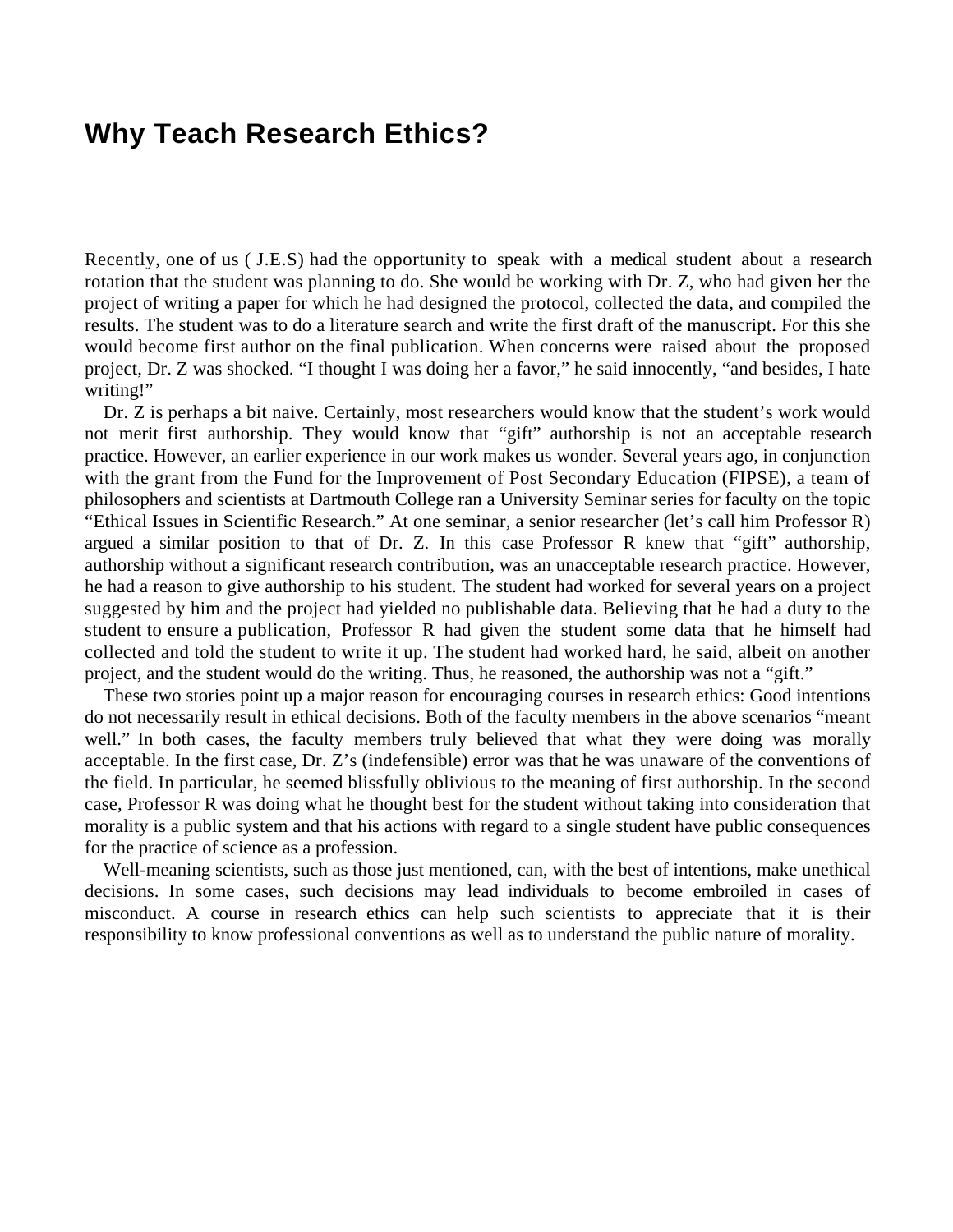There are scientists for whom a course in research ethics will be less useful. Efraim Racker,<sup>1</sup> in a 1989 article, described a student in his lab who was a "professional" fabricator of data. This student composed lab books without performing experiments, added radioactive material to gels to produce bands where he wished those bands to be, and lied to his colleagues about his actions. Another researcher, Elias Alsabti, described by D. J. Miller,  $2$  was a meticulous plagiarizer. This physician-researcher fabricated his curriculum vitae, copied a colleague's grant for his own use, published other people's data under his own name, and co-authored his pilfered data with fictitious collaborators. Individuals such as these are unlikely to learn research ethics through instruction because they are not interested in becoming ethical practitioners.

The ethics of scientific research is somewhat unique within professional ethics in the sense that good science requires the ethical practice of science (this is discussed in more detail in Section 4). Nevertheless, a course in research ethics cannot and should not have as its central focus the question, "Why should I be moral?" This question, while important, is not specific to the field of scientific research. A course in research ethics, as envisioned by the Dartmouth team, must be a course that teaches the tools for making ethical decisions relative to matters of research. It will be designed for those scientists who are already committed to being ethical researchers. Such a course should provide students the answers to the question, "How can I make moral decisions?"

Although it is the fabricators and the plagiarizers whom we most often think of when we think of research misconduct, these are not the only people accused of misconduct. They are also not the only people who are guilty of misconduct. Many other scientists have had lives and careers affected by misconduct cases.

It is undoubtedly unfair to generalize from a few cases of misconduct to an entire profession. Nevertheless, reported cases of misconduct are not uncommon, and this could reflect a failure to train students to the highest ethical standards. The 1993 Office of Research Integrity (ORI) publication reported the 1991–1992 caseload to include 29 institutional inquiries, 21 institutional investigations, and 7 ORI inquiries or investigations.3 The 1995 ORI publication reported the 1994 caseload as 13 institutional inquiries, 17 institutional investigations, and 8 ORI inquiries or investigations.4 Of actions closed in these years (55 in 1991–1992; 44 in 1994), some involved fabrication, some falsification, some plagiarism, and others some combination of fabrication, falsification, plagiarism, and "other misconduct." Slightly fewer than half of the investigated cases closed as of these reports were found to involve misconduct and resulted in sanction against the accused party. The academic rank of the accused ranged from technician to full professor. Cases were reported from a number of institutions, and the accused parties were funded by a variety of funding sources.

Cases of misconduct are not simple matters to evaluate. One source of concern is confusion within the field of science about just what constitutes a punishable infringement of ethical standards. In the fields of engineering, law, and medicine, clear written guidelines exist for defining ethical conduct. Although some particularly difficult cases may test the limits of these guidelines, most do not. In scientific research, a written code of conduct is not available.<sup>5</sup> The federal government  $\overline{6}$  and individual institutions<sup>7</sup> have been struggling to clarify the standards under which misconduct can be adjudicated. The central definitions that delineate misconduct in science include fabrication, falsification, and plagiarism. However, these are confused by other less clear categories of misconduct, which include "other questionable behavior" or "other misconduct." Within this confusion of definitions it is not always obvious to students or faculty where and toward whom their obligations lie.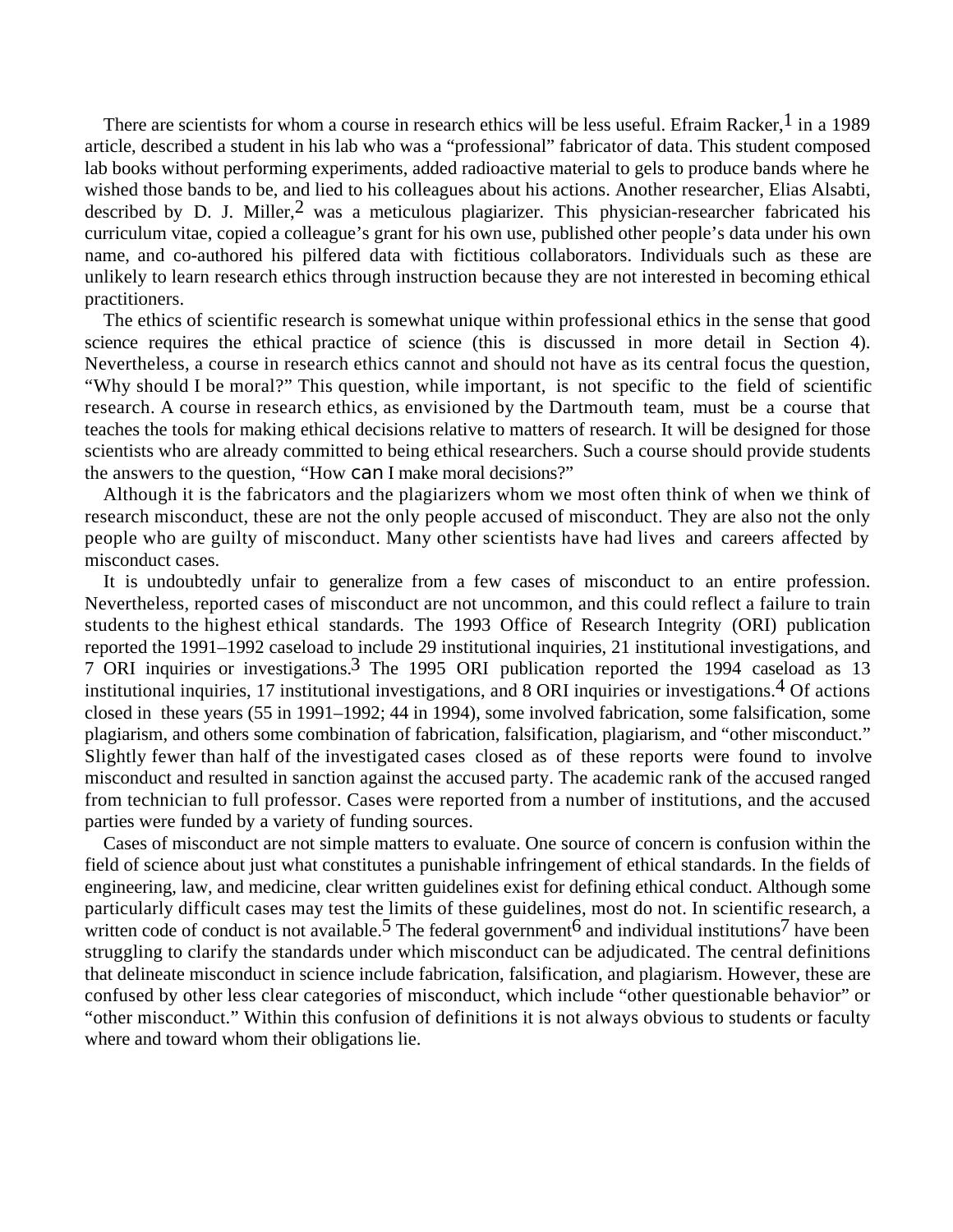Complicating the confusion generated by the way in which we define research misconduct is the teaching process by which students routinely learn about the ethical obligations of their profession. Traditionally a scientist trains with a single mentor. From this mentoring relationship the graduate student is expected to learn about scientific method, the body of knowledge that constitutes the specific field of science she is studying, and the "institution" of science. What is learned about the institution of science includes knowledge of the mechanics of obtaining funding, information on the writing of grants and papers, and an understanding of the roles and responsibilities for maintaining and sharing research data. As part of her instruction in all of these areas, it is assumed that she will also learn the ethics of scientific research.

In the case of the story of Dr. Z above, it is clear that Dr. Z's relationship with his mentor did not result in his having learned a basic convention of the field. So, it is not surprising that Dr. Z was prepared to pass his unrecognized confusion to a student who was working with him. Mentoring relationships within science education do not necessarily result in adequate familiarity with the ethics of research.

Judith Swazey of the Acadia Institute has studied this issue and presents some very distressing data on the efficacy of mentoring relationships in graduate education.  $\delta$  Although 89% of 2,000 graduate student respondents from 98 departments of major research institutions said that they related to a single faculty member who was particularly supportive of their work, less than 45% of students felt that this faculty member gave them "A lot" of help toward teaching them the details of good research practice, and 15 to 20% of the students felt that the help they got in this area was "None." Fewer than 45% of students believed that they got "a lot" of helpful criticism on a regular basis.<sup>9</sup> In the majority of cases, students felt that their faculty support person did not provide the type of mentoring relationship that one would hope for in the ethics training of a research scientist.

When Swazey asked students to compare the role that a department should take in preparing students to recognize and deal with ethical issues in their field to the role actually taken by the department, her results were equally disturbing. Eighty-two percent of students felt the department should take an "Active" or "Very active" role in this process, while only 22% felt that an active or very active role was actually taken.<sup>10</sup>

The perceptions of faculty were not much different from those of the students. Ninety-nine percent of 2,000 faculty members surveyed felt that "academics should exercise collective responsibility for the professional conduct of their graduate students"; only 27% of these faculty felt that they followed through with this responsibility.<sup>11</sup>

These data provide evidence to indicate that individual mentoring is a less than adequate teaching method for ethics. If the majority of students do not receive mentoring that leaves them with a clear understanding of their responsibilities as scientists, then cases of unintentional misconduct and questionable practice are inevitable.

The role and importance of ethics education have begun to be recognized by the NIH. Guidelines for NIH research training grants now require a minimal number of hours of ethics education.<sup>12</sup> Ethics need not be taught within a single graduate course, but it is beginning to be recognized that education in the basic conventions of the field and in the basic approaches to ethical decision making can no longer be left to one-on-one mentoring alone. As the ever-dwindling availability of research funds fuels the fire of competition, there will be increased pressure on scientists to bend or break rules. Research laboratories, particularly large groups where some students rarely see their faculty advisors, cannot be assumed to teach research ethics, or even to train students in all research conventions.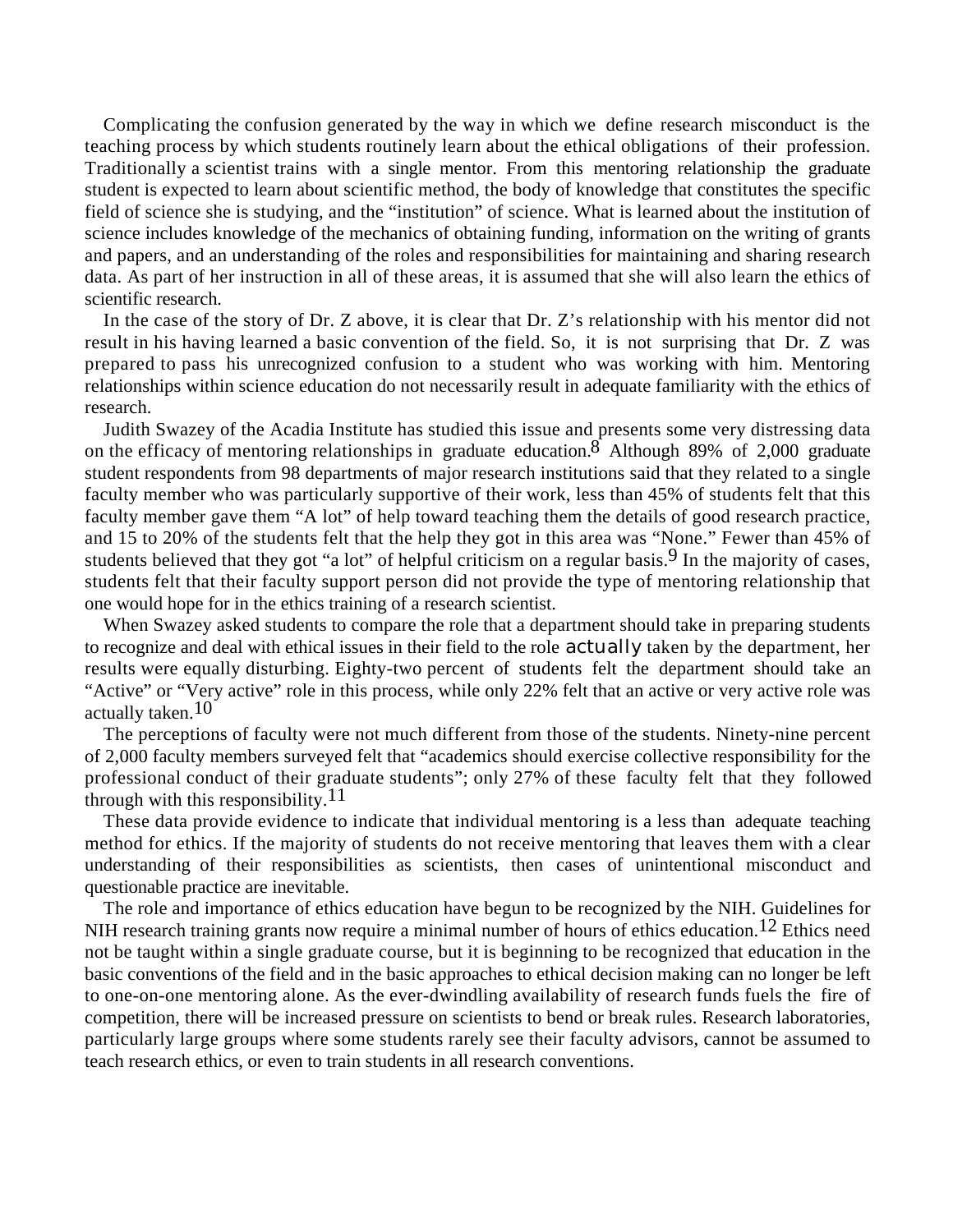Whether scientific ethics is approached through a single course or a series of courses or seminars throughout the graduate curriculum, it has become obvious that students need exposure to ethics in a number of contexts. Research ethics can and must be taught in a formalized manner. It is our belief that courses in research ethics that incorporate a solid philosophical framework have the greatest potential for long-term usefulness to students. While other methodologies may reinforce this material, a course of the type described in this monograph has the potential to help a student develop the tools to see ethical problems from a new vantage point. It is in this context and for these reasons that we designed our course in research ethics.

#### **Notes**

1. E. Racker, "A view of misconduct in science," Nature 339 (May 11, 1989):91–93.

 2. D. J. Miller, "Plagiarism: The case of Elias A. K. Alsabti," in Research Fraud in the Behavioral and Biomedical Sciences, chapter 5, ed. D. J. Miller and M. Hersen (New York: John Wiley & Sons, 1992).

 3. U.S. Department of Health & Human Services, Office of Research Integrity Biennial Report 1991–92, Public Health Service, Rockville, Md. (September 1993).

 4. U.S. Department of Health & Human Services, Office of Research Integrity Annual Report 1994, Public Health Service, Rockville, Md. (April 1995).

 5. R. A. Gorlin, ed., Codes of Professional Responsibility, third edition (Washington, D.C.: BNA Books, 1994). The 1994 edition contains codes of conduct for groups ranging from the American Institute of CPAs and the National Association of Realtors to the American Nurses Association and the American League of Lobbyists, but has no codes of conduct for scientists or scientific research.

 6. Panel on Scientific Responsibility and the Conduct of Science, Responsible Science: Ensuring the Integrity of Scientific Responsibility and the Conduct of Research, vol. 1 (1992) and vol. 2 (1993) (Washington, D.C.: National Academy Press).

 7. Council on Sponsored Activities, Dartmouth College Policy and Procedures for Safeguarding Integrity in Research, Training, and Other Related Activities (rev. September 1995).

 8. J. P. Swazey, "Teaching research ethics: Needs, opportunities, and barriers in graduate programs," background paper for meeting of NSF Consortium Project: The Production of Educational Modules for the Teaching of Research Ethics, Lake Bluff, Ill., April 2–4, 1993. Published versions of some of these data include: J. P. Swazey, K. S. Louis, and M. S. Anderson, "The ethical training of graduate students requires serious and continuing attention," Chronicle of Higher Education 9 (March 1994):B1–2; J. P. Swazey, "Ethical problems in academic research," American Scientist 81 (Nov./Dec. 1993):542–53.

9. Students had the choices of "A lot," "Some," and "None."

10. Swazey, "Teaching research ethics," 1993, 6–7.

11. Swazey, Louis, and Anderson,"Ethical training," 1994, B-2.

12. National Institutes of Health and Alcohol, Drug Abuse, and Mental Health Administration, "Reminder and update: Requirement for instruction in the responsible conduct of research in National Research Service Award Institutional training grants," NIH Guide for Grants and Contracts 21 (43, 1992):2–3.

**2**

## **Who Needs Research Ethics?**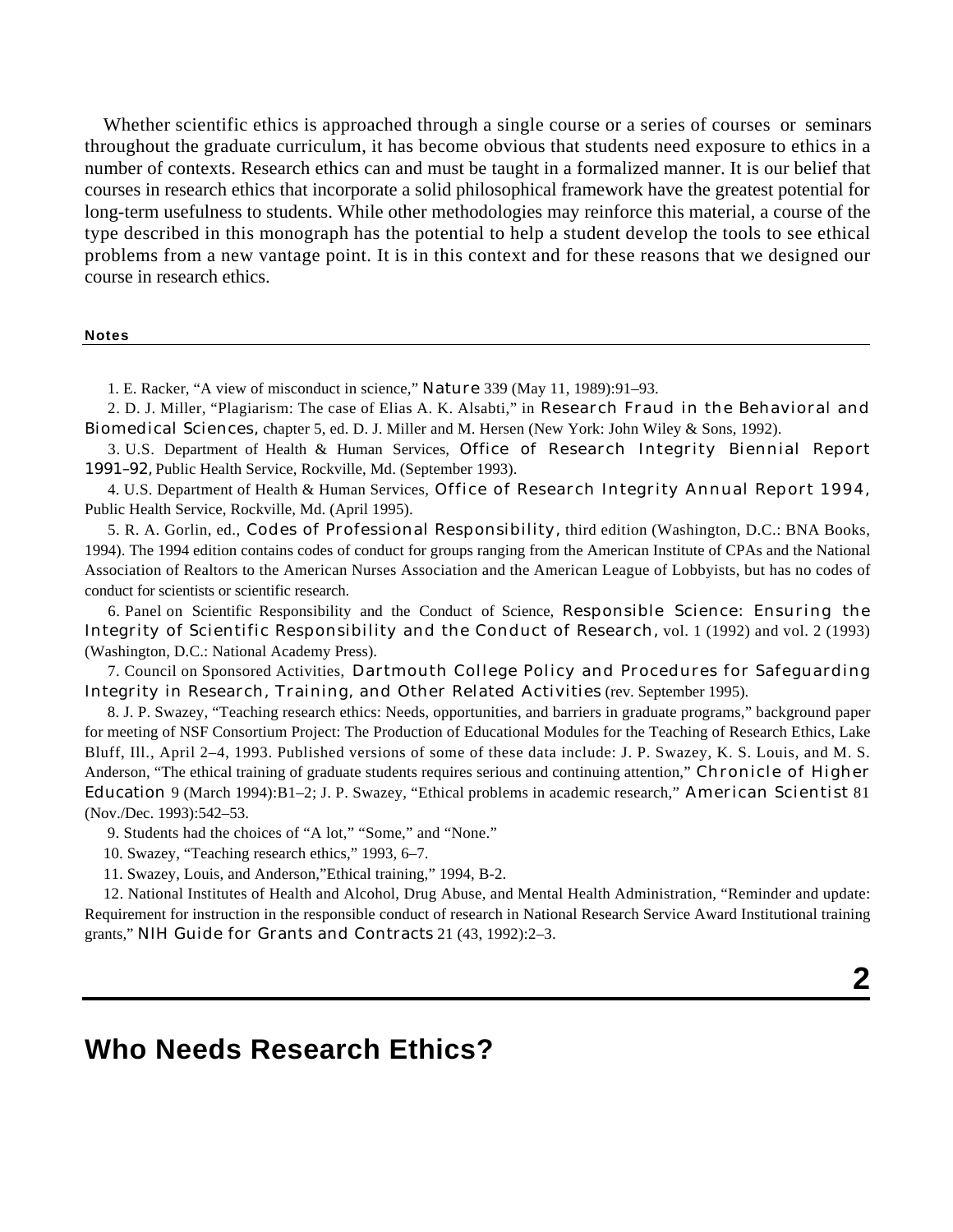In answer to the question, "Who needs research ethics?" many of us might answer, "I don't need it, but that guy over there certainly does." The situations related in Section 1 indicate that at least some "of those guys over there" could profit from an opportunity to discuss ethical problems that arise during their research.

The vast majority of scientists doing research have had no formal training in research ethics. If Judith Swazey's data are correct, students have been poorly mentored in research ethics, and faculty who were trained by the same methods may themselves be lacking an ethics education. Conventional wisdom that may or may not be handed down from mentor to student probably differs widely from laboratory to laboratory. Scientists generally operate under the faulty assumption that everyone agrees about what constitutes reasonable conduct.

During our faculty University Seminar in Research Ethics we found that nearly every issue engendered lively debate. Nearly every point discussed became a point of contention. As an exercise at one of the University Seminars, we had participants evaluate a series of case vignettes. Scenarios included funding, collaboration, publication, sexual relationships between mentors and students, fabrication, and maintaining lab notebooks. The responses made clear that there was little agreement between scientists on some fundamental issues. There was no agreement, for example, on who should keep lab notebooks and on how long they should be kept. There was little agreement on who should be first author on a paper from a collaborative project. Faculty differed widely on perceived appropriateness of studentmentor sexual relationships and on what constituted an appropriate response to reports of data fabrication.

In the course of this three-year project, we have come to believe that when we ask the question, "Who needs research ethics?" our answer must be, "practicing scientists." All scientists engaged in research can benefit from the discussion of research ethics. This doesn't mean that the study of ethics will answer questions about how long to keep a lab notebook or who should be first author on a paper. Ethics education is not about finding the "correct" answer. Nevertheless, discussion of ethical issues allows scientists to grapple with and develop strategies for recognizing, approaching, and resolving ethical problems.

The value one places on training in research ethics may be proportional to what one feels can and should be accomplished through ethics education. As already addressed in Section 1, we do not believe that ethics education should have the goal of teaching someone why they should be moral. University Seminars, courses in ethics, and other forums for ethics debate serve a function only for those scientists who already wish to be ethical researchers. For such scientists the discussions in such forums allow them to evaluate conventions, define responsibilities, articulate positions on different issues, and acquire some facility at using a framework for ethical decision making.

Discussion of conventions has merit even when different scientists cannot agree on what a particular convention should be. For example, discussion can lead to effective strategies for avoiding conflict. In the case of laboratory notebooks, one can ensure that a clear policy on who keeps notebooks is articulated before the research is undertaken. Similarly, in the case of first authorship, discussion of authorship before a project is undertaken can be encouraged. In the first case scenario in Section 1, Dr. Z would have benefited from a discussion of conventions. Gaining the knowledge that there are written guidelines for authorship in most journals would in itself have been helpful to him.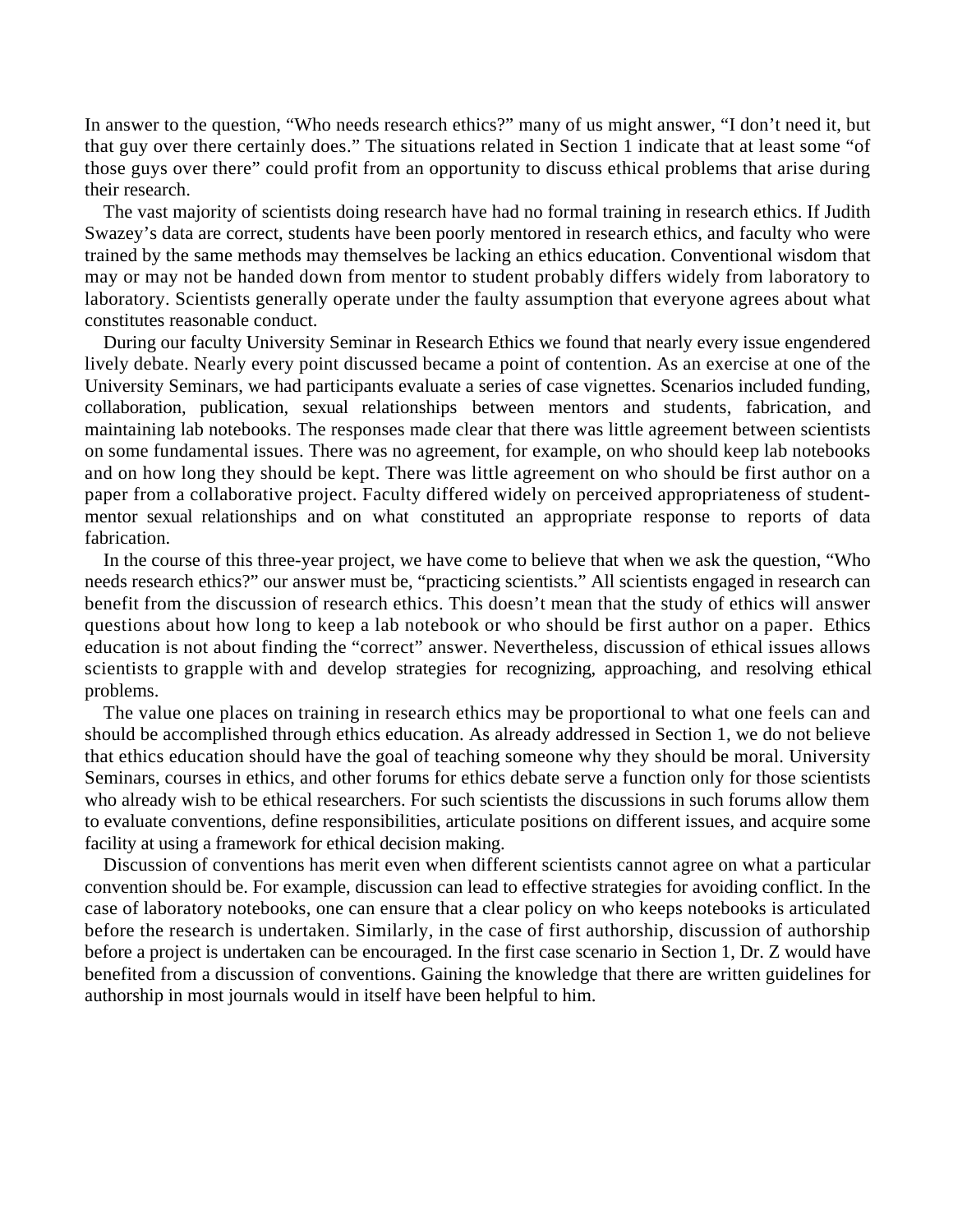Conventions may differ significantly from one field of science to another. The order of authorship in one field may reflect the level of involvement in the experimental protocols, while in another field it may reflect an alphabetical listing. Practices for replication of experiments may also differ. Large populationbased psychology experiments may not be expected to be repeated prior to publication, while assay results of a physiology experiment may be expected to be repeated several times. Though conventions themselves may differ, certain consistent themes can be clarified by these interactions. For example, no matter what the research practice is regarding replication in a particular field, it is ethically unacceptable for scientists to lie about what they are doing. If they report that they are showing a "representative experiment" when they only did the experiment once, they are misrepresenting the experiment. An additional advantage to discussion of conventions is that they help to delineate expectations within a particular field. They also aid in alleviating confusion when scientists from one field collaborate with those of another field.

It is also important that scientists discuss their responsibilities vis-à-vis colleagues, students, and professional institutions. There is a good deal of conflict and confusion among graduate students about what they can and should expect from their mentors. There is probably also some confusion on the part of mentors as to what they can and should ask from their students. Responsibilities for sharing information, for ensuring honesty of one's co-authors, and for pursuing accusations of whistleblowing are often at issue for professionals. Which responsibilities should be shouldered by the institution and which by the individual researcher are valuable to discuss. Professor R from the second case scenario in Section 1 did benefit from discussion of responsibilities. It was clear from the comments around the table in the University Seminar that few of his colleagues agreed, as he had assumed, that he had a responsibility to ensure that his student be an author on a publication. And few believed, as he thought, that his behavior was an example of moral excellence. He didn't promise to change his practice, but he did promise to think more about it.

One aspect of responsibility that is important to note is that all scientists have some responsibility for their actions. The tool that we used to evaluate student learning the first time we ran our graduate course pointed out to us that many students responded as though students in the test scenarios were victims who had little or no responsibility for their own actions. The students analyzed a case in which a postdoctoral fellow had misrepresented his data on a published graph. The students were able to identify the part played in the misadventure by a failure of responsibility on the part of the faculty advisor and the journal editors. Few held the postdoc primarily responsible for the misrepresentation, a point that had seemed clear to the faculty members who chose the case for analysis. The students preferred to blame shoddy training and poor mentoring for the postdoc's misdeed. Each person in a laboratory, on a publication, and at a research institution has responsibilities to maintain the ethical integrity of the field, and it is important that these responsibilities be discussed and acknowledged by all practitioners in the lab: faculty, students, and technicians.

Examples of conventions and responsibilities point up a central advantage to discussions of ethics and research among scientists. Discussions of ethics force individuals to verbalize their positions on the issues. Verbalizing one's position removes the opportunity for the sort of excuse used by Dr. Z in the first scenario in Section 1. Had Dr. Z been provided a forum to verbalize the fact that knowing the conventions of the field is central to making ethical decisions, then it would have been much more difficult for him to have claimed ignorance of such conventions. Allowing one's positions to remain unstated makes it far easier to overlook obvious flaws in one's own arguments.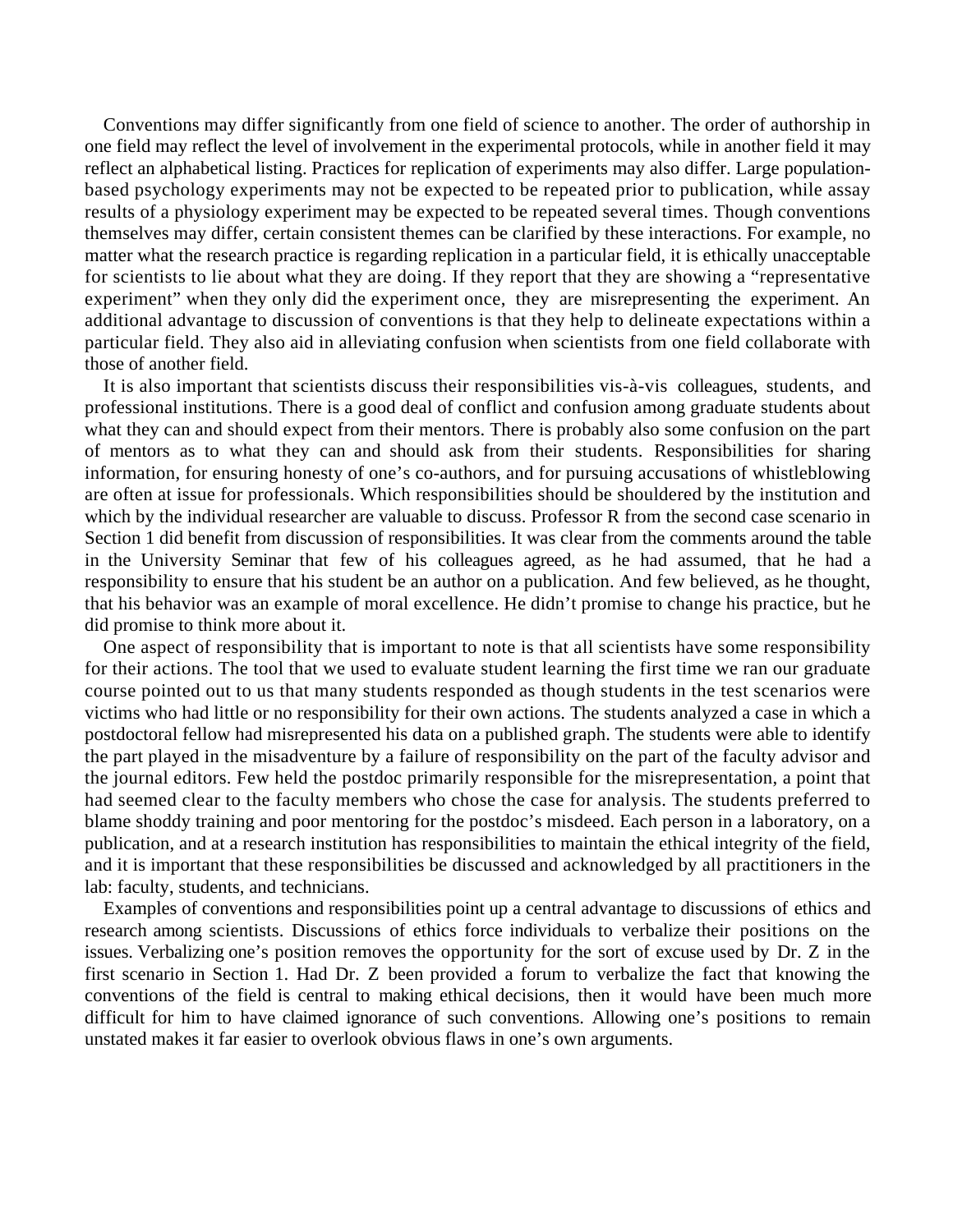Finally, ethics education can enable scientists to place their positions into a logical framework from which they can look for consistent approaches to related problems. In this sense it was the perspective of the Dartmouth team that the involvement of philosophers in both course design and teaching of research ethics is central to development of a course in this discipline. In contrast to the dismissive approach taken by some scientists, we believe that philosophers are essential in assisting scientists to define a realistic, rational ethical framework from which to view ethical problems. Just as a scientist would not try to develop a project in a related but different scientific field without collaboration with an expert in that scientific field, so developing a course is ethics without the benefit of ethicists is a naive endeavor.

Moral problems are not isolated from one another, and solutions to ethical problems in science cannot run counter to solutions to ethical problems outside of science. It cannot be moral for a scientist to deceive or to break a promise without justification any more than it is moral for a physician, an auto mechanic, or a secretary to do so. Because morality is a public system, our solutions to one problem have implications for others. Morality is a public system in that it is, at its fundamental level, a series of generally understood but rarely spoken rules about how we act in relation to one another. When Professor R in scenario 2 decided to give first authorship to his student, this decision had implications for all first authors. First authorship cannot mean both that an individual has had primary responsibility for conceiving of, developing, and performing a set of experiments and that this individual has not had this responsibility. Exceptions to the rule must themselves be publicly explicit to be moral.

Just as philosophy has been central to medical, engineering, and legal ethics, it is central to research ethics. A study of moral theory can help scientists to identify moral problems and differentiate these from legal, social, and economic problems. An approach centered in philosophical tradition will also help scientists clarify the value of making their positions and their arguments explicit. It will expose inconsistencies in the scientist's approach in dealing with ethical matters. On a problem-by-problem basis, a philosophical approach can assist scientists in separating actions that are morally neutral, and thus morally permitted, from those that involve responsibilities and are thus morally required, from those that are unacceptable and thus morally prohibited. Moral theory need not be learned in great detail, and it is not necessary to learn about the variety of moral theories that have become accepted as the "standard" theories. What is necessary is learning to approach moral problems in a systematic way.

We designed our graduate course with an eye toward those topics that we felt would provide the best foundation in ethical decision making. We began by reviewing the topics covered during two years of our University Seminar, and from these we chose those topics that we felt would be of the greatest value in conveying conventions and responsibilities to students at an early stage in their careers.

The content areas covered in the University Seminar included methodology, reporting research, professional honesty, research relationships and communication, institutional responses, conflict of interest, journalism and science, human and animal experimentation, and objectivity in science. From these we chose to concentrate in the graduate course on topics of immediate importance "at the bench": methodology, reporting research, institutional responsibility, peer review, human experimentation, and animal experimentation. We also included a session on interpersonal interactions in the lab. Issues of social responsibility, including such topics as "journalism and science" and "objectivity in science," were set aside.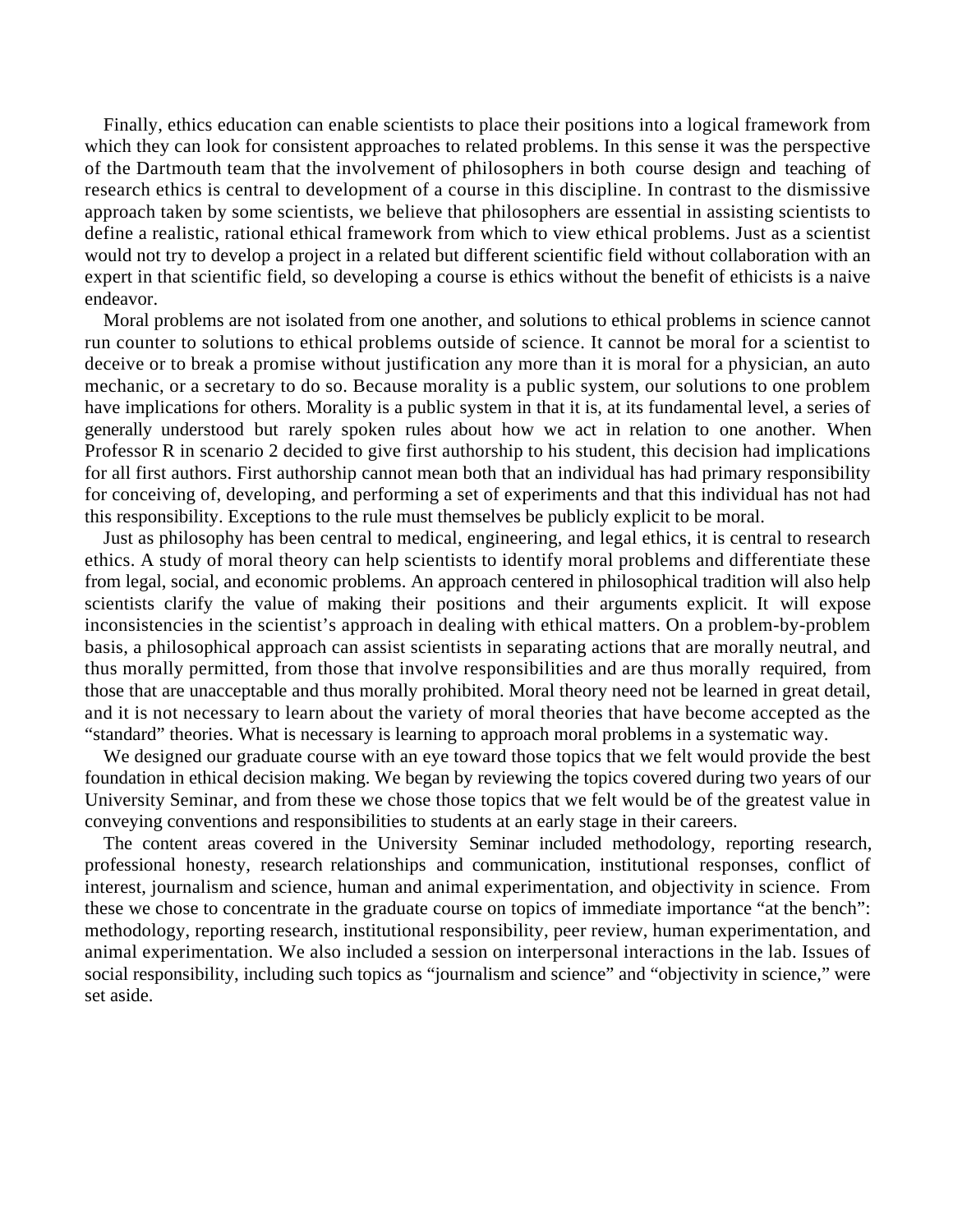Although the original target audience for our course was graduate students in biomedical sciences, we drew students from psychology, engineering, chemistry, and earth science. Students in different disciplines had different levels of interest for different topic areas. Students in psychology wanted more concentration on human experimentation; those in engineering wanted less. Students in engineering wanted more attention paid to business and commercial complications faced by scientists; those in psychology for the most part did not. Courses can be designed to focus greater or lesser attention on different content areas to serve different target audiences. Nevertheless, we do believe that a survey of certain major and essential content areas is an important part of each scientist's education. We see our course as a survey course that had the function of beginning the process of ethics education.

The disagreement between students from different disciplines about what ought to receive primary attention in the course was offset by the value of students coming to understand how conventions among scientific disciplines differ. While we initiated the faculty seminar to develop a teaching team and to practice thinking together about these issues, we discovered in the process of running both a University Seminar and a graduate course that the faculty were often more engaged in discussion of these issues than were the students. For this we credit the role of experience. Faculty with years of research behind them had endless stories and mishaps to relate. Some faculty also found themselves defending actions that students dismissed offhand as morally prohibited. Students tended to be somewhat idealistic and unrealistic about the pressures and the temptations to which they might someday succumb. As we discuss in Section 4, we believe that faculty seminars are central training grounds for faculty involvement in ethics education.

It should not be forgotten that faculty can also learn from students. In discussions with Professor R, none of the faculty identified the responsibilities of the student to whom the gift authorship was given. When we brought this same case to a group of students, one said that he would not accept authorship in this case because he would not want to assume responsibility for data he had not collected himself.

The course that we developed was targeted for graduate students, but we feel that it could be used with some modifications for researchers at all stages of their careers. Because ethics education involves the development of complex skills more than the incorporation of empirical information, the study of ethics and its practical applications can and should be a process that continues throughout one's career. The course that we outline in the next section can only begin this process.

## **3**

## **A Course in Research Ethics**

Our course in scientific research ethics had a seminar format in which class sessions were built around analysis of real and hypothetical cases. As described in the previous section, our overall goal for the course was to assist students in bringing a systematic methodology to ethical problems. We expected students to develop an understanding of what it means to work at ethical problems in a systematic fashion. Our approach to teaching was, therefore, to use structured discussion of cases as the central feature of class sessions.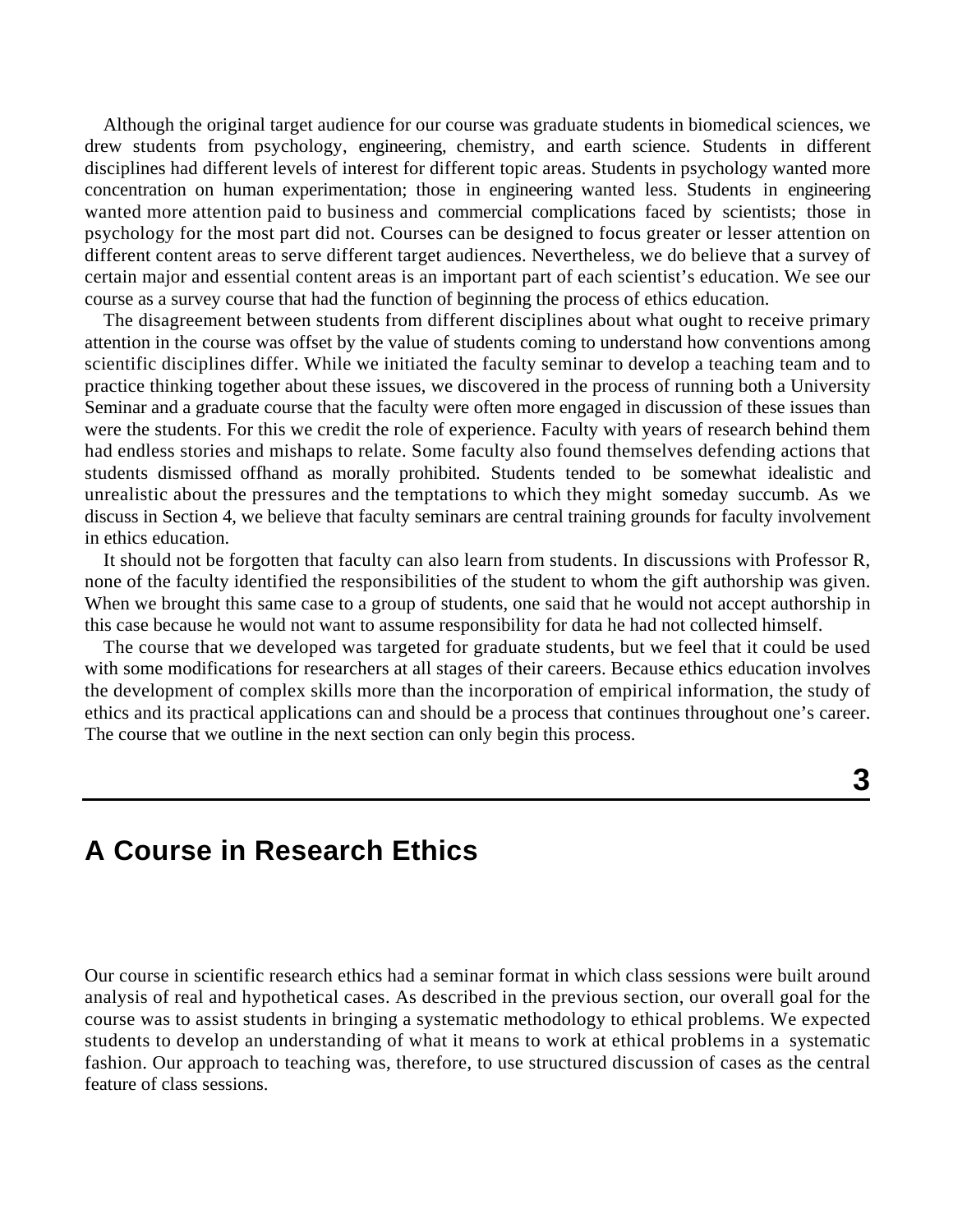Students met for a single two-hour session once a week during a nine-week term. Each class session focused on a specific topic area. The course was team taught with each class session lead by one faculty discussion leader. Several members of our faculty teaching team were present at all times to answer questions and engage in discussion with students.<sup>1</sup> The course director was present for all sessions to provide continuity. An essential component to team teaching in this manner was for course faculty to spend considerable time working together on issues of research ethics, a process described in the next section.

Students were assigned readings in advance of each class session to help them become familiar with regulations, conventions, and responsibilities within the topic areas. We expected students to use this information in discussion when they came to class. Although we began by thinking that some formal lectures would be helpful for students, we changed our minds after weighing the result of both the students' comments and our own assessment of what the students had learned the first time we offered the course. Our experience leads us to be skeptical of using valuable class time for the presentation of material that the students can incorporate through readings. We do, however, believe in creating class discussions that require students to draw upon this information whenever possible. What we found was similar to what has been suggested by other teachers of ethics: that passive learning, simply listening to lectures, does not adequately equip students to use their own judgment in analyzing real-life situations.<sup>2</sup>

We recommend that the first session of the class be used to present a framework for dealing with ethical problems. The first time we offered the course, we did not have such a session. This was partly because we were concerned that science students would be turned off by a blunt discussion of ethics. We hoped instead that students would recognize the ethical theory behind our discussion of the cases. This did not work. The students did not adequately develop a systematic approach to ethics. The second time we offered the course, we presented a session on ethical framework at the start, and we were able to relate all further discussion back to the material presented in the first session; this was a far more successful approach.

Real cases, documented in newspaper and other articles, were an important source of course materials. We believe that real cases bring a depth and reality to the discussions. We thus began our course with the discussion of a real and very complex case, the Imanishi-Kari/Baltimore case. In addition, we used a combination of case scenarios and literature to focus on issues that could less easily be deciphered from the real life situations. The play A Stampede of Zebras by R. G. Martin, for example, was very important in helping us present the topic of interpersonal interaction in the laboratory.

As cases highlight what has gone wrong, we were concerned that the use of case material might leave students with a negative view of the field they are entering. But, in our experience, students appreciated the use of case material, particularly when cases were well chosen so that the situations were familiar and believable. Rather than making students uncomfortable with their chosen field, the use of cases reassured them that they were not alone with, and unusual in, concerns that they themselves had recognized or confronted.

To reinforce the case analysis method, we included one session for student presentations. During this session students presented and analyzed cases of interest to them. We believe that student presentations are a central component to an ethics course. Although we had the students do these analyses through verbal presentations, we would have preferred to also include written presentations. In fact, we feel that written assignments on a weekly basis would be optimal. Such a course structure would require, however, that a course in research ethics have more institutional support than we were able to muster. Since, as we describe in Section 6, recruitment of students was a problem for us, we intentionally kept the course requirements to a minimum.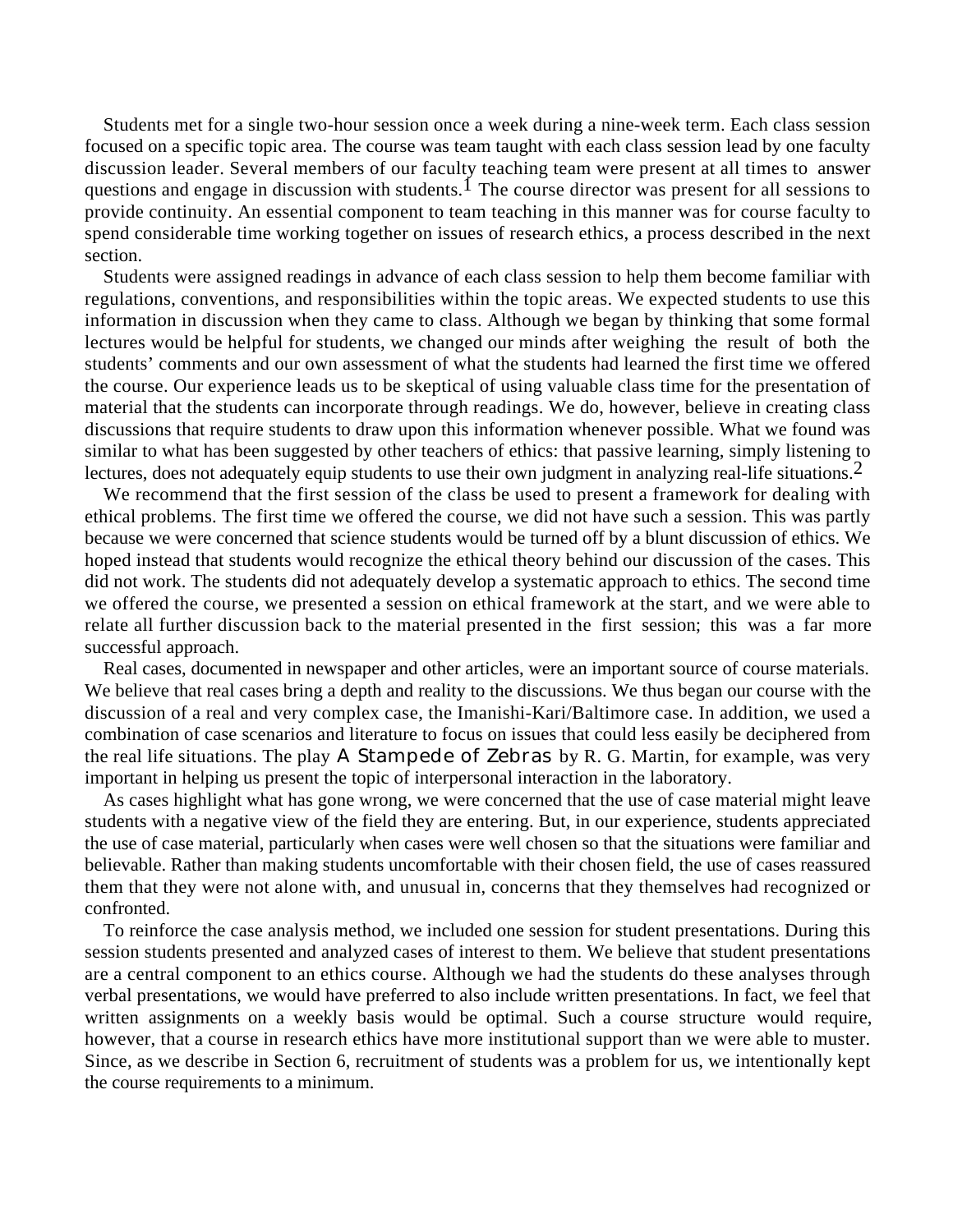What follows is a presentation of the course format and goals for our course in research ethics. Because the use of goals may be unfamiliar to may scientists (as they were to the scientists on our team) it deserves some explanation. Scientists are, for the most part, used to teaching in a lecture format. This is because in science courses we are presenting information based on data and statistics with the aim of increasing a student's body of knowledge. In ethics teaching, as described in previous sections, we are teaching a process, a way of thinking through a problem, and are less concerned with teaching a body of knowledge. Making use of course goals is therefore essential. This is because teaching through case analysis involves far more than simply presenting the case and waiting for the students to say something about it. A successful discussion leader must center the discussion around a set of goals as the case unfolds. At the end of the class session a successful discussion leader will have related the case to each of the goals and drawn the students into analysis on a number of points related to the goals. In this way discussion of the case will have proceeded, not as a random and fruitless exercise, but rather, as a forum for instruction in the issues of central importance to the course. Teaching through case analysis requires a great deal of time, attention, and planning. Crucial to teaching via case discussion is identification of the goals for each session.

## **COURSE GOALS AND PLAN**

#### Course Format:

This team-taught course will use a case-based format. Instructors will plan presentations around cases (either real cases or case scenarios). The goal is to encourage students to participate actively in discussion of issues. Faculty presentations will be brief, no more than 10 minutes in length. The role of the faculty is to present the complexities of the case; to briefly clarify relevant guidelines and regulations where appropriate; and to relate the responses of the students to the moral rules and to the concepts of morally prohibited, required, permitted, and encouraged behaviors.

#### Course Goals:

We are offering this course in the hopes that students will:

- 1. Be able to clearly describe relevant scientific conventions including laboratory practice, institutional responsibility, etc.;
- 2. Be able to describe what leads to ethical problems including causes inherent in the social context of the practice of science;
- 3. Be able to consider how to bring current scientific conventions more in line with the ideal;
- 4. Be able to separate behaviors into four categories: morally prohibited, required, permitted, and encouraged, thus illustrating an understanding of the role of the scientist in society.

#### Week 1: **Ethics: A Framework for Dealing with Ethical Problems in Research**

#### Format:

The class will discuss the article "Moral Theory and Science"

#### Objectives (students will be able to):

- 1. Understand basic concepts that underlie ordinary morality;
- 2. Understand that ordinary morality applies to scientific practice.

#### Week 2: **Methodology and Reporting**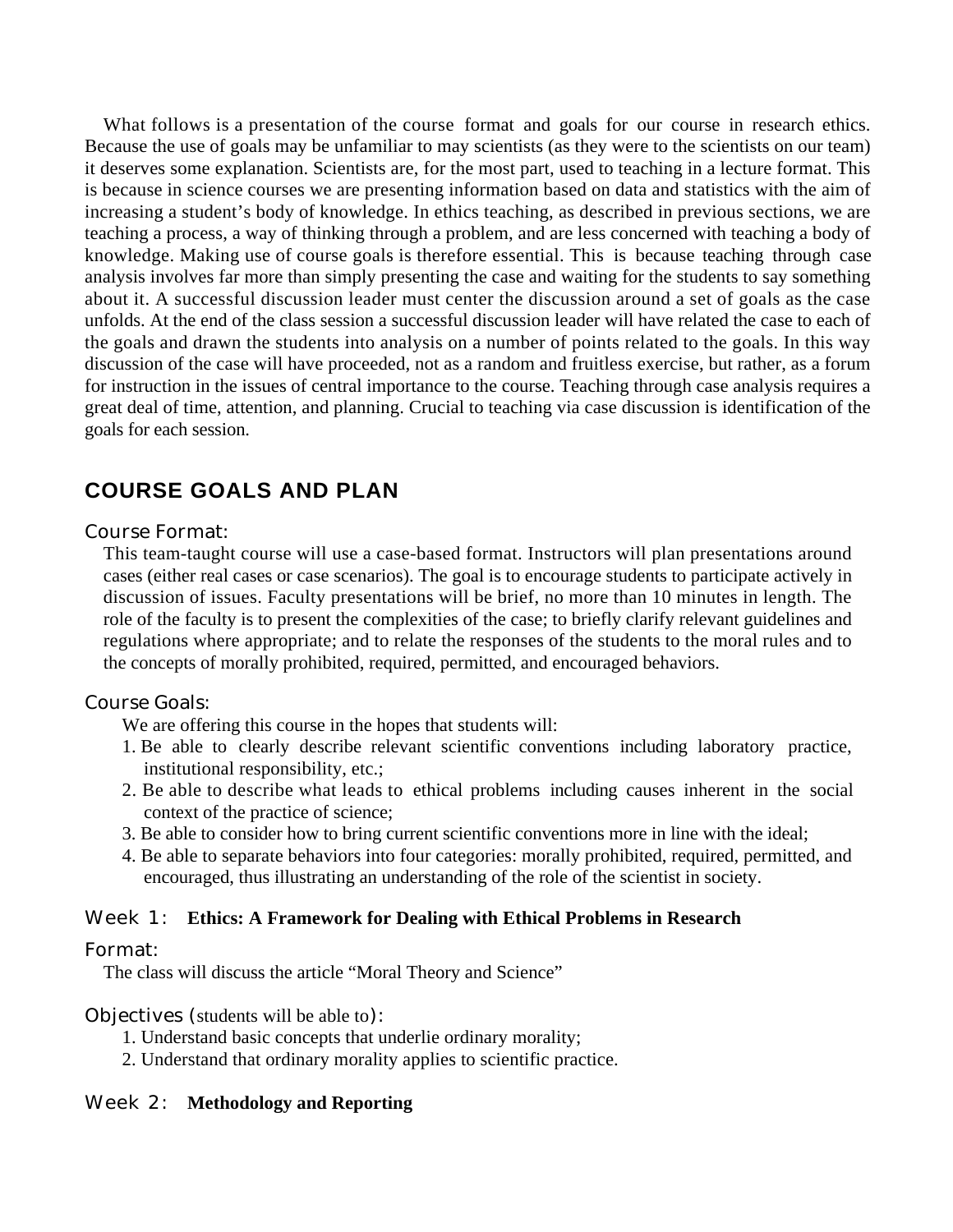## Format:

This class will be based on the Imanishi-Kari/Baltimore case. There will be a brief synopsis of the case followed by a case discussion. Specific issues related to methodology and reporting will be highlighted. Other aspects of the case will discussed if time permits.

Objectives (students will be able to):

- 1. Describe how ethical behavior is entirely consistent with, and necessary for, good scientific methodology and reporting;
- 2. Explain what each of the following is and why they constitute scientific misconduct: falsification, fabrication, plagiarism;
- 3. Explain the scientific and ethical justification behind each of the following scientific conventions:
	- a. Keep good notebooks
	- b. Use statistics appropriately
	- c. Repeat experiments until you are confident of the result
	- d. Record and report your work accurately;
- 4. Explain the difference between hiding negative results and morally permitted omission of an experiment that doesn't work;
- 5. Explain what should be included in the "Methods" section of a paper. Articulate the ethical justification of why this material needs to be included;
- 6. Discuss the validity of the assumption that erroneous results will be "caught" through replication of the data in other laboratories;
- 7. Explain the importance of adequately citing previous work in the field.

## Week 3: **Interpersonal Relationships**

## Format:

This class will be based on the play A Stampede of Zebras. A brief discussion of the roles and responsibilities of laboratory personnel will be followed by discussion of the interpersonal issues raised in the play.

## Objectives (students will be able to):

- 1. Explain the relationship between lab hierarchy and the success of the work and between group dynamics and the success of the work;
- 2. Describe what constitutes judicious (permitted, encouraged, etc.) use of power within the lab structure and provide examples for how power can be used and misused;
- 3. Describe professional limits on nonprofessional relationships involving lab personnel;
	- 4. Describe loyalties to mentors, other colleagues, and friends and explain how these can give rise to ethical problems;
	- 5. Understand the way in which loyalties to colleagues and friends can lead to difficulties in regard to making appropriate ethical judgments.

## Week 4: **Practical Applications in Reporting and Peer Review**

## Format: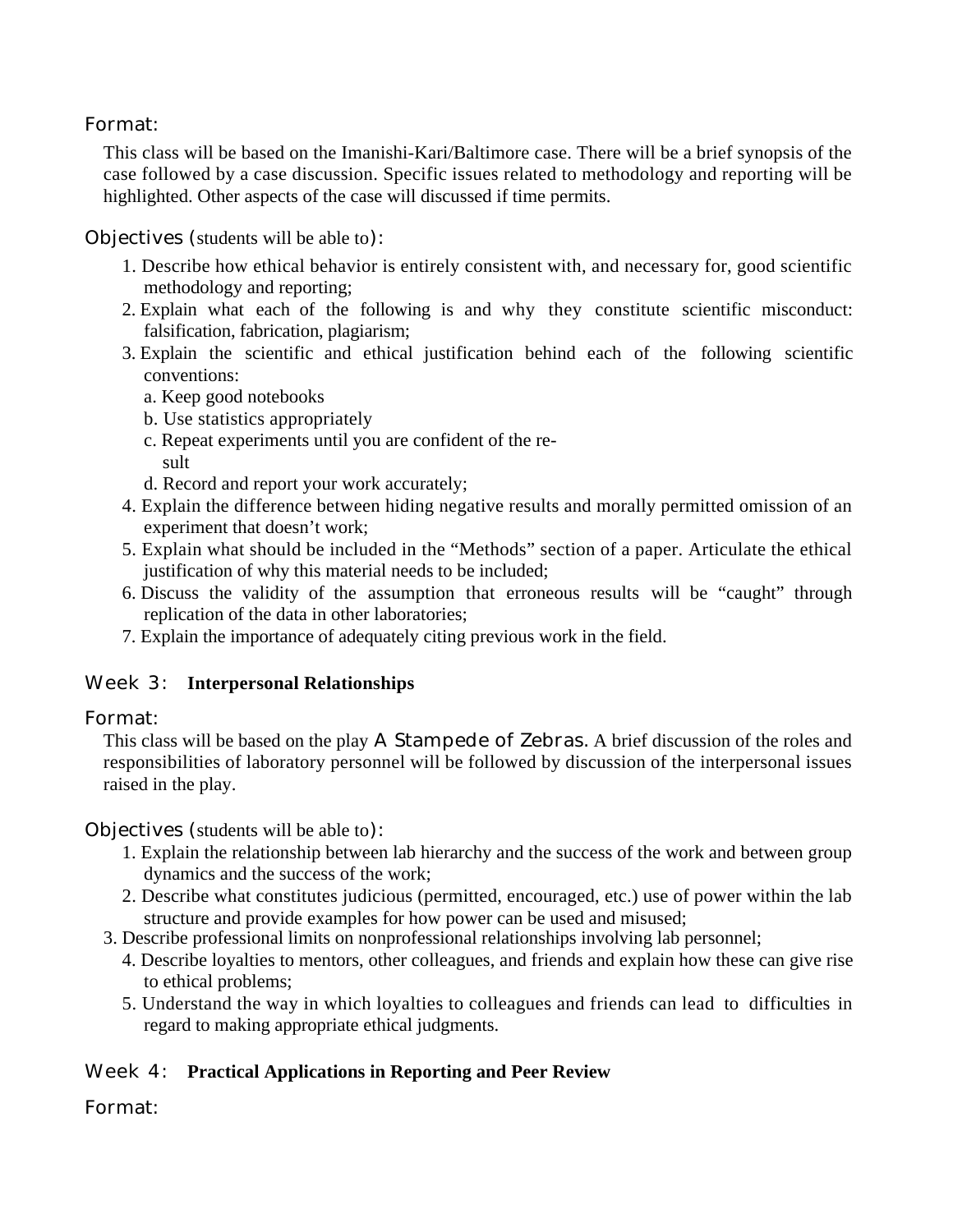This session will involve discussions about a set of short case scenarios. The class will be divided into small groups for the initial discussions of the cases. Groups will be brought back together at the end to review and summarize the issues discussed in each group.

## Objectives (students will be able to):

- 1. Explain how ethical issues arise around conventions of authorship: for example, the order of listing of the authors and who to include (and exclude) as an author on a publication;
- 2. Explain the conflicts of interest that can arise from the peer review system;
- 3. Describe the responsibilities of reviewers of publications and grants;
- 4. Describe relative merits and failings of alternative systems of evaluation (i.e., non-peer review).

## Week 5: **Institutional Responsibility/The Whistleblower**

## Format:

This class session will begin with a discussion of the difficulties encountered by whistleblowers. Using a hypothetical case scenario, students will develop their perspective on how they perceive an institution might best respond to accusations of misconduct. The second half of the class will rely on examples from cases that will explore the issues from the perspective of the institution.

Objectives (students will be able to):

- 1. Explain institutional and governmental regulations (including biosafety regulations) and policies (including policies on misconduct) relating to the practice of scientific research;
- 2. Provide examples of alternative methods of dealing with misconduct (this should be done from the point of view of a student, PI, department head, or dean);
- 3. Describe the responsibilities of institutions in the ethics training of graduate students and postdocs;
- 4. Describe the responsibilities of the institution for enforcing institutional and governmental regulations;
- 5. Describe the relevant rules and regulations including institutional conflict of interest policy.

## Week 6: **Scientists' Relationships with Funding Sources**

## Format:

In this class session students will deal with issues of conflict of interest in several different cases involving funding sources.

Objectives (students will be able to):

- 1. Describe the obligations of students and faculty to funding sources (funding sources may include commercial, governmental, military, etc.);
- 2. Describe the potential conflicts that can arise between obligations to funding agencies or employers and obligations to scientific integrity;
- 3. Differentiate between enthusiastic and exaggerated grant proposals;
- 4. Describe the relevant rules and regulations including institutional conflict of interest policy.

## Week 7: **Animal Research**

Format: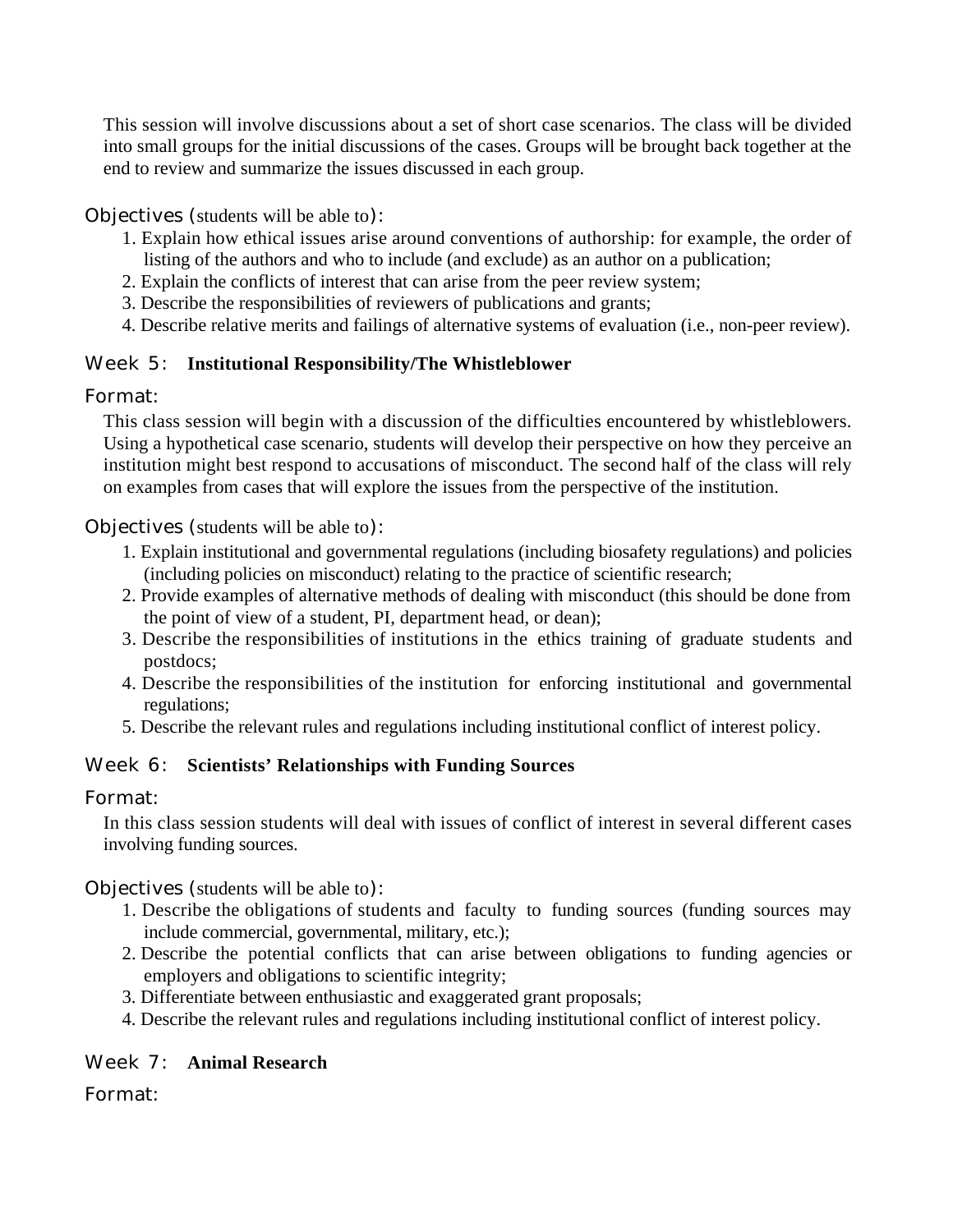The class will begin with a discussion of the moral status of animals. The students will then be divided into small groups where they will review research proposals as though they were members of an Institutional Animal Care and Use Committee (IACUC). At the end of class the findings of each group will be reviewed by all.

Objectives (students will be able to):

- 1. Explain the purpose of the relevant rules and regulations relating to the use of animals in research;
- 2. List the ethical concerns posed by the use of nonhuman animals;
- 3. Develop guidelines for evaluating the appropriateness of using animals in a research project;
- 4. Explain the role and responsibilities of the scientist and of the IACUC in the protection of research animals.

## Week 8: **Human Research**

### Format:

Students will review two complex cases on human experimentation. Issues of responsibility of the investigators and the Institutional Review Board (IRB) will be discussed.

### Objectives (students will be able to):

1. Explain the purpose of the relevant rules and regulations relating to the use of human subjects in research;

- 2. List and explain the criteria of valid consent; understand the moral significance of obtaining valid consent;
- 3. Describe principles relevant to moving from basic experimental research into clinical trials (e.g., when is one ready to do this?);
- 4. Explain the role and responsibilities of the scientist and of the IRB in the protection of human subjects;
- 5. Understand the responsibilities of the PI, as well as clinical and nonclinical collaborators, for ensuring that obligations to IRB requirements are met.

## Week 9: **Student Presentations**

## Format:

Students will work in groups to present a case or case scenario of interest to them. Their presentations will include defining the ethical issues raised by the case and evaluating the actions taken. Faculty will participate in the discussions and assist the students to understand aspects of the case that they may have missed.

## Objectives:

To give the students an opportunity to use the skills developed during the term.

#### **Notes**

1. The availability of faculty for attendance at numerous class sessions was a luxury afforded us by the fact that the course was taught under grant funding. Even a team-taught course will not always have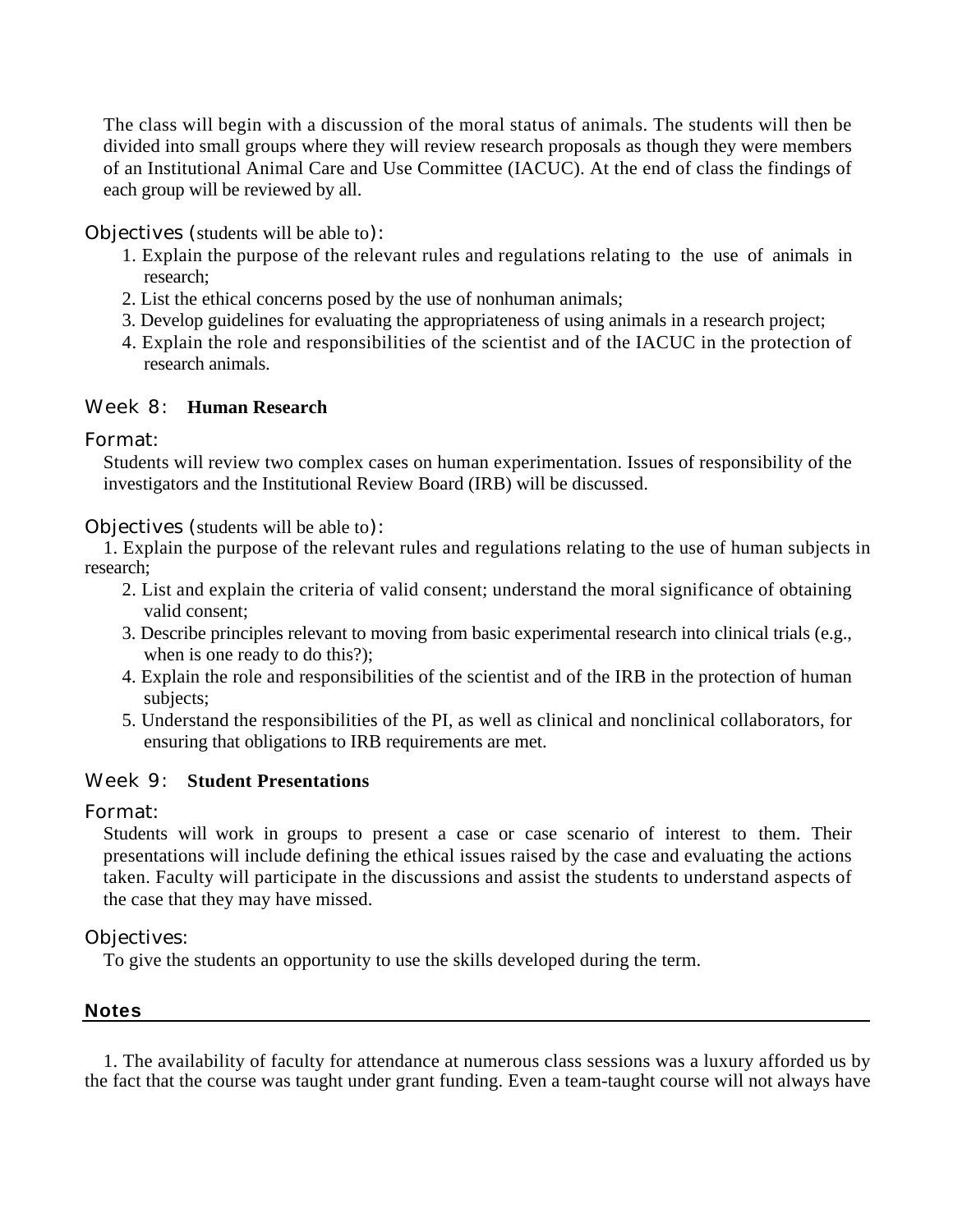this luxury without such funding. In this case we would recommend that a single course director be available for every session and that the total number of faculty not exceed three.

2. E. P. Learned, "Reflections of a case method teacher." In Teaching and the Case Method, ed. C. R. Christensen, vol. 87, 9–15 (Cambridge, Mass.: Harvard Business School, 1981).

## **4**

## **Training Faculty to Teach Research Ethics**

Before we taught a course for graduate students, we had to learn the field of research ethics ourselves. We then had to develop our skills as teachers of this field. The learning process that we engaged in took several forms: We sought out and studied the cases and case material in the field; we spent time ensuring that the scientists gained an understanding of ethical theory and that the philosophers gained an understanding of scientific practices; and we developed our abilities in applying ethical theory to cases in research ethics. This work was done within the University Seminar series discussed earlier, within a Moral Theory Study Group, and within a series of meetings of the faculty teaching team called Core Group Meetings. The final development of the faculty as teachers of research ethics came through teaching the graduate course itself.

The role of the University Seminar in faculty training was alluded to in Sections 1 and 2. The University Seminar was a testing ground for material. Cases were explored and discussed, issues were raised and evaluated, and topic areas were sorted and reviewed. The University Seminar gave both faculty who were teachers in the course and those who were simply interested in the subject (about 40 participants) a forum for discussion. It gave a wide range of faculty from different scientific disciplines a chance to express their opinions about cases and issues. An essential aspect of this forum for the course itself was that when material was presented in class in front of the students, faculty were not hearing it for the first time. In this way differences of opinion between faculty members were "hashed out" prior to class sessions. We strongly recommend that anyone planning a course in research ethics, particularly those planning to team teach, participate in a series of seminars or informal study groups prior to bringing the material to students.

The Moral Theory Study Group involved only the faculty teaching team (six members). This study group began by dealing with ethical theory as an issue separate from the ethics of scientific research. Moral theory was then systematically applied to specific cases, simple ones at first, and more complex ones later.

Core Group Meetings allowed us to bring in additional material that fit into neither of these contexts. Ethicists learned more about the nature of bench research. All of us learned something about the history of science and the development of present-day scientific conventions.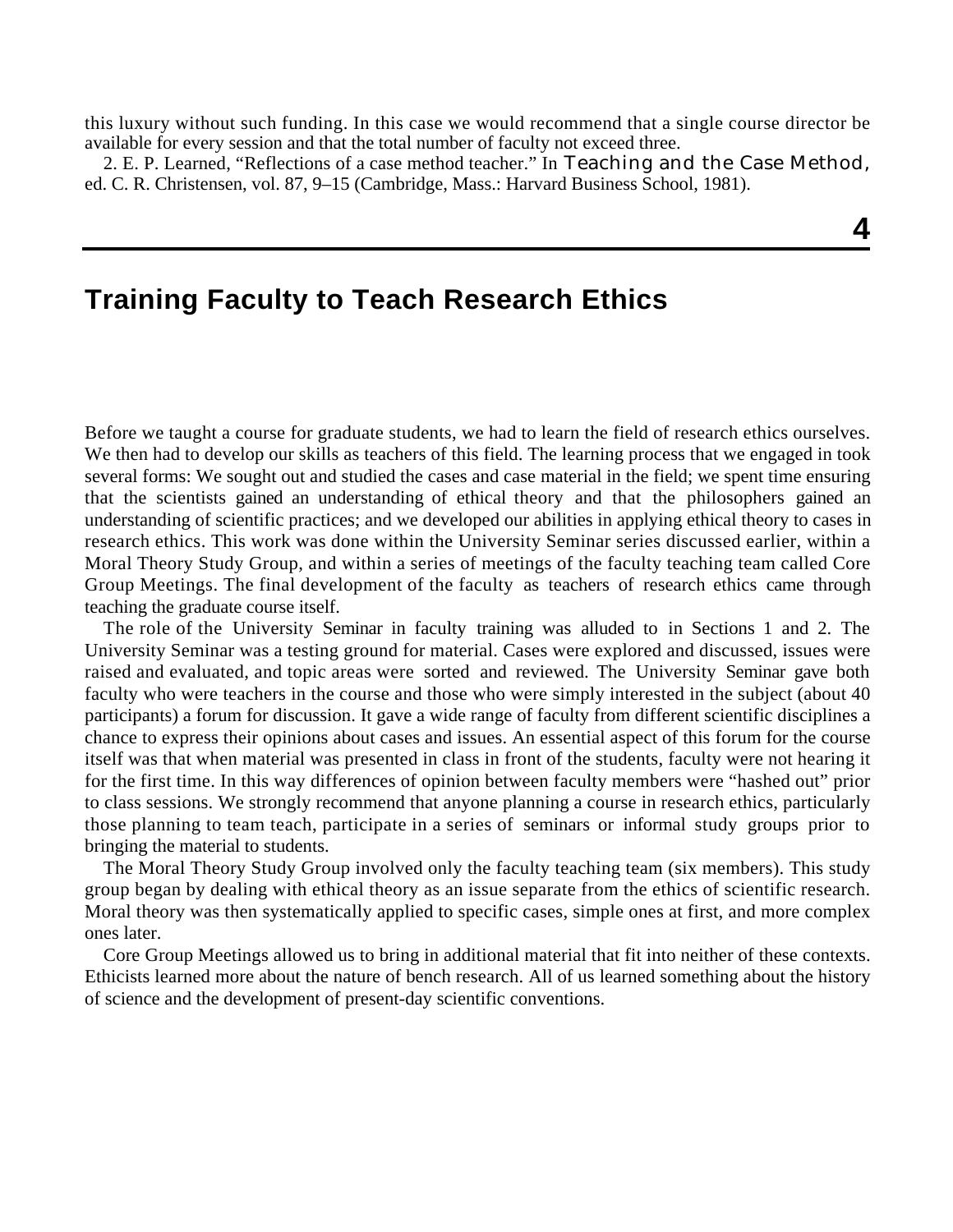A central feature of all of our faculty training sessions was intense and emotional debate (some might call this argument). Some of this debate was in fun, some was soul searching, some was fiercely selfprotective, and all was loud. Scientist to scientist, we actively debated the conventions of the field. The value of this for the subsequent course was that it allowed us to gain a thorough appreciation of the extent of the differences in conventions from one area of science to another. Scientist to ethicist, we had our most intense, difficult, and possibly our most productive debates.

Talking about the ethics of any field is difficult. Ethics interferes with unbridled self-interest and arrogated power. This is as true in the professions as it is in the kindergarten room, and possibly no less uncomfortable for adults than it is for children. Discomfort is as evident among scientists as it is anywhere else. As one member of the science faculty put it, "It is harder than I thought to deal with issues of scientific integrity with scientists. They<sup>1</sup> tend to get defensive, feisty, and see ethics teaching as a peripheral activity."

It would be wrong to conclude that debates at these meetings took the form of ethicists trying to tell scientists how to do science (although we occasionally did come close to this). Instead, the central feature of the debates was that they became learning experiences for all. One example of this can be found in an argument that developed over the topic of scientific methodology. Through a series of long and tortuous discussions spanning several years, our group struggled with the issues of how ethical theory applies to the scientific method itself. Through these discussions scientists learned to apply concepts of deception, cheating, and the need to have adequate justification before engaging in such activities, to the practice of science. Philosophers learned about fundamental distinctions in scientific research, such as the difference between a failed experiment—one that yields no data—and an experiment that produces a negative result—a result that contradicts one's hypothesis. Through debate we came to what now seems an absurdly obvious conclusion, that a central feature of good scientific method is the ethical practice of science. However, we came to this conclusion with a heightened understanding on all sides of why this is so and why important features of both ethics and science make it so.

One reason for some of the tension between scientist and ethicist may have been the inherent conflict between the methods of science and the methods of ethics. According to one ethicist, scientists seem to have a "desperate hold on empiricism," a need to rely on objectivity, and falsifiability in ethical as well as in scientific problems. Scientists, for their part, felt that ethics questions could be answered simply by applying the methods of science, and that in this sense there was "no separate domain of ethics" within the field of scientific research. The methods of science and ethics are different enough that the scientific reliance on objectivity can lead to confusion. Solving an ethical problem does require that you discover the facts of the case (e.g., who did what to whom and when). But solving such problems cannot wait for verifiable data on whether or not a particular course of action will lead to a desired conclusion. Indeed, ethics problems often have at their core the need for an immediate answer on an issue about which there is a central unknown. An example that relates back to the question of methodology is that the answer to whether or not a particular hypothesis is right or wrong cannot be a determining factor in whether or not a researcher includes or excludes a certain piece of data in a graph. The ethical determination on the use of that data must be made before we know (if we ever do) whether or not the hypothesis is correct. Some scientists will recognize that this particular example is also an example in which doing ethical science and doing good science coincide.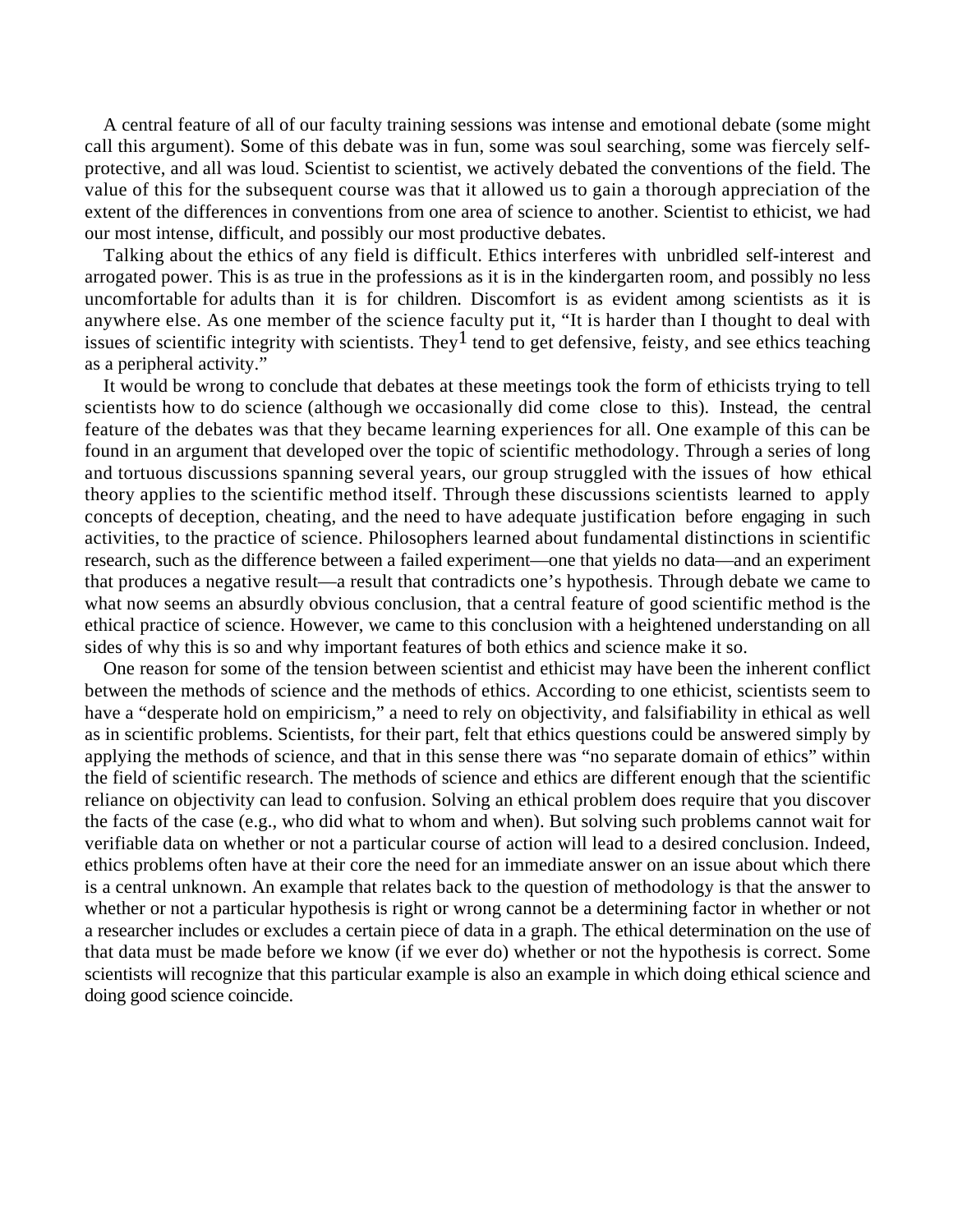Learning to be teachers in this field proved to be a challenge above and beyond learning about the field of research ethics. After a year and a half of working together we offered our graduate course for the first time. Our plan in the first year was to present a small portion of the material in lecture format and to then move on to case analysis in the second half of each class session. We found the faculty resistance to this to be quite intense. Science faculty clung to the more familiar framework of lecturing the students. Cases were presented in lecture format. Regulations were laboriously described. "Discussions" were, in many instances, less discussions than presentations by sage scientists telling war stories and informing novices of how it should be. It was interesting that although we had worked together to use interactive approaches for a year and a half, it was still difficult for each of us to shed the familiar role of lecturers and to take on the role of discussion leaders. What we found was a marked distinction between the development of the skills in ourselves and the use of those skills in our teaching.

In the second year we were more successful. With a bit more prodding and a clear message from the students that they too would prefer more discussion, we pushed ourselves to use the skills in case analysis that we had developed. We insisted that faculty plan their presentations without a defined lecture component. We developed additional strategies, such as breaking into small groups, to ensure that we would not lapse into lectures.

Those of us who learned the ethics of scientific research as graduate students learning from a mentor or series of mentors did not have the opportunity to combine the skills of the scientist with the skills of the ethicist. When confronted with ethical problems, this leaves us searching for answers for each case as though it is isolated from all other cases. In this sense we have not been trained to teach a course in ethics to graduate students. The process that we undertook to develop our skills in this area was a difficult but a valuable one. We recommend it both for the benefit of the faculty and for that of the students they plan to teach.

#### **Note**

1. Given that this was said by a member of the science faculty, it is interesting that the individual said "they" rather than "we."

## **Evaluating the Success of an Ethics Course**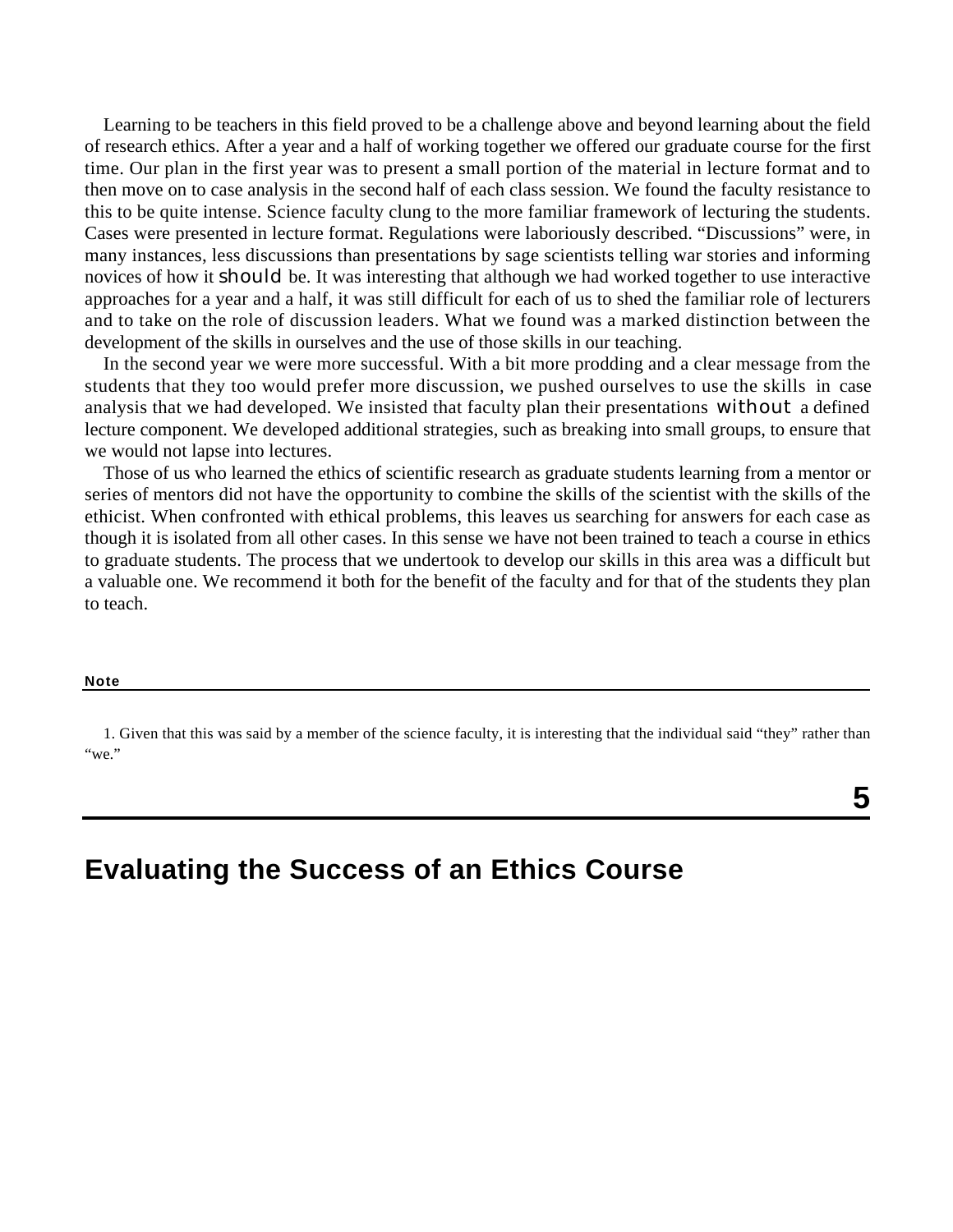The Dartmouth team found that showing we had accomplished what we set out to accomplish in the ethics course was far more difficult than we had expected. All professors and mentors learn to trust their "gut" in determining when students have "gotten it." And, in evaluating students' acquisition of a new piece of knowledge, the professor's instinct may be adequate, at least in the short run. But our ethics course focused on students learning concepts and a method for analysis rather than on pieces of information. It was only after teaching the course for two years that we felt that we had really learned how to adequately evaluate our students' success in the course.

Adequate evaluation of an ethics course depends on the faculty accomplishing the following: clear articulation of reasonable course objectives; creation of a learning environment in which achieving the course objectives is possible; practice for students throughout the term in achieving course objectives; and creation of a vehicle by which students can demonstrate mastery of course objectives.

This list of necessary conditions for adequate evaluation is true for every course, but deserves special attention in the teaching of ethics. While there are those scientists who doubt that ethics can be taught, there are even more skeptics in and out of science who doubt the ability to measure what one has accomplished in the ethics class.

We blame evaluative skepticism on the confusion in the field that comes about when one fails to distinguish between pedagogical hope and instructional objectives. One might hope that one's students become highly ethical practitioners in their careers and become highly ethical people in their private and public lives as well. But that is not an instructional objective.

A literature professor might hope that his students all become writers of fine literature, and a science professor might hope that her students make significant advances in knowledge through their future work. These are the pedagogical hopes that one may have for one's students.

But whatever the pedagogical hope of the individual instructor, it is the instructional objective that provides quantifiable criteria for whether the instruction in a particular course has been successful or not. Instructional objectives articulate specifically what the instructor hopes to accomplish in the course. Whatever we might hope about the future ethics of our students, their moral righteousness is not a legitimate course goal. It is, therefore, not an instructional objective that can be adequately evaluated at the end of the term.

Our course goals, and the specific goals for each class that amplified course goals, were presented in Section 3. These goals included objectives that we wished the students to achieve. The goals also implicitly detail the steps of moral analysis that we wished the students to learn. These steps in moral analysis include:

- 1. Describe the action(s) that raises an ethical question.
- 2. Determine whether the action conflicts with relevant scientific conventions.
- 3. Articulate any relevant social or professional responsibilities that the actor has in the situation.
- 4. Discuss what kinds of alternative actions would be morally prohibited and why they would not be acceptable.
- 5. Identify a series of alternative actions that would be morally permitted in the specific case and discuss why they would be acceptable.
- 6. Identify which actions would be morally encouraged in the specific case and discuss why certain actions are better than others.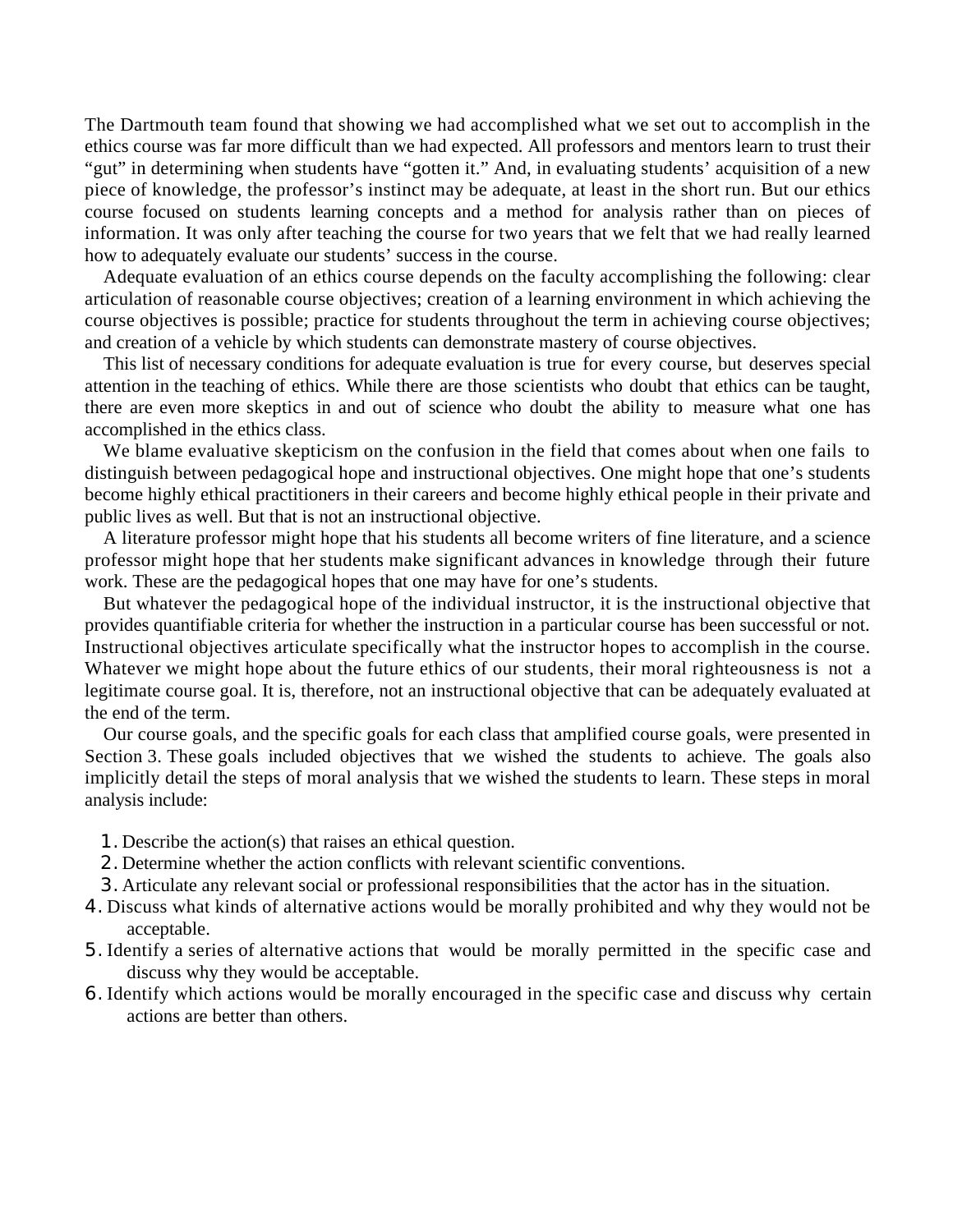The course goals or instructional objectives provide a basis for developing an instrument that allows students to show that they have learned new skills and have acquired a more sophisticated understanding of the profession. There is no better way to determine a lack of clarity in goals than by asking how you would test to see if students had achieved these goals.

Creation of an adequate learning environment is central to the teaching of ethics. The learning environment refers to the emotional and intellectual climate in which the students are expected to learn ethics. We found that it was important to evaluate how much students are encouraged to take the kind of intellectual risk necessary to express their beliefs and to try on new ways of looking at an issue.

Many of us, in the first year of teaching the course, fell into the familiar trap of sharing information rather than facilitating learning. In our eagerness to share understandings and information with the student, we forgot that student learning in the ethics classroom, like the lab, is dependent upon student practice with all of its fumbling and failures.

This lack of understanding of the learning process is particularly significant, for no one on the team learned from being lectured to by their scientific or philosophical peers. We had forgotten the joyful arguments we had as we individually struggled to get clear on conventions, to decide what made a particular action right or not, and to become more consistent in our attempts to generalize from particular actions to standards for the scientific community.

Formalized surveys exist for determining the level of safety and challenge that students perceive in the classroom (H. Stone; R. Moos and P. Insel; R. Mitchell<sup>1</sup>). But we found that this could be adequately determined informally by noting the students' willingness to participate in discussion and their willingness to challenge or question the beliefs expressed by the instructor. The traditional student evaluation form completed at the end of the class also makes clear, as it did to us in our first year, if the professor is using too much class time for "preaching" rather than teaching.

An additional tool that we attempted to use to measure the learning environment was developed by William Moore from the Center for the Study of Intellectual Development. In a precourse instrument we asked the students questions that allowed us to assess their learning style preferences. In a postcourse instrument we measured the students' perceptions of how well the environment fit their needs with regard to abstraction, personal relationships (personalism), structure, and diversity. Our experience with this test has been outlined by us elsewhere.<sup>2</sup> In summary, time costs for the tests (one hour each to complete the pre- and posttest) left us unpersuaded about the worth of this test.

We believe that student practice is of central importance in developing skill in moral analysis. Students can practice in a variety of ways: large-group discussion, small-group work on problems or scenarios, individual case write-ups or journals. In retrospect, we did a better job in the second year than in the first in providing opportunities, in every class session, for group discussion and work. However, because of colleagues' concern that the elective ethics course might take too much time and attention away from other graduate work, we felt unable to assign weekly writing assignments. We believe that the best way to give students practice in analyzing ethical questions in science is to provide a combination of peer discussion and individual written analysis each week.

It seemed clear to us that the appropriate way to evaluate the students' ability to analyze moral problems in science was to give them such problems for analysis. A pretest/posttest combination provided an opportunity for students to show new or greater understandings at the end of the term as compared with an analysis completed at the beginning of the term.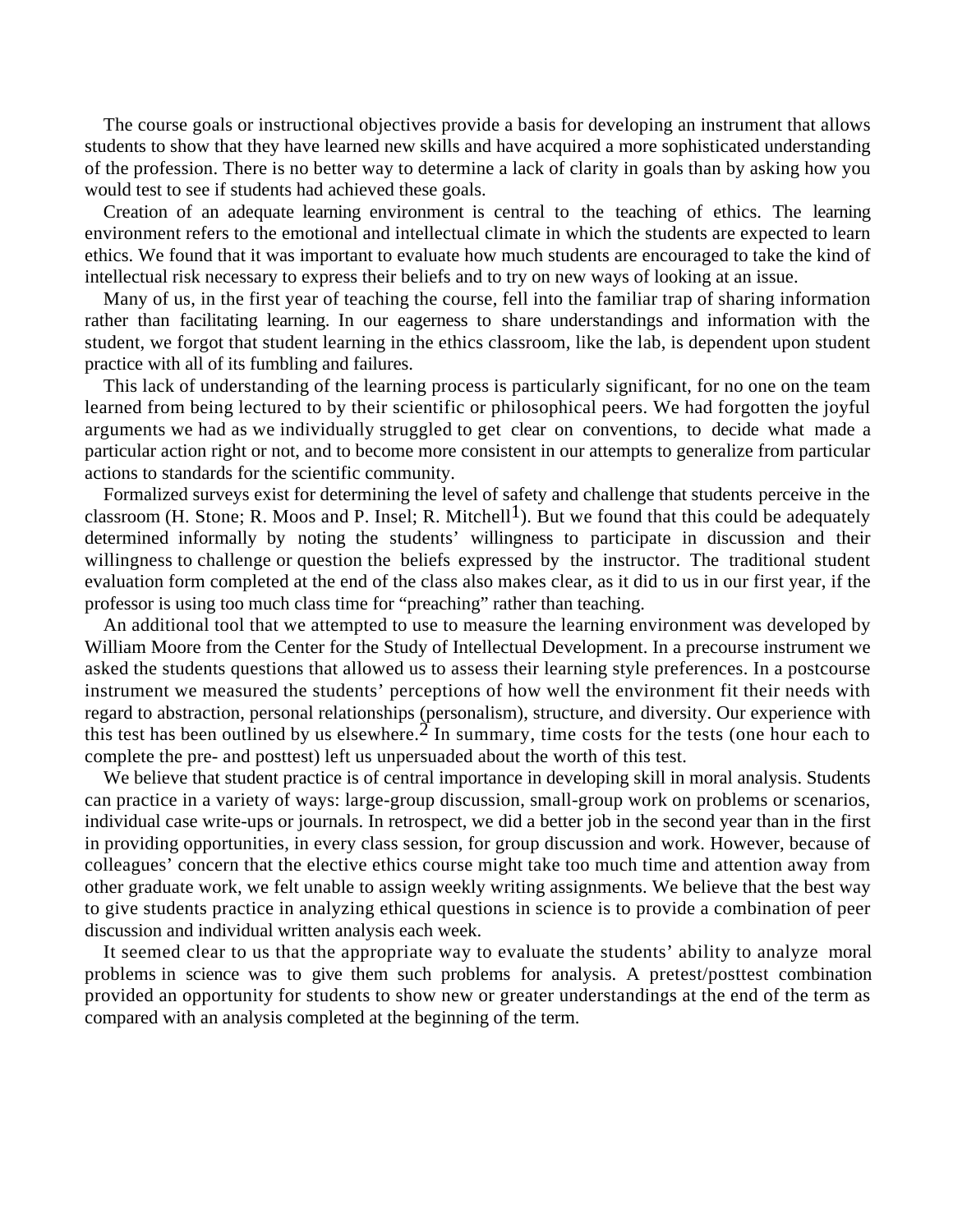After two years of teaching the course and of trying out the vehicle in other settings,  $3$  we have concluded that a pretest/posttest evaluation vehicle works if the following criteria are met: Students are motivated to take the vehicle seriously; the special perspective of students in the lab is taken into account in deciding the content for analysis; and students are asked to perform a meta-analysis at the end of the term rather than simply reanalyzing the case that they considered at the beginning of the term. Meta-analysis involves asking the students to consider the inadequacy of their own previous analysis of the case.

In the first year that we taught the course, students received the grade of "Pass" for attending the seminars and for completing the pretest and posttest materials. This did not encourage them to take the writing assignment seriously. The faculty was extremely dissatisfied with the scoring and evaluation of student performance as determined by outside readers. At first, we wondered how the scoring could have been so inadequate. It was only after we had the pretest and posttest essays coded and distributed among us that we realized that we could not tell on the basis of response which were pretests and which were posttests. While we recognize a number of factors contributing to the students' poor performance (such as our reliance on lecture), it was clear to us that the students completed the analyses hastily.

One of us (D.E.) has also found that students do a far more complete job of analysis, both early and late in the term, if the vehicle is given at the beginning and end of the term as a take-home rather than inclass assignment. The results are also far easier to read.

The content for the analysis is also important. In the first year, we chose a case<sup>4</sup> that we believed would engage the students. As two postdocs had participated in the reported misconduct in the case, we believed that the students would be able to see themselves in a similar situation, facing similar temptations. We expected their later, more sophisticated analysis to go beyond the obvious problem of the postdocs' falsification and fabrication and that they would be able to identify the need and limits of responsibilities of others in the lab and of the institution as a whole.

Instead, we found that the students identified with the postdocs' lack of power in the situation and could not get beyond this. While the faculty enthusiastically endorsed this case because of the clarity of the problem in terms of individual researchers and subtlety of the institutional issues, some of the students perceived the postdocs only as victims. One student wrote, "I feel for the student because his advisor or mentor should have been there to help in constructing and checking the figures." Another wrote, "In both cases, some fault should be found with the researcher in charge of the lab . . . Was he putting undue pressure on these students to publish?" Yet another said that the postdoc's problems "stem from his inadequate training."

Our first attempt at pretest/posttest analysis was to give students instructions for the posttest that were identical to those given for the pretest. That is, for both the pretest and posttest, we gave the following instructions: (1) Identify what you see as the ethical problems in this case. (2) Discuss what the individuals involved did right. (3) Discuss what the individuals involved could have done or should have done differently.

As we analyzed our failure to uncover a significant difference in the students' pretest and posttest analysis, we speculated that boredom was a factor. Students approached the posttest problem with a "been there, done that" attitude. From their perspective, analyzing the same problem that they had analyzed 10 weeks earlier was a waste of time. Our hunch was validated by consensus on the student evaluation forms that the content of the course was "easy to understand." Although they enjoyed the class, students did not perceive themselves as learning anything new.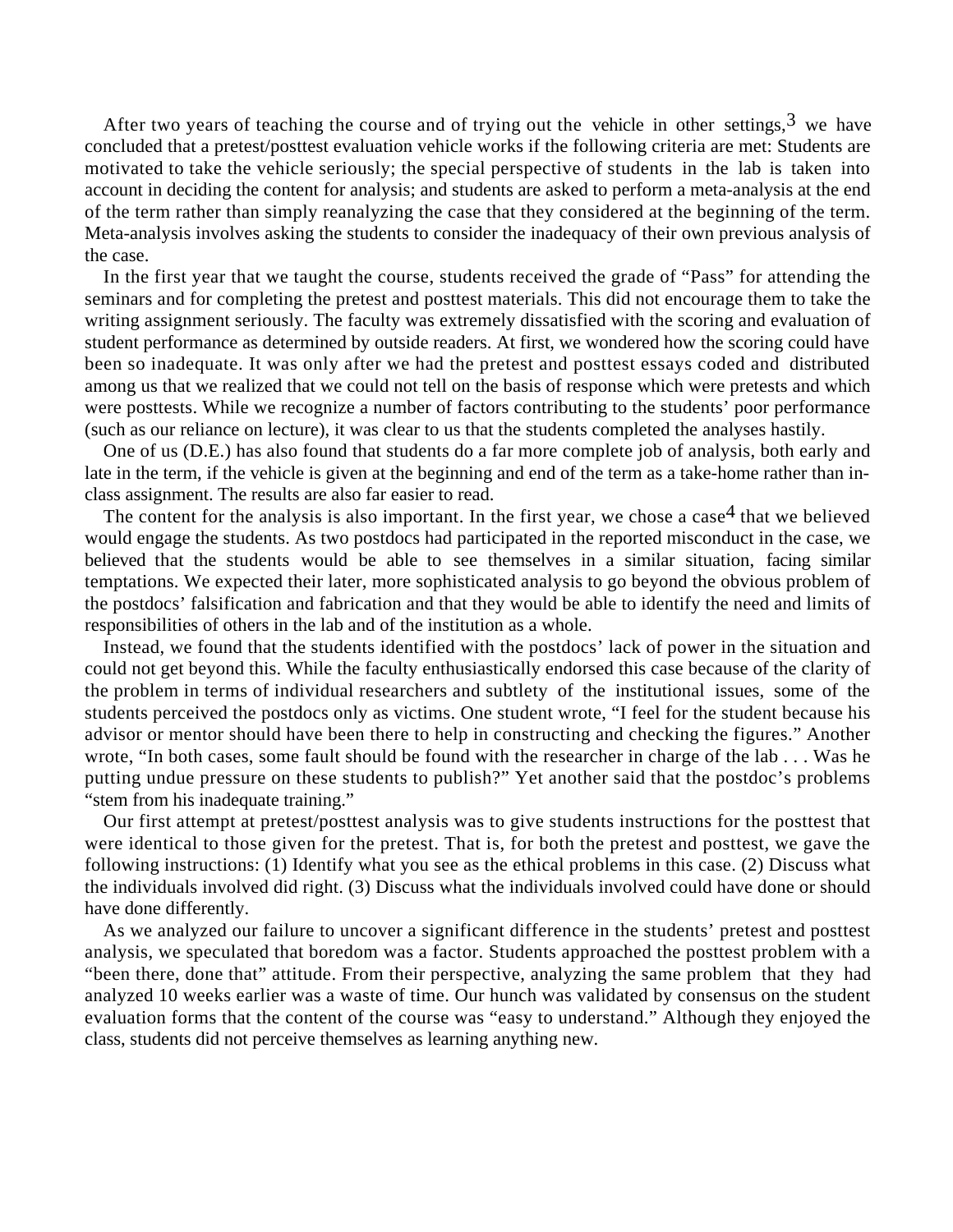We also realized that as much as the faculty wanted to see improvement in how students approached ethical problems at the end of the term, we also were interested to see whether students perceived any change in themselves. It seemed to us that part of learning ethics is the student's ability to bring to consciousness patterns of thinking through problems, whether adequate or flawed. The student's ability to perceive change in how he or she thought about an ethical problem was at least as important as any change that we perceived.

The posttest instructions used in the second year reflected the faculty's new understandings. Students were specifically asked not to repeat their initial analysis, but to evaluate the adequacy of their initial analysis. In addition, students were given the posttest as a "final exam." The posttest instructions read as follows:

The purpose of this final exam is to help assess the influence this class has had on the way in which you analyze ethical problems in the practice of science.

The diagnostic test that you completed at the beginning of the term is attached.

1. Please review the case, the instructions you received at the beginning of the term and your responses.

2. Analyze your initial response. Describe how your thinking has changed. Be sure to discuss understandings or information that you have now that you didn't have at the beginning of the term.

This is your opportunity to consider how your thinking has changed. Please notice changes in how you think as well as any changes in what you think. It may be that you reach the same conclusion now that you did in the beginning of the term, but that you think about the situation in a different way.

3. Please attach your diagnostic test to the final exam.

Please keep in mind that you are not being asked to repeat the assignment from the beginning of the term. You are being asked to analyze how you initially responded to that assignment.

The results of this posttest showed changes in student performance not seen on the previous posttest. The students' meta-analyses did include recognition of patterns and generalizations—all necessary components for performing systematic moral analysis. In addition, they were able to reflect on their earlier attempts at analysis:

- "All in all there are more options available and more ramifications involved in this scenario than I had originally considered."
- "I think my original response to this scenario is too simplistic."
- "I think that my original inspection of the first perspective was too sophomoric."
- "In addition to the arguments previously offered I would add the 'would you want everyone to do this?' test."

These students were clear that they had made gains through the course.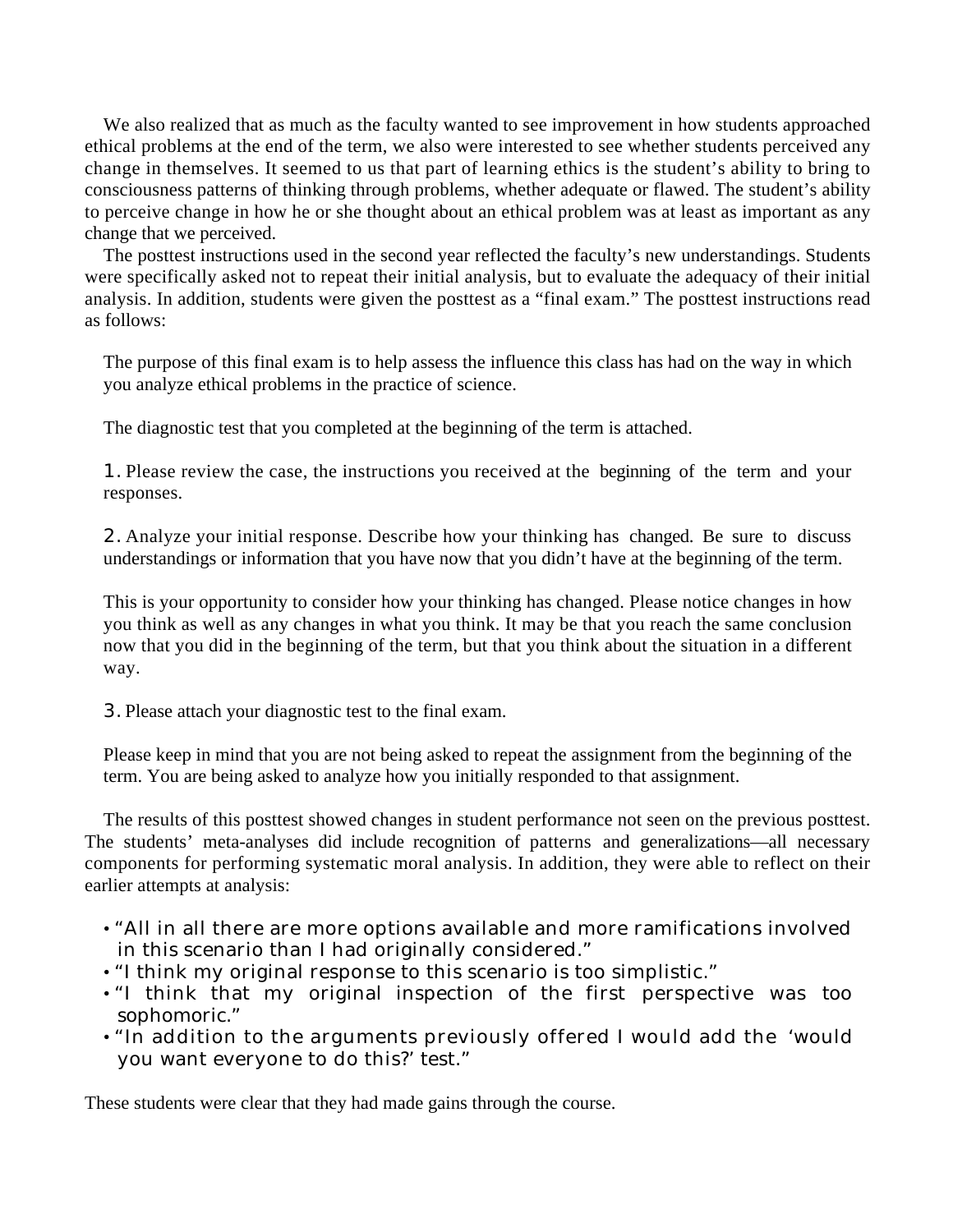**Notes**

1. H. Stone, "Preferred learning styles index," personal communication, University of Wisconsin Medical School; R. Moose and P. Insel, "Preliminary manual for the work environment scale" (Palo Alto, Calif.: Consulting Psychologists Press, 1974); R. Mitchell, "The development of the cognitive behavior survey to assess medical students' learning," paper presented at the Annual Meeting of the American Education Research Association, San Francisco, April 22, 1992; bibliography from G. T. Moore, S. Block, C. Briggs-Style, and M. Rudolph, "An evaluation of the impact of the new Pathway curriculum on Harvard Medical Students," personal communication.

2. D. Elliott and J. E. Stern, "Evaluating teaching and students' learning of academic research ethics," Science and Engineering Ethics Journal 2 (3, 1996).

3. One of us (D.E.) used and continues to use a pretest/posttest vehicle as described here in her teaching of an introductory-level ethics course, as well as an upper-level seminar in ethics and public affairs, and in graduate-level seminars on special topics in ethics at the University of Montana. Our experiences with this tool are detailed in another publication (see note 2).

4. The case we used was a real case that occurred at Cal Tech. The case is outlined in an article, L. Roberts, "Misconduct Caltech's trial by fire," Science 20 (September 1991):1344–47. The students were given a modified version of this reference that omitted some of the editorial comments found in the original article.

## **Concluding Remarks**

It is hard to find someone who would admit to being against ethics. But it's equally hard to find faculty in academic departments of science and engineering who are willing to give up precious graduate time and credits for formal instruction in ethics.

A survey published in the March 1989 issue of the Council of Graduate Schools Communicator showed that more than one third of the 259 deans responding believed that their school's performance was "not very effective" or "not at all effective" in preparing graduate students to deal with ethical issues in their profession. "Overall, 40% report that their schools have no expectations about ethics in the curriculum; . . . 56% of the most heavily funded universities have neither informal expectations nor written policies."<sup>1</sup>

Our experience was consistent with this study. We had strong support for the seminar at the Graduate Dean level. We had strong interest from a handful of faculty across disciplines. We had students eager to engage in discussions concerning matters of ethics in research. But when it came down to scheduling students to take a term-long, two-hour-per-week seminar, most faculty, even faculty for the course itself, didn't encourage their students to sign up, saying that they could not justify the time and energy that the course was perceived to take away from the students' "main graduate school mission." The students were unwilling to commit to the course without their mentors' support. And the Graduate Dean could only suggest, not demand, that departments recommend the course.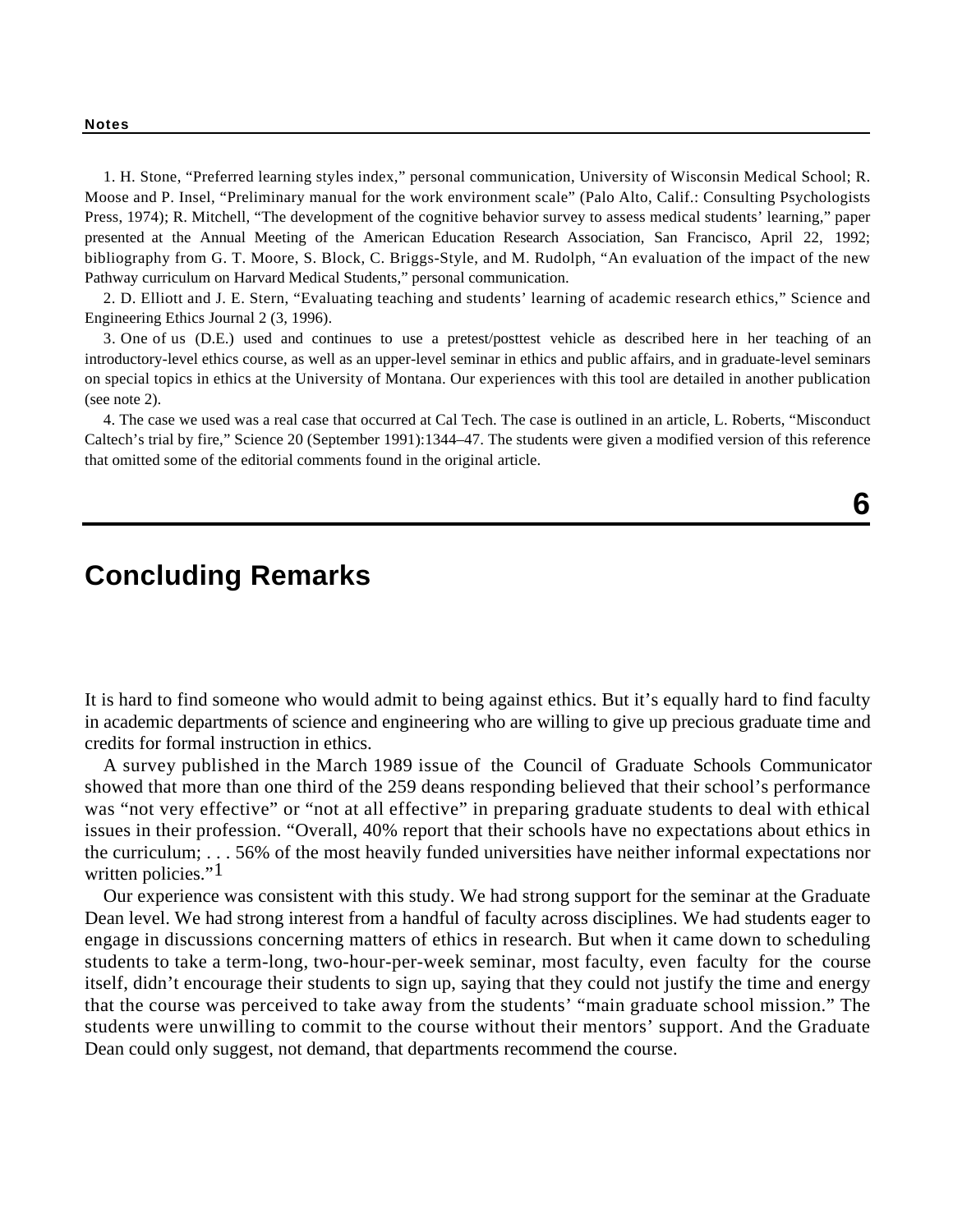Federal mandates that students on training grants be taught ethics encourage schools to do something, but that something is far more likely to resemble a two-hour session in platitudes and warnings or a lecture course in the conventions of science, than a 20-hour course that includes formalized training in ethics. Discussions with teachers of ethics in science at other centers indicates that many use perks (or bribes), such as serving lunch to students, to induce them to take ethics seminars. Such perks may help increase student attendance, but they will not help students become serious about the importance of studying ethics.

In some disciplines, such as medicine, the study of ethics has gained in importance in recent decades. Although an initial reason for this was probably an increase in litigation, the desire for education in medical ethics has taken on increased importance in the minds of many students and practitioners. Formal training in clinical ethics is now the rule rather than the exception in medical education. Ethics committees are now standard in most hospitals. Forums for discussion of ethical problems are common in medical settings. This type of interest in ethics will only occur in science if and when faculty become serious about the subject. It will only occur when faculty see the training of their students in ethics as an important part of their responsibility as mentors rather than as a threat to their security as authority figures. Finally, ethics will only become a standard part of graduate education when it becomes an established part of the graduate school curriculum. We hope that this will occur at most institutions before the numbers of misconduct cases make it a federally mandated necessity.

**Note**

1. J. P. Swazey, K. Seashore Louis, and M. S. Anderson, "University policies and ethical issues in research and graduate education: Highlights of the CGS Deans' Survey," CGS Communicator (3, 1989):1–3, 7–8.

## **Course Reading List**

Following is the reading list that we used during the 1995 offering of our Ethics of Scientific Research course. Many of the articles cited can be found in the Reader that is published in conjunction with this book. The Reader also contains case scenarios of the type referred to in this reading list.

### Week 1: Ethics: A Framework for Dealing with Ethical Problems in Research

#### Required Readings

1. Gert, B. "Morality and scientific research." Personal communication.

## Week 2: Methodology and Reporting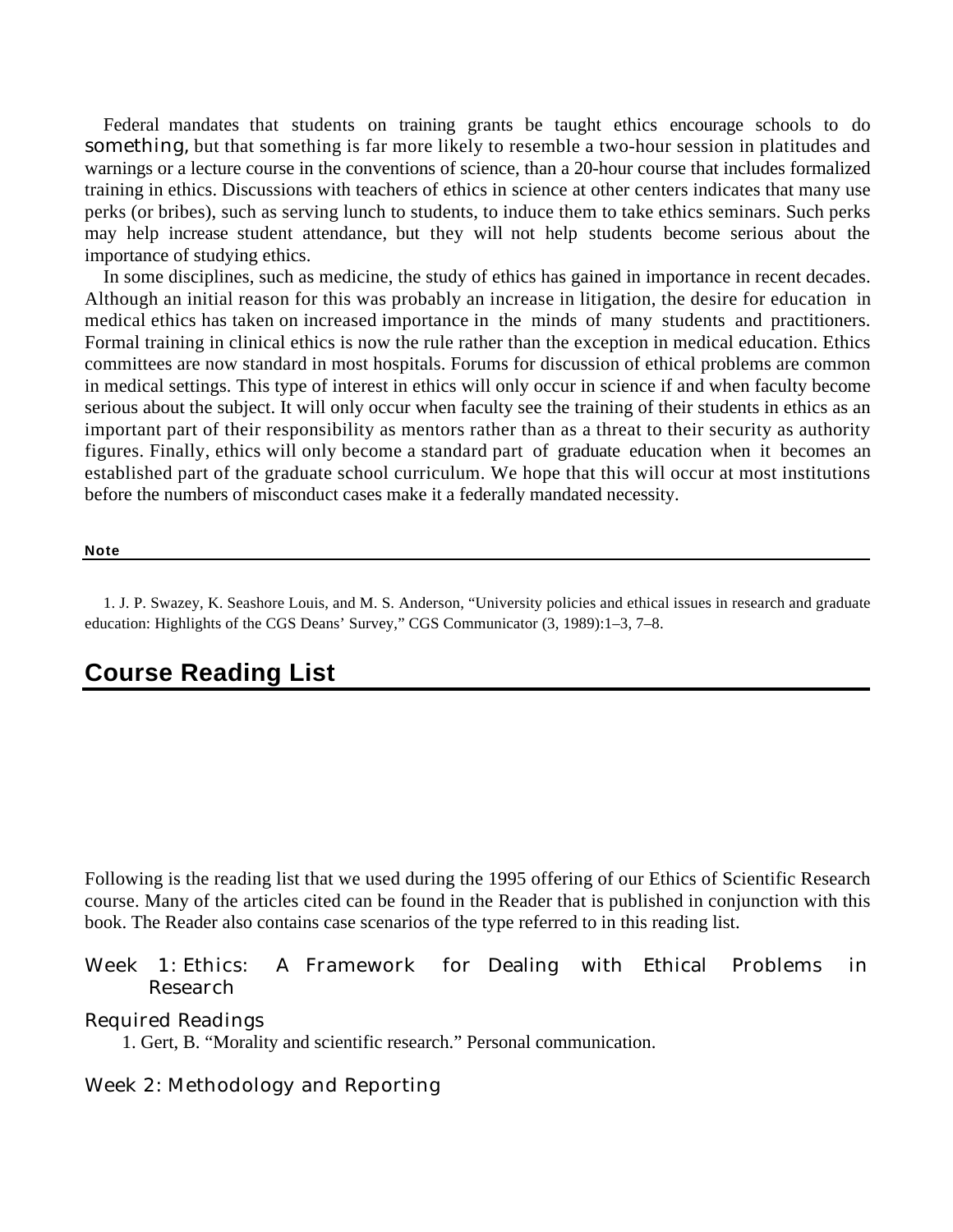## Required Readings

- 1. Racker, E. "A view of misconduct in science." Nature 339:91–3. 1989.
- 2. Hilts, P. J. "The science mob." The New Republic. (May 18):25, 28–31. 1992.
- 3. Hamilton, D. P. "Verdict in sight in 'The Baltimore Case.'" Science. 251:1168–72. 1991.

### Week 3: Interpersonal Relationships

#### Required Readings

1. Martin, R. G. A Stampede of Zebras. Washington, D.C. 1991.

### Week 4: Practical Applications in Reporting and Peer Review

### Required Readings

- 1. Committee on Science, Engineering and Public Policy. On Being a Scientist: Responsible Conduct in Research. Second edition. National Academy Press. Washington, D.C. 1995. Selected readings.
- 2. Bulger, R. E., E. Heitman, and S. J. Reiser. The Ethical Dimensions of the Biological Sciences. Cambridge University Press. Cambridge. 1993. Selected readings.
- 3. "Ethical Guidelines for Publications of Research." Endocrinology. 132:1–2. 1993.
- 4. Case scenarios.
- 5. Amato, I. "Rustum, Roy: PR is a better system than peer review." Science. 258:736. 1992.

### Suggested Readings

1. McCutchen, C. W. "Peer review: Treacherous servant, disastrous master." Technology Review. (October):27–40. 1991.

## Week 5: Institutional Responsibility

#### Required Readings

1. Taubes, G. "Misconduct: Views from the trenches." Science. 261:1108–11. 1993.

## Week 6: Scientists' Relationship with Funding Sources

#### Required Readings

1. U.S. Department of Health & Human Services. Office of Research Integrity Biennial Report 1991–92. Public Health Service. Rockville, Md. (September). 1993.

#### Suggested Readings

- 1. Panel on Scientific Responsibility and the Conduct of Research. "Chapter 1: Introduction." In Responsible Science: Ensuring the Integrity of the Research Process. 22–31. National Academy Press. Washington D.C. 1993.
- 2. University of Illinois Board of Trustees. "How Many Shades of Grey." 4.13–4.16. 1992.

## Week 7: Ethics in Animal Experimentation

## Required Readings

1. Bennett, B. T. "Chapter 1: Regulations and requirements." In Essentials for Animal Research: A Primer for Research Personnel. 1–7. National Agriculture Library. Beltsville, Md. 1994.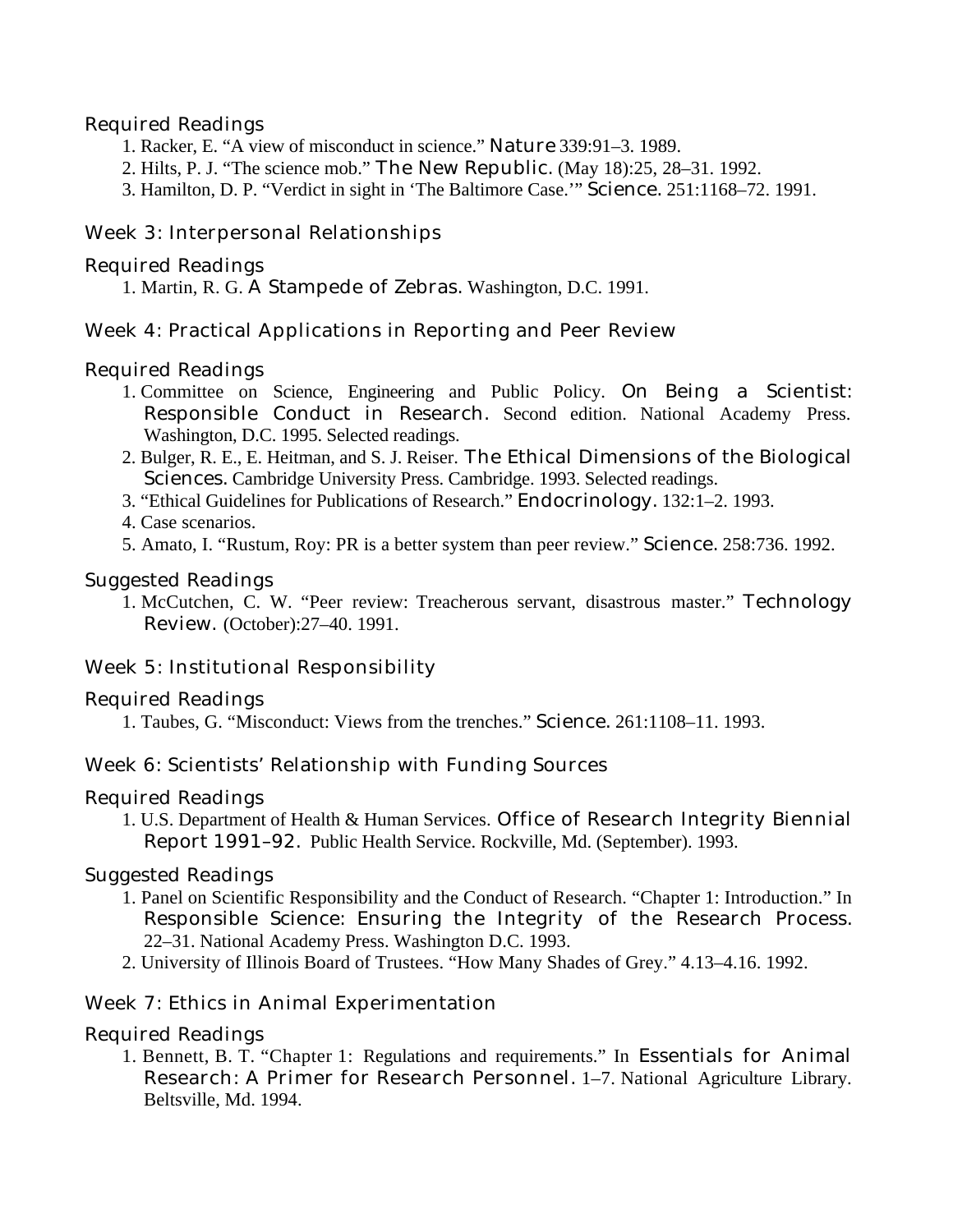- 2. Tannenbaum, J., and A. Rowan. "Rethinking the morality of animal research." Hastings Center Report. 15(5):32–43. 1985.
- 3. Dartmouth College Animal Care and Use Policy. Personal communication.
- 4. Dartmouth College Animal Subject Review Form. Personal communication.
- 5. Case scenarios.

## Suggested Readings

1. Vance, R. P. "An introduction to the philosophical presuppositions of the animal liberation/rights movement." Journal of the American Medical Association. 268:1715–1719. 1992.

2. Remfry, J. "Ethical aspects of animal experimentation." In Laboratory Animals: An Introduction for New Experimenters, 5–21. A. A. Tuffery, ed. John Wiley & Sons. New York. 1987.

3. Caplan, A. L. "Beastly conduct: Ethical issues in animal experimentation." Annals of the New York Academy of Sciences. 406:159–69. 1983.

## Week 8: Human Experimentation

## Required Readings

- 1. "The Nuremberg Code." Trials of War Criminals Before the Nuremberg Military Tribunals Under Control Council Law. 10(2):181–82. U. S. Government Printing Office. Washington, D.C. 1949.
- 2. U.S. Deptartment of Health and Human Services. "World Medical Association Declaration of Helsinki." In Protecting Human Subjects: Institutional Review Board Guidebook. (Appendix):A6-3 to A6-6. OPRR/NIH. Washington, D.C. 1993.
- 3. Department of Health, Education, and Welfare. "The Belmont Report: Ethical principles and guidelines for the protection of human subjects of research." OPRR Reports. (April 18). U.S. Government Printing Office. Washington, D.C. 1979.
- 4. Case scenarios.

## **Bibliography and Videography**

## **Notes on the Bibliography and Videography**

A wealth of books, articles, and videos are available for use in research ethics courses. References to the materials collected during development of our course in research ethics and the companion NSF grant can be found in the bibliographies and videography presented in the following pages. The references provide a basis for incorporation of a rich variety of material into a research ethics course. When used along with the reader that accompanies this monograph they provide the resources for further study on important cases and topic areas of interest. They also provide material for lively class discussion.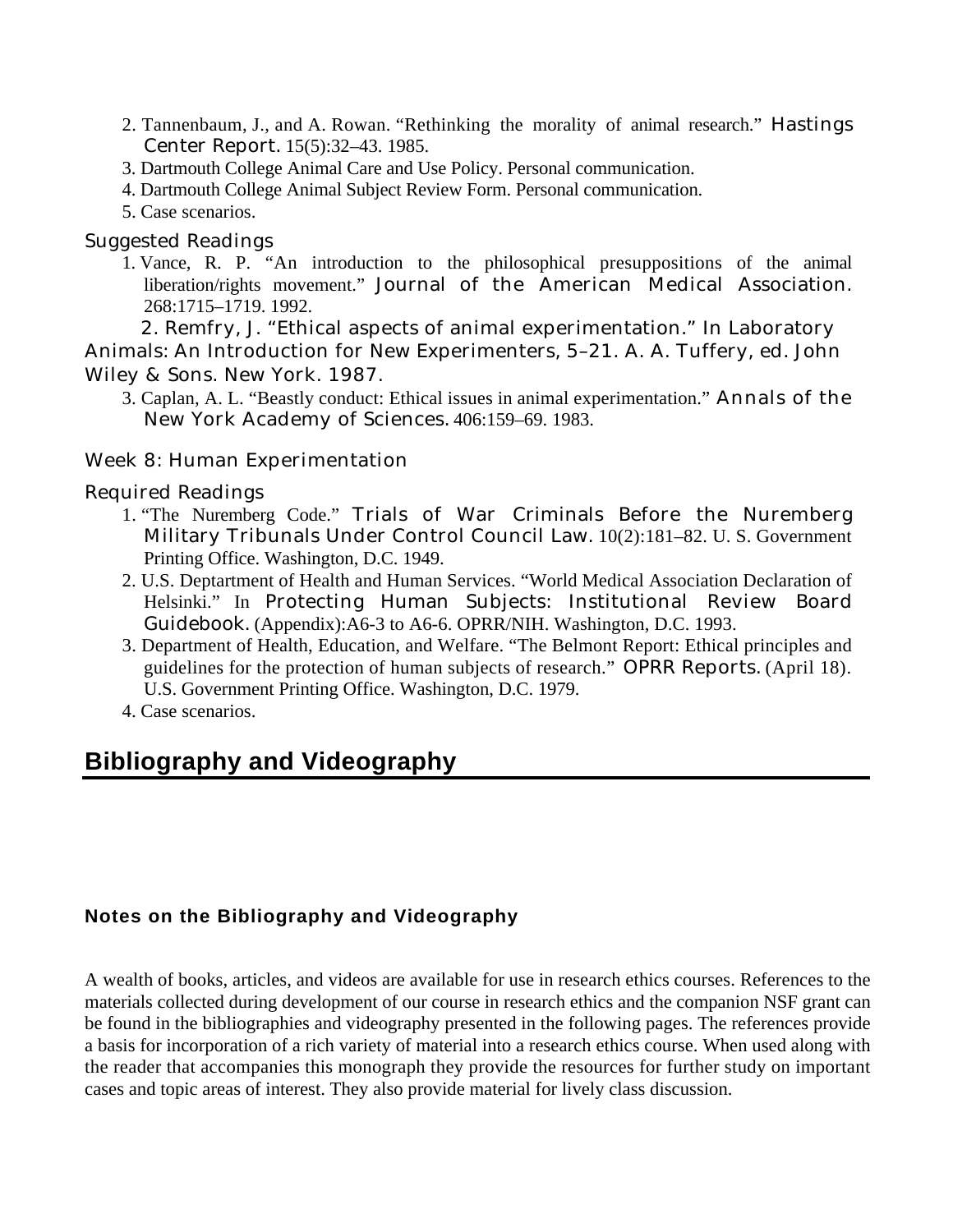The bibliography is divided into three sections: a case bibliography, a topic bibliography, and an author index. The divisions can help readers locate material of interest for particular class sessions or can enable readers to search for material of known authors. Some of the articles, cases, and books span several different topic areas. Nevertheless, to avoid duplication, each article is cited in only one section of the case or topic bibliography. Those publications that incorporate more than a single topic area can be found in the General section of the topic bibliography.

The case bibliography presents lists of references on several of the more celebrated cases in research ethics. These cases encompass a number of different scientific disciplines and can be used to develop class sessions on a variety of different topic areas. Many of these cases are discussed and/or presented for consideration in abbreviated form in the Reader that is published in conjunction with this book. Material in the case bibliography can be used to supplement and extend a teacher's or student's understanding of the cases discussed in class.

The Challenger case is a complex case in engineering ethics that brings to the fore many issues concerning conflicts of interest and commitment. It is presented and discussed in Chapter 6 of the Reader. The Cold Fusion case is a case in the physical sciences that helps to develop issues in reporting of research and peer review. The Gallo case is a case in the biomedical sciences that brings up questions of interpersonal interactions and misappropriation of intellectual property. This case is used to introduce the topic of interpersonal interactions in Chapter 4 of the Reader. The cases in the bibliography on human radiation experiments provide illustrations of human experimentation protocols gone awry. An article that depicts differing perspectives on some of these experiments is presented for discussion in Chapter 9 of the Reader. One of the more complicated cases in research ethics, the Imanishi-Kari/Baltimore case, provides material for discussion of fabrication of research results, interpersonal interactions, institutional responsibility, and whistleblowing. This extraordinarily complex case concerns the alleged fabrication of research results in an immunology laboratory. Two of the references in the bibliography on this case are presented in Chapter 3 of the Reader, where they can be used to illustrate many of the topics expounded upon in the rest of that volume. The Milgram case is a case in psychological experimentation using human subjects. It is discussed briefly in the chapter on human experimentation, Chapter 9 of the Reader.

The final section of the case bibliography, Other Cases, contains a number of references to additional interesting, and often complex, cases. Many of these references are concise, well-written articles that can provide valuable examples for class discussion. Several of the cases, including Roberts's article on the Cal Tech case (1991), Marshall's article on the Michigan State project (1991), and Amato's article on Rustum Roy's decision to forgo peer review (1992), are contained in the Reader.

The topic bibliography is divided into sections that reflect our course outline. These topics include Methodology, Reporting, Funding and Peer Review, Institutional Responsibility, Whistleblowing, Animal Experimentation, and Human Experimentation. Added to that list are two important topic areas that, though not in our original course, were covered by the National Science Foundation (NSF) consortium. These topics are Teaching and Learning, and Conflict of Interest. We have also included a bibliography on engineering ethics, which should be particularly helpful to some audiences.

The General section of the topic bibliography includes material that does not fit neatly into any of the other case or topic areas. Included in this section are books of case scenarios such as the book by Koreman produced by the American Association of Medical Colleges and the book by R. L. Penslar of Indiana University. Also included are a novel by Carl Djerassi and a play by R. G. Martin. The play, A Stampede of Zebras, provides an excellent source of material for class discussion of issues related to interpersonal interaction. This play was released in the fall of 1996 as a video and as such is listed as well in the video index. Other books and articles present commentary, reviews, and case material.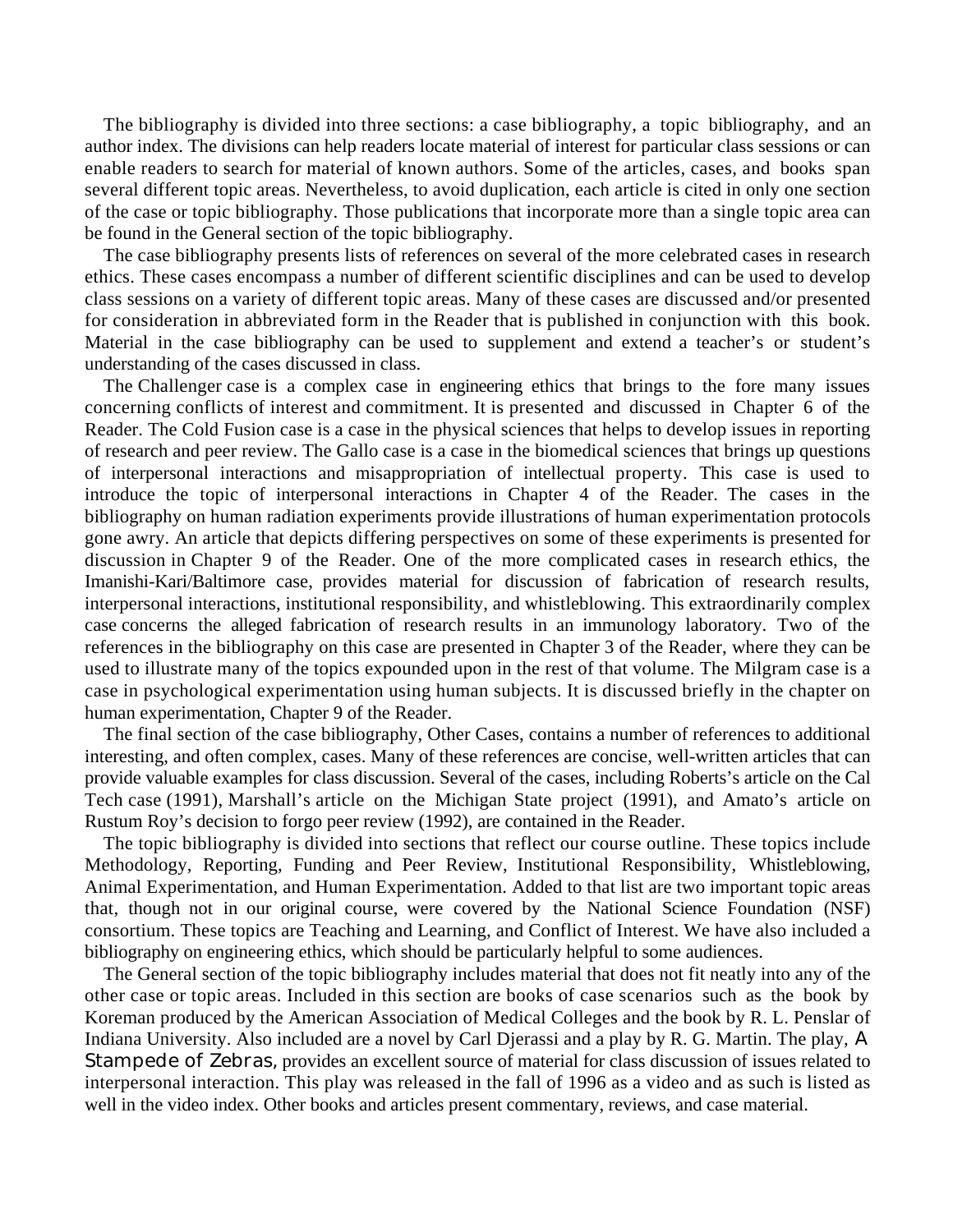Videos make an excellent contribution to a research ethics course. The videography provides a list of videos that can be used to spark discussion and illustrate issues. The videography presents videos along with a short description about the content of each. We also provide information on current prices and locations for purchase of the videos, although we caution that this information is subject to change.

The author index is provided to assist those readers who may wish to locate a publication by first author rather than topic. This bibliography contains the first author's name, year of publication, and the section in which the material can be found.

## **Case Bibliography**

## Challenger

- "Astronauts express opinions on shuttle launch safety." Aviation Week and Space Technology. (March 17). 1986.
- "Morton Thiokol engineers testify NASA rejected warnings on launch." Aviation Week and Space Technology. (March 3). 1986.
- "NASA investigating claims that Morton Thiokol demoted engineers for disclosing launch opposition." Aviation Week and Space Technology. (May 19). 1986.
- "O-ring documentation misled managers." Aviation Week and Space Technology. (March 24). 1986.
- "Rogers Commission report cites NASA management deficiencies." Aviation Week and Space Technology. (June 9 and 16). 1986.
- "Shuttle cockpit 'survived the explosion.'" New Scientist. 110:22. 1986.

Baker, D.

"Why Challenger failed." New Scientist. 111( September 11):52–6. 1986.

Bell, T. E., and K. Esch.

"The fatal flaw in flight 51-L." IEEE Spectrum. 24(2):43. 1987.

Bower, B.

"Challenger disaster: 'Rooted in history.'" Science News. 129:372–73. 1986.

House Committee on Science and Technology.

"Investigation of the Challenger accident: Hearings before the committee." U.S. Congress. 99-139. U.S. Government Printing Office. Washington, D.C. 1986.

House Committee on Science and Technology.

"Investigation of the Challenger accident: Report of the Committee on Science and Technology." U.S. Congress. 99-1016. U.S. Government Printing Office. Washington, D.C. 1986.

House Committee on Science, Space and Technology.

"NASA's response to the committee's investigation of the Challenger accident." U.S. Congress. 100-7. U.S. Government Printing Office. Washington, D.C. 1987.

Jensen, C.

No Downlink: A Dramatic Narrative About the Challenger Accident and Our Time. Farrar, Straus & Giroux. New York. 1996.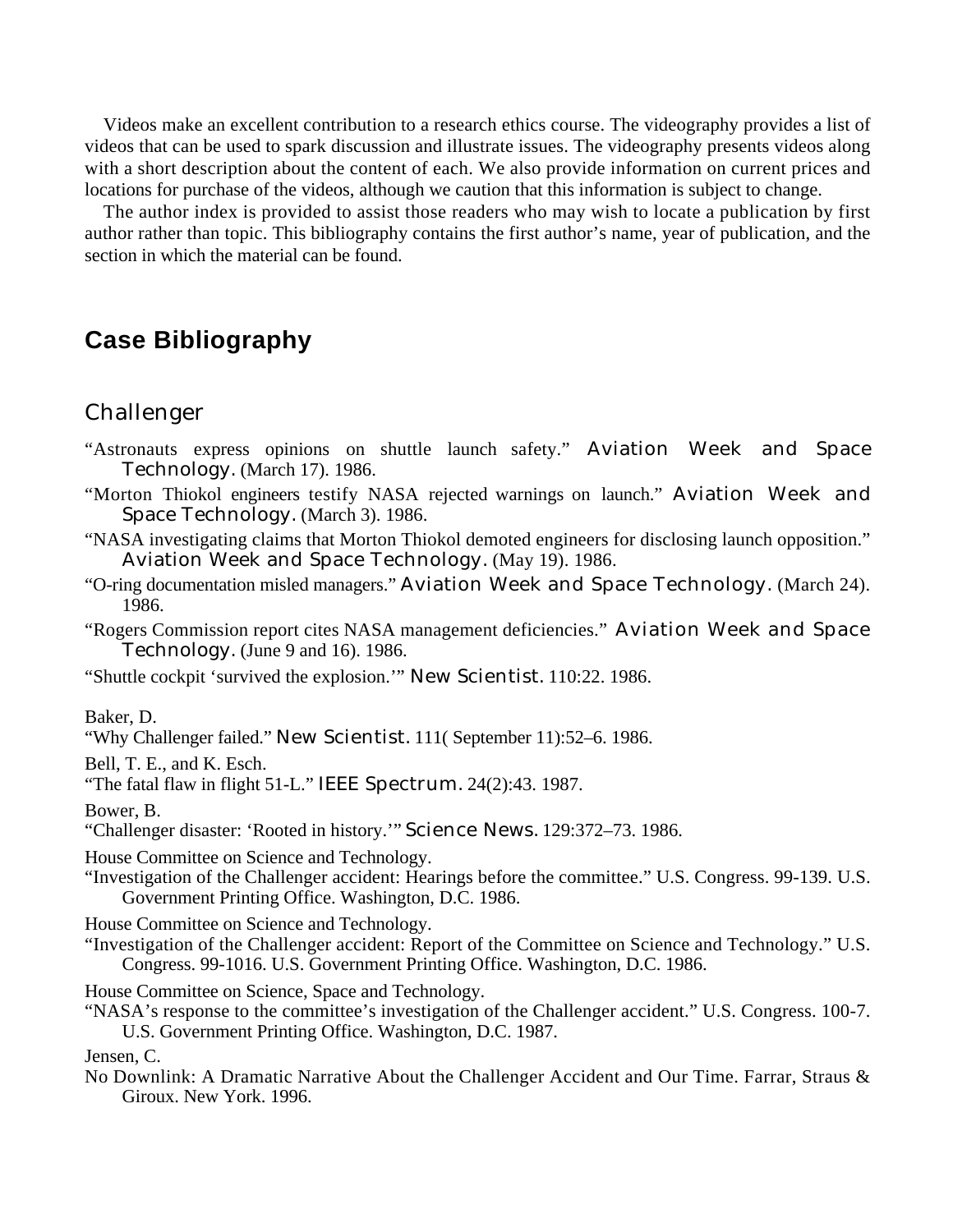Jones, P.

"Business as usual—without the business." New Scientist. 110(May 8):54–5. 1986.

Joyce, C.

"A major malfunction." New Scientist. 109(Feb. 6):18. 1986.

Joyce, C.

"Space shuttle: A blueprint for disaster." New Scientist. 110(June 12):17–18. 1986.

Joyce, C., and H. Gavaghan.

"Flaw in solid fuel may have detonated the shuttle." New Scientist. 109(Feb. 6):19–22. 1986.

Marshall, E.

"The shuttle record: Risks, achievements." Science. 231:664–66. 1986.

National Aeronautics and Space Administration.

"Actions to implement the recommendations of the Presidential Commission on the Challenger accident." Report to the President. U.S. Government Printing Office. Washington, D.C. 1986.

Smith, R. J.

"Commission finds flaws in NASA decision-making." Science. 231:1237–38. 1986.

Smith, R. J.

"Experts ponder effect of pressures on shuttle blowup." Science. 231:1495–98. 1986.

Smith, R. J.

"NASA had warning of potential shuttle accident." Science. 231:792. 1986.

Smith, R. J.

"Shuttle inquiry focuses on weather, rubber seals, and unheeded advice." Science. 231:909–11. 1986.

Smith, R. J.

"Thiokol had three concerns about shuttle launch." Science. 231:1064. 1986.

Trento, J. J.

Prescription for Disaster. Crown Publishers, Inc. New York. 1987.

- U.S. Senate Subcommittee on Science, Technology and Space.
- "Space shuttle accident: Hearings before the subcommittee." U.S. Congress. 99-967. U.S. Government Printing Office. Washington, D.C. 1986.

Vaughan, D.

The Challenger Launch Decision: Risky Technology, Culture, and Deviance at NASA. University of Chicago Press. Chicago 1996.

Waldrop, M. M.

"The Challenger disaster: Assessing the implications." Science. 231:661–63. 1986.

Whitehouse, D.

"A piece of Challenger." New Scientist. 113(Jan. 29):69. 1987.

## Cold Fusion

"Texas panel finds no fraud in cold fusion experiments." New York Times. (Nov. 20):11. 1990.

Chandler, D.

"Behind the fusion confusion: A difficult test to duplicate." Boston Globe. (May 2):A12. 1989.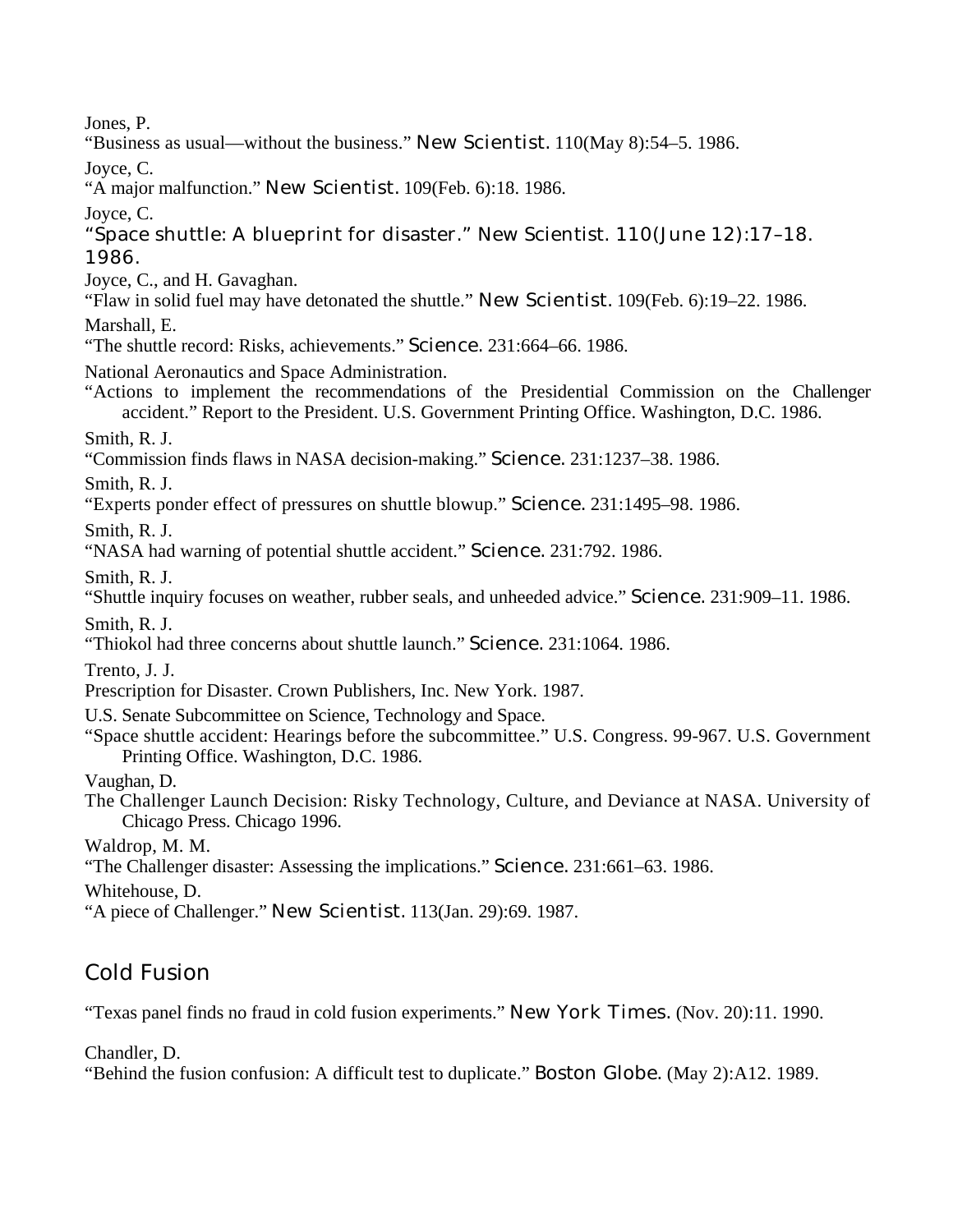Chandler, D.

"Fusion study under heavy attack: Californian cites a series of errors." Boston Globe. (May 2):A1, A12. 1989.

Crawford, M.

"Utah looks to Congress for cold fusion cash." Science. 244:522–23. 1989.

Fogle, P. W.

"Media and science: Differing perspectives." Forum for Applied Research and Public Policy. 7(4):98–103. 1992.

Hall, N.

"Of fusion, Nobels and nobility." New Scientist. (May 6):28–29. 1989.

Huizenga, J. R.

Cold Fusion: The Scientific Fiasco of the Century. University of Rochester Press. Rochester, N.Y. 1992 Lindley, D.

"Role of the press in cold fusion saga." Forum for Applied Research and Public Policy. 7(4):104–7. 1992.

Mallove, E. F.

Fire from Ice: Searching for the Truth Behind the Cold Fusion Furor. John Wiley & Sons, Inc. New York. 1991.

McDonald, K. A.

"U. of Utah institute, in its final report, claims 'convincing evidence' for cold fusion." Chronicle of Higher Education. (July 24):A8. 1991.

Saltus, R.

"Fusion study under heavy attack: MIT researchers report flawed data."

Boston Globe. (May 2):A1, A12. 1989.

Taubes, G.

Bad Science: The Short Life and Weird Times of Cold Fusion. Random House. New York. 1993.

## Gallo

Anderson, A.

"Dingell reopens Gallo-Pasteur row." Nature. 343(Jan. 4):3. 1990.

Anderson, A., and G. C. Anderson.

"NIH seek advice on Gallo." Nature. 343(Feb. 22):680. 1990.

Anderson, C.

"Hearing process proves a challenge for ORI." Science. 260:1714. 1993.

Anderson, C.

"ORI drops Gallo case in legal dispute." Science. 262:1202–3. 1993.

Anderson, C.

"Popovic is cleared on all charges: Gallo case in doubt." Science. 262:981–82. 1993.

Anderson, C.

"The aftermath of the Gallo case." Science. 263. 1993.

Anderson, C., P. Coles, and D. Concar.

"End now in sight for Gallo investigation?" Nature. 347(Oct. 18):603. 1990.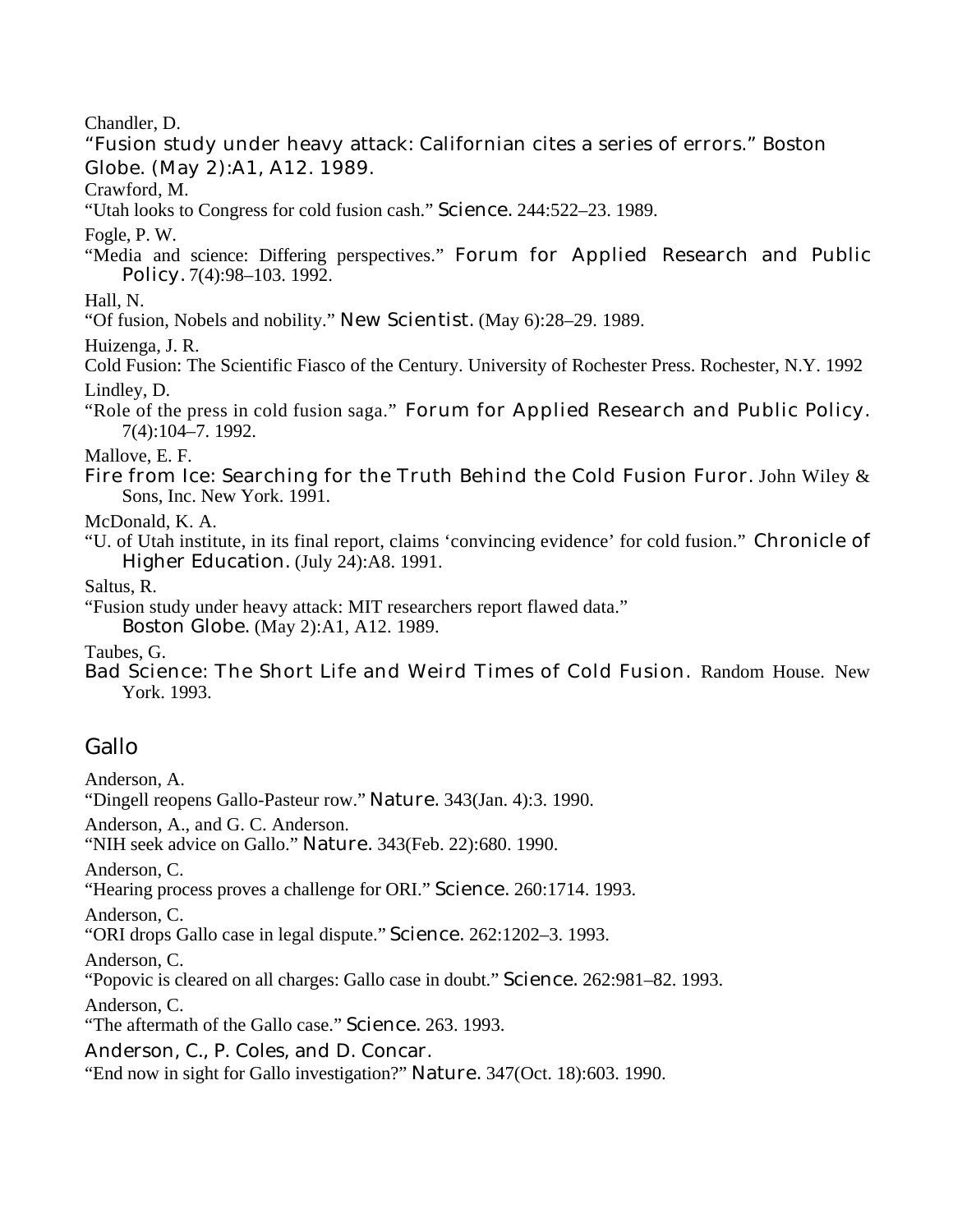Anderson, C., D. Concar, and A. Anderson. "NIH launches surprise Gallo investigation." Nature. 347(October 11):501. 1990. Bor, J., and D. Birch. "Researcher calls critics 'fanatics.'" Baltimore Sun (November 4):1A. 1995. Charles, D., D. and Concar. "America hoists the white flag in HIV war." New Scientist. ( June 8):14. 1991. Cohen, J. "Stormy weather ahead for OSI's Gallo report." Science. 255:914–15. 1992. Cohen, J. "Popovic defended by technician." Science. 256:1623. 1992. Cohen, J. "U.S.-French patent dispute heads for a showdown." Science. 265:23–25. 1994. Crewdson, J. "The great AIDs quest." Chicago Tribune. (Nov. 19):Sect. C. 1989. Crewdson, J. "AIDs inquiry bypassing watchdog panel." Chicago Tribune. (June 17):1. 1991. Culliton, B. J. "Déejà vu in AIDS priority fight." Science. 47:1532–33. 1990. Culliton, B. J. "NIH goes 'extra mile' on Gallo." Science. 247:908. 1990. Culliton, B. J. "Inside the Gallo probe." Science. 248:1494–8. 1990. Culliton, B. J. "Gallo inquiry takes puzzling new turn." Science. 250:202–3. 1990. Culliton, B. J. "Which patient did Gallo's virus come from?" Science. 250:368. 1990. Ezzell, C. "AIDS co-discoverer censured for misconduct." Science News. 143(Jan. 9):20–1. 1993. Gallo, R. Virus Hunting, AIDS, Cancer, and the Human Retrovirus: A Story of Scientific Discovery. Basic Books. New York. 1991. Gladwall, M. "NIH memo cites possible inaccuracies in AIDS researchers' patent application." Washington Post. (Aug. 12): A4. 1991. Greenberg, D. "Advisor in the Gallo case calls for reopening probe." Science & Government Report. 24(9):1, 4–5. 1994. Hamilton, D. "What next in the Gallo case?" Science. 254:944–45. 1991. Hamilton, D. "The Richards panel tosses a curve." Science. 256:23. 1992. Hilts, P. J. "U. S. drops misconduct case against an AIDS researcher." New York Times. (Nov. 19):A1. 1993.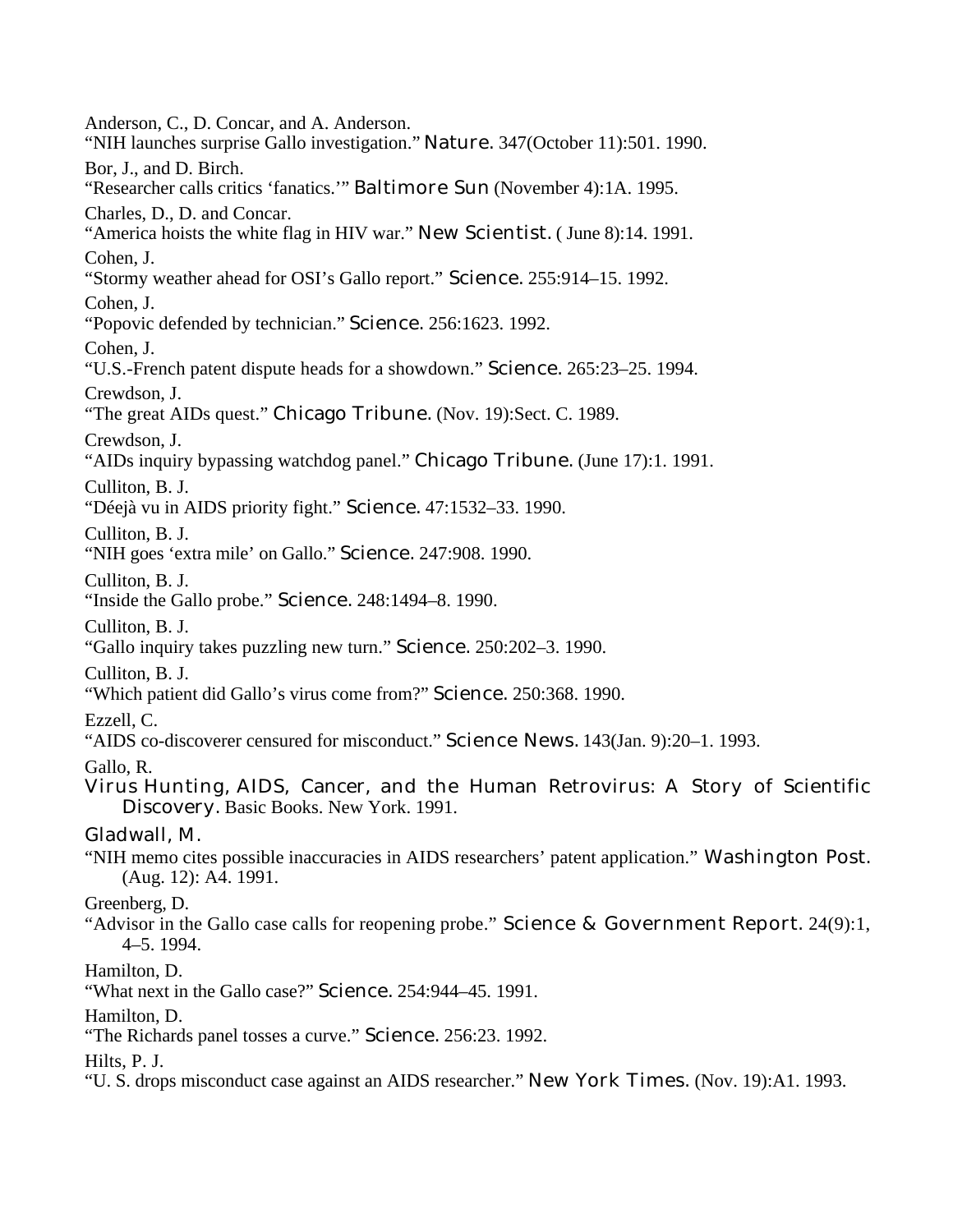Marx, J. L. "Strong new candidate for AIDS agent." Science. 224:475–77. 1984. Norman, C. "AIDS virology: A battle on many fronts." Science. 230:518–21. 1985. Norman, C. "A new twist in AIDS patent fight." Science. 232:308–9. 1986. Palca, J. "Gallo challenged on HIV isolates." Science. 251:1306. 1991. Palca, J. "The true source of HIV?" Science. 252:71. 1991. Palca, J. "Draft of the Gallo report sees light of day." Science. 253:1347–48. 1991. Palca, J. "Hints emerge from the Gallo probe." Science. 253:728–31. 1991. Rubinstein, E. "The untold story of HUT78." Science. 248:1499–507. 1990. Rubinstein, E. "The Gallo factor: questions remain." Science. 253:732. 1991.

## Human Radiation Experiments

"In the name of consent: Secret radiation experiments performed on uninformed people." New Scientist. 141(Feb. 19):3. 1994.

Adler, T.

"Government team tracks radiation studies." Science News. 145(Jan. 15):39. 1994.

## Adler, T.

"Experts debate merits of radiation studies." New Scientist. 145(Feb. 5):87. 1994.

Beardsley, T.

"The Cold War's dirty secrets." Scientific American. 272(May):16. 1995.

Crigger, B.

"Daughter of the 'National Commission.'" Hastings Center Report. 24(May/June):3–4. 1994.

Estling, R.

"Whatever made them do it?" New Scientist. 145(Jan. 21):48–9. 1995.

Faden, R.

## The Human Radiation Experiments: Final Report of the Advisory Committee on Human Radiation Experiments. Oxford University Press. New York. 1996.

Macilwain, C.

"U.S. admits to use of humans in radiation experiments." Nature. 367(Jan. 6):4. 1994.

Macilwain, C.

"Public protests spark 'witch-hunt' fears over radiation experiments." Nature. 367(Jan. 27):303. 1994. Mann, C. C.

"Radiation: Balancing the record." Science. 263(Jan. 28):470–73. 1994.

Raloff, J.

"Atomic age spawned experiments on humans." Science News. 146(Oct. 29):276. 1994.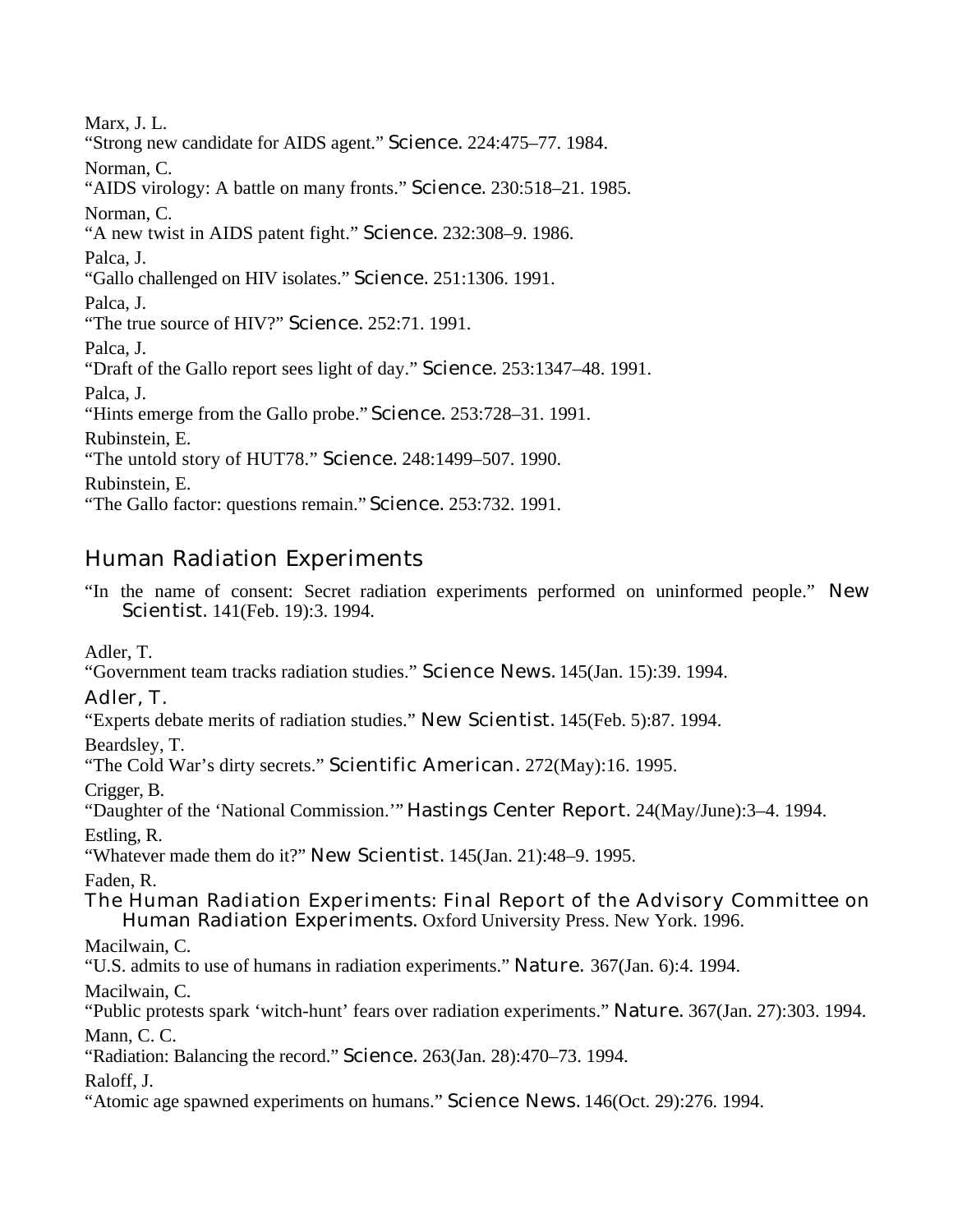## Imanishi-Kari/Baltimore

Abu-hadid, M., et al. "An open letter on OSI's methods." Nature. 351(June 17):693. 1991. Anderson, C. "NIH: Imanishi-Kari guilty." Nature. 350. (March 28):262–63. 1991. Anderson, C. "Secret Service analysis goes to pieces." Science. 260(June 18):1715. 1993. Baltimore, D. "Baltimore's travels." Issues in Science and Technology. 5(4):48–54. 1989. Baltimore, D. "Baltimore declares O'Toole mistaken." Nature. 351(May 30):341–43. 1991. Baltimore, D. "Open letter to Paul Doty." Nature. 353(Sept. 5):9. 1991. Culliton, B. "A bitter battle over error." Science. 240(June 24):1720–21. 1988. Culliton, B. "A bitter battle over error (II)." Science. 241(July 1):18–21. 1988. Culliton, B. "Dingel v. Baltimore." Science. 244:412–14. 1989. Doty, P. "Responsibility and Weaver et al." Nature. 352(July 18):183–84. 1991. Edsall, J., D. S. Greenberg, and B. Healy. "Perspectives." Journal of NIH Research. 3(Aug.):30–34. 1991. Ehrenreich, B. "Science, lies and the ultimate truth." Time. (May):66. 1991. Eisen, H. "Origins of MIT inquiry." Nature. 351(May 30):343–44. 1991. Hamilton, D. "NIH finds fraud in Cell paper." Science. 251(March 29):1552–54. 1991. Hamilton, D. "Baltimore throws in the towel." Science. 252(May 10):768–70. 1991. Hamilton, D. "Did Imanishi-Kari get a fair 'trial'?" Science. (June 21):1607. 1991. Hamilton, D. "Baltimore case—In brief." Science. 253(July 5):24–25. 1991. Hamilton, D. "OSI verdict delayed." Science Scope. (July 12):127. 1991. Hamilton, D. "Verdict in sight in the Baltimore case." Science. 251:1168–72. 1991 Hilts, P. "The science mob." The New Republic. (May):24–25, 28–31. 1992 Huber, B. T., R. T. Woodland, and H. H. Wortis. "Opinions from an inquiry panel." Nature. 351(June 13):514. 1991.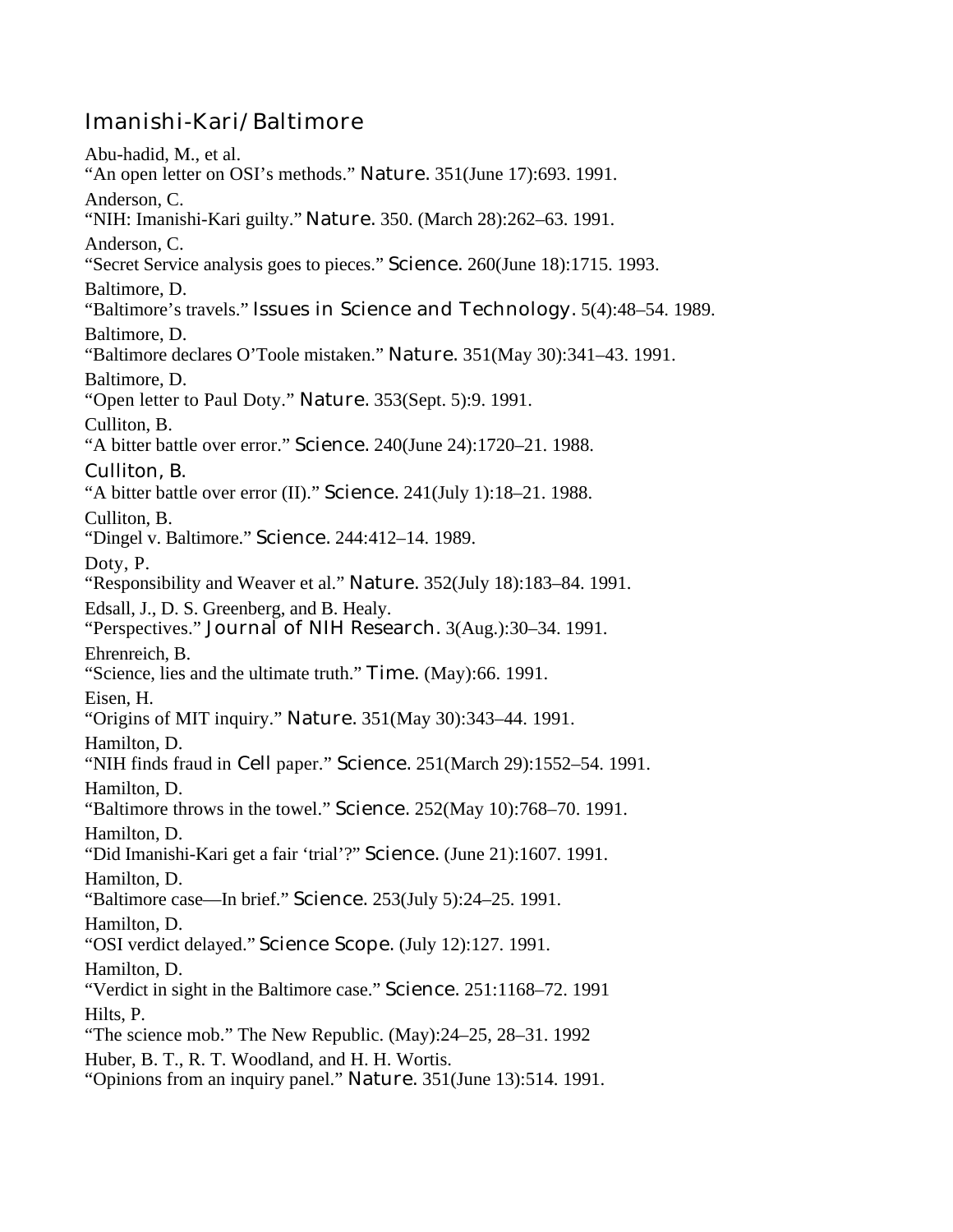Imanishi-Kari, T. "OSI's conclusions wrong." Nature. 351(May 30):344–45. 1991. Imanishi-Kari, T. "Imanishi-Kari's riposte." Nature. 351(June 27):691–92. 1991. Koshland, D. E. "The handling of leaked information." Science. 253(July 5):9. 1991. Kuznik, F. "Fraud busters." Washington Post Magazine. (April 14). 1991. Loevinger, L. "Raking over the coals." Nature. 352(July 11):120. 1991. Maddox, J. "Greek tragedy moves on one act." Nature. 350(March 28):269. 1991. McDevitt, H. O., and U. Storb. "Dissent on forensic evidence." Nature. 352(July 18):184. 1991. Mervis, J. "Marathon hearing gets under way." Science. 268:1561. 1995. O'Toole, M. "Margot O'Toole's record of events." Nature. 351(May 16):180-83. 1991. O'Toole, M. "O'Toole re-challenges: The Imanishi-Kari affair." Nature. 351(June 27): 692–93. 1991. O'Toole, M. "Imanishi-Kari (continued)." Nature. 352(Aug. 15):560. 1991. Ptashne, M. "More views on Imanishi-Kari." Nature. 352(July 11):101–2. 1991. Saltus, R. "Baltimore disputes charges he knew about forged data." Boston Globe. (May 30):342–43. 1991. Sarasohn, J. Science on Trial: The Whistle-blower, the Accused, and the Nobel Laureate. St. Martin's Press. New York. 1993. Stewart, W., and N. Feder. "Analysis of a whistle-blowing." Nature. 351(June 27):687–91. 1991. Stone, R., and E. Marshall. "Imanishi-Kari case: ORI finds fraud." Science. 266(Dec. 2):1468–69. 1994. Weaver, D., M. Reis, C. Albanese, F. Constantini, D. Baltimore, and T. Imanishi-Kari. "Altered repertoire of endogenous immunoglobulin gene expression in transgenic mice containing a rearranged Mu heavy chain gene." Cell. 45(April 25):247–59. 1986.

Weaver, D., M. Reis, D. Baltimore, and T. Imanishi-Kari.

"Altered repertoire of endogenous immunoglobulin gene expression in transgenic mice containing a rearranged Mu heavy chain gene" [a retraction]. Cell. 55(Nov. 18):541. 1988.

## Milgram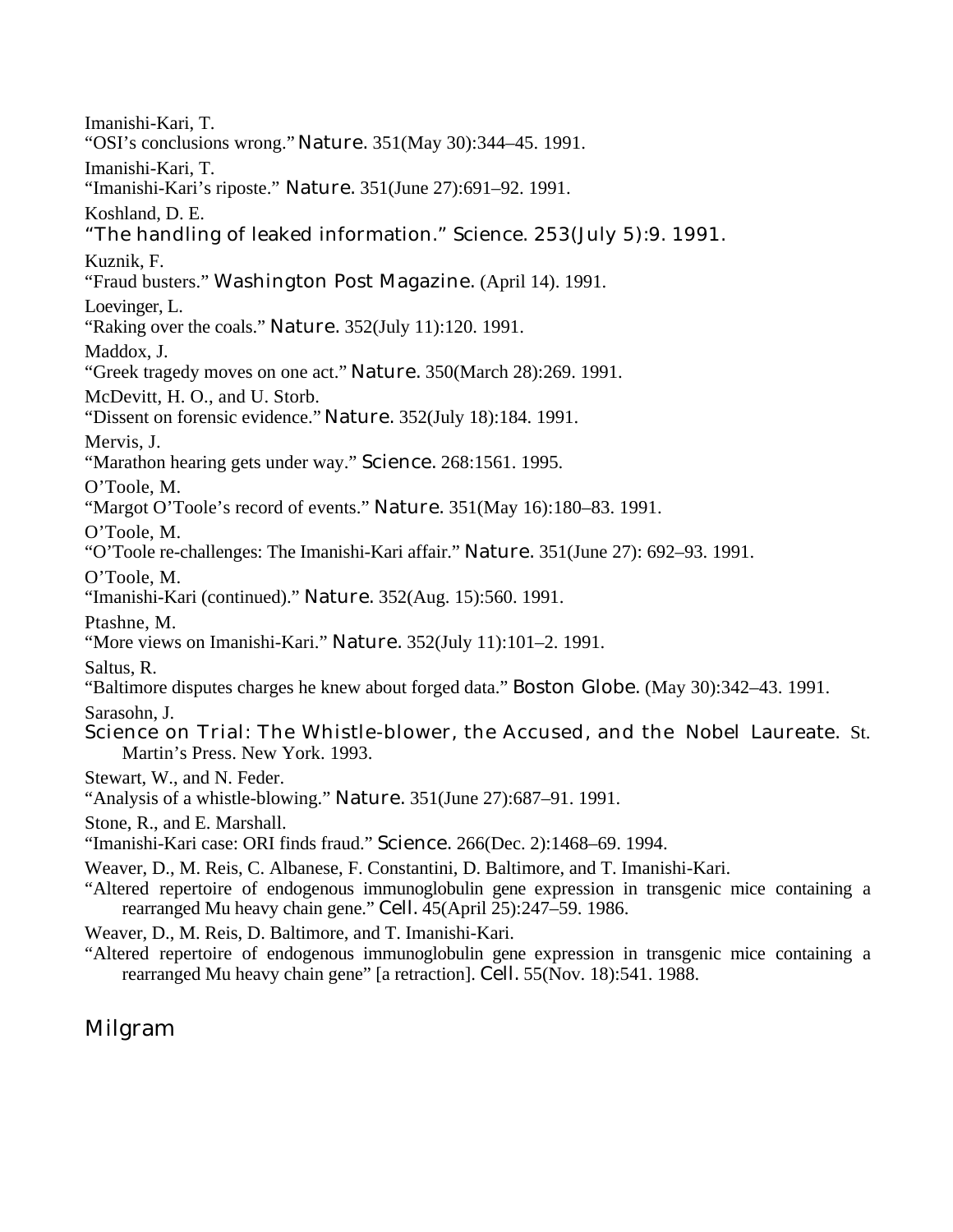## Baumrind, D.

"Psychology in action: Some thoughts on the ethics of research after reading Milgram's 'Behavioral study of obedience.'" American Psychologist. 19:421–23. 1964.

Milgram, S.

"Problems of ethics in research." Obedience to Authority: An Experimental View. 193–202. Harper & Row. New York. 1975.

Milgram, S.

Obedience to Authority. Harper & Row. New York. 1983.

Miller, A. G.

The Obedience Experiments. Praeger. New York. 1986.

Patten, S. C.

"The case that Milgram makes." Philosophical Review. 86(3):350–64. 1977.

## **Other**

Amato, I.

"Rustum Roy: PR is a better system than peer review." Science. 258:736. 1992.

Anderson, A.

"Controversial NIH genome researcher leaves for new \$70 million institute." Nature. 358. 1992.

Anderson, C.

"NIH laboratory admits to fabricated embryo research, retracts paper." Nature. 357:427. 1992.

Anderson, C.

"Pasteur notebooks reveal deception." Science. 259(Feb. 19):1117. 1993.

Anderson, C.

"A speeding ticket for NIH's controversial cancer star." Science. 259:1391–92. 1993.

Anderson, C.

"Hughes' tough stand on industry ties." Science. 260. 1993.

Anderson, C.

"Scripps-Sandoz deal comes under fire." Science. 260:1872–73. 1993.

Anderson, C.

"Michigan gets an expensive lesson." Science. 262(Oct. 1):23. 1993.

Angler, N.

Natural Obsessions: The Search for the Oncogene. Houghton Mifflin. Boston. 1988.

Associated Press.

"Researcher indicted on charges of falsifying data for grant." New York Times. (April 16):6. 1988.

Blumenstyk, G.

"Business and philanthropy notes: Dartmouth finds no basis for charges of scientific misconduct." Chronicle of Higher Education. (Feb. 17):A29. 1993.

## Brand, D.

"It was too good to be true." Time. (June 1):59. 1987.

Cohen, J.

"Army investigates researcher's report of clinical trial data." Science. 258:883–84. 1992.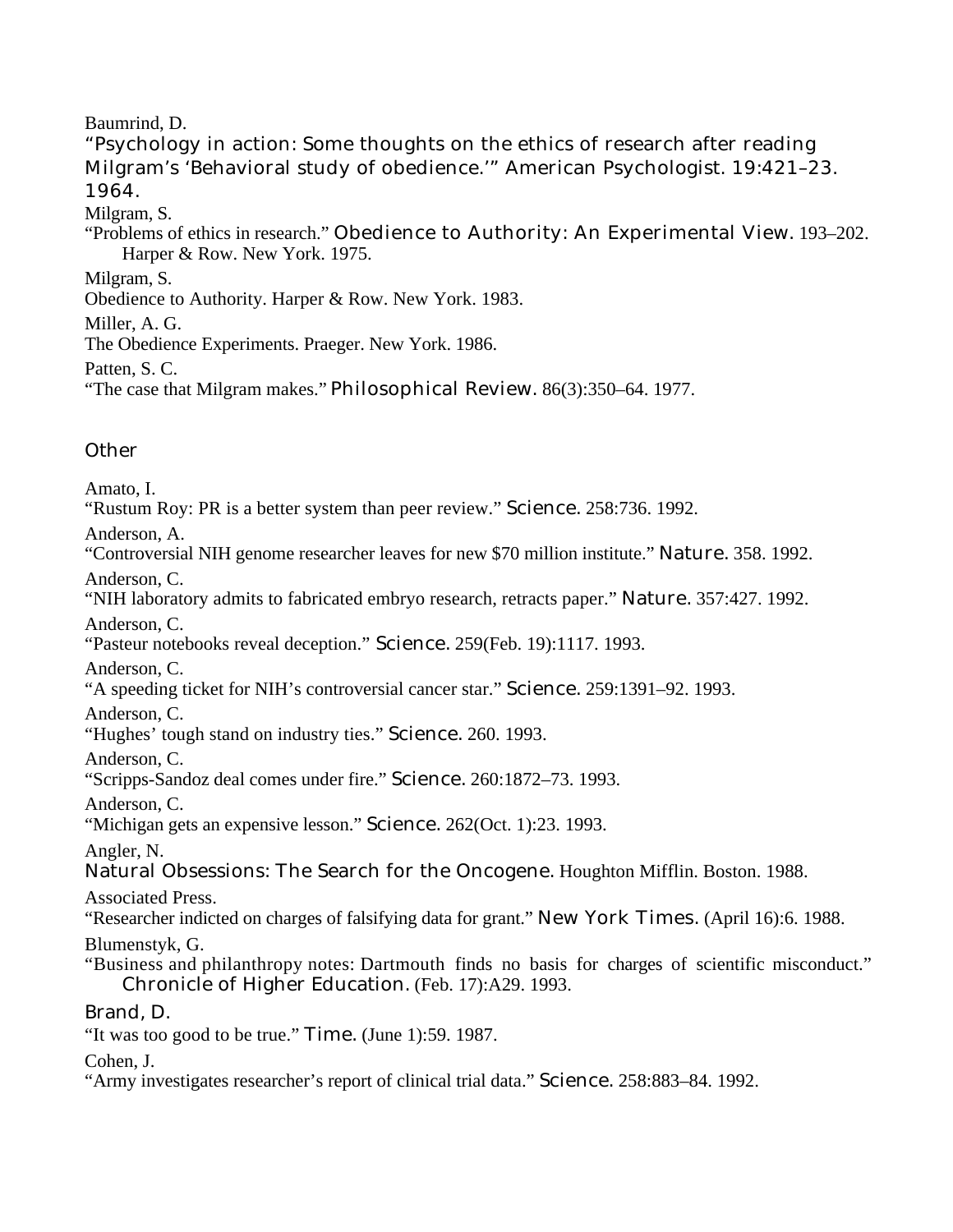Cohen, J.

"Army clears Redfield—but fails to resolve controversy." Science. 261(Aug. 13):824–25. 1993.

Cohen, J.

"Peer review triumphs over lobbying." Science. 263(Jan. 28):463. 1994.

DeGeorge, R. T.

"Ethical responsibility of engineers in large corporations: The Pinto case." Business and Professional Ethics Journal. 1(Fall):1–14. 1981.

Fernie, J. D.

"The Neptune affair." American Scientist. 83(March/April):116–19. 1995.

Fielder, J. H., and D. Birsch.

The DC-10 Case: A Study in Applied Ethics, Technology, and Society. State University of New York Press. Albany, N.Y. 1992.

Friedly, J.

"After 9 years, a tangled case lurches toward a close." Science. 272:947–48. 1996.

Gibbons, A.

"Scripps signs a deal with Sandoz." Science. 258:1570. 1993.

Greenberg, D.

"Researcher sounds fraud alarm—and loses NIMH Grant." Science and Government Report. 17:1–3. 1987.

Holden, C.

"NIMH finds a case of serious misconduct." Science. 235:1566–67. 1987.

Holden, C.

"Breuning's accuser has grant deferred." Science. 236:144. 1987.

Holden, C.

"Briefings." Science. 248:883–86. 1991.

Jones, J.

Bad Blood: The Tuskeegee Syphilis Experiment. Free Press. New York. 1993.

Kohn, P. M., and R. V. Hughson

"Perplexing problems in engineering ethics." Chemical Engineering. 85(May 5):96–107. 1980. Marshall, E.

"Fight over data disrupts Michigan State project." Science. 251:23–24. 1991. Marshall, E.

"When does intellectual passion become conflict of interest?" Science. 257:620–23. 1992.

Medvedev, G.

The Truth About Chernobyl. Basic Books. New York. 1990.

Mele, C.

"Scientist says cell-center chief ruining his career." Press-Republican. (Oct. 30):15. 1990.

Mervis, J.

"Bitter suit over research work asks 'who deserves the credit?'" The Scientist. 3(8):1, 4–5. 1989. Pool, R.

"More squabbling over unbelievable result." Science. 241:658. 1988.

Roberts, L.

"Misconduct: Caltech's trial by fire." Science. 253:1344-47. 1991.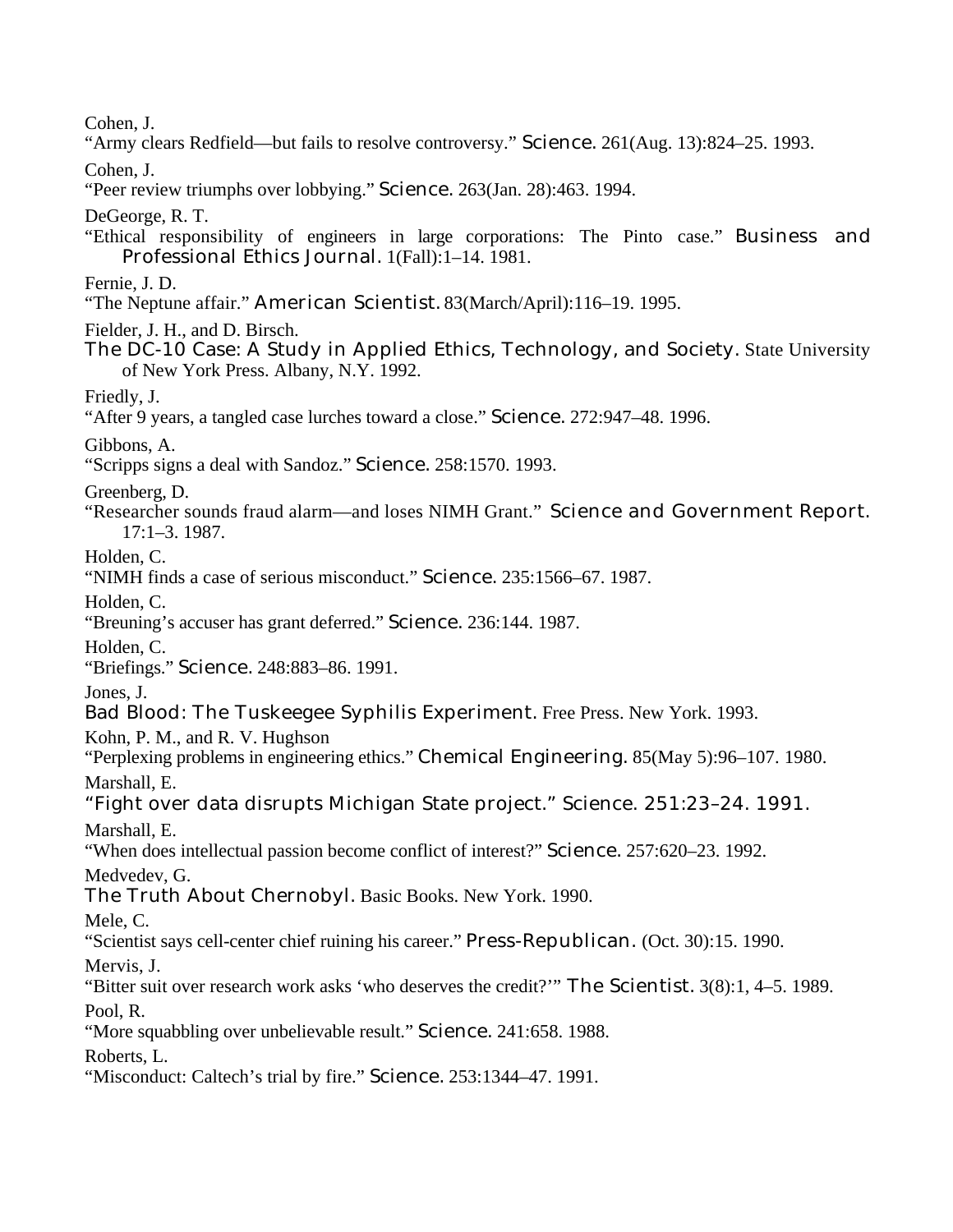Roberts, L. "NIH gene patents, round two." Science. 255:912–13. 1992. Roberts, L. "Gene patents: Rumors fly over rejection of NIH claim." Science. 257:1855. 1992. Rossiter, E. J. R. "Reflections of a whistle-blower." Nature. 357(June 11):434–36. 1992. Sawyer, K. "Amid scandal, NASA studies 'integrity' of degrees awarded to its employees." Washington Post. (July 22):A9. 1991 Soyfer, V. N. "New light on the Lysenko era." Nature. 39(June 8):415–20. 1989. Stone, R. "Science scope: mix-up closes misconduct hearings." Science. 260(May 14):883. 1993. Talent, J. A. "The case of the peripatetic fossils." Nature. 338(April 20):613–15. 1989. Taubes, G. "The disputed birth of buckyballs." Science. 253:1476–79. 1991. Taubes, G. "Costly settlement ends whistle-blower suit." Science. 263:605. 1994. Zurer, P. S. "Contract labs charged with fraud in analyses of superfund samples." Chemistry & Engineering News. (Feb. 15):14–16. 1991.

## **Topic Bibliography**

## General

Office of Research Integrity Newsletter. U.S. Public Health Service. 1993.

"Special news report: Conduct in science." Science. 268:1705–18. 1995.

Babbage, C.

Reflections on the Decline of Science in England and Some of Its Causes. B. Fellowes. London. 1830.

Baenen, L.

"Medical school's woes raise questions about research ethics." Valley News (Lebanon, N.H.). (April 19):15, 19. 1993.

Barber, A.

"Academic research environment." Partial testimony to H.R. Committee on Space, Science and Technology. 1990.

Barbour, I.

Technology, Environment, and Human Values. Praeger. New York, NY. 1980.

Barinaga, M.

"Labstyles of the famous and well funded." Science. 252(June 28):1776–78. 1991.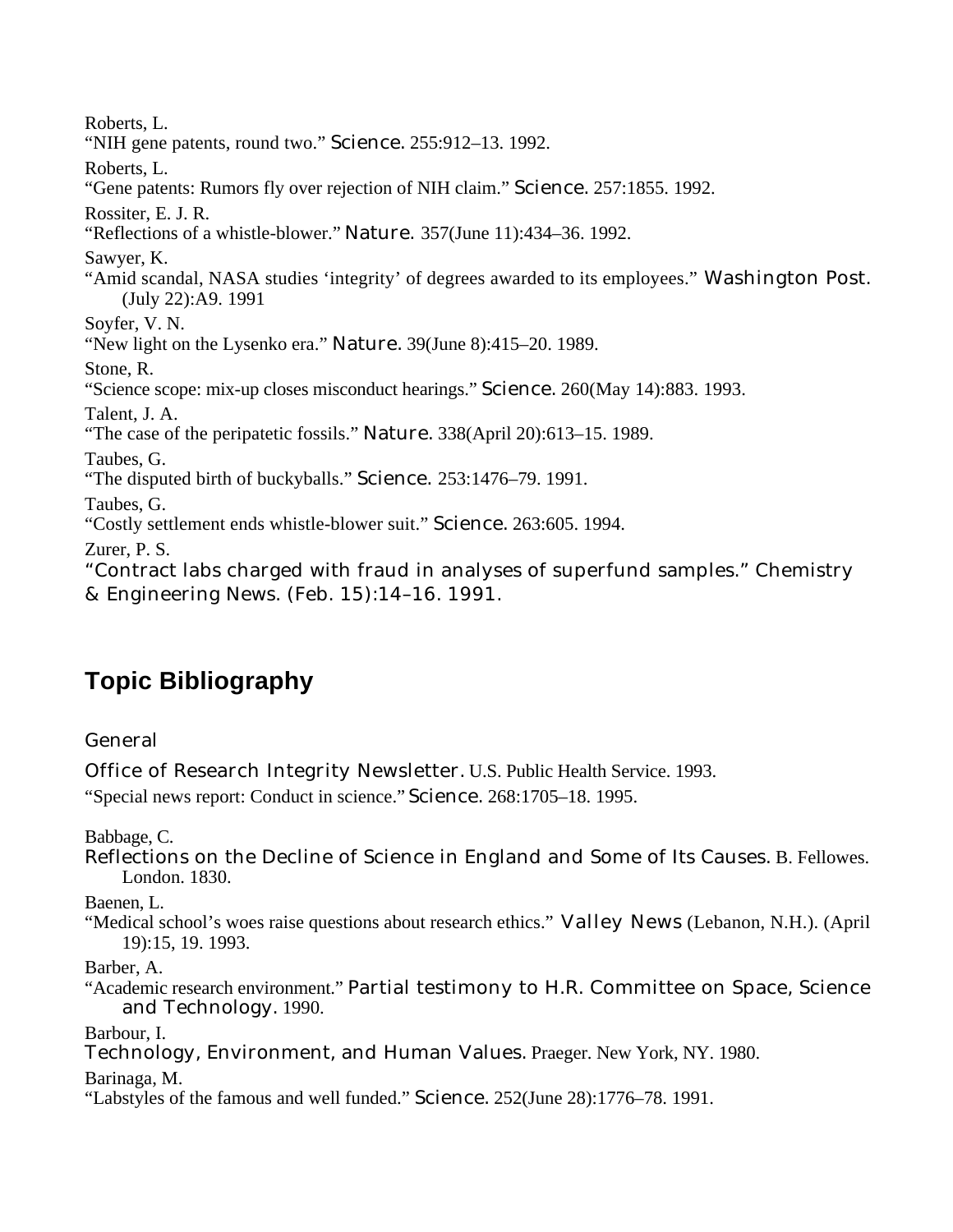Bebeau, M., K. Pimple, K. Muskavitch, D. Smith, and S. Borden.

Moral Reasoning in Scientific Research: Cases for Teaching and Assessment. The Poynter Center for the Study of Ethics. Bloomington, Ind. 1995.

Benditt, J., J. Cohen, E. Marshall, and G. Taubes.

"Special news report: Conduct in science." Science. 268:1705–18. 1995.

Bland, C. J., and C. C. Schmitz.

"Characteristics of the successful researcher and implications for faculty development." Journal of Medical Education. 61:22–31. 1986.

Bok, S.

Secrets: On the Ethics of Concealment and Revelation. Pantheon. New York. 1982.

Bulger, R. E., E. Heitman, and S. J. Reiser.

The Ethical Dimensions of the Biological Sciences. Cambridge University Press. Cambridge. 1993.

Bush, V.

Science, the Endless Frontier: A Report to the President on a Program for Postwar Scientific Research. National Science Foundation. Washington, D.C. 1980.

Chalk, R.

Science Technology and Society: Emerging Relationships. American Association for the Advancement of Science. Washington, D.C. 1988.

Chalk, R., and P. Woolf.

"Regulating a 'knowledge business.'" Issues in Science and Technology. 5:33–35. 1989.

Chalmers, A. F.

What Is this Thing Called Science? University of Queensland Press. Queensland. 1982.

Cheyney, D.

Ethical Issues in Research. University Publishing Group. Frederick, Md. 1993.

Committee on Academic Responsibility.

Fostering Academic Integrity: Report of the Committee on Academic Responsibility. Massachusetts Institute of Technology. Cambridge, Mass. 1992.

Committee on Science, Engineering, and Public Policy.

On Being a Scientist: Responsible Conduct in Research. Second edition. National Academy Press. Washington, D.C. 1995.

Connolly, T.

Scientists, Engineers, and Organizations. Brooks/Cole Engineering Division. Monterey, Calif. 1983.

Cooke, R.

Experts in Uncertainty. Oxford University Press. New York. 1991.

Curd, M., and L. May.

Professional Responsibility for Harmful Actions. Kendall/Hunt Publishing Co. Dubuque, Ia. 1984

Cutcliffe, S. H., J. A. Mistichelli, and C. M. Roysdon.

Technology and Values in American Civilization: A Guide to Information Sources. Gale Research Co. Detroit, Mich. 1980.

De Deyn, P.

The Ethics of Animal and Human Experimentation. John Libbey. London, England. 1994.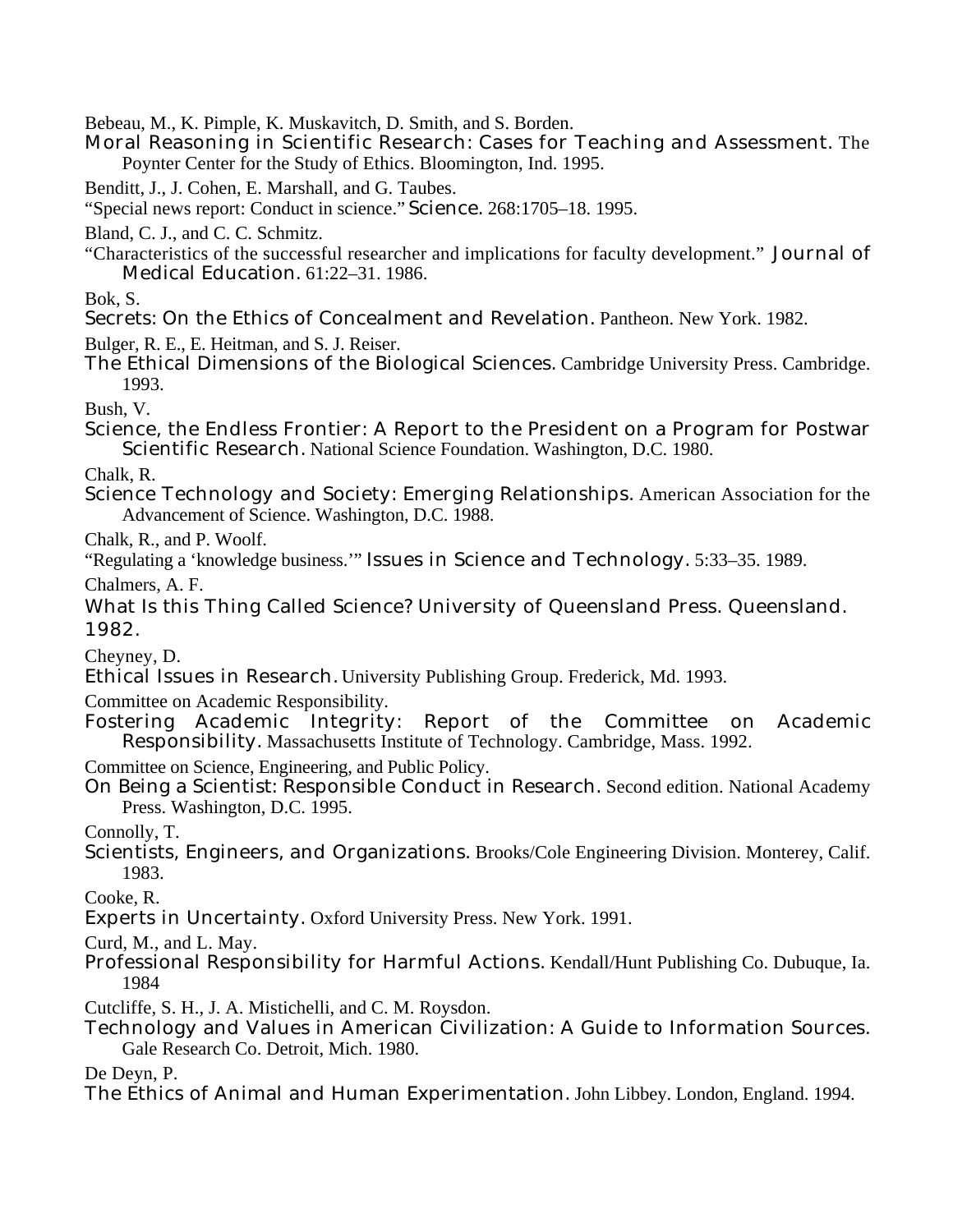DeForest, P., M. Frankel, J. Poindexter, and V. Weil.

- Biotechnology: Professional Issues and Social Concerns. American Association for the Advancement of Science. Washington, D.C. 1988.
- Diener, E., and R. Crandall.
- Ethics in Social and Behavioral Research. University of Chicago Press. Chicago, Ill. 1979.

Djerassi, C.

Cantor's Dilemma. Doubleday. New York. 1989.

Downie, R. S.

Roles and Values. Methuen & Co. London. 1971.

Draper, E.

Risky Business: Genetic Testing and Exclusionary Practices in the Hazardous Workplace. Cambridge University Press. Cambridge. 1991.

Durbin, P.

Social Responsibility in Science, Technology, and Medicine. Lehigh. Bethlehem, Pa. 1992.

Elliott, D., and J. E. Stern.

Research Ethics: A Reader. University Press of New England. Hanover, N.H. 1997.

Engelhardt, H. T., and D. Callahan.

Morals, Science and Sociality. Hastings Center. Hastings-on-Hudson, N.Y. 1978.

Engler R. L., J. W. Covell, P. J. Friedman, P. S. Kitcher, and R. M. Peters.

"Misrepresentation and responsibility in medical research." New England Journal of Medicine. 317(22):1383–89. 1983.

Erwin, E., S. Gendin, and L. Kleiman.

Ethical Issues in Scientific Research. Garland. New York. 1994.

Franklin, A.

The Neglect of Experiment. Cambridge University Press. Cambridge. 1986.

Gert, B.

Morality. Oxford University Press. New York. 1988.

Gert, B.

"Morality versus slogans." Papers Presented to the Center for the Study of Ethics in Society. 3(2). Western Michigan University. Kalamazoo, Mich. 1989.

Gould, S. J.

The Mismeasure of Man. Norton. New York. 1981.

Grinnell, F.

The Scientific Attitude. Westview Press. Boulder, Colo. 1987.

Guinan, M. E.

"Scientific standards and studies of women: Lack of adherence to established principles by scientists, scientific journals, and science writers." Journal of Women's Health. 1(2):93–94. 1992.

Hull, D. L.

Science as Process: An Evolutionary Account of the Social and Conceptual Development of Science. University of Chicago Press. Chicago. 1988

Jackson, I.

Honor in Science. Sigma Xi. New Haven, Conn. 1986.

Jasanoff, S.

"Innovation and integrity in biomedical research." Academy of Medicine. 68(9):S91–95. 1993.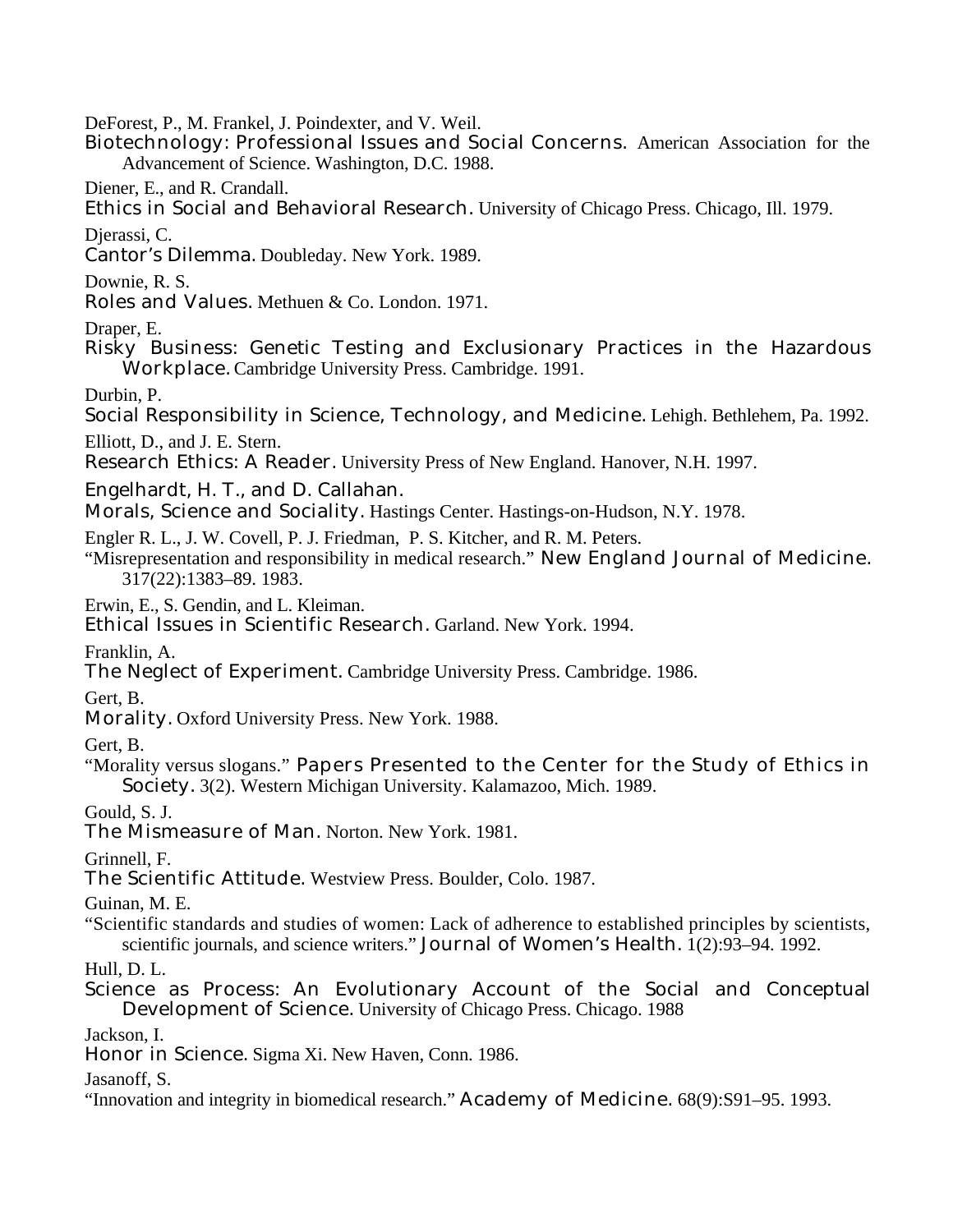Kimmel, A. J.

Ethics and Values in Applied Social Research. Sage. Newbury Park, Calif. 1988.

Kitcher, P.

The Advancement of Science: Science Without Legend, Objectivity Without Illusions. Oxford University Press. New York. 1993.

Korenman, S., and A. Schipp.

Teaching the Responsible Conduct of Research through a Case Study Approach. American Association of Medical Colleges. Washington, D.C. 1994.

Kuhn, T.

The Structure of Scientific Revolutions. University of Chicago Press. Chicago. 1970.

Lal, G. B.

"Popularization of science through news." Philosophy of Science. 12(2):41–44. 1945.

Laudan, L.

Science and Relativism: Some Key Controversies in the Philosophy of Science. University of Chicago Press. Chicago, Ill. 1990.

Longino, H.

Science as Social Knowledge: Values and Objectivity in Scientific Inquiry. Princeton University Press. Princeton, N.J. 1990.

Macrina, F. L.

Scientific Integrity: An Introductory Text with Cases. ASM Press. Herndon, Va. 1995.

Martin, R. G.

A Stampede of Zebras. Washington, D.C. 1991.

Medawar, P.

The Limits of Science. Oxford University Press. New York. 1984.

Miller, D. J., and M. Hersen.

Research Fraud in the Behavioral and Biomedical Sciences. John Wiley & Sons. New York. 1992.

National Academy of Science.

Responsible Science: Executive Summary. National Academy Press. Washington, D.C. 1992. Nelkin, D.

Science as Intellectual Property. Macmillan. New York. 1984.

Olson, S.

Shaping the Future. Georgetown University Press. Washington, D.C. 1989.

Parker, D. B.

- Ethical Conflicts in Computer Science and Technology. International. Menlo Park, Calif. 1978.
- Penslar, R. L.
- Research Ethics: Cases and Materials. Indiana University Press. Indianapolis. 1995.

Perry, T.

"Five ethical dilemmas." IEEE Spectrum. 18:53–60. 1981.

Petersdorf, R. G.

"The pathogenesis of fraud in medical science." Annals of Internal Medicine. 104:252–54. 1986.

Quinn, D.

Ishmael. Bantam Books. New York. 1992.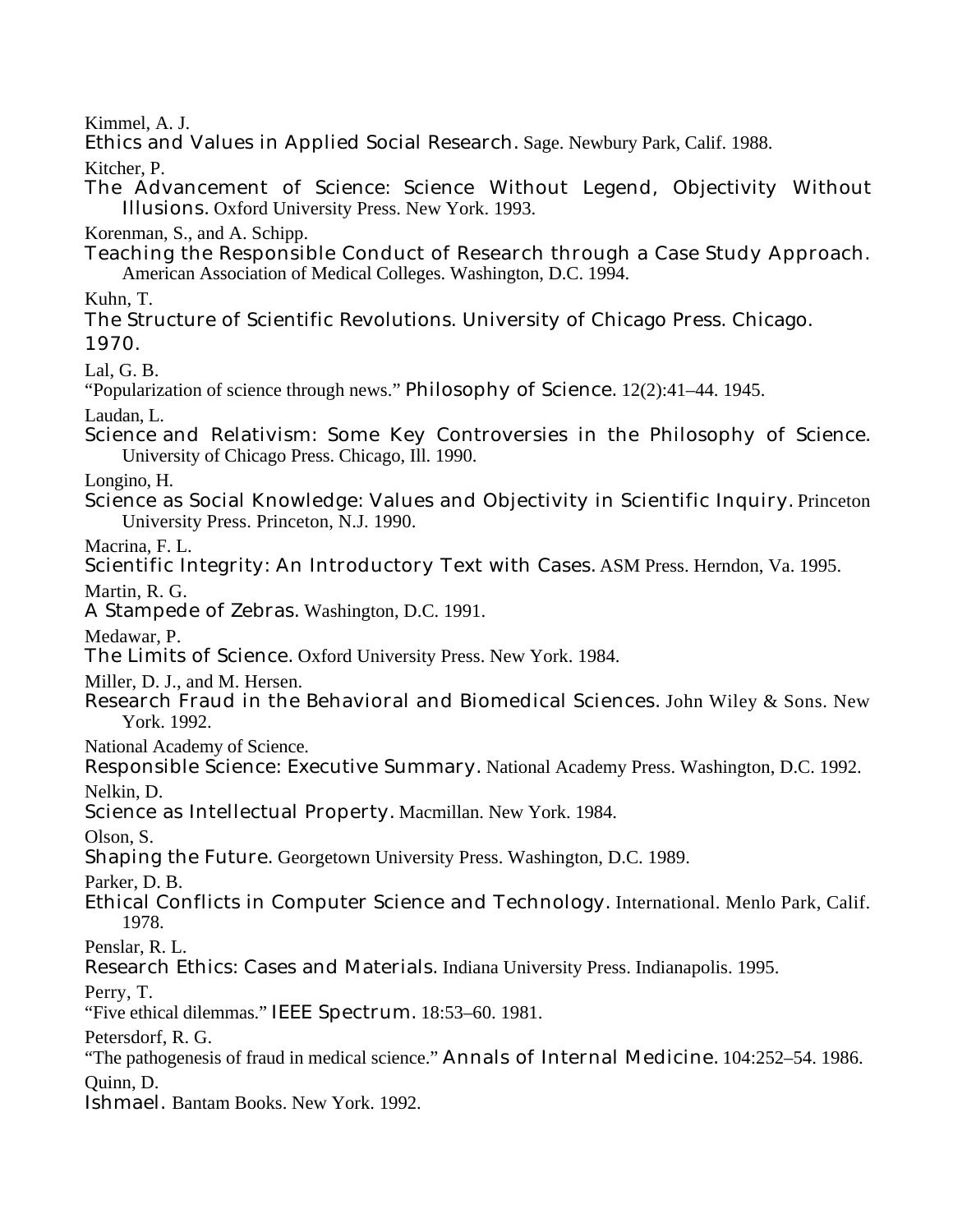### Schwartz, C.

"Information for students: Military aspects of careers in science series." Social Responsibility. 2(5):1–17. 1989.

Segerstedt, T.

Ethics for Science Policy. Pergamon. Elmsford, N.Y. 1979.

Shrader-Frechette, K.

Ethics of Scientific Research. Rowman & Littlefield. Lanham, Md. 1994.

Sieber, J. E.

Planning Ethically Responsible Research. Sage. Newbury Park, Calif. 1992.

Sigma Xi.

"Ethics, values, and the promise of science." Sigma Xi Forum Proceedings. February 25–26. Sigma Xi. Research Triangle Park, N.C. 1993.

Smith, A.

Lectures on Jurisprudence. R. L. Meek, D. D. Raphael, and P. G. Stein, eds. Oxford University Press. New York. 1978.

Stanley, B., J. E. Sieber, and G. G. Melton.

"Empirical studies of ethical issues in research: A research agenda." American Psychologist. 42:735–41. 1987.

Whitbeck, C.

"Trustworthy research". Science and Engineering Ethics. 1(4). 1995.

## Teaching and Learning

Baird, L.

"The melancholy of anatomy: Personal and professional development of graduate/professional school students." In Higher Education: Handbook of Theory and Research. Vol. VI. 361–92. J. C. Smart, ed. Agathon. New York. 1990.

Bebeau, M.

"Can Ethics Be Taught? A Look at the Evidence." Journal of the American College of Dentists. 58(1):10–15. 1991.

Bok, D.

Beyond the Ivory Tower, Social Responsibilities of the Modern University. Harvard University Press. Cambridge, Mass. 1982.

Callahan, D., and S. Bok.

Ethics Teaching in Higher Education. Plenum. New York. 1980.

Darling, L.

"What to do about toxic mentors." Nurse Educator. 11(2):29–30. 1986.

Davis, M.

"Who can teach workplace ethics?" Teaching Philosophy. 13:21–38. 1990.

Gosling, D., and B. Musschenga.

Science Education and Ethical Values. Georgetown University Press. Washington, D.C. 1985.

Hacket, E. J.

"Science as a vocation in the 1990's: The changing organizational culture of academic science." Journal of Higher Education. 61(3):241–79. 1990.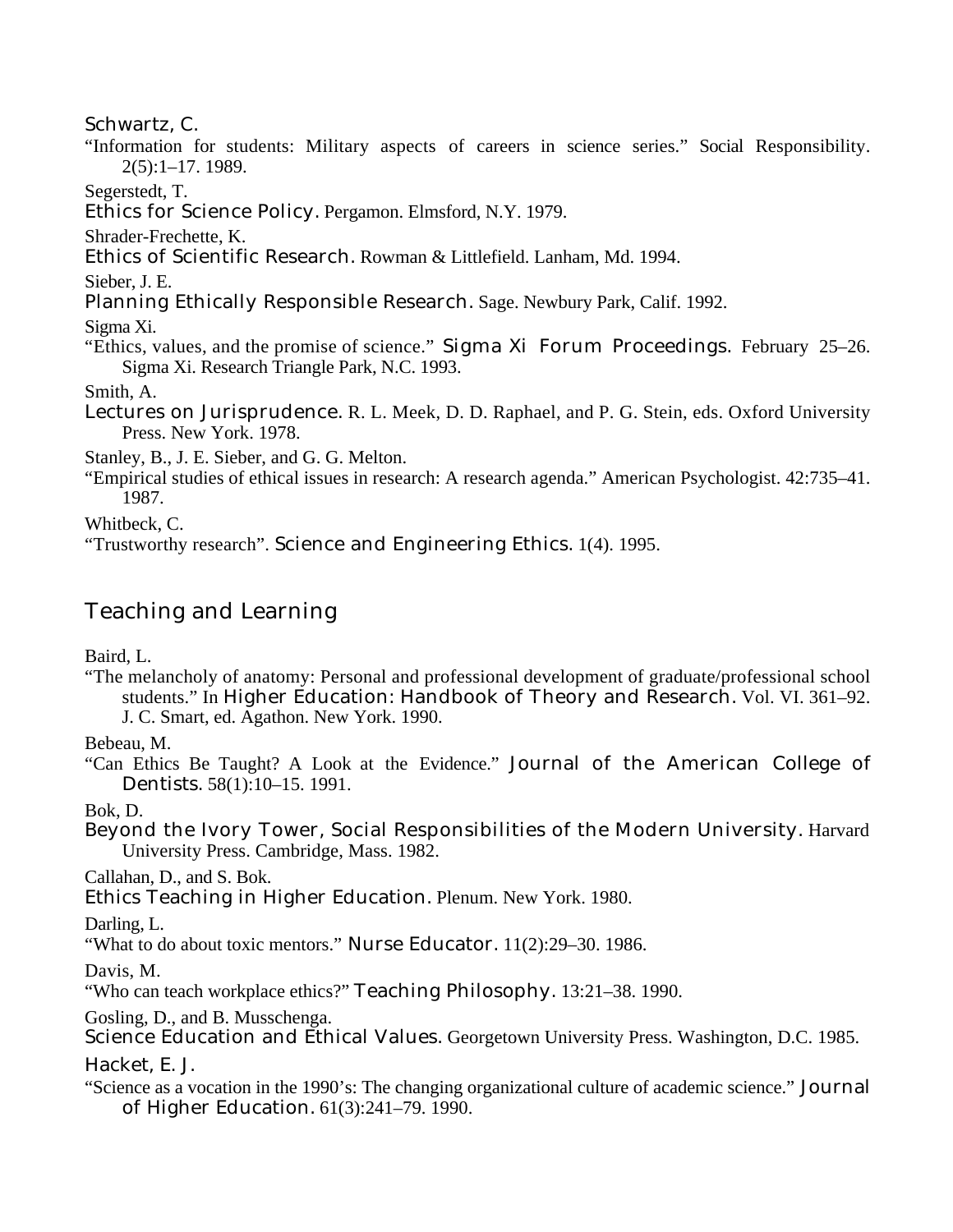Hastings Center.

The Teaching of Ethics in Higher Education. Hastings Center. Hastings-on-Hudson, N.Y. 1980.

Kurfiss, J.

- "Intellectual, psychological, and moral development in college: Four major theories." Manual for Project Que. Council for Independent Colleges. Washington, D.C. 1983.
- Macrina, F., and C. Munro.
- "Graduate teaching in principles of scientific integrity." Academic Medicine. 68:879–84. 1993.
- Merriam, S., T. Thomas, and C. Zeph.
- "Mentoring in higher education: What we know now." Review of Higher Education. 11(2):199–210. 1987.

Piper, T., M. Gentile, and S. Parks.

Can Ethics Be Taught? Harvard University Press. Boston. 1993.

Reiser, S., and E. Heitman.

"Creating a course on ethics in the biological sciences." Academic Medicine. 68(12):876–79. 1993.

Rest, J. R.

Development in Judging Moral Issues. University of Minnesota. Minneapolis. 1979.

Rest, J. R.

"Moral development in young adults." In Adult Cognitive Development: Methods and Models. 92–111. R. Mines and K. Kitchener, eds. Praeger. New York. 1986.

Rest, J. R.

"Can ethics be taught in professional schools? The psychological research." Easier Said Than Done. (Winter):22–26. 1988.

Rubenstein, A.

"IOM recommends standard, curriculum, and oversight to improve research conduct." Tough Questions. (Summer):1, 15. 1989.

Sachs, G., and M. Siegler.

"Teaching scientific integrity and the responsible conduct of research." Academic Medicine. 68(12):871–75. 1993.

Shapiro, B.

Hints for Case Teaching. Harvard Business School. Boston. 1984.

Swazey, J., M. Anderson, and K. Louis.

"Ethical problems in academic research." American Scientist. 81:542–53. 1993.

Swazey, J., K. Louis, and M. Anderson.

"University policies and ethical issues in research and graduate education: Highlights of the CGS deans' survey." CGS Communicator. 23(3): 1–3, 7–8. 1989.

Trow, M.

"Higher education and moral development." AAUP Bulletin. 61(4):20–27. 1976.

Velasquez, M.

Business Ethics: Concepts and Cases. Third edition. Prentice Hall. Englewood Cliffs, N.J. 1992.

## Methodology

"Opinion poll: Fraud in the lab needs policing, say researchers." R&D Magazine. (Oct.). 1990.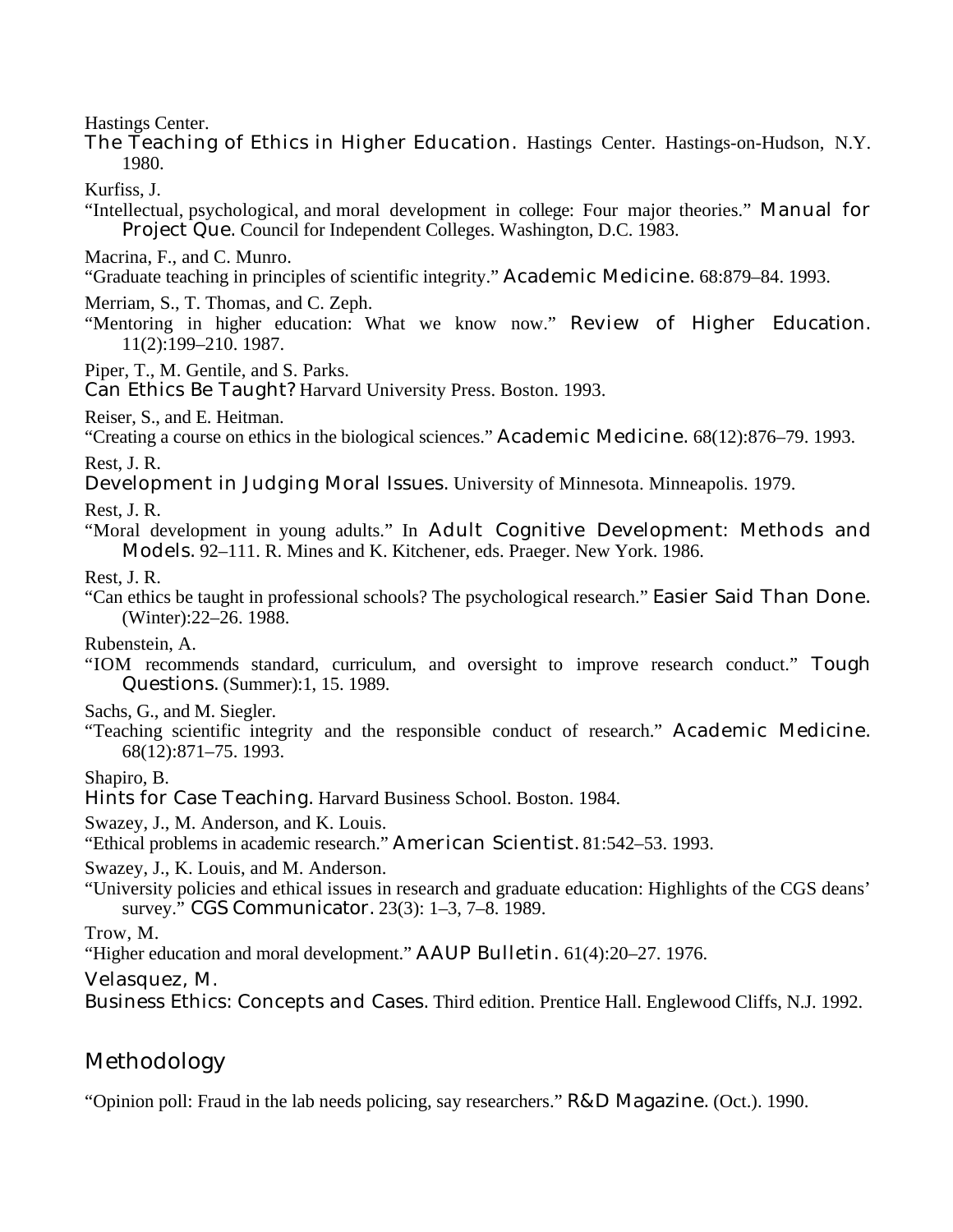"Science & society: NAS sizes up scientific misconduct." Science News. 141(May 2):303. 1992.

Anderson, C.

"Data ownership. But what is the problem?" Nature. 345:8. 1990.

Anderson, C.

"Survey tracks misconduct, to an extent." Science. 262(Nov. 19):1203–4. 1993.

Anderson, C.

"Misconduct panel sets ambitious agenda." Science. 264:1841. 1994.

Bailar, J.

"Science, statistics and deception." Annals of Internal Medicine. 104(2):259–60. 1986.

Bailar, J., and F. Mosteller.

Medical Uses of Statistics. Second edition. New England Journal of Medicine Books. Boston, Mass. 1992.

Bechtel, H. K., and W. Pearson.

"Deviant scientists and scientific deviance." Southern Sociological Society. 1984.

Bird, S. J., and D. E. Housman.

"Trust and the collection, selection, analysis and interpretation of data: A scientist's view." Science and Engineering Ethics. 1:371–82. 1995.

Broad, W. J.

"Fraud and the structure of science." Science. 212(April 10):137–41. 1981.

Chubin, D. E.

"Misconduct in research: An issue of science policy and practice." Minerva. 23(2):175–202. 1985.

Council on Ethical and Judicial Affairs/Council on Scientific Affairs.

"Scientific fraud and misrepresentation." Joint Report to the AMA. American Medical Association. Chicago, Ill. (Dec.). 1989.

### Crossen, C.

"Margin of error, studies galore support products and positions, but are they reliable?" Wall Street Journal. (Nov. 14):1. 1991.

Diamond, G. A.

"Bird brains: The evolution of scientific misconduct." American Journal of Cardiology. 66(Aug. 1):372–74. 1990.

Dingell, J.

"Shattuck lecture—misconduct in medical research." New England Journal of Medicine. 328(22):1610. 1992.

Fienberg, S.

"Damn lies and statistics: Misrepresentations of honest data." Ethics and Policy in Scientific Publication. 202–18. Council of Biology Editors. Bethesda, Md. 1990.

Friedman, P. J.

"Mistakes and fraud in medical research." Law, Medicine and Health Care. 20(Spring/Summer):17–25. 1992.

Goodstein, D.

"Scientific fraud." American Scholar. 60(4):505–15. 1991.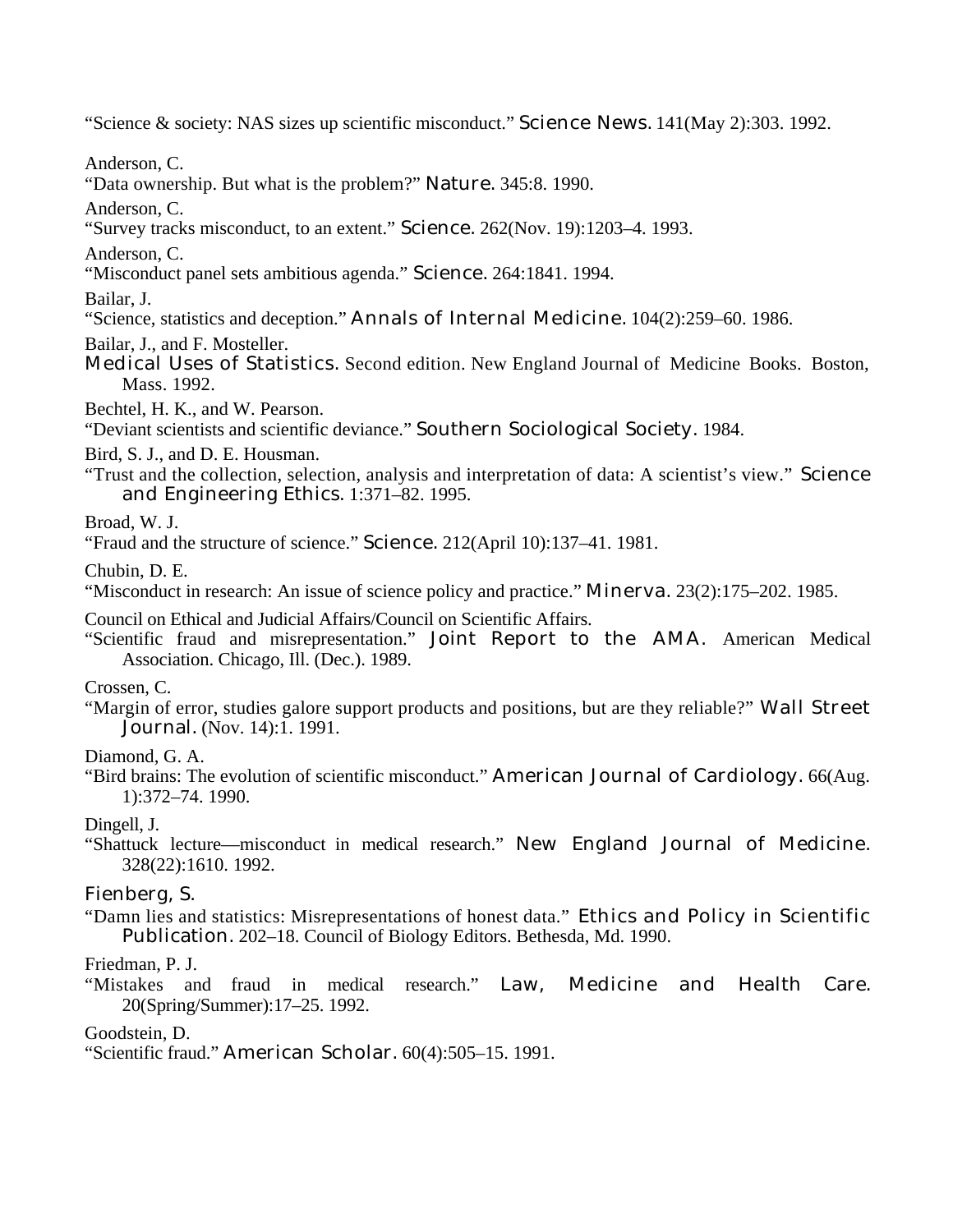Kassirer, J.

"The frustrations of scientific misconduct." New England Journal of Medicine. 328(22):1634. 1993.

Latour, B., and S. Woolgar.

Laboratory Life: The Social Construction of Scientific Facts. Second edition. Princeton University Press. Princeton, N.J. 1986.

Lock, S., and F. Wells.

Fraud and Misconduct in Medical Research. BMJ. London. 1993.

MacIntosh, N. J.

Cyril Burt: Fraud or Framed? Oxford University Press. New York. 1995.

National Institutes of Health.

"Final findings of scientific misconduct." NIH Guide. 22(23). 1993.

Racker, E.

"A view of misconduct in science." Nature. 339:91–93. 1989.

Rayl, A. J. S.

"Misconduct cases stress importance of good notekeeping." The Scientist. (Nov. 11):18–20. 1991.

Rhoades, L. J.

Data Management in Biomedical Research. Report of a workshop. (April). 1990.

Rostand, J.

Error and Deception in Science. Hutchinson. London. 1960.

Russell, L.

Educated Guesses. University of California. Berkeley. 1994.

Schmaus, W.

"Fraud and the norms of science." Science, Technology, & Human Values. 8(4):12–22. 1983. Segerstrale, U.

"The murky borderland between scientific intuition and fraud." International Journal of Applied Philosophy. 5(1)11–18. 1990.

Stipp, D.

"Test-tube fraud: Competition in science seems to be spawning cases of bad research." Wall Street Journal. 206(9):1, 15. 1985.

Taubes, G.

"Misconduct: Views from the trenches." Science. 261:1108–11. 1993.

Weiss, P.

"Conduct unbecoming?" New York Times Magazine. (Oct. 29):40–41, 68, 71, 95. 1989.

Woolf, P. K.

"Deception in scientific research." Jurimetrics Journal. 29(1):67–95. 1988.

Zuckerman, H.

"Deviant behavior and social control in science." In Deviance and Social Change. 87–138. E. Sagaran, ed. Sage. Beverly Hills, Calif. 1977.

## Reporting

Ethics and Policy in Scientific Publication. Council of Biology Editors. Bethesda, Md. 1990.

"Plagiarism." Perspectives on the Professions. 13(1):1–8. Center for the Study of Ethics in the Professions. Chicago. 1993.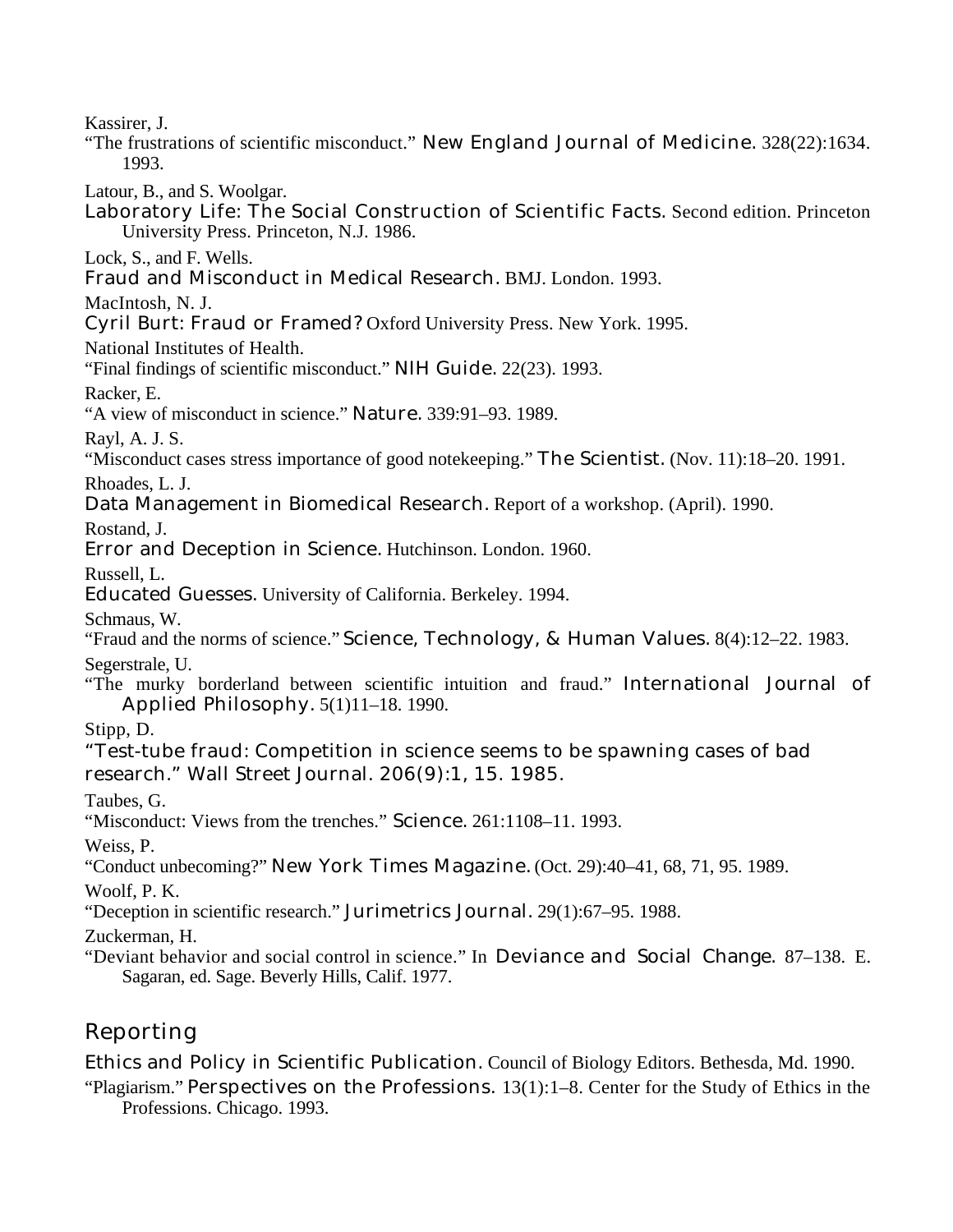Style Manual for Science. Council of Biology Editors. Bethesda, Md. 1990.

American Chemical Society.

"Ethical guidelines to publication of chemical research." Accounts of Chemical Research. 27:6, 179–81. 1994.

Bailar, J. C., et al.

"Editorial Policy Committee, Council of Biology Editors Report." Ethics and Policy in Scientific Publication. 6–11, 26–31. Council of Biology Editors. Bethesda, Md. 1990.

Broad, W. J.

"The publishing game: Getting more for less." Science. 211:1137–39. 1981.

Burnham, J.

How Superstition Won and Lost Science. Rutgers University Press. New Brunswick, N.J. 1987.

Cohn, V.

News and Numbers: A Guide to Reporting Statistical Claims and Controversies in Health Fields. Iowa State University Press. Ames. 1989.

Council of Biological Education Style Manual Committee.

"Ethical conduct in authorship and publication." CBE Style Manual. Fifth edition. 1–6. 1983.

Cranberg, L.

"The plague of plagiarism persists in modern science." The Scientist. (Feb. 3). 1992.

Croll, R.

"The noncontributing author: An issue of credit and responsibility." Perspectives in Biology and Medicine. 27(3):401–7. 1984.

Day, R. A.

How to Write and Publish a Scientific Paper. Fourth edition. Oryx Press. Phoenix, Ariz.. 1994.

Endocrine Society Publications Committee.

"Ethical guidelines for publications of research." Endocrinology. 132(1):1–2. 1993.

Halperin, E. C., J. Scott, and S. L. George.

"Multiple authorship in two English-language journals in radiation oncology." Academic Medicine. 67(12):850–6. 1992.

Hanson, S. M. H.

"Collaborative research and authorship credit: Beginning guidelines." Nursing Research. 37(1):49–51. 1988.

Hodge, S., and D. Greenberg.

"Publication credit." Science. 213. 1981.

Huth, E. J.

- "Irresponsible authorship and wasteful publication." Annals of Internal Medicine. 104(2):258. 1986.
- International Committee of Medical Journal Editors.

"Guidelines on authorship." British Medical Journal. 291:722. 1985.

International Committee of Medical Journal Editors.

"Statements from the International Committee of Medical Journal Editors." Journal of the American Medical Association. 265(20):2697–98. 1991.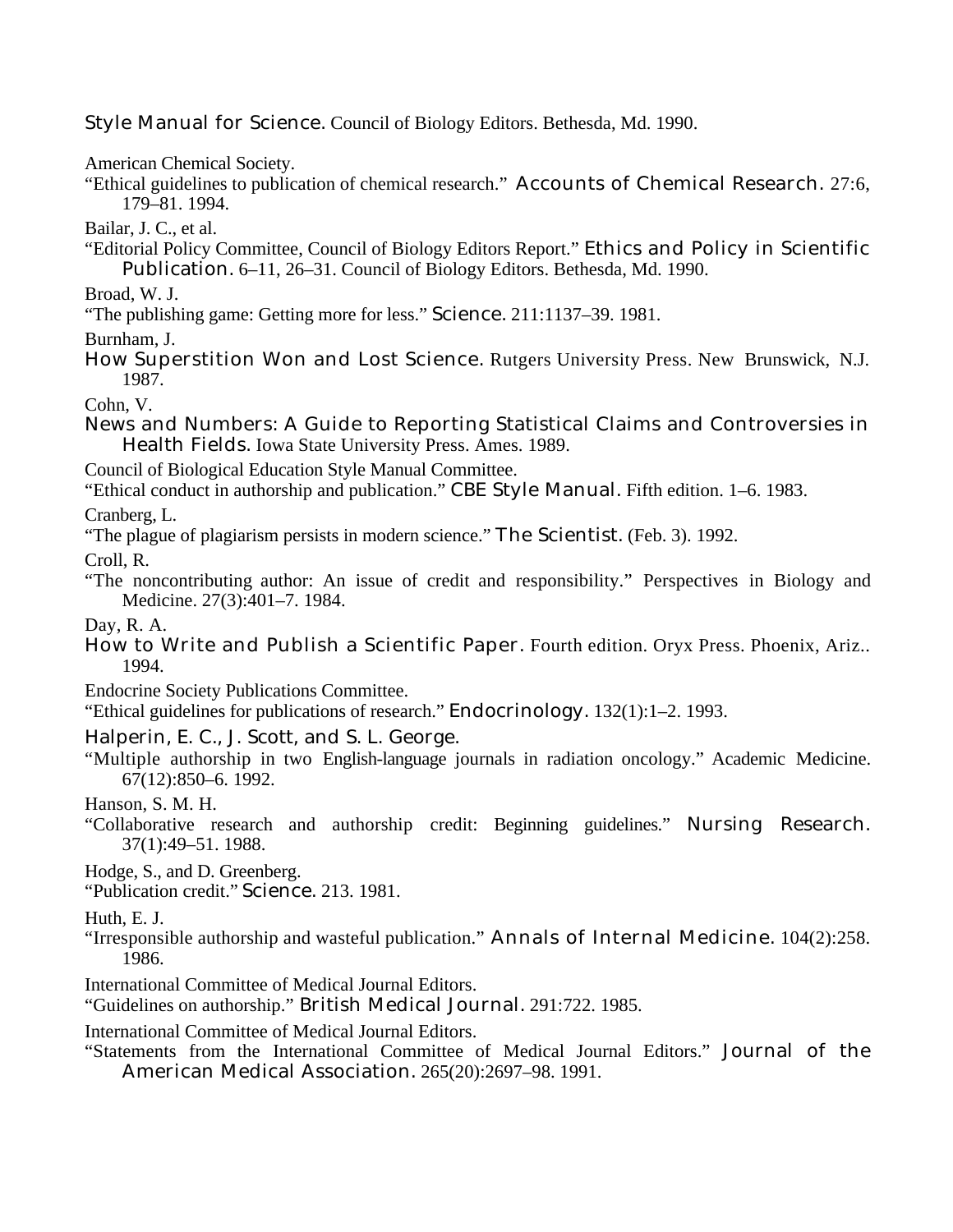Kohn, A., and M. Bazilai.

"Uptake and incorporation of 14 authors in a preliminary communication." Biochemistry in Israel. (July):272–73. 1991.

Koshland, D. E.

"The handling of leaked information." Science. 253(July 5):9. 1991.

LaFollette, M.

Stealing into Print: Fraud, Plagiarism, and Misconduct in Scientific Publishing. University of California. Berkeley. 1992.

Lanken, P. N., M. L. Osborne and P. B. Terry.

"Should our journals publish research sponsored by the tobacco industry?" American Journal of Respiratory Cell and Molecular Biology. 12(2):121–22. 1995.

Lanken, P. N., M. L. Osborne, and P. B. Terry.

"Introduction: The ethics of publishing research sponsored by the tobacco industry in ATS/ALA journals." American Journal of Respiratory and Critical Care Medicine. 51(2):269–70. 1995.

Merton, R. K.

"The Matthew effect in science: The reward and communication systems of science are considered." Science. 159:56–63. 1968.

Nelkin, D.

Selling Science: How the Press Covers Science and Technology. W. H. Freeman. New York. 1987.

Relman, A. S.

"Publishing biomedical research: Roles and responsibilities." Hastings Center Report. (May/June):23–27. 1990.

Szklo, M.

"Issues in publication and interpretation of research findings." Journal of Clinical Epidemiology. 44(Suppl. I):109S–113S. 1991.

Taubes, G.

"Plagiarism suit wins; experts hope it won't set a trend." Science. 26:1125. 1995.

# **Funding and Peer Review**

"How Many Shades of Grey?" University of Illinois Board of Trustees. Champaign-Urbana. 1992.

Bailar, J. C., and K. Patterson.

"Journal peer review: The need for a research agenda." New England Journal of Medicine. 312(10):654–57. 1985.

Bishop, J. M., M. Kirschner, and H. Varmus.

"Science and the new administration." Science. 259(Jan. 22):444–45. 1993.

Carrow, R. P.

"Judicial review of peer review." Journal of NIH Research. 1(Nov./ Dec.):117–18. 1989.

Chubin, D. E., and E. J. Hacket.

Peerless Science. State University of New York Press. Albany. 1990.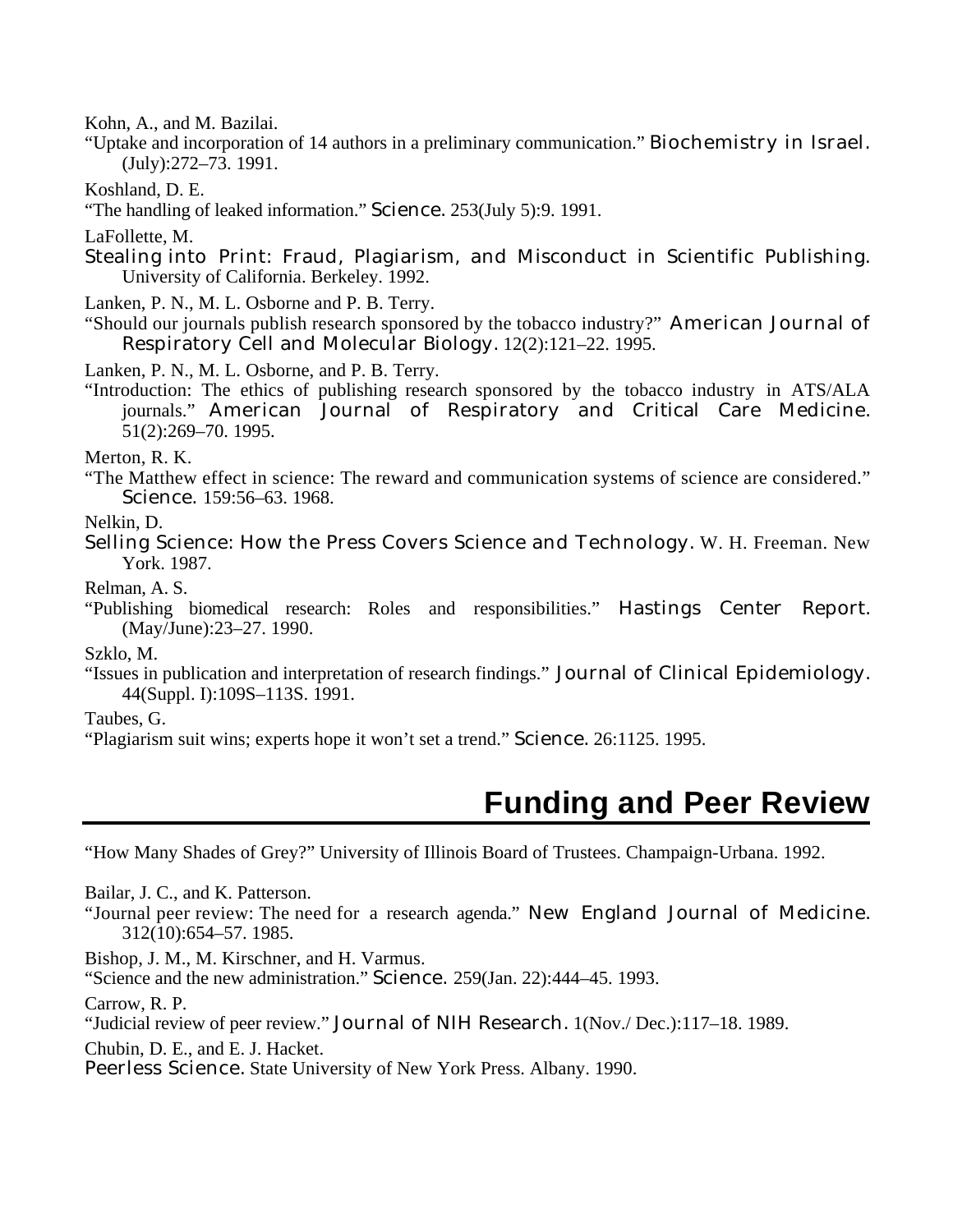Kistiakowsky, V.

"Military funding of university research." Annals of the American Academy of Political and Social Science: Universities and the Military. 502:141–54. 1989.

Marshall, E.

"Researchers sue to get reviewer names." Science. 263:747. 1994.

Marshall, E.

"Peer review reforms get good review." Science. 265:467. 1994.

Matthysse, S.

"The influence of funding agencies on the course of science." Paper given at the Social Issues Roundtable of the Annual Meeting of the Society for Neuroscience. Anaheim, Calif. (Nov.) 1984.

McCutchen, C. W.

"Peer review: Treacherous servant, disastrous master." Technology Review. (Oct.):27–40. 1991. Taubes, G.

"Peer review goes under the microscope." Science. 262(Oct. 1):25–26. 1993.

## Institutional Responsibility

"Even misconduct trials should be fair." Nature. 50(March 28):259–60. 1991.

"IOM report of a study on the responsible conduct of research in the health sciences." Clinical Research. 37(2):179–91. 1989.

"Misconduct in science and engineering; final rule." Federal Register. 56(93):22286–90. 1991.

"Opportunity for a hearing on Office of Research Integrity scientific misconduct findings." Federal Register. 57(216):53125–26. 1992.

"ORI releases names of researchers involved in confirmed cases of scientific misconduct." Washington Fax. (June 22). 1993.

"Policies and procedures for dealing with possible scientific misconduct in extramural research; Notice." Federal Register. 56(114):27384–94. 1991.

"Responsibilities of awardee and applicant institutions for dealing with and reporting possible misconduct in science." Federal Register. 54(151):32446–51. 1989.

AAMC (Association of American Medical Colleges).

Beyond the "Framework": Institutional Considerations in Managing Allegations of Misconduct. Association of American Medical Colleges. Washington, D.C. 1992.

AAMC Ad Hoc Committee.

The Maintenance of High Ethical Standards in the Conduct of Research.

Association of American Medical Colleges. Washington, D.C. 1982.

American Institute of Chemists.

The Chemist's Creed. American Institute of Chemists. 1965.

Anderson, C.

"Science scope: Another blow for ORI." Science. 262:643. 1993.

Anderson, C.

"Breast cancer: How not to publicize a misconduct finding." Science. 263:1679. 1994.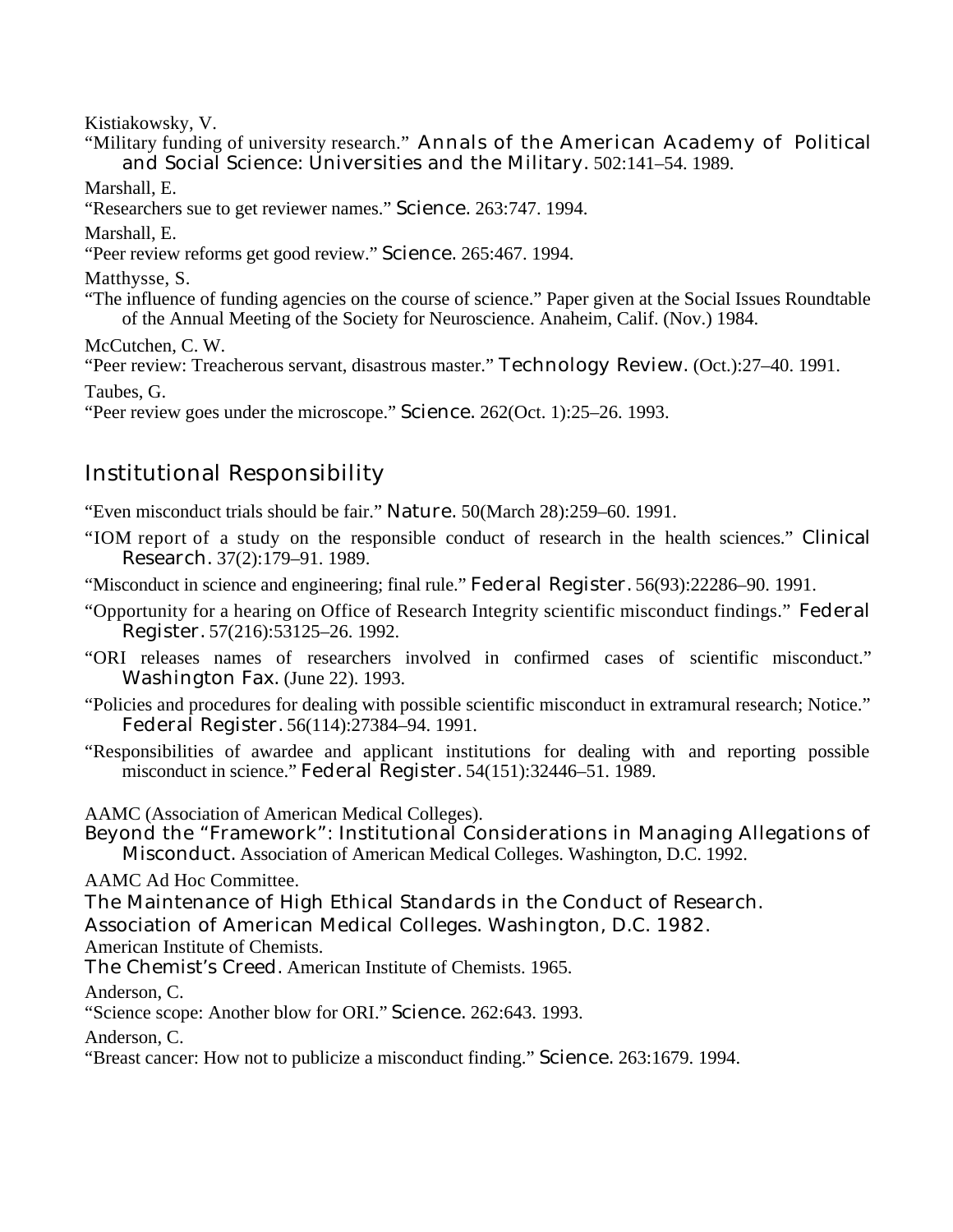Anderson, M., K. Louis, and J. Earle.

- "Disciplinary and departmental effects on observations of faculty and graduate student misconduct." Chronicle of Higher Education. 65(3). 1994.
- Baum, R. J.
- "The limits of professional responsibility." Engineering Professionalism and Ethics. 287–94. John Wiley & Sons. New York. 1983.
- Buzzelli, D. E.
- "The measurement of misconduct." Knowledge. 14(Dec.):205–11. 1992

Buzzelli, D. E.

"NSF's approach to misconduct in science." Accountability in Research. 3:215–221. 1993.

Buzzelli, D. E.

"The definition of misconduct in science: A view from NSF." Science. 259:584–85, 647–48. 1993.

Buzzelli, D. E.

"NSF definitions of misconduct in science." Centennial Review. 38(2): 273–96. 1994.

Charrow, R. P.

"The False Claims Act can trap researchers." Journal of NIH Research. 4:55–58. 1992.

Charrow, R. P.

"Bench notes judgments: A primer on research ethics: Learning to cope with federal regulation of research." Journal of NIH Research. 5:76–78. 1993.

Chubin, D. E., and M. C. LaFollette.

"Science community needs its conduct rules to be explicit." The Scientist. (Feb. 5):17, 19. 1990.

Commission on Research Integrity.

"Integrity and misconduct in research." Report to the Secretary of Health and Human Services. Washington, D.C. 1995.

Council of Graduate Schools.

"Research Student and Supervisor." Council of Graduate Schools. Washington, D.C. 1990.

Culliton, B.

"NIH need clear definition of fraud." Nature. 352(Aug. 15):563. 1991.

Culliton, B.

"Misconduct definitions still prove elusive." Nature. 369:513. 1994.

Department of Health and Human Services.

"ALERT system for institutions, organizations and individuals for possible misconduct in science." (October 15):draft. Washington, D.C. 1985.

Eisner, R.

"Institutions hustle to meet NIH ethics training mandate." The Scientist. (Oct. 28):1, 8, 10, 25. 1991.

Friedman, P. J.

"Research ethics, due process, and common sense." Journal of the American Medical Association. 260(13):1937–38. 1988.

Fry, S. T.

"Ethical issues in research: Scientific misconduct and fraud." Nursing Outlook. (Nov./Dec.). 1990.

Greenberg, D.

"Issue of scientific fraud not easily faced." Chicago Tribune. (Aug. 16):13. 1989.

Gunsalus, C. K.

"On scientific misconduct in university research." Knowledge: Creation, Diffusion, Utilization. 14(2):162–67. 1992.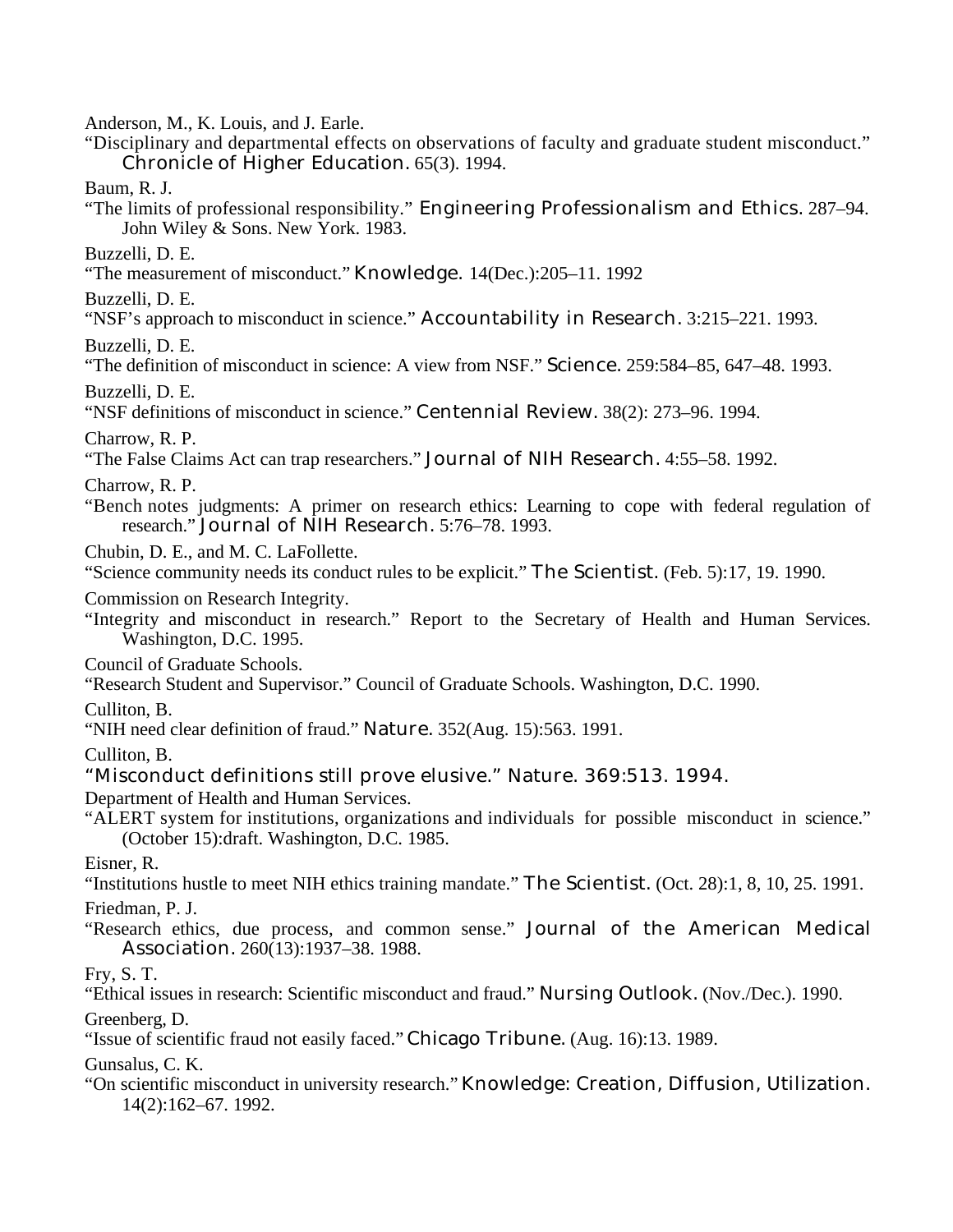Gunsalus, C. K.

"Institutional structure to ensure research integrity." Academic Medicine. 68(9 Suppl.):S33–38. 1993.

Herman, K. G., P. L. Sunshine, M. K. Fisher, J. J. Zwolenik, and C. Herz.

"Investigating misconduct in science: The National Science Foundation Model." Journal of Higher Education. 65(3):384–400. 1994.

Hilts, P.

- "Two universities pay U.S. \$1.6 million in research fraud case." New York Times. (July 23):9. 1994.
- Institute of Medicine Committee on the Responsible Conduct of Research.
- The Responsible Conduct of Research in the Health Sciences. National Academy. Washington, D.C. 1989.

Johnson, D.

"Science-policy Focus: 'Can scientific misconduct be stopped without new legislation?'" Council of Scientific Society Presidents News. (Nov.). 1990.

Kaiser, J.

"Commission proposes new definition of misconduct." Science. 269:1811. 1995.

Kaiser, J.

"Panel urges new approach to inquiries." Science. 270:1431. 1995.

Littlejohn, M. T., and C. M. Matthews.

"Scientific misconduct in academia: Efforts to address the issue." CRS Report for Congress. Congressional Research Service. Washington, D.C. (June 30). 1989.

Marshall, E.

"MSU officials criticized for mishandling data dispute." Science. 259:592–94. 1993.

Massachusetts Institute of Technology.

"Fostering academic integrity." Report of the Committee on Academic Responsibility. Massachusetts Institute of Technology. Cambridge. 1992.

Mazur, A.

"The experience of universities in handling allegations of fraud or misconduct in research." Project on Scientific Fraud and Misconduct. 67–94. AAAS. Washington, D.C. 1989.

Mishkin, B.

"The investigation of scientific misconduct: Some observations and suggestions." New Biologist. 3(9)821–33. 1991.

Mishkin, B.

"Ethics, law and public policy." Professional Ethics Report. V(1):5–6. 1992.

National Institutes of Mental Health.

Guidelines for the Conduct of Research at the National Institutes of Health. National Institutes of Health. Bethesda, Md. (March 21). 1990.

Office of Inspector General.

Semiannual Report to the Congress. 9/1/92–3/31/93. (8). National Science Foundation. Washington, D.C. 1993.

Panel on Scientific Responsibility and the Conduct of Research.

Responsible Science: Ensuring the Integrity of the Research Process. Volumes I and II. National Academy Press. Washington, D.C. 1993.

Schachman, H. K.

"What is misconduct in science?" Science. 261:148–49, 183. 1993.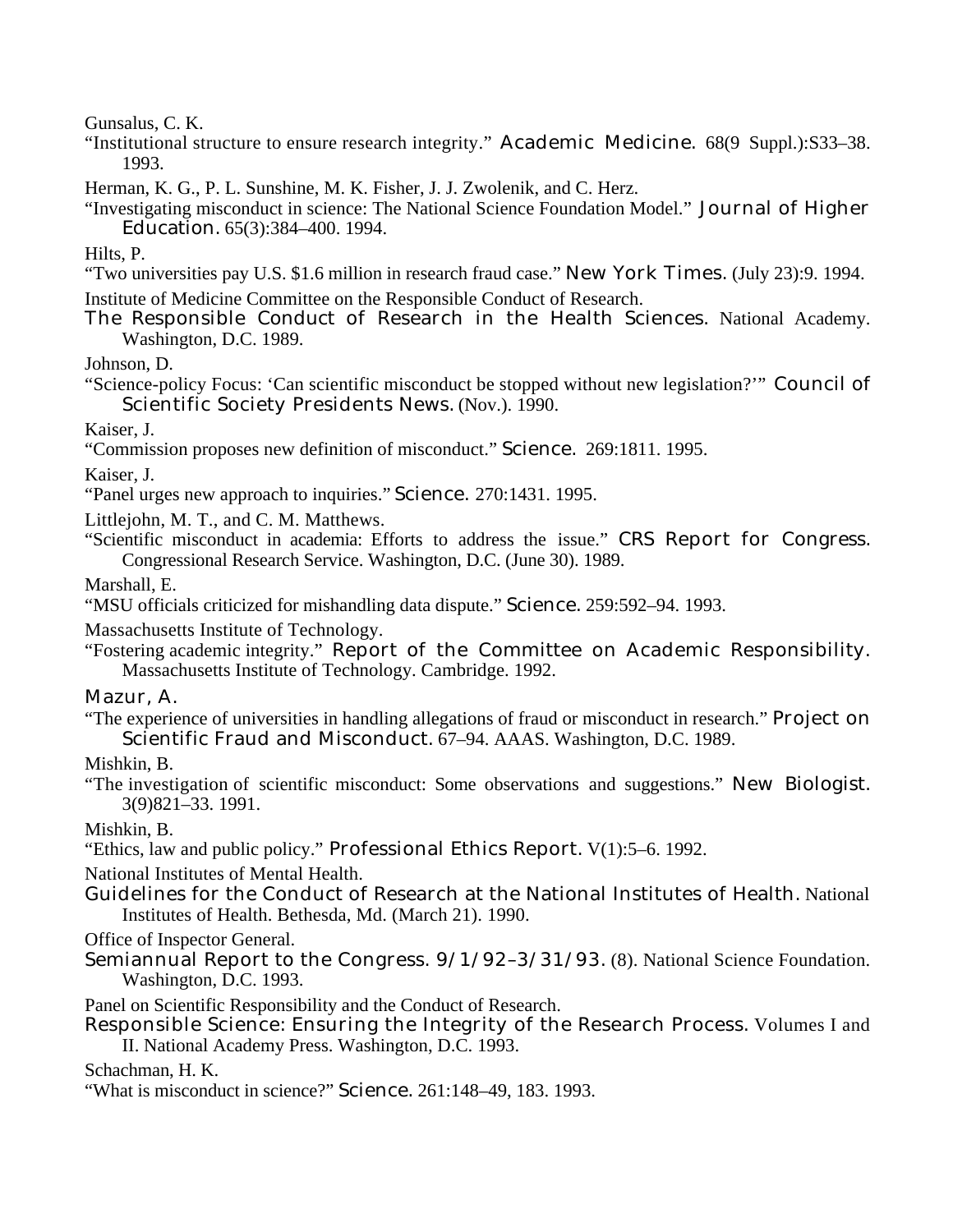Stone, R.

"ORI, FASEB feud over new rules." Science. 266:19. 1994.

Teich, A. H., and M. S. Randall.

- Responsible Scientists: Meeting the Challenge of Fraud and Misconduct in Science. AAAS. Washington D.C. 1992.
- U.S. Congress, House of Representatives, Committee on Energy and Commerce, Subcommittee on Oversight and Investigations.
- Fraud in NIH Grant Programs. 100th Cong., 2nd Sess., April 2. No. 100-189. U.S. Government Printing Office. Washington, D.C. 1989.
- U.S. Congress, House of Representatives, Committee on Energy and Commerce, Subcommittee on Oversight and Investigations.
- Scientific Fraud. 101st Cong., 1st Sess., May 4, 9. No. 101-64. U.S. Government Printing Office. Washington, D.C. 1989.
- U.S. Congress, House of Representatives, Committee on Energy and Commerce, Subcommittee on Oversight and Investigations.
- Scientific Fraud, Part 2. 101st Cong., 1st Sess., April 30 and May 14. U.S. Government Printing Office. Washington, D.C. 1990.
- U.S. Congress, House of Representatives, Committee on Science, Space, and Technology, Subcommittee on Investigations and Oversight.
- Maintaining the Integrity of Scientific Research. 101st Cong., 1st Sess., June 28. No. 73. U.S. Government Printing Office. Washington, D.C. 1990.
- U.S. Congress, Office of Technology Assessment.
- Biomedical Ethics in U.S. Public Policy: Background Paper. U.S. Government Printing Office. Washington, D.C. 1993.
- U.S. Department of Health and Human Services.
- "Office of Research Integrity: An Introduction." Public Health Service. Rockville, Md. 1993.
- U.S. Department of Health & Human Services.
- Office of Research Integrity Biennial Report 1991–1992. Public Health Service. Rockville, Md. (Sept.). 1993.
- U.S. Department of Health & Human Services.
- Office of Research Integrity Annual Report 1994. Public Health Service. Rockville, Md. (April). 1995.

University of Illinois.

Policy and Procedures on Academic Integrity in Research and Publication. University of Illinois. Champaign-Urbana. (Sept. 17). 1991.

Wheeler, D.

"New body proposed to help universities on fraud issues." Chronicle of Higher Education. (April 29):A11. 1992.

Widnall, S.

"AAAS presidential lecture: Voices from the pipeline." Science. 241:1740–45. 1988.

Zwolenik, J. J.

"New definitions of misconduct: Priorities for the 1990s." Knowledge. 14(Dec.):168–173. 1992.

## Whistleblowing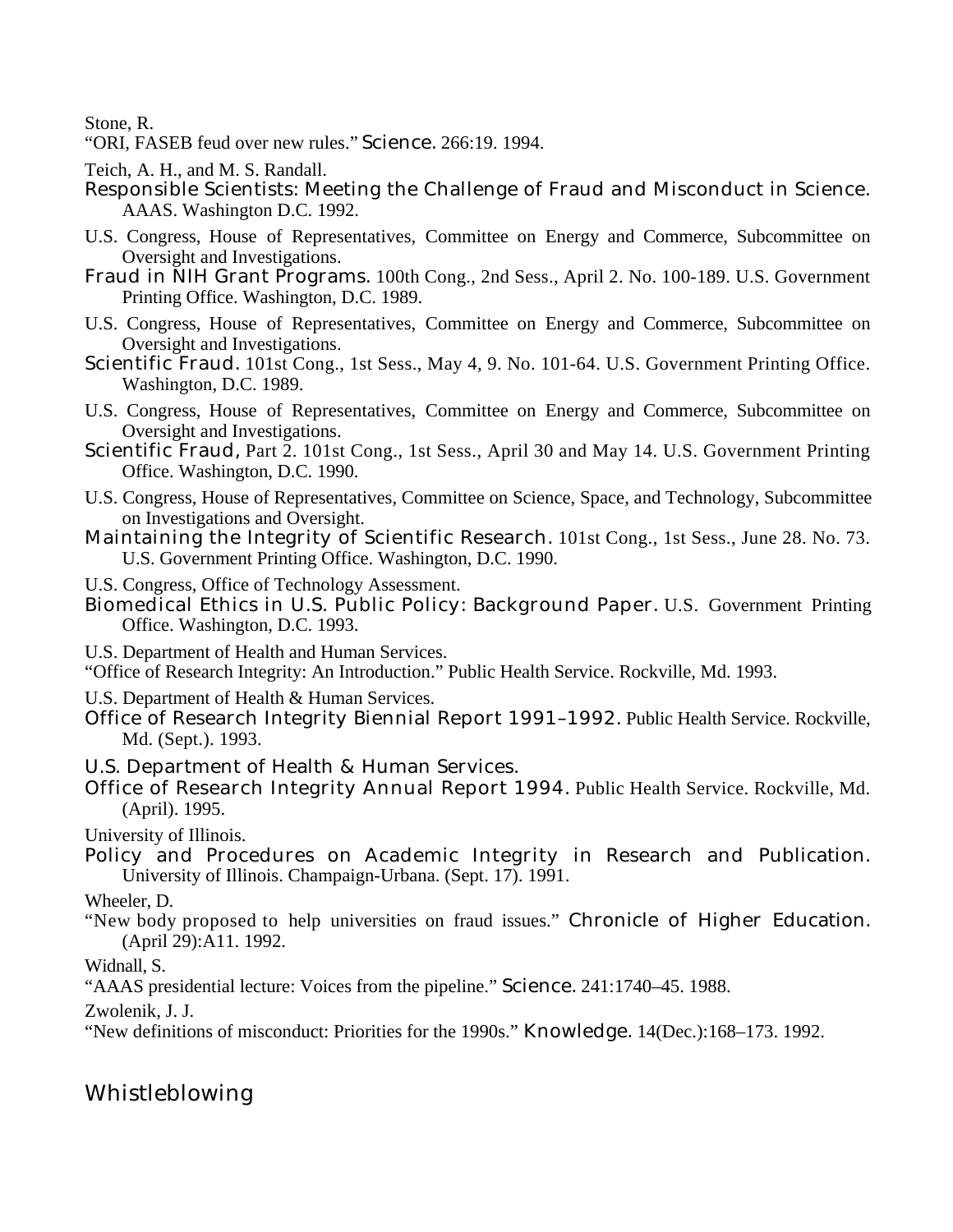Boone, C. K.

"When scientists go public with their doubts." Hastings Center Report. (Dec.):12–17. 1982.

Devine, T. M., and D. G. Aplin.

- "Whistleblower protection—The gap between the law and reality." Howard Law Journal. 31(2):223–39. 1988.
- Glazer, M. P., and P. M. Glazer.
- The Whistleblowers: Exposing Corruption in Government and Industry. Basic Books. New York. 1989.
- Government Accountability Project.
- "Courage without martyrdom: A survival guide for whistleblowers." Project on Government Procurement. Washington, D.C. 1989.

Poon, P.

"Legal protections for the scientific misconduct whistleblower." Journal of Law, Medicine and Ethics. 23:88–95. 1995.

Subcommittee on the Civil Services.

"Whistleblower protection: Determining whether reprisal occurred remains difficult." (Oct. 27). U.S. General Accounting Office. Washington, D.C. 1992.

Swazey, J. P., and S. R. Scher.

"Whistleblowing in biomedical research: Policies and procedures for responding to reports of misconduct." Study of Ethical Problems in Medicine, Biomedical and Behavioral Research. U.S. Government Printing Office. Washington, D.C. 1981.

U.S. Committee on Science, Space, and Technology.

"Discussion draft of a bill in the House of Representatives to promote the integrity of scientific research." U.S. House of Representatives. (July 19). 1990.

Weil, V.

Beyond Whistleblowing: Defining Engineers' Responsibilities. Center for the Study of Ethics in the Professions. IIT. Chicago. 1983.

## Conflict of Interest

"Conflicts of interest: Panel discusses options for management." Professional Ethics Report. 6(2):1, 8. 1993.

AAMC (Association of American Medical Colleges) Ad Hoc Committee on Misconduct. "Guidelines for dealing with faculty conflicts of commitment and conflicts of interest in research." Association of American Medical Colleges. Washington, D.C. 1990.

AAMC Ad Hoc Committee on Misconduct.

"Guidelines for dealing with faculty conflicts of commitment and conflicts of interests in research." Association of American Medical Colleges. Washington, D.C. 1993.

Anderson, C.

"Genome project goes commercial." Science. 259(Jan. 15):300–2. 1993.

Anderson, C.

"White House seeks uniform policy." Science. 261(Sept. 17):1516. 1993.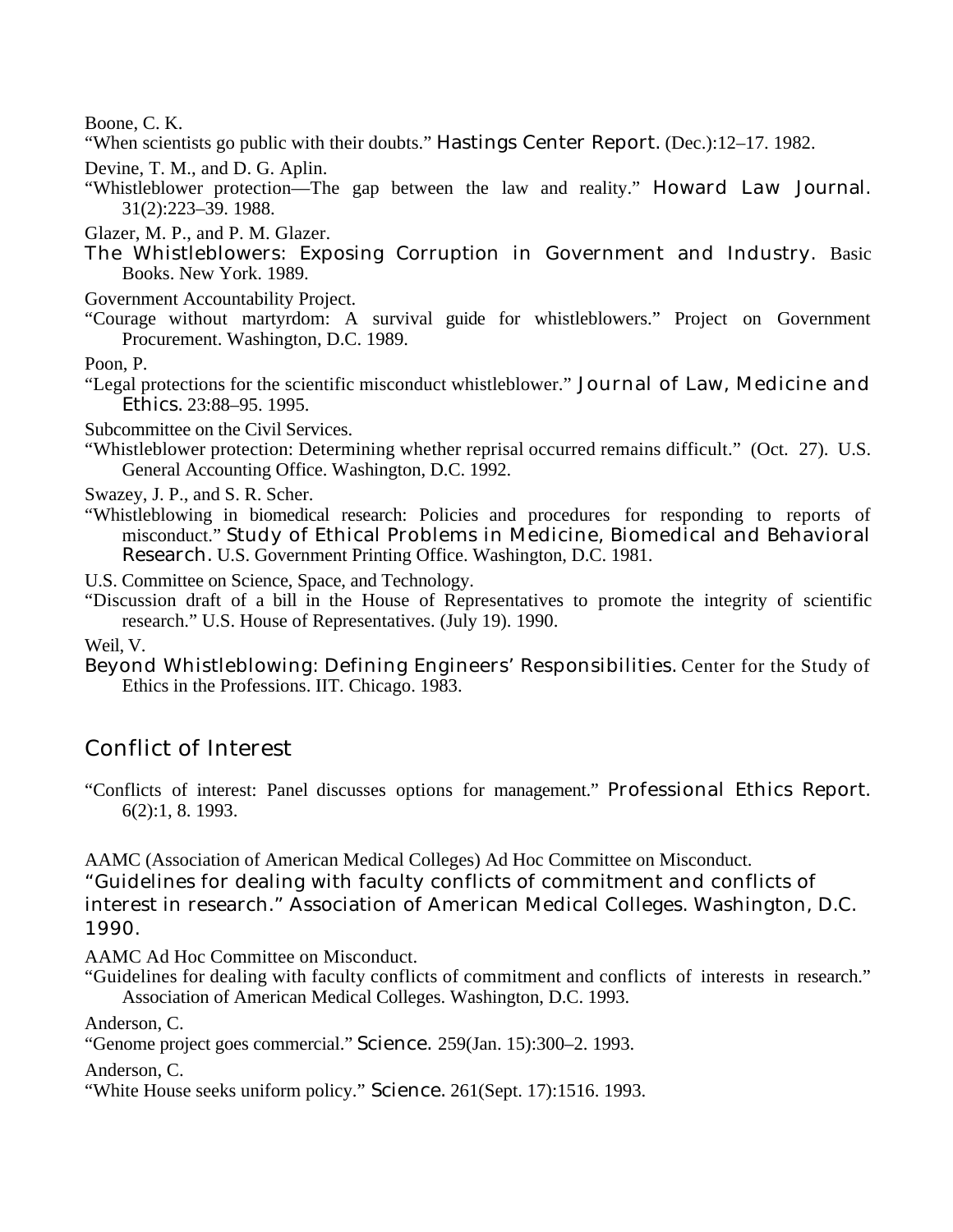Association of American Universities.

"Framework document on managing financial conflicts of interest." Washington, D.C. 1993.

Barinaga, M.

"Confusion on the cutting edge." Science. 257(July 31):616–19. 1992.

Booth, W.

"Conflict of interest eyed at Harvard." Science. 242: 1988.

Bowie, N., and R. Duska.

Business Ethics. Prentice Hall. Englewood Cliffs, N.J. 1990.

Carson, T.

"Conflicts of interest." Journal of Business Ethics. 13:387–404. 1994.

Committee on Government Operations.

"Are scientific misconduct and conflicts of interest hazardous to our health?" Union Calendar. 430(Sept. 10):1–74. 1990.

Cordes, C.

"Debate flares over growing pressures on academe for ties with industry." Chronicle of Higher Education. (Sept. 16):A26–27, A29. 1992.

Cummings K. M., R. Sciandra, A. Gingrass, and R. Davis.

"What scientists funded by the tobacco industry believe about the hazards of cigarette smoking." American Journal of Public Health. 81(7):894–96. 1991.

Davis, M.

"Conflict of interest." Business and Professional Ethics Journal. 1:17–27. 1982.

Jackson, M. J.

"AAMC Papers: Guidelines for dealing with faculty conflicts of commitment & conflicts of interest in research." Academic Medicine. 65(7):489–96. 1990.

Koshland, D. E.

"Simplicity and complexity in conflict of interest." Science. 261(July 2):11. 1993.

Koshland, D. E.

"Journal policies on conflict of interest." Science. 261(Sept. 24):1661. 1993.

Luebke, N.

"Conflict of interest as a moral category." Business and Professional Ethics Journal. 6: 1987.

Marshall, E.

"When commerce and academe collide." Science. 248(April 13):152–56. 1990.

Marshall, E.

"Data sharing: A declining ethic." Science. 248:952–57. 1990.

Marshall, E.

"The perils of a deeply-held point of view." Science. 257:1992.

Porter, R. J., and T. E. Malone.

Biomedical Research: Collaboration and Conflict of Interest. Johns Hopkins University Press. Baltimore, Md. 1992.

Rothman, K. J.

"Journal policies on conflict of interest." Science. 261: 1993.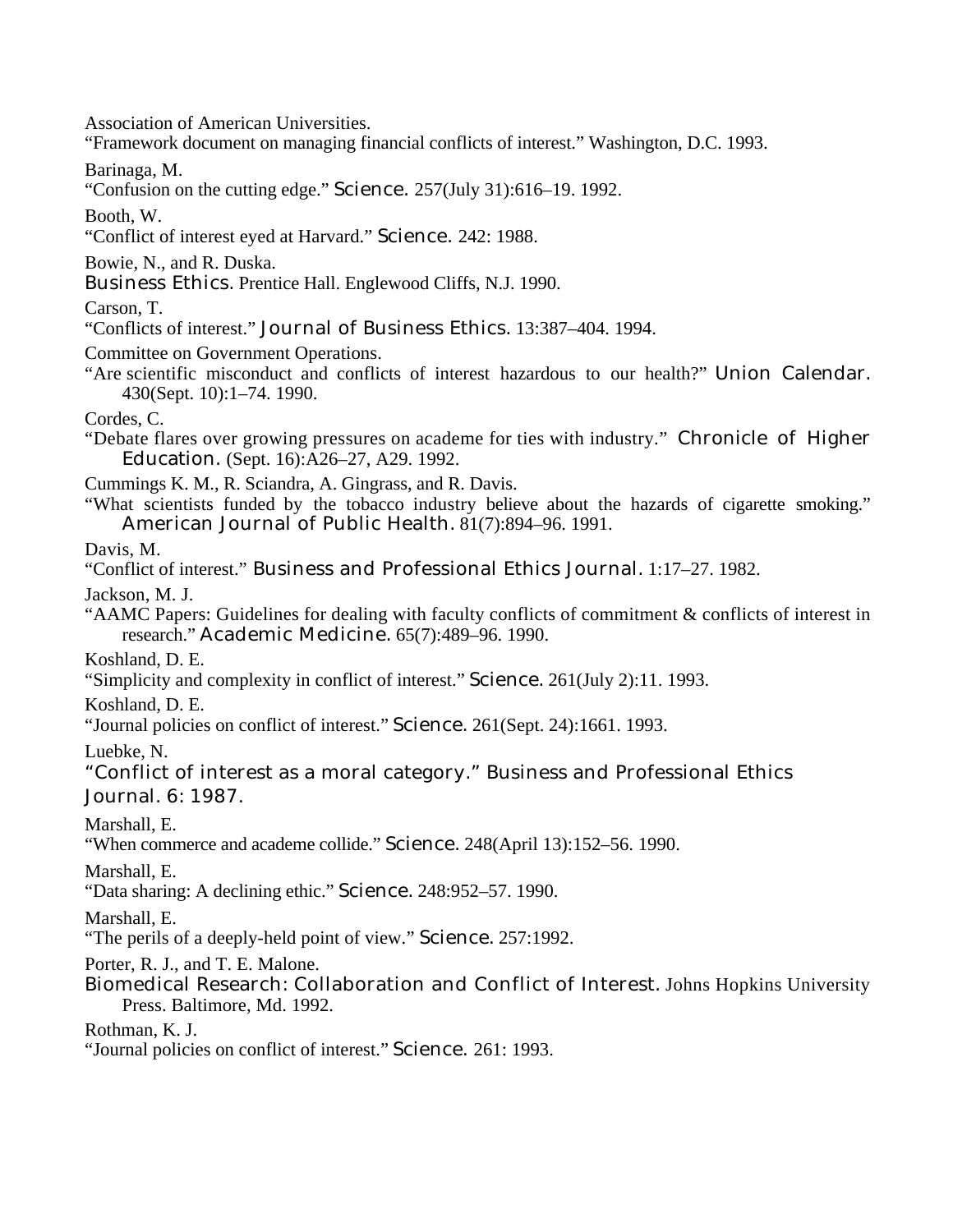Rothman, K. J.

"Conflict of interest: The new McCarthyism in science." Journal of the American Medical Association. 269(21):2782–84. 1993.

Spece, R. G., D. S. Shimm, and A. E. Buchanan.

Conflicts of Interest in Clinical Practice and Research. Oxford Universty Press. New York. 1995.

Wells, P., H. Jones, and M. Davis.

Conflicts of Interest in Engineering. Kendall/Hunt. Dubuque, Iowa. 1985.

## Animal Experimentation

American Psychological Association.

"Guidelines for ethical conduct in the care and use of animals." American Psychological Association. Washington, D.C. 1985.

Arluke, A.

"The ethical socialization of animal researchers." Lab Animal. (June):30–35. 1994.

Baylor College Office of Research.

"Guidelines for certain experimental procedures involving animals." Baylor College of Medicine. Houston, Tex. 1992.

Beauchamp, T. L.

"The moral standing of animals in medical research." Law, Medicine & Health Care. 20(1&2. Spring/Summer):7–16. 1992.

Bennett, B. T., M. J. Brown, and J. C. Schofield.

Essentials for Animal Research: A Primer for Research Personnel. National Agriculture Library. Beltsville, Md. 1994.

Caplan, A. L.

"Beastly conduct: Ethical issues in animal experimentation." Annals New York Academy of Sciences. 406:159–69. 1983.

Davis, H., and D. Balfour.

The Inevitable Bond: Examining Scientist-Animal Interactions. Cambridge University Press. Cambridge. 1992.

DeGrazia, D.

"The moral status of animals and their use in research: A philosophical review." Kennedy Institute of Ethics Journal. 1(1):48–70. 1991.

Harrison, P.

"Do animals feel pain?" Philosophy. 66:38. 1991.

Herzog, H. A.

"Perspectives on animal use: The moral status of mice." ILAR News. 31(1):4–7. 1989.

Hoff, C.

- "Sounding board: Immoral and moral uses of animals." New England Journal of Medicine. 302(2):115–18. 1980.
- Keefe, F., R. Fillingim, and D. Williams.
- "Behavioral assessment of pain: Nonverbal measures in animals and humans." ILAR News. 33(1–2):3–13. 1991.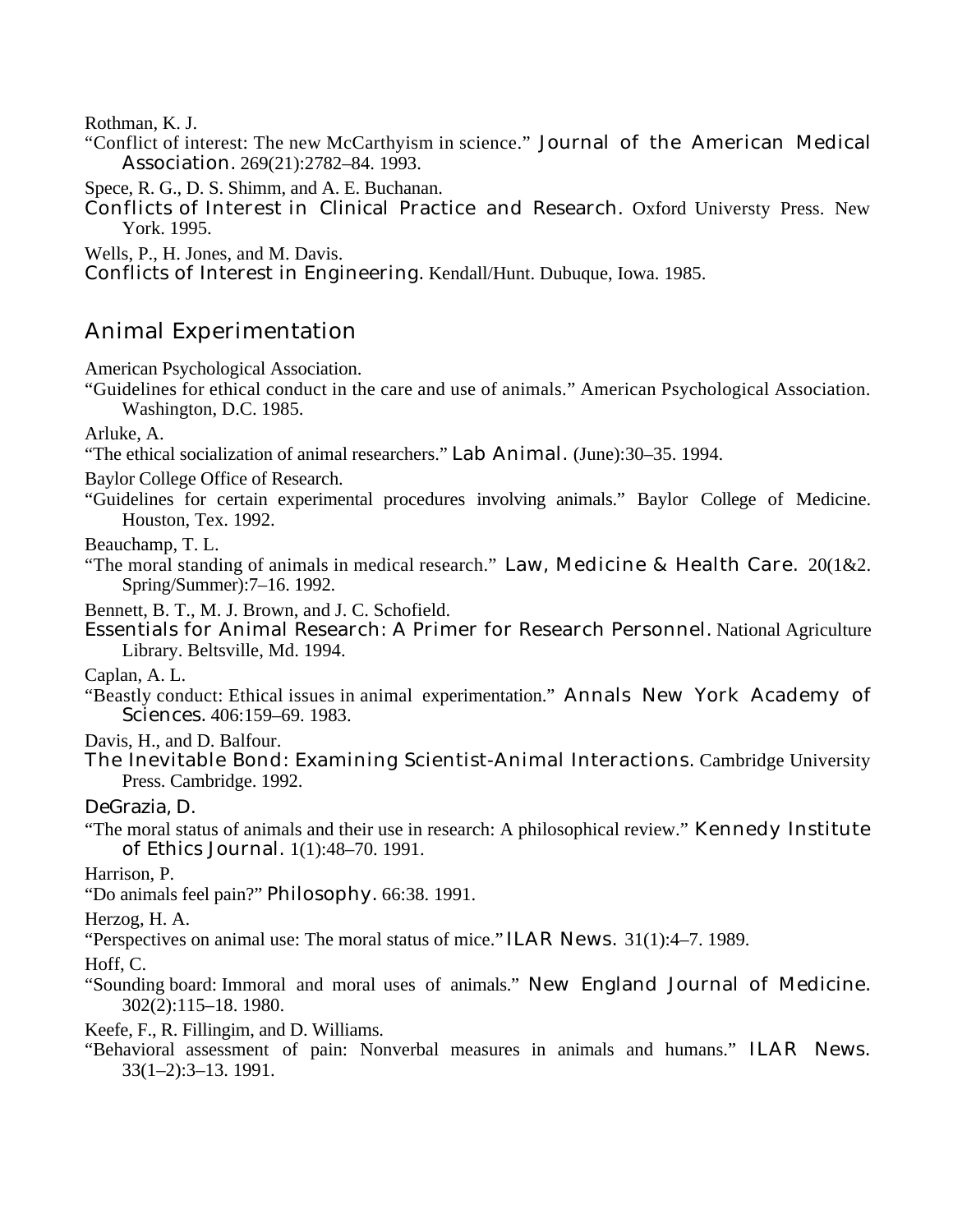Machan, T.

"Do animals have rights?" Public Affairs Quarterly. 5(2):168. 1991.

Mishkin, B.

"On parallel tracks: Protecting human subjects and animals." Hastings Center Report. 15(5):32–43. 1985.

Nicoll, C. S., and S. M. Russell.

- "Mozart, Alexander the Great, and the animal rights/liberation philosophy." FASEB Journal. 5:2888. 1991.
- O'Neill, T., D. Bender, and B. Leone.
- Biomedical Ethics, Opposing Viewpoints Series. Greenhaven Press. San Diego, Calif. 1994.

Orlans, F. B.

"Section V. Policy issues in the use of animals in research, testing, and education." The Hastings Center Report. (May/June):25–30. 1990.

Orlans, F. B.

In the Name of Science: Issues in Responsible Animal Experimentation. Oxford University Press. New York 1993.

Osgood, P.

"The assessment of pain in the burned child and associated studies in the laboratory rat." ILAR News. 33(2). 1991.

Pardes, H., A. West, and H. A. Pincis.

"Physicians and the animal-rights movement." New England Journal of Medicine. 324(23):1640–43. 1991.

Paton, W.

Man & Mouse: Animals in Medical Research. Second edition. Oxford University Press. Oxford. 1993.

Regan, T., and P. Singer.

Animal Rights and Human Obligations. Second edition. Prentice Hall. Englewood Cliffs, N.J. 1989.

Remfry, J.

"Ethical aspects of animal experimentation." In Laboratory Animals: An Introduction for New Experimenters. 5–21. A. A. Tuffery, ed. Wiley-Interscience Publication. Chichester. 1987.

Rollin, B. E., and L. M. Kesel.

The Experimental Animal in Biomedical Research. Vol. 1. CRC Press. Boca Raton, Fla. 1990.

Russow, L.

"Ethical theory and the moral status of animals." Hastings Center Report. (May/June)(Suppl.):54–58. 1990.

Sapontzis, S.

Morals, Reason, and Animals. Temple University Press. Philadelphia. 1987.

Smith, J. A., and K. M. Boyd.

Lives in the Balance: The Ethics of Using Animals in Biomedical Research. Oxford University Press. Oxford. 1991.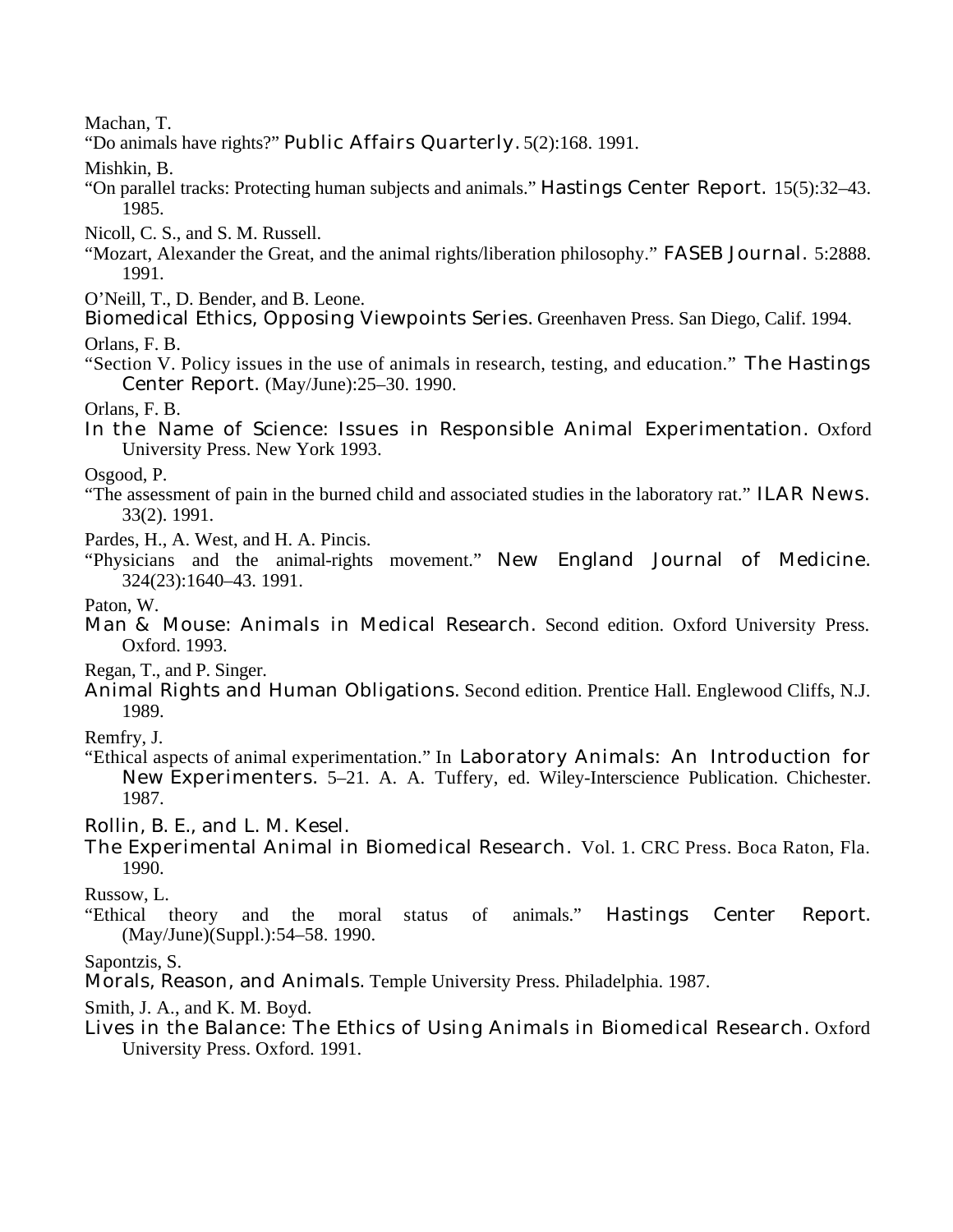Smith, S. J., R. M. Evans, M. Sullivan-Fowler, and W. Hendee.

"Use of animals in biomedical research: The challenge and response." Archives of Internal Medicine. 148(8):1849–53. 1988.

Tannenbaum, J.

"The veterinarian and animal research." In Veterinary Ethics. 312–41. Williams & Wilkins. Baltimore, Md. 1989.

Tannenbaum, J.

"Ethics and animal welfare: The inextricable connection." Journal of the American Veterinary Medical Association. 198(8):1360–76. 1991.

Tannenbaum, J., and A. Rowan.

"Rethinking the morality of animal research." Hastings Center Report. 15(5):32–43. 1985.

Toth, L. A., and G. A. Olson.

"Strategies for minimizing pain and distress in laboratory animals." Lab Animal. (April):33–39. 1991.

U.S. Congress, Office of Technology Assessment.

Alternatives to Animal Use in Research, Testing, and Education. Washington, D.C. 1986.

Vance, R. P.

"An introduction to the philosophical presuppositions of the animal liberation/rights movement." Journal of the American Medical Association. 268:1715–19. 1992.

Verhetsel, E.

They Threaten Your Health: A Critique of the Antivivisectionist/Animal Rights Movement. Nutritional Information Center. Tucson, Ariz. 1986.

## Human Experimentation

- "The Nuremberg Code." Trials of War Criminals Before the Nuremberg Military Tribunals Under Control Council Law. 10(2):181–82. U.S. Government Printing Office. Washington, D.C. 1949.
- "Research involving patients. Summary and recommendations of a report of the Royal College of Physicians." Journal of the Royal College of Physicians of London. 24(1):10–14. 1990.

Annas, G. J., and M. A. Grodin.

The Nazi Doctors and the Nuremburg Code: Human Rights in Human Experimentation. Oxford University Press. New York. 1992.

Berger, A. L.

"Ethics in scientific communication: Study of a problem case." Journal of Medical Ethics. 20(4):207–11. 1994.

Blanck, P. D., A. S. Bellack, R. L. Rosnow, M. J. Rotherman-Borus, and N. R. Schooler.

"Scientific rewards and conflicts of ethical choices in human subjects research."

American Psychologist. 47(7):959–65. 1992.

Brett, A., and M. Grodin.

"Ethical aspects of human experimentation in health services research." Journal of the American Medical Association. 265(14):1854–57. 1991.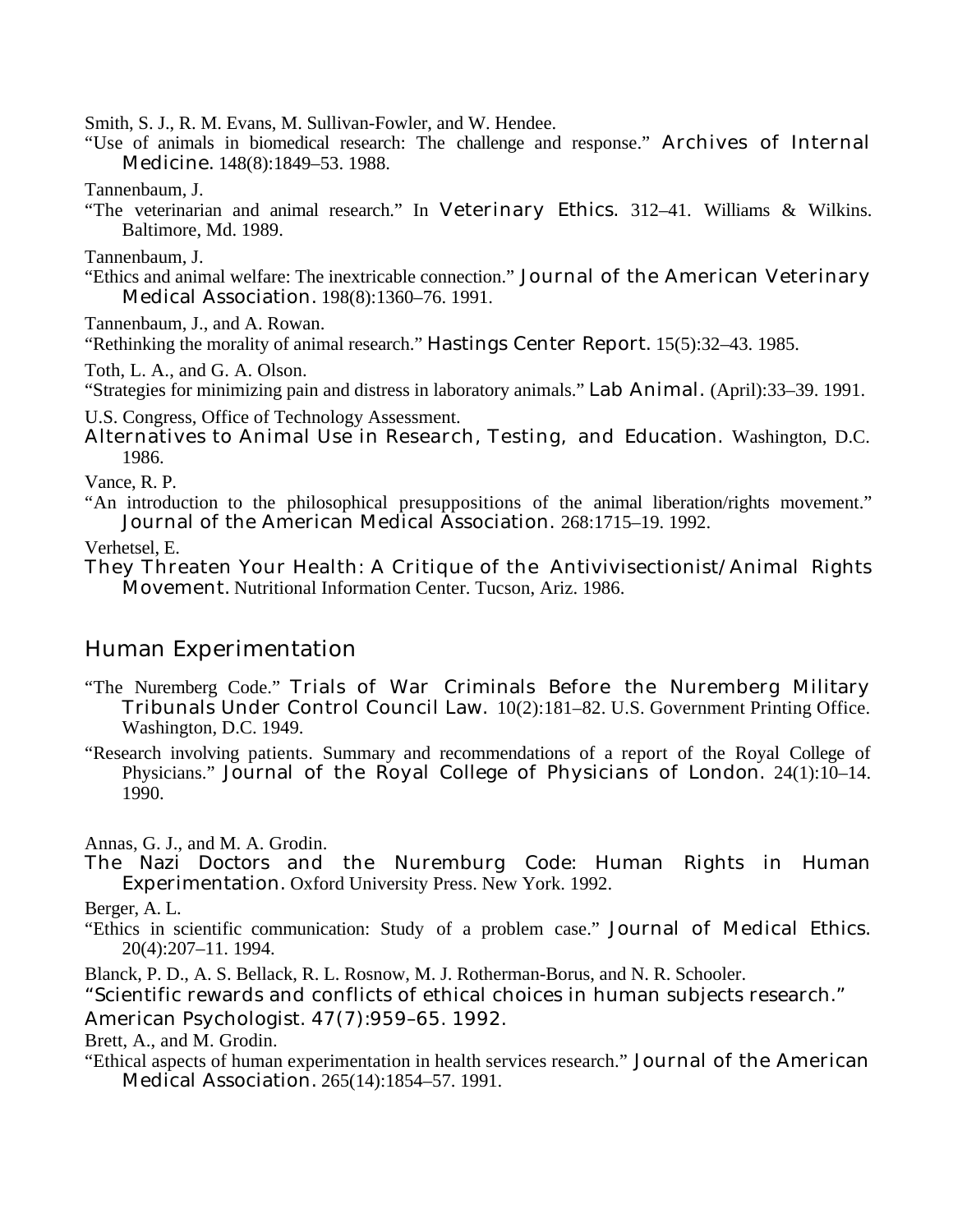Byk, C.

"The European convention on bioethics." Journal of Medical Ethics. 19(March):13–16. 1993.

Caplan, A. L.

"Twenty years after. The legacy of Tuskegee Syphilis Study. When evil intrudes." Hastings Center Report. 22(Dec.):29–32. 1992.

Choudhry, S.

"Review of legal instruments and codes on medical experimentation with children." Cambridge Quarterly Healthcare Ethics. 3(4):560–72. 1994.

## CIOMS/WHO.

International Ethical Guidelines for Biomedical Research Involving Human Subjects. CIOMS. Geneva. 1993.

Coller, B. S.

"The newly dead as research subjects." Clinical Research. 37(3):487–94. 1989.

Committee for the Protection of Human Participants in Research.

"Ethical principles in the conduct of research with human participants." 1–76. American Psychological Association. Washington, D.C. 1989.

Department of Health, Education, and Welfare.

"The Belmont Report: Ethical principles and guidelines for the protection of human subjects of research." OPRR Reports. (April 18). U.S. Government Printing Office. Washington, D.C. 1979.

Dickens, B. M.

- "Issues in preparing ethical guidelines for epidemiological studies." Law, Medicine, and Health Care. 19(Fall/Winter):175–83. 1991.
- Dickens, B. M., L. Gostin, and R. J. Levine.
- "Research on human populations: National and international ethical guidelines." Law, Medicine, and Health Care. 19(Fall/Winter):157–61. 1991.

Dicker, B. G., and D. L. Kent.

"Physician consent and researchers' access to patients." Epidemiology. 1(March):160–63. 1990.

Faden, R. R., T. L. Beauchamp, and N. M. P. King.

A History and Theory of Informed Consent. Oxford University Press. New York. 1986.

Fethe, C.

"Beyond voluntary consent: Hans Jonas on the moral requirements of human experimentation." Journal of Medical Ethics. 19(June):99–103. 1993.

Flournoy, N., and L. B. Hearne.

- "Sharing scientific data III: Planning and the research proposal." IRB: A Review of Human Subjects Research. 12(May/June):6–9. 1990.
- Freedman, B.
- "Scientific value and validity as ethical requirements for research: A proposed explication." IRB: A Review of Human Subjects Research. 9(6):7–10. 1987.

Freedman, B., A. Fuks, and C. Weijer.

"Demarcating research & treatment: A systematic approach for the analysis of the ethics of clinical research." Clinical Research. 40(Dec.):653–60. 1992.

Freedman, B., A. Fuks, and C. Weijer.

"In loco parentis. Minimal risk as an ethical threshold for research upon children." Hastings Center Report. 23(April):13–19. 1993.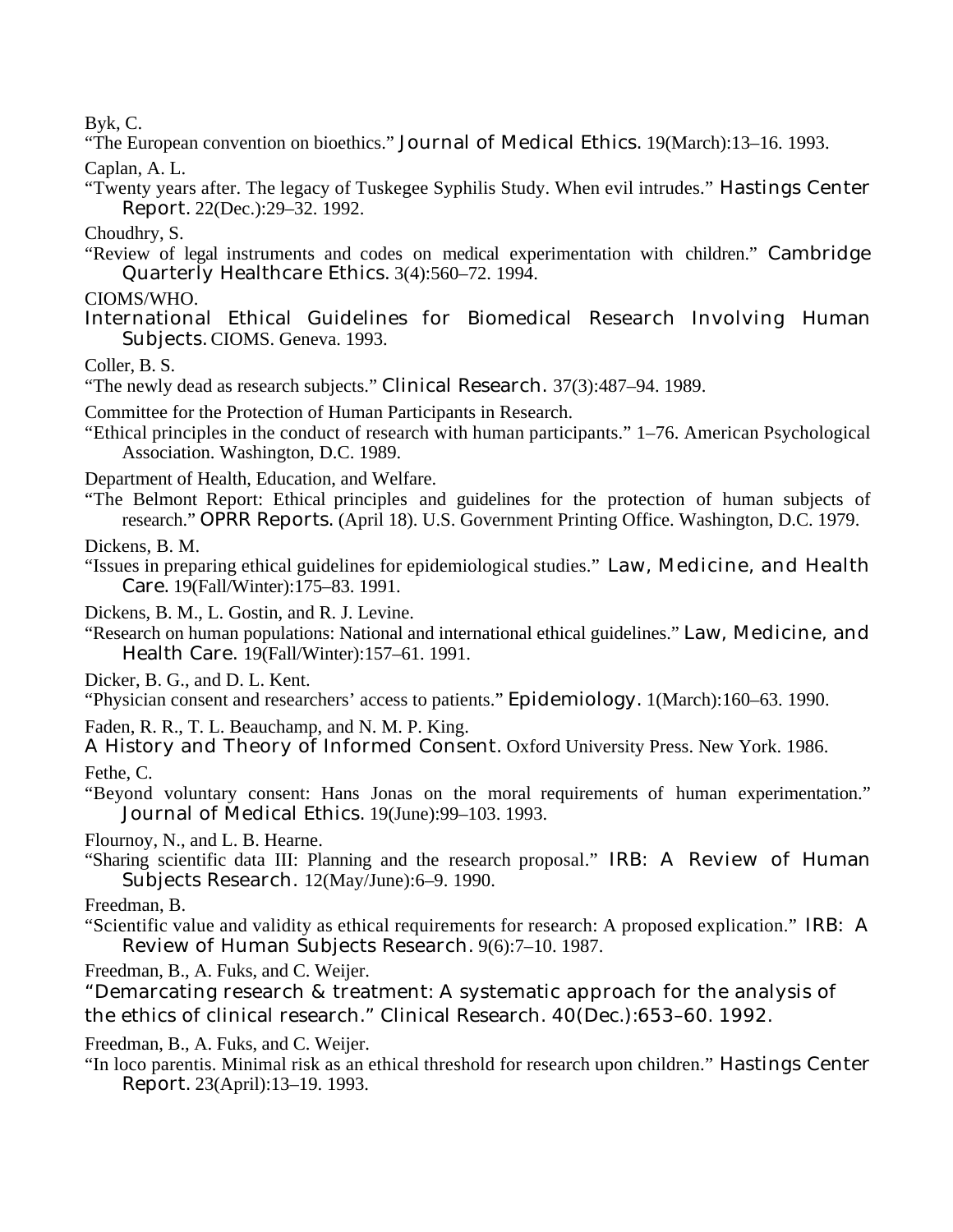#### Freund, P. A.

Experimentation with Human Subjects. George Braziller. New York. 1969.

Fulford, K. W., and K. Howse.

"Ethics of research with psychiatric patients: Principles, problems and the primary responsibilities of researchers." Journal of Medical Ethics. 19(2):85–91. 1993.

Gamble, V. N.

"A legacy of distrust: African Americans and medical research." American Journal of Preventative Medicine. 9(6)(Suppl.):35–38. 1993.

Gostin, L.

"Ethical principles for the conduct of human subject research: Population-based research ethics." Law, Medicine and Health Care. 19(Fall/Winter):191–201. 1991.

Grodin, M. A., and L. H. Glantz.

Children as Research Subjects: Science, Ethics and the Law. Oxford University Press. New York. 1994.

Grodin, M. A., G. J. Annas, and L. H. Glantz.

"Medicine and human rights. A proposal for international action." Hastings Center Report. 23(4):8–12. 1993.

Johnson, N., R. J. Lilford, and W. Brazier.

"At what level of collective equipoise does a clinical trial become ethical?" Journal of Medical Ethics. 17(1):30–34. 1991.

Jonsen, A. A.

- "The ethics of using human volunteers for high-risk research." Journal of Infectious Diseases. 160(2):205–8. 1989.
- Juengst, E. T.
- "The NIH 'points to consider' and the limits of human gene therapy." Human Gene Therapy. 1(4):425–33. 1990.

Koren, G., D. B. Carmeli, Y. S. Carmeli, and R. Haslam.

"Maturity of children to consent to medical research: The babysitter test." Journal of Medical Ethics. 19(3):142–47. 1993.

Koren, G., and A. Pastuszak.

"Medical research in infants and children in the eighties: Analysis of rejected protocols." Pediatric Research. 27(5):432–35. 1990.

Lane, L., C. K. Cassel, and W. Bennett.

"Ethical aspects of research involving elderly subjects: Are we doing more than we say?" Journal of Clinical Ethics. 1(4):278–85. 1990.

#### Lederor, S. E.

Subjected to Science: Human Experimentation in America Before the Second World War. Johns Hopkins Press. Baltimore, Md. 1995.

Levine, R. J.

Ethics and Regulation of Clinical Research. Second edition. Urban and Schwarzenberg. Baltimore, Md. 1986.

Levine, R. J.

"New international guidelines for research involving human subjects." Annals of Internal Medicine. 119(Aug. 15):339–41. 1993.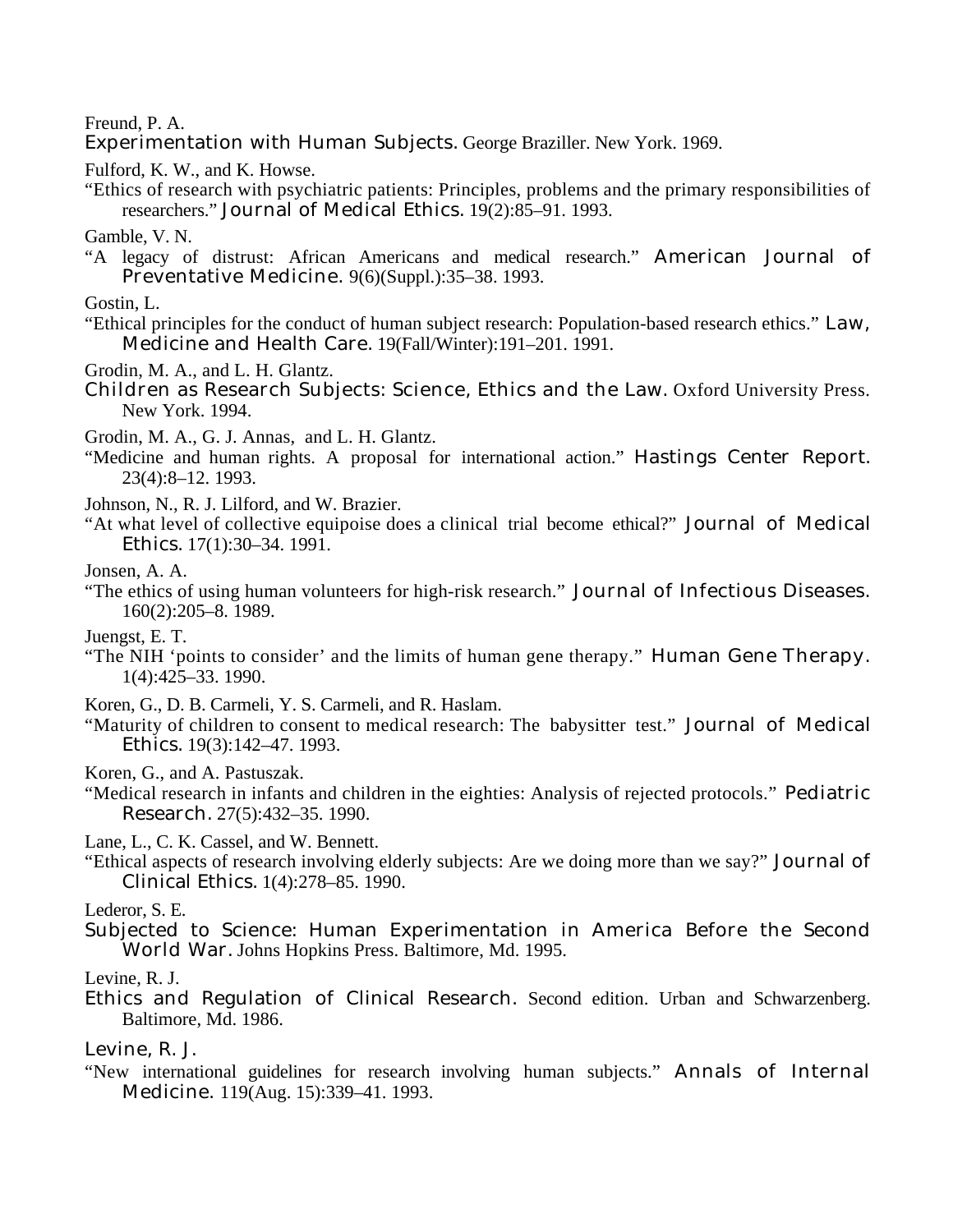Lind, S. E.

"The institutional review board: An evolving ethics committee." Journal of Clinical Ethics. 3(4):278–82. 1992.

MacKay, C. R.

"Ethical issues in research design and conduct: Developing a test to detect carriers of Huntington's Disease." IRB: A Review of Human Subjects Research. 6(4):1–5. 1984.

Mastroianni, A., R. Faden, and D. Federman.

Women and Health Research: Ethical and Legal Issues of Including Women in Clinical Studies. Vol. 2. National Academy Press. Washington, D.C. 1994.

Meslin, E. M.

"Ethical issues in the substantive and procedural aspects of research ethics review." Health Law in Canada. 13:179–91. 1993.

Nowak, R.

"Problems in clinical trials go far beyond misconduct." Science. 264(June 10):1538–41. 1994.

Oddi, L. F., and V. A. Cassidy.

"Nursing research in the United States: The protection of human subjects." International Journal of Nursing Studies. 27(1):21–33. 1990.

Palmer, C. R.

"Ethics and statistical methodology in clinical trials." Journal of Medical Ethics. 19(4):219–22. 1993.

Passamani, E.

"Of mice but not men: Problems of the randomized clinical trial." New England Journal of Medicine. 324(22):1585–92. 1991.

Pellegrino, E. D.

"Beneficence, scientific autonomy, and self-interest: Ethical dilemmas in clinical research." Cambridge Quarterly Healthcare Ethics. 4(1):361–69. 1992.

Public Law.

"The Public Health Service Act as amended by the Heath Research Extension Act of 1985." Public Law 99-158. Section 492. Nov. 20. 1985.

Seachrist, L.

"Scientific misconduct. NIH tightens clinical trials monitoring." Science. 264(April 22):499. 1994.

Sheldon, M., W. P. Whitely, B. Folker, A. W. Hafner, and W. Gaylin.

"Nazi data: Dissociation from evil." Hastings Center Report. 19(4):16. 1989.

Sieber, J. E.

"Ethical considerations in planning and conducting research on human subjects." Academic Medicine. 68(9) (Suppl.):S9–13. 1993.

Siegler, M., S. Amiel, and J. Lantos.

"Scientific and ethical consequences of disease prediction." Diabetologia. 35(Dec.)(Suppl.): S-60–68. 1992.

Spicker, S. F., ed.

The Use of Human Beings in Research. Kluwer Academic. Boston. 1988.

Sutherland, H. J., E. M. Meslin, and J. E. Till.

"What's missing from current clinical trial guidelines?" Journal of Clinical Ethics. 5(4):297–303. 1994.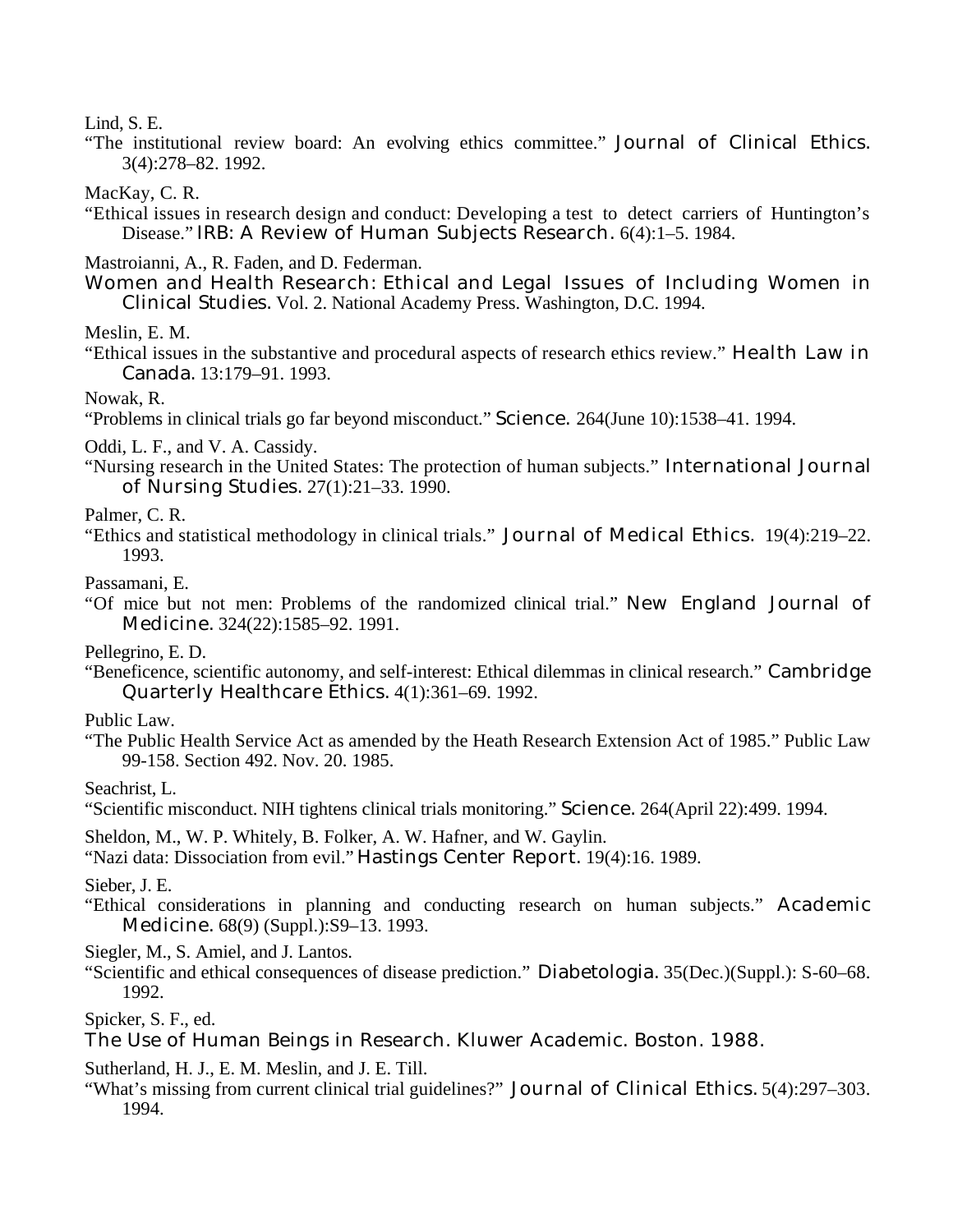Turner, D. A., and W. Kearney.

- "Scientific and ethical concerns in neural fetal tissue transplantation." Neurosurgery. 33(6)1031–37. 1993.
- U.S. Department of Health and Human Services.
- "World Medical Association Declaration of Helsinki." In Protecting Human Subjects: Institutional Review Board Guidebook. A6-3 to A6-6. OPRR/NIH. Washington, D.C. 1993.

U.S. NIH Office for Protection from Research Risks.

"Protecting human research subjects: Institutional review guidebook." U.S. Government Printing Office. Washington, D.C. 1993.

## Engineering

Alger, P. L., N. A. Christensen, and S. P. Olmstead.

Ethical Problems in Engineering. John Wiley & Sons. New York. 1965.

Baker, M. A.

"Ethical and legal disputes involving corporate engineers." IEEE Technology and Society Magazine. (June 4):10–20. 1985.

Brantley, C. J.

"Survey of ethics code provisions by subject-matter area." American Association of Engineering Societies. Washington, D.C. 1988.

Brill, W. J.

"Why engineered organisms are safe." Issues in Science and Technology. 4(Spring):44–50. 1988.

Broome, T., Jr.

"The slippery ethics of engineering." Washington Post. (Dec. 28):D3. 1986.

Brown, F. K.

"Technical ethics." Engineering Education. 73(Jan.):298–300. 1983.

ElBaz, S.

Professional Ethics and Engineering: A Resource Guide. NIEE, NSPE. Alexandria, Va. 1990.

Flores, A., and R. J. Baum.

Ethical Problems in Engineering. Second edition. 2 Vols. Center for the Study of the Human Dimensions of Science & Technology, RPI. Troy, N.Y. 1980.

Florman, S.

Blaming Technology: The Irrational Search for Scapegoats. St. Martins Press. New York, N.Y. 1981.

Garvey, W.

Communication: The Essence of Science. Chapter 1. Pergamon Press. Oxford. 1979.

Gunn, A. S., and P. A. Vesilind.

Environmental Ethics for Engineers. Lewis Publishers. Chelsea, Mich. 1986.

Kipnis, K.

"Engineers who kill: Professional ethics and the paramountcy of public safety." Business & Professional Ethics Journal. 1(Fall):77–92. 1981.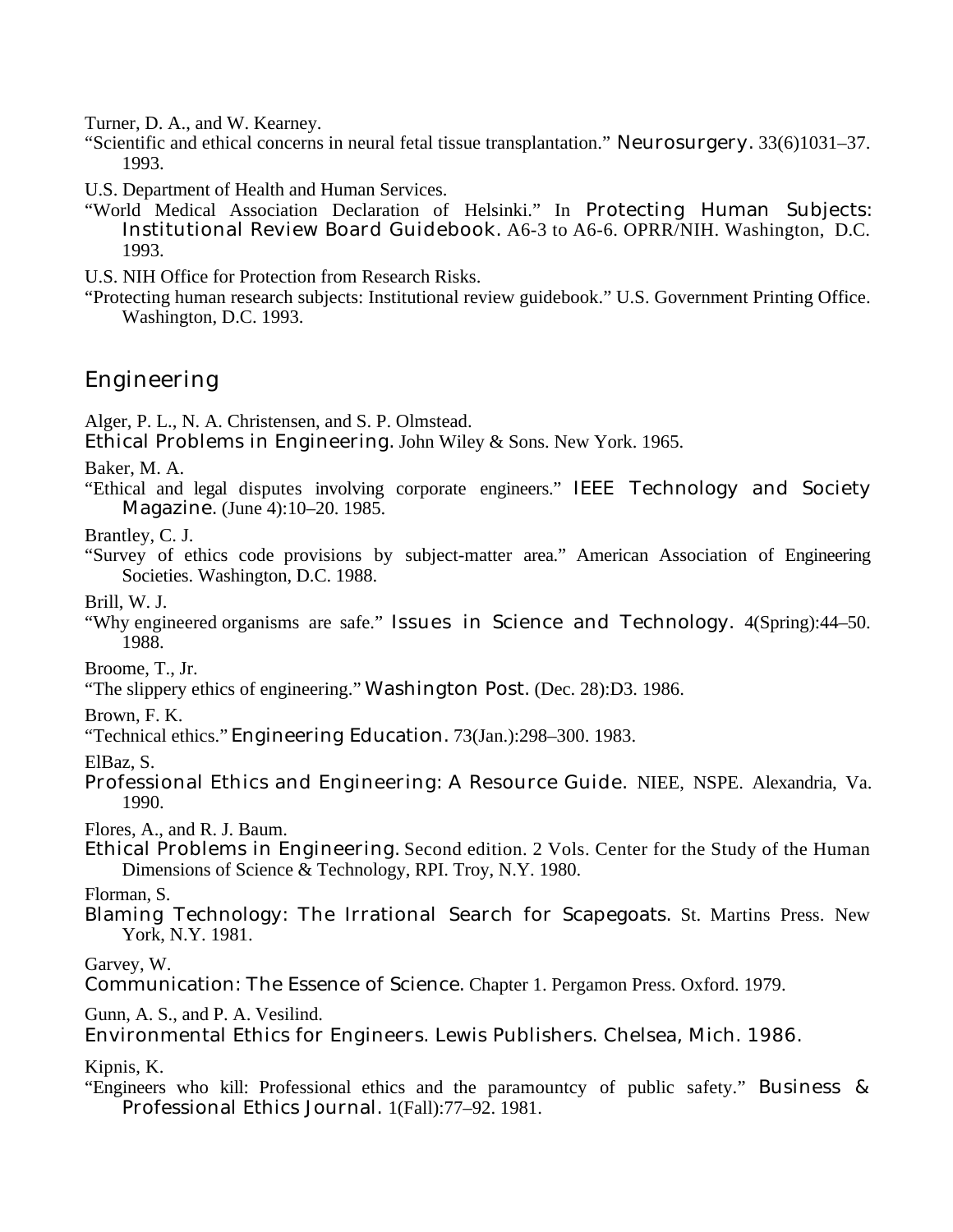Layton, E. T., Jr.

The Revolt of the Engineers: Social Responsibility and the American Engineering Profession. Johns Hopkins University Press. Baltimore, Md. 1986.

Luegenbiehl, H. C.

"Society as engineers' client." Liberal Studies Educator. 4:1–10. 1981–82.

Martin, M. W., and R. Schinzinger.

Ethics in Engineering. McGraw-Hill. New York, N.Y. 1989.

Mitcham, C.

"Industrial and engineering ethics: Introductory notes and annotated bibliography." Research in Philosophy and Technology. 8:251–65. 1985.

National Association for Biomedical Research

"NABR Issue Update." National Association for Biomedical Research. Washington, D.C. 1991.

Petroski, H.

To Engineer Is Human. St. Martin's Press. New York. 1985.

Schaub, J. H., and K. Pavlovic.

Engineering Professionalism and Ethics. John Wiley. New York, N.Y. 1983.

Unger, S. H.

Controlling Technology: Ethics and the Responsible Engineer. Holt, Rinehart and Winston. New York, N.Y. 1982.

Weil, V.

"Moral issues in engineering: An engineering school instructional approach." Professional Engineer. 47(Oct.):35–37. 1977.

Weil, V.

- "Ethics in engineering curricula." Research in Philosophy and Technology. 8:243–50. 1985. Weil, V.
- Engineering Ethics in Engineering Education. Summary Report of a Conference, June 12–13, 1990. Illinois Institute of Technology. Chicago. 1992.

Whitbeck, C.

"The engineer's responsibility for safety: Integrating ethics teaching into courses in engineering design." Presented at the ASME winter annual meeting (Dec. 13–18). Boston, Mass. 1987.

## **Videography**

Academic Integrity.

- Produced and available at the Center for Applied Ethics, Duke University. Contact Aarne Vesilind (919) 660-5204. 1995. Cost: \$50.00.
- Individual vignettes dramatize situations in which students can be tempted to "color outside the lines." Cheating, whistle blowing, and other academic research dilemmas are skillfully enacted to stimulate discussion.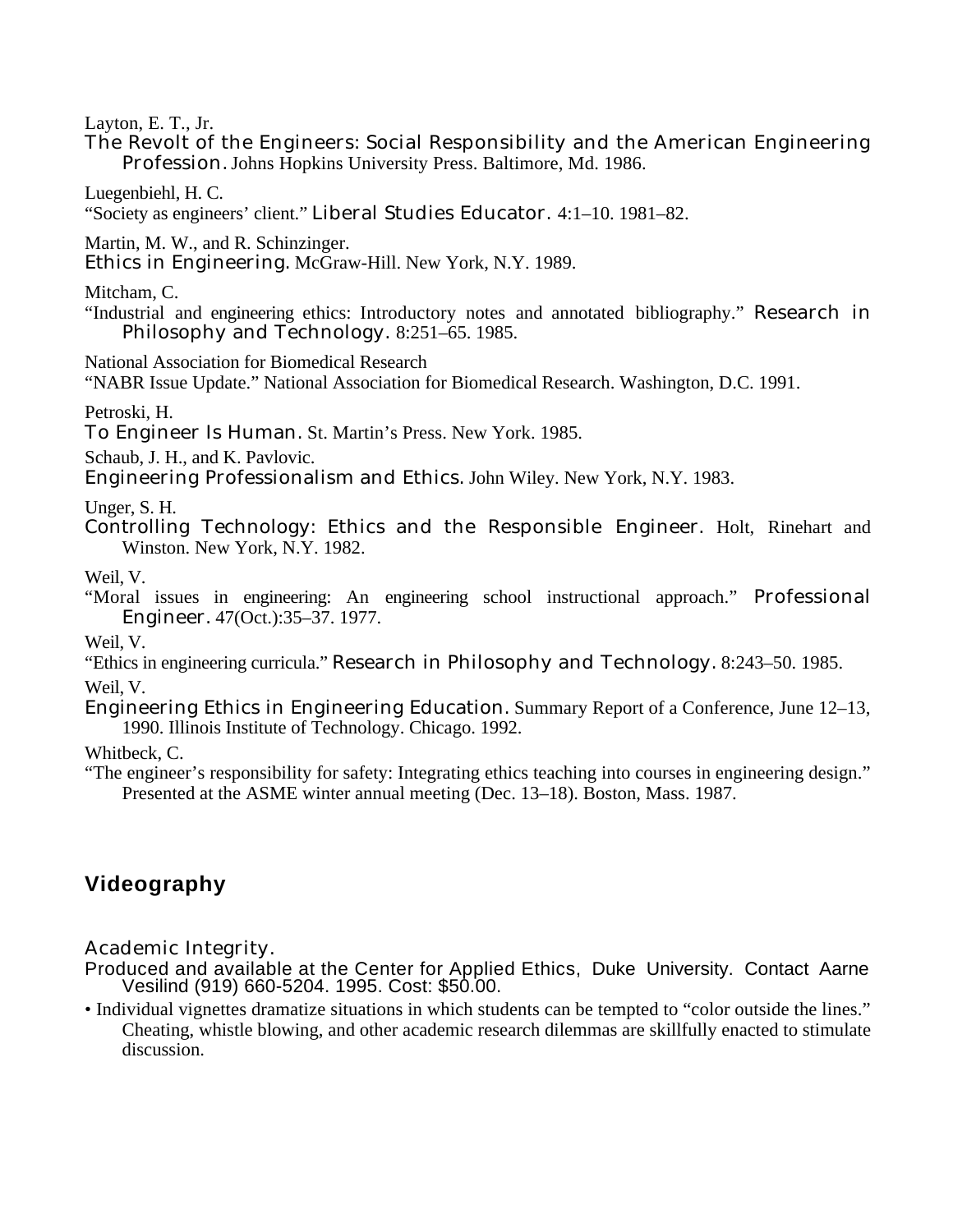## Biomedical Research: Is It Really Necessary?

## Produced by Lockwood Films, London Canada. Available through Partners in Research (519) 433-7866. 1993. Cost: \$29.95.

• This 32-minute video is geared to the high-school audience. It is designed to answer the many questions and concerns expressed by this age group about biomedical research from a past, present, and future perspective and has received high acclaim from a widely based audience.

### Burden of Knowledge: Moral Dilemmas in Prenatal Testing.

- Produced by Wendy Conquest, Bob Drake, and Deni Elliott. Available through Direct Cinema, Ltd. (800) 525-0000. 1994. Cost: \$95.00.
- Prenatal testing has changed the experience of pregnancy, offering both greater certainty and the responsibility that comes with increased awareness. Speaking both to concerned consumers and to health care professionals, this film is a comprehensive primer on the standard procedures and the issues involved in this now common practice. Questions of what counts as appropriate test development are implicit.

#### Do Scientists Cheat?

- Produced by NOVA. The film was subsequently carried by Films for the Humanities (800) 257-5126. It is no longer carried by any distributor. Written transcripts are available through Journal Graphics (800) 825-5746. 1988. Cost: \$5.00 for transcripts.
- A one-hour film that deals with the troubling question of scientific fraud. How prevalent is it? Who commits it? Can it undermine science and scientists?

#### Energy and Morality.

- Produced by Bitterroot Films/Swain Wolfe. Available through Bullfrog Films (800) 543-3764. 1981. Cost: \$275.00 purchase/\$60.00 rental.
- A thought-provoking film that explores the complex relationship of energy use to different value systems. One predominant view is that living things tend to develop patterns that maximize their use of energy and that therefore in human societies it is economics that designs ethics. Another viewpoint, presented by Amory Lovins and E. F. Schumacher, is that ethics can, or should, redesign human economics to be in accord with nature's economy.

#### Ethical Issues in Professional Life.

Produced by the Carnegie Mellon University, Center for the Advancement of Applied Ethics. Available through Great Plains Network (800) 228-4630. 1996. Cost: Not determined.

• This set of 14 half-hour video segments is part of a program designed by the Center for the Advancement of Applied Ethics to provide students with an understanding of and a framework for analyzing the many ethical issues, problems, and dilemmas facing contemporary professionals. It addresses ethical issues and dilemmas of professionals in medicine, law, business, engineering, journalism, public administration, accounting, and the natural and the social sciences, among others.

#### Ethical Issues in Scientific Research.

- Produced and made available through the Research Triangle Park Club of Sigma Xi. For information, contact Dr. Harvey Krasny, P.O. 13416, Research Triangle Park, NC 27709. To purchase a copy or a site license call (800) 768-4336 or (800) 269-7744. 1991. Cost: \$35.00.
- A one-hour video presenting a panel of scientists from academia, industry, and government who deal with ethical dilemmas of scientific issues such as authorship practices, peer review, data reporting, social responsibility of research, research fraud, and the role of the media in informing the public of scientific advances.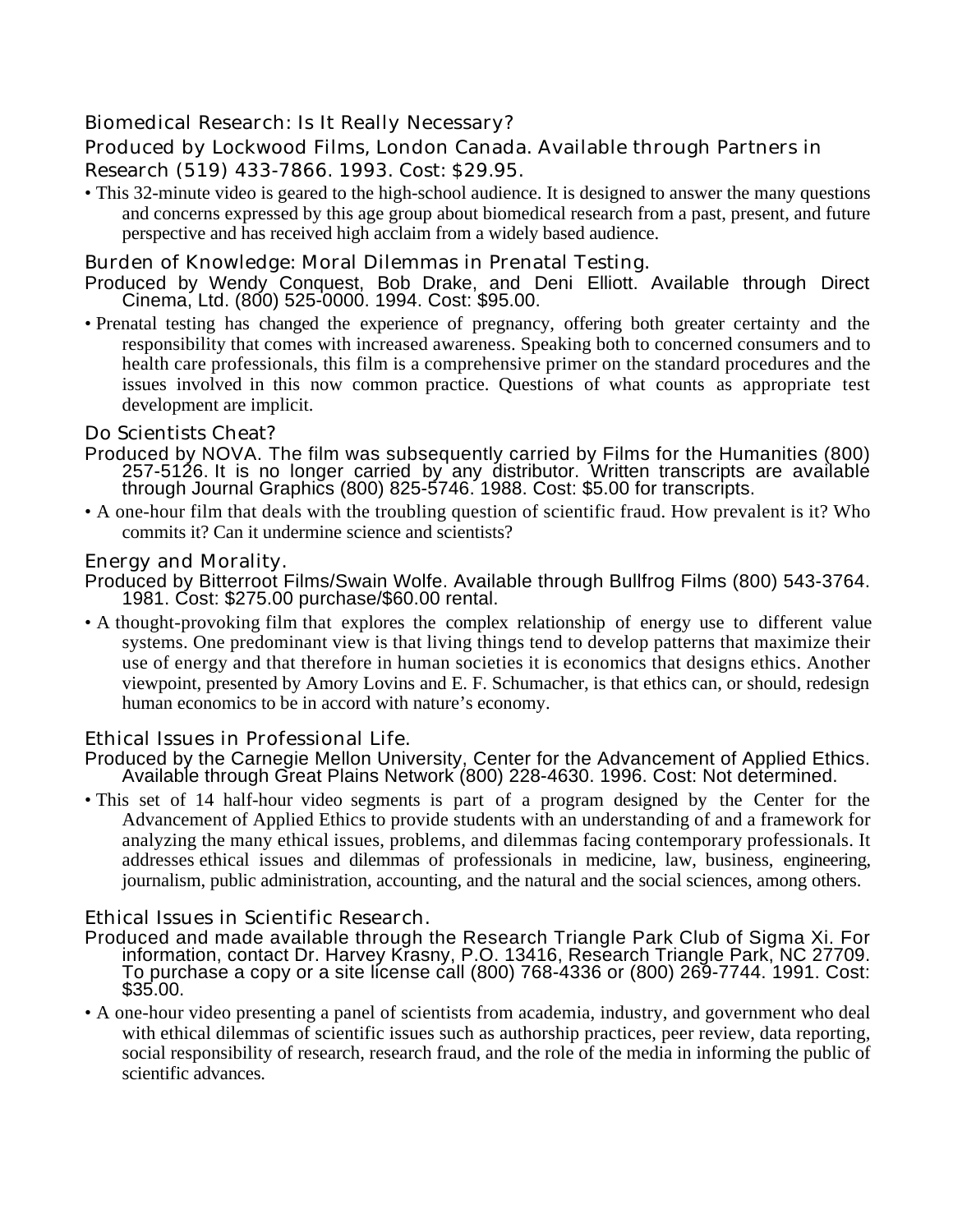## Gilbane Gold.

- Produced and available through the National Society of Professional Engineers. Contact: Institute for Engineering Ethics (703) 684-2800. 1989. Cost: \$67.00.
- •This dramatization was produced to stimulate discussions about engineering ethics in order to promote ethical conduct in the profession. It is exceptional in that the ethical dilemmas are well distributed between cast members as engineers, professors, business managers, journalists, and city officials. An outstanding teaching tool.

## Medical Progress: A Miracle at Risk.

- Produced and distributed by the Science & Technology Division of the American Medical Association. The video is part of a resource kit (800) 621-8335. 1992. Cost: Free.
- This video shows interviews with animal rights activists and scientists who use animals in research. It is produced by the American Medical Association, whose position is that many advances in medicine, both in the past and in the present, depend on the use of animals in research. Although the conclusion is biased by this position, the presentation demonstrates many of the arguments on each side.

### Obedience.

- Produced by Stanley Milgram. Available through Penn State Audio Visual Services, University Park, Pa. (814) 865-6314. 1969. Cost: \$310.00 purchase/\$35.00 rental.
- This is the classic Stanley Milgram research experiment, which spawned countless ethics discussions and textbook inclusions. It raises questions of deception of research subjects.

#### Protecting Human Subjects.

- Produced and available through the National Institutes of Health and the Food & Drug Administration (301) 496-8101. 1985. Cost: Free.
- Three instructional films are collected on this one video. Topics covered are the development of today's programs to protect human subjects of research and how the needs came about, the criteria used by Institutional Review Boards in reviewing research plans, and the application of basic ethical principles in the actual conduct of human research. The three films are (1) Evolving Concerns, (2) the Belmont Report, and (3) Balancing Society's Mandates.

### Scientific Research Integrity Video Series.

A project directed by Mark S. Frankel and Albert H. Teich, sponsored by the American Association for the Advancement of Science in cooperation with Amram Nowak Associates, Inc., Producer and The Medical College of Georgia, Division of Health Communication. The set of five tapes and discussion and resource guide are available through AAAS (202) 326-6600. 1996. Cost: \$79.95 (discount for AAAS members).

• Five short (7–9 minute) dramatized vignettes raise realistic issues in laboratory research ethics. Each vignette is complex, subtly raising a selection of ethical issues that are faced by individuals and institutions that engage in research. The Discussion and Research Guide provides a thoughtful synopsis of issues raised in each vignette and a series of questions sure to generate lively discussion among those interested in the responsible conduct of research. The Guide also includes a bibliography of materials relating to science and to ethics pedagogy.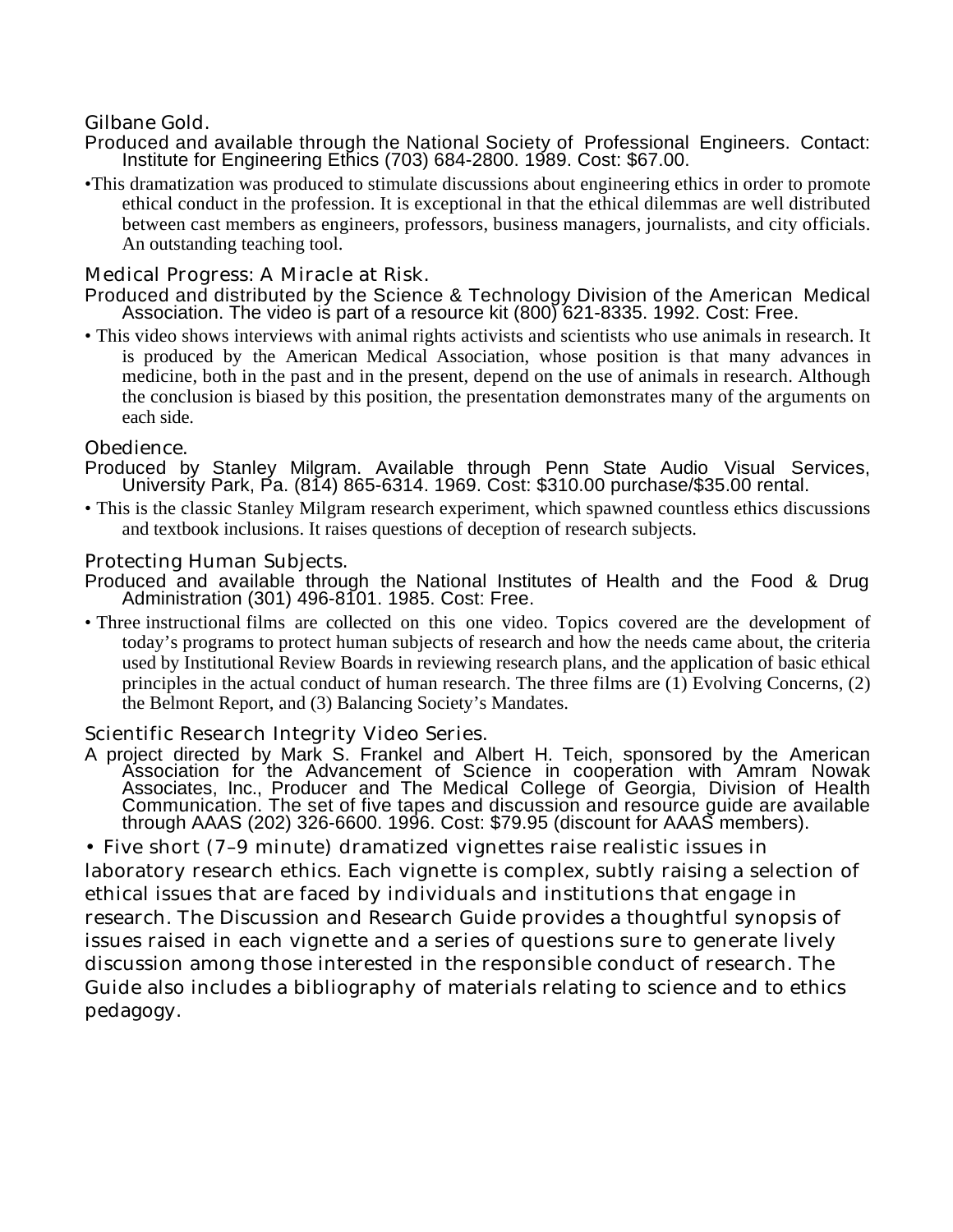## 60 Minutes—Challenger

- Aired 1/21/96. Manufactured by Ambrose Video Publishers, Inc. Distributed by CBS-60 Minutes (800)848-3256. 1996. Cost: \$33.90.
- This segment of "60 Minutes" reviews the 1986 Challenger Disaster in which school teacher Christa McAuliffe and six astronauts lost their lives. The video focuses on the recollections and concerns of the families of the victims. In addition it introduces the audience to the issues raised by two engineers who attempted to report on the faulty O-rings. The details of the interaction between these whistleblowers and the management of Morton Thiokol and NASA are not explored in depth, but the segment does provide an introduction to the case.

## 60 Minutes—Michael Carey, MD.

Aired 1/24/93. Manufactured by Ambrose Video Publishers, Inc. Distributed by CBS-60 Minutes (800)848-3256. 1993. Cost: \$33.90.

• This segment of "60 Minutes" focuses on Dr. Michael Carey, a physician whose research involves neurologic injury to cats, and the targeting of his research by animal rights activists.

## 60 Minutes—Who Poisoned MaryAnn?

- Aired 12/10/95. Manufactured by Ambrose Video Publishers, Inc. Distributed by CBS-60 Minutes (800)848-3256. 1995. Cost: \$33.90.
- This "60 Minutes" segment reviews the case of radiation poisoning of a young, pregnant scientist working at the National Institutes of Health. Issues related to the regulation and handling of radioactive materials are discussed. Interpersonal conflicts within laboratories are also addressed.

### A Stampede of Zebras.

- Under production at the Center for Applied Ethics, Duke University, under a grant from the National Science Foundation. Cosponsored by the Ethics Institute at Dartmouth College. Contact Aarne Vesilind (at Duke) (919) 660-5204. 1996. Cost: Not determined.
- A video production of the play written by Robert G. Martin, which depicts the unfolding of complex ethical dilemmas in a research laboratory setting. Rich with issues of interpersonal relationships, research methodology and reporting, and institutional responsibility.

### Susceptible to Kindness.

- Produced by Larry I. Palmer. Available through Cornell University (607) 255-2090. 1994. Cost: \$98.95.
- Ethical issues from the Tuskegee Study of Untreated Syphilis in the Negro Male (1932–1972) are presented through excerpts from David Feldshuh's play, Miss Evers' Boys, and comments by nurses, physicians, government officials, James Jones, the author of Bad Blood, and others. In choosing the commentators, more than one side of the issue has been presented, so the experts are seen to disagree. A multidisciplinary approach to ethics. Raises questions of paternalism and consent in human research.

# Trigger Films on College Teaching, Series E: Issues of Values

## and Ethics.

- Produced and available through the University of Kentucky, Office of Media Design & Production (606) 257-8474. 1993. Cost: \$75.00.
- A collection of four short triggers that gives the audience the opportunity to consider the responsibilities of college professors in terms of fairness, the aims of education, determining grades, and the student-teacher relationship.

## **Author Index**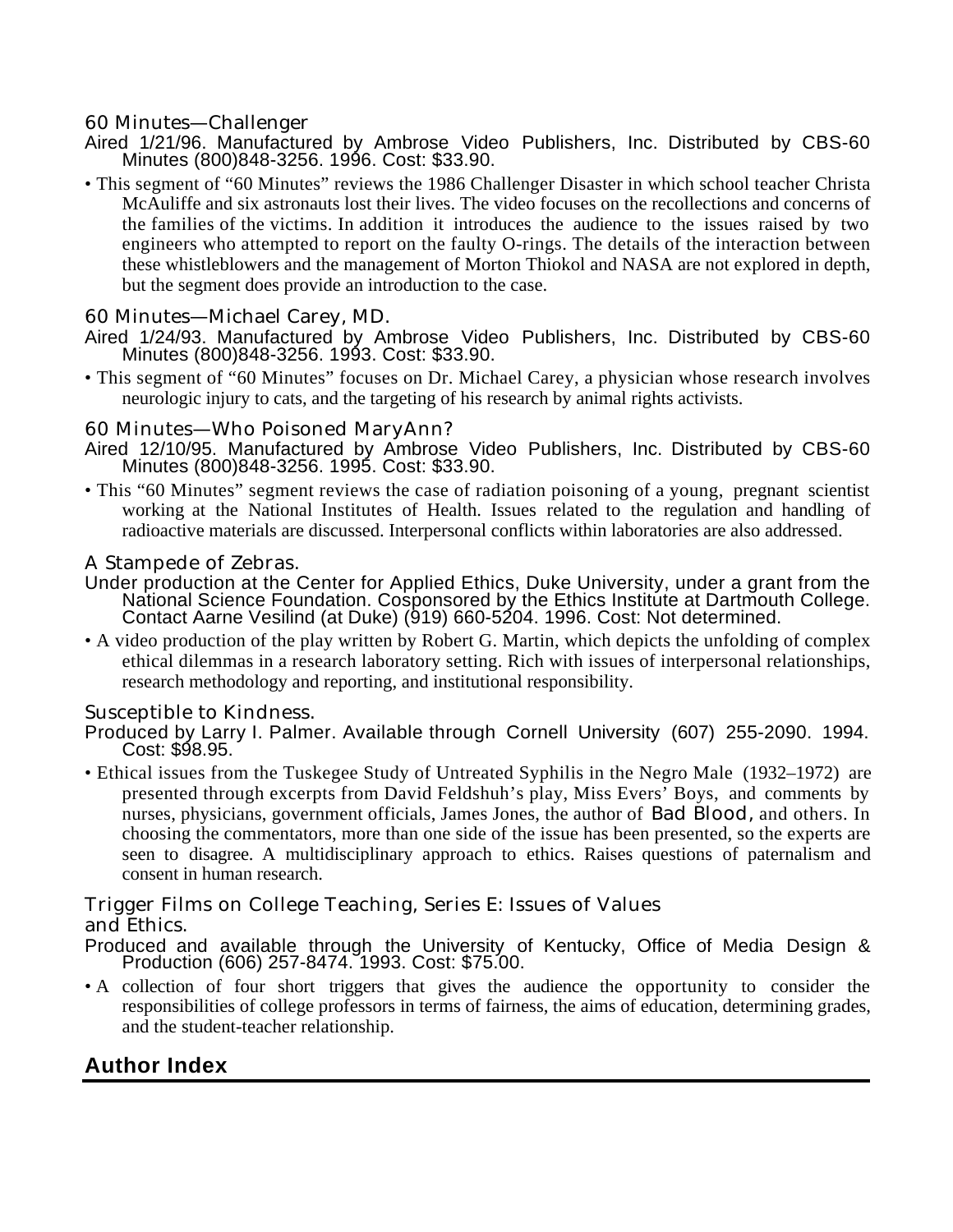### [First author. Year. Bibliography section. (Number of cites).]

AAMC Ad Hoc Comittee. 1982. Institutional Responsibility. AAMC Ad Hoc Committee on Misconduct. 1993. Conflict of Interest. AAMC Ad Hoc Committee on Misconduct. 1990. Conflict of Interest. Abu-hadid, M. 1991. Imanishi-Kari/Baltimore. Adler, T. 1994. Human Radiation Experiments. (2). Alger, P. 1965. Engineering. Amato, I. 1992. Other. American Chemical Society. 1994. Reporting. Anderson, A. 1992. Other. Anderson, A. 1990. Gallo. (2). Anderson, C. 1990. Gallo. (2). Anderson, C. 1990. Methodology. Anderson, C. 1991. Imanishi-Kari/Baltimore. Anderson, C. 1992. Other. Anderson, C. 1993. Conflict of Interest. (2). Anderson, C. 1993. Gallo. (4). Anderson, C. 1993. Imanishi-Kari/Baltimore. Anderson, C. 1993. Institutional Responsibility. Anderson, C. 1993. Methodology. Anderson, C. 1993. Other. (5). Anderson, C. 1994. Institutional Responsibility. Anderson, C. 1994. Methodology. Anderson, M. 1994. Institutional Responsibility. Angler, N. 1988. Other. Annas, G. 1992. Human Experimentation. Arluke, A. 1994. Animal Experimentation. Associated Press. 1988. Other. Association of American Universities. 1993. Conflict of Interest. Babbage, C. 1830. General. Baenen, L. 1993. General. Bailar, J. C. 1985. Funding and Peer Review.

- Bailar, J. C. 1986. Methodology.
- Bailar, J. C. 1990. Reporting.
- Bailar, J. C. 1992. Methodology.
- Baird, L. 1990. Teaching and Learning.
- Baker, D. 1986. Challenger.
- Baker, M. 1985. Engineering.
- Baltimore, D. 1989. Imanishi-Kari/Baltimore.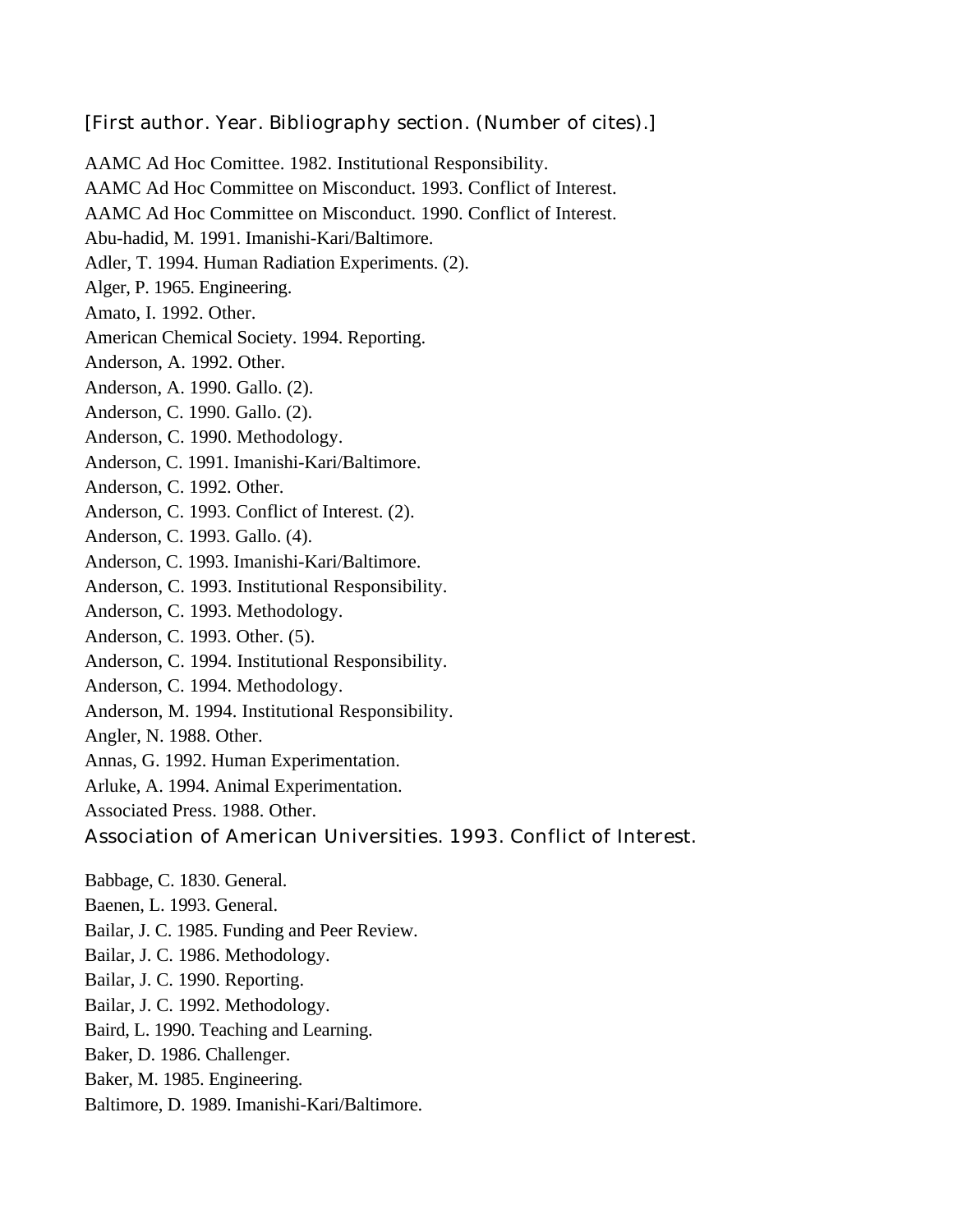Baltimore, D. 1991. Imanishi-Kari/Baltimore. (2). Barber, A. 1990. General. Barbour, I. 1980. General. Barinaga, M. 1991 General. Barinaga M. 1992. Conflict of Interest. Baum, R. J. 1983. Institutional Responsibility. Baumrind, D. 1964. Milgram. Baylor College. 1992. Animal Experimentation. Beardsley, T. 1995. Human Radiation Experiments. Beauchamp, T. L. 1992. Animal Experimentation. Bebeau, M. 1991. Teaching and Learning. Bebeau, M. 1995. General. Bechtel, H. 1984. Methodology. Bell, T. E., Challenger. 1987. Benditt J. 1995. General. Bennett, B. T. 1994. Animal Experimentation. Berger, A. 1994. Human Experimentation. Bird, S. J. 1995. Methodology. Bishop, J. M., 1993. Funding and Peer Review. Blanck, P. 1992. Human Experimentation. Bland, C. J. 1986. General. Blumenstyk, G. 1993. Other. Bok, D. 1982. Teaching and Learning. Bok, S. 1982. General. Boone, C. 1982. Whistleblowing. Booth, W. 1988. Conflict of Interest. Bor, J. 1995. Gallo. Bower, B. 1986. Challenger. Bowie, N. 1990. Conflict of Interest. Brand, D. 1987. Other. Brantley, C. 1988. Engineering. Brett, A. 1991. Human Experimentation. Brill, W. 1988. Engineering. Broad, W. J. 1981. Methodology. Broad, W. J. 1981. Reporting. Broome, T., Jr. 1986. Engineering. Brown, F. 1983. Engineering. Bulger, R. 1993. General. Burnham, J. 1987. Reporting. Bush, V. 1980. General.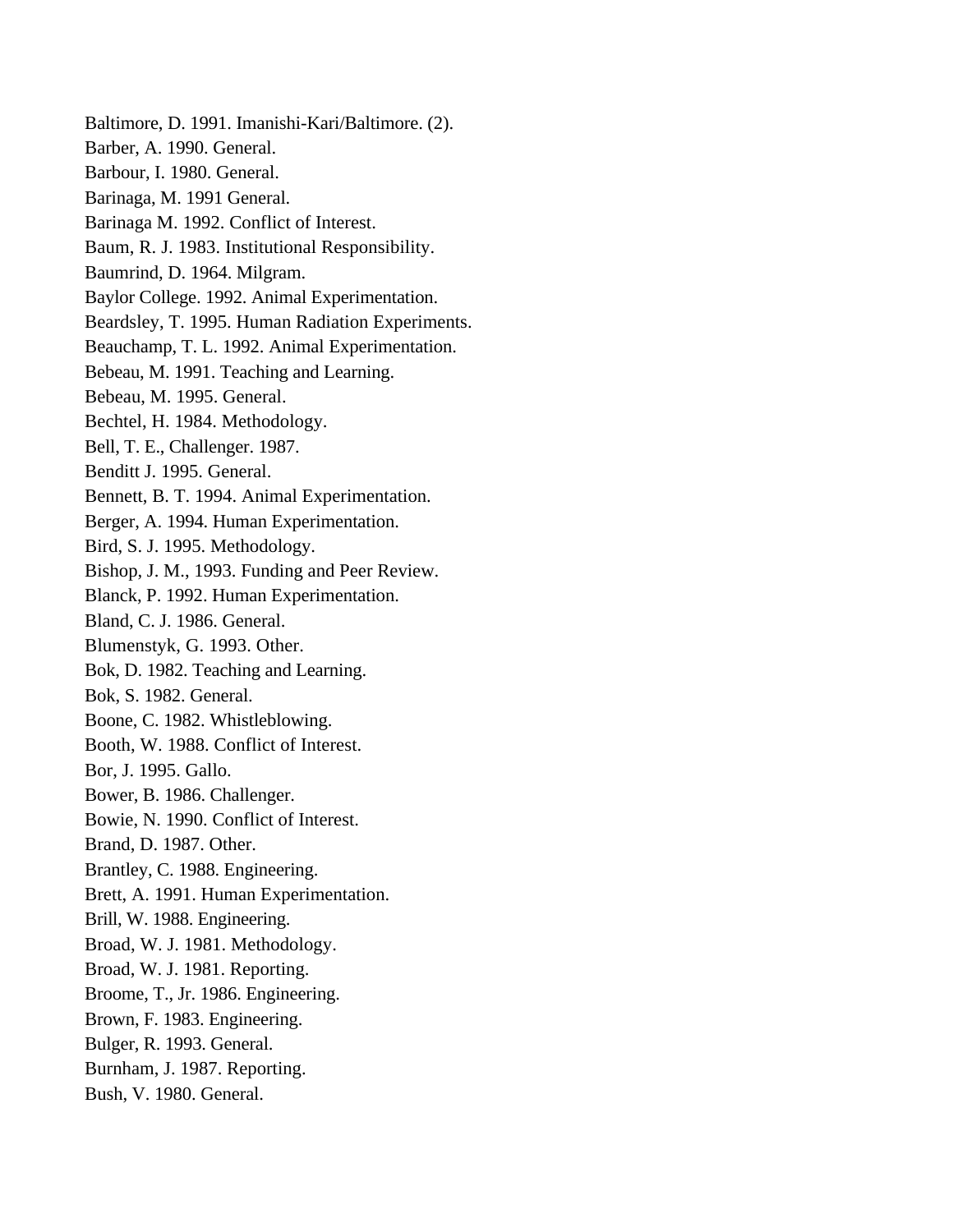Buzzelli, D. 1992. Institutional Responsibility. Buzzelli, D. 1993. Institutional Responsibility. (2). Buzzelli, D. 1994. Institutional Responsibility. Byk, C. 1993. Human Experimentation. Callahan, D. 1980. Teaching and Learning. Caplan, A. 1983. Animal Experimentation. Caplan, A. 1992. Human Experimentation. Carrow, R. P. 1989. Funding and Peer Review. Carson, T. 1994. Conflict of Interest. Chalk, R. 1988. General. Chalk, R. 1989. General. Chalmers, A. F. 1982. General. Chandler, D. 1989. Cold Fusion. (2) Charles, D. 1991. Gallo. Charrow, R. 1992. Institutional Responsibility. Charrow, R. 1993. Institutional Responsibility. Cheyney, D. 1993. General. Choudhry, S. 1994. Human Experimentation. Chubin, D. 1985. Methodology. Chubin, D. E. 1990. Institutional Responsibility. Chubin, D. E. 1990. Funding and Peer Review. CIOMS/WHO. 1993. Human Experimentation. Cohen, J. 1992. Gallo. (2). Cohen, J. 1992. Other. Cohen, J. 1993. Other. Cohen, J. 1994. Gallo. Cohen, J. 1994. Other. Cohn, V. 1989. Reporting. Coller, B. 1989. Human Experimentation. Committee for the Protection of Human Participants in Research. 1989. Human Experimentation. Committee on Academic Responsibility. 1992. General. Committee on Government Operations. 1990. Conflict of Interest. Commission on Research Integrity. 1995. Institutional Responsibility. Committee on Science, Engineering, and Public Policy. 1995. General. Connolly, T. 1983. General. Cooke, R. 1991. General. Cordes, C. 1992. Conflict of Interest. Council of Biological Education Style Manual Committee. 1983. Reporting. Council on Ethical and Judicial Affairs/Council on Scientific Affairs. 1989. Methodology. Cranberg, L. 1992. Reporting.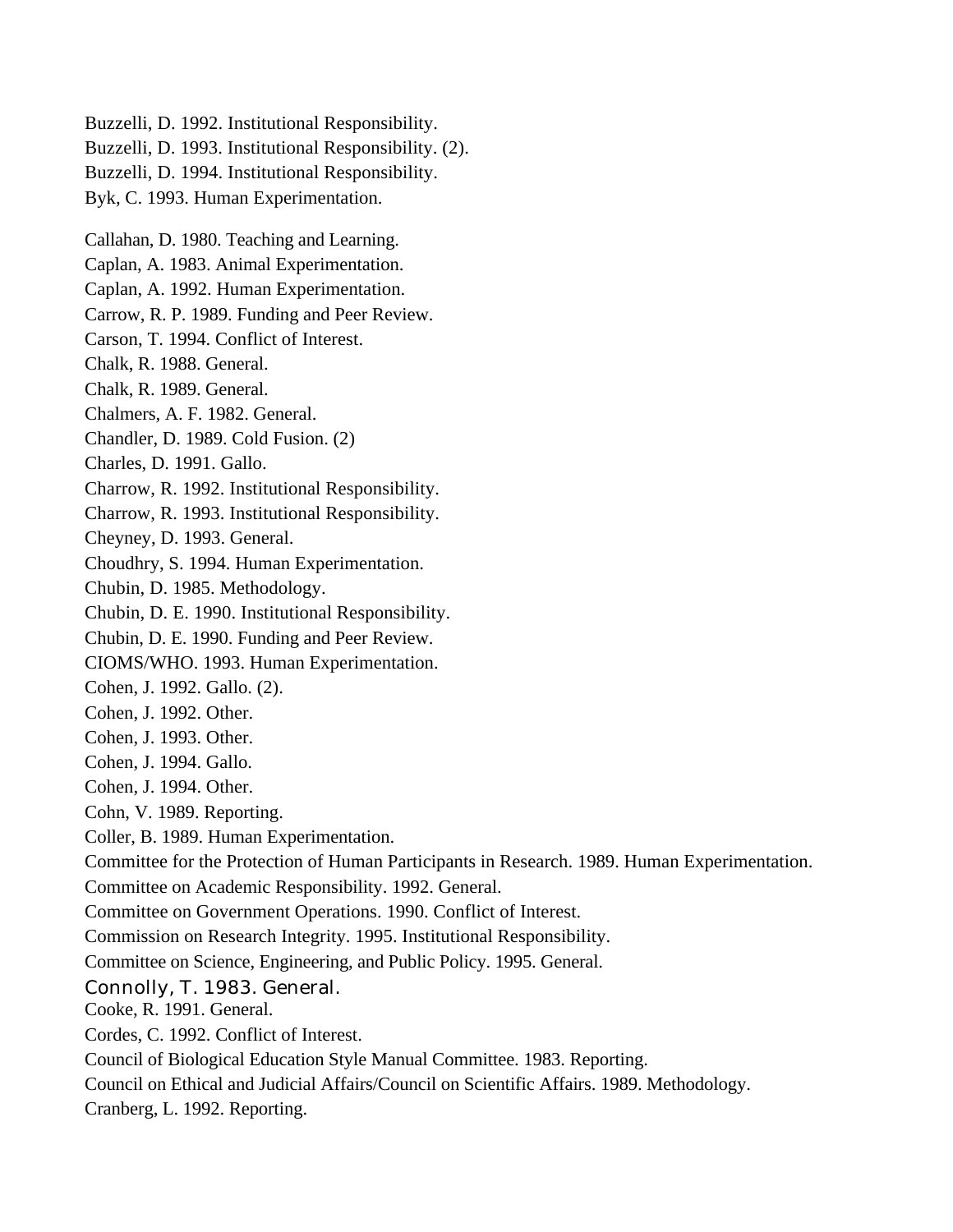Crawford, M. 1989. Cold Fusion. Crewdson, J. 1989. Gallo. Crewdson, J. 1991. Gallo. Crigger, B. 1994. Human Radiation Experiments. Croll, R. 1984. Reporting. Crossen, C. 1991. Methodology. Culliton, B. 1988. Imanishi-Kari/Baltimore. (2). Culliton, B. 1989. Imanishi-Kari/Baltimore. Culliton, B. J. 1990. Gallo. (5). Culliton, B. 1991. Institutional Responsibility. Culliton, B. 1994. Institutional Responsibility. Cummings, K. M. 1991. Conflict of Interest. Curd, M. 1984. General. Cutcliffe, S. H. 1980. General. Darling, L. 1986. Teaching and Learning. Davis, H. 1992. Animal Experimentation. Davis, M. 1982. Conflict of Interest. Davis, M. 1990. Teaching and Learning. Day, R. 1994. Reporting. DeDeyn, P. 1994. General. DeForest, P. 1988. General. DeGeorge, R. T. 1981. Other. DeGrazia, D. 1991. Animal Experimentation. Department of Health and Human Services. 1985. Institutional Responsibility. Department of Health, Education, and Welfare. 1979. Human Experimentation. Devine, T. 1988. Whistleblowing. Diamond, G. 1990. Methodology. Dickens, B. 1991. Human Experimentation. (2). Dicker, B. 1990. Human Experimentation. Diener, E. 1979. General. Dingell, J. 1992. Methodology. Djerassi, C. 1989. General. Doty, P. 1991. Imanishi-Kari/Baltimore. Downie, R. S. 1971 General. Draper, E. 1991. General. Durbin, P. 1992. General. Edsall, J. 1991. Imanishi-Kari/Baltimore.

Ehrenreich, B. 1991. Imanishi-Kari/Baltimore.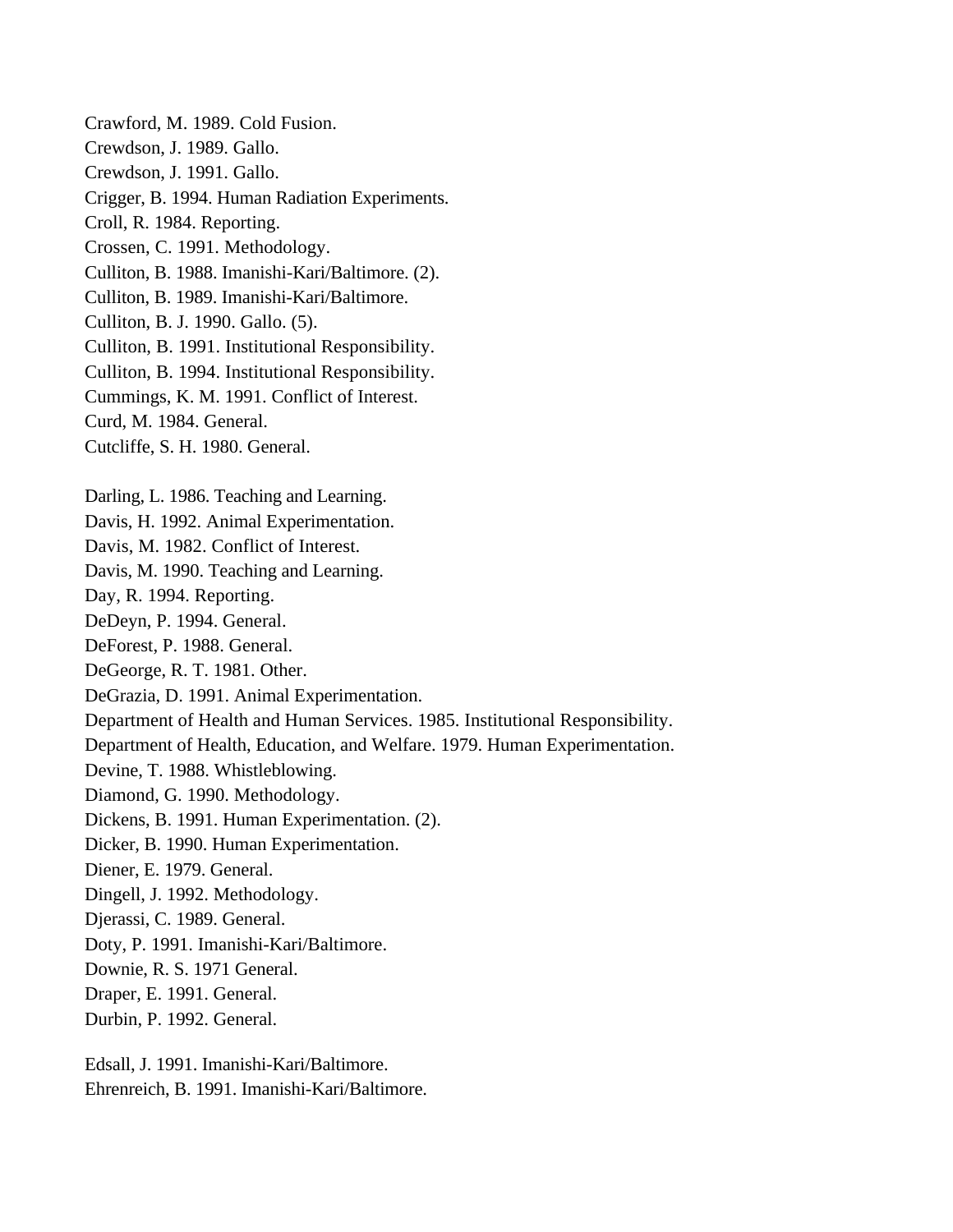Eisen, H. 1991. Imanishi-Kari/Baltimore. Eisner, R. 1991. Institutional Responsibility. ElBaz, S. 1990. Engineering. Elliott, D. 1996. General. Endocrine Society Publications Committee. 1993. Reporting. Engelhardt, H. T. 1978. General. Engler, R. 1983. General. Erwin, E. 1994. General. Estling, R. 1995. Human Radiation Experiments. Ezzell, C. 1993. Gallo. Faden, R. 1986. Human Experimentation. Faden, R. 1996. Human Radiation Experiments. Fernie, J. D. 1995. Other. Fethe, C. 1993. Human Experimentation. Fielder, J. 1992. Other. Fienberg, S. 1990. Methodology. Flores, A. 1980. Engineering. Florman, S. 1981. Engineering. Flournoy, N. 1990. Human Experimentation. Fogle, P. W. 1992. Cold Fusion. Franklin, A. 1986. General. Freedman, B. 1987. Human Experimentation. Freedman, B. 1992. Human Experimentation. Freedman, B. 1993. Human Experimentation. Freund, P. A. 1969. Human Experimentation. Friedly, J. 1996. Other. Friedman, P. 1988. Institutional Responsibility. Friedman, P. 1992. Methodology. Fry, S. 1990. Institutional Responsibility. Fulford, K. 1993. Human Experimentation. Gallo, R. 1991. Gallo. Gamble, V. 1993. Human Experimentation. Garvey, W. 1979. Engineering. Gert, B. 1988. General. Gert, B. 1989. General. Gibbons, A. 1992. Other. Gladwall, M. 1991. Gallo. Glazer, M. P. 1989. Whistleblowing. Goodstein, D. 1991. Methodology.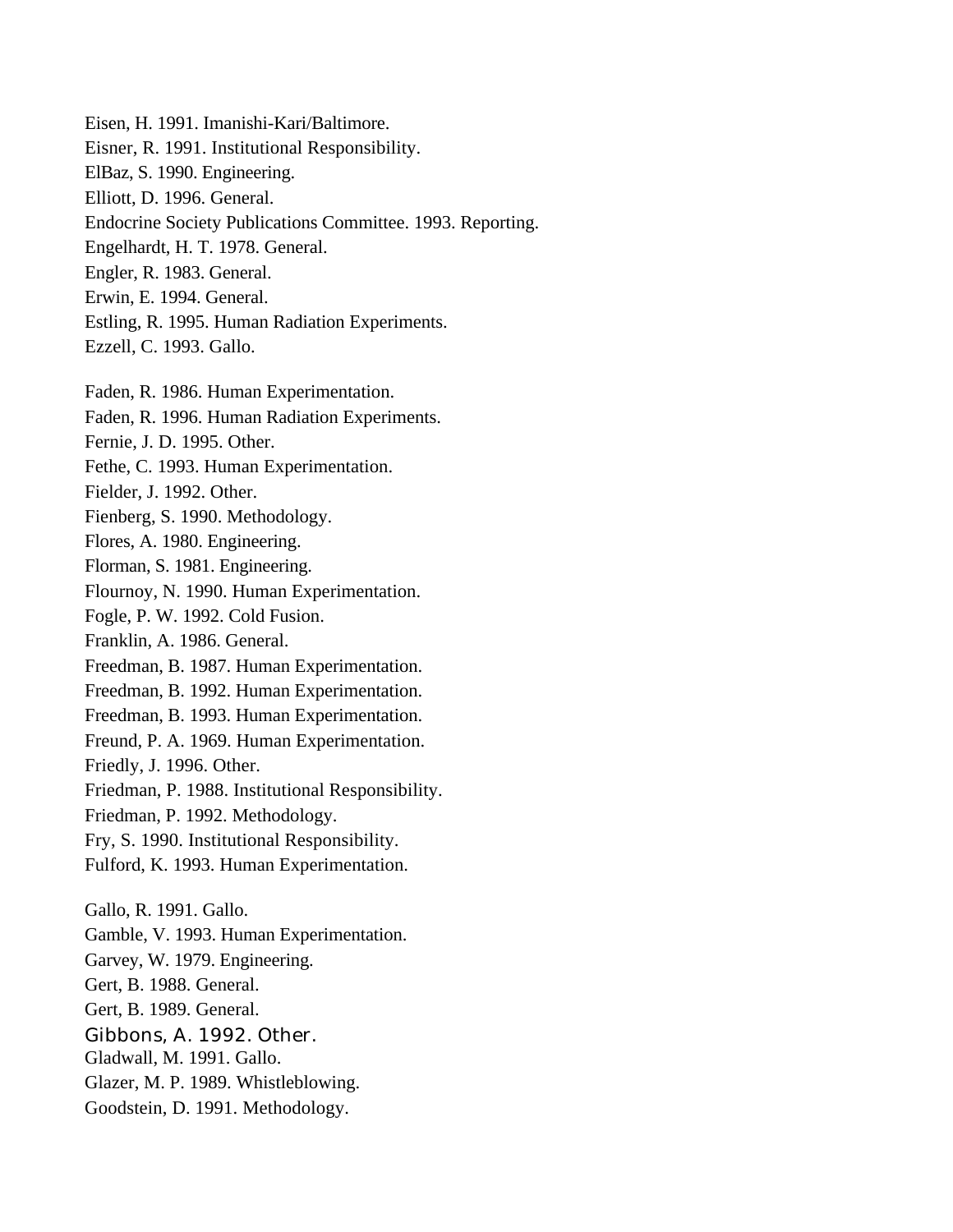Gosling, D. 1985. Teaching and Learning. Gostin, L. 1991. Human Experimentation. Gould, S. 1981. General. Government Accountability Project. 1989. Whistleblowing. Greenberg, D. 1989. Institutional Responsibility. Greenberg, D. 1987. Other. Greenberg, D. 1994. Gallo. Grinnell, F. 1987. General. Grodin, M. 1994. Human Experimentation. Grodin, M. A. 1993. Human Experimentation. Guinan, M. E. 1992. General. Gunn, A. 1986. Engineering. Gunsalus, C. 1992. Institutional Responsibility. Gunsalus, C. 1993. Institutional Responsibility. Hacket, E. 1990. Teaching and Learning. Hall, N. 1989. Cold Fusion. Halperin, E. C. 1992. Reporting. Hamilton, D. 1991. Gallo. Hamilton, D. 1991. Imanishi-Kari/Baltimore. (6) Hamilton, D. 1992. Gallo. Hanson, S. M. H. 1988. Reporting. Harrison, P. 1991. Animal Experimentation. Hastings Center. 1980. Teaching and Learning. Herman, K. G. 1994. Institutional Responsibility. Herzog, H. 1989. Animal Experimentation. Hilts, P. 1992. Imanishi-Kari/Baltimore. Hilts, P. 1994. Institutional Responsibility. Hilts, P. J. 1993. Gallo. Hodge, S. 1981. Reporting. Hoff, C. 1980. Animal Experimentation. Holden, C. 1987. Other. (2). Holden, C. 1991. Other. House Committe on Science and Technology. 1986. Challenger. (2). House Committee on Science, Space and Technology. 1987. Challenger. Huber, B. T. 1991. Imanishi-Kari/Baltimore. Huizenga, J. R. 1992. Cold Fusion. Hull, D. 1988. General. Huth, E. J. 1986. Reporting.

Imanishi-Kari, T. 1991. Imanishi-Kari/Baltimore. (2).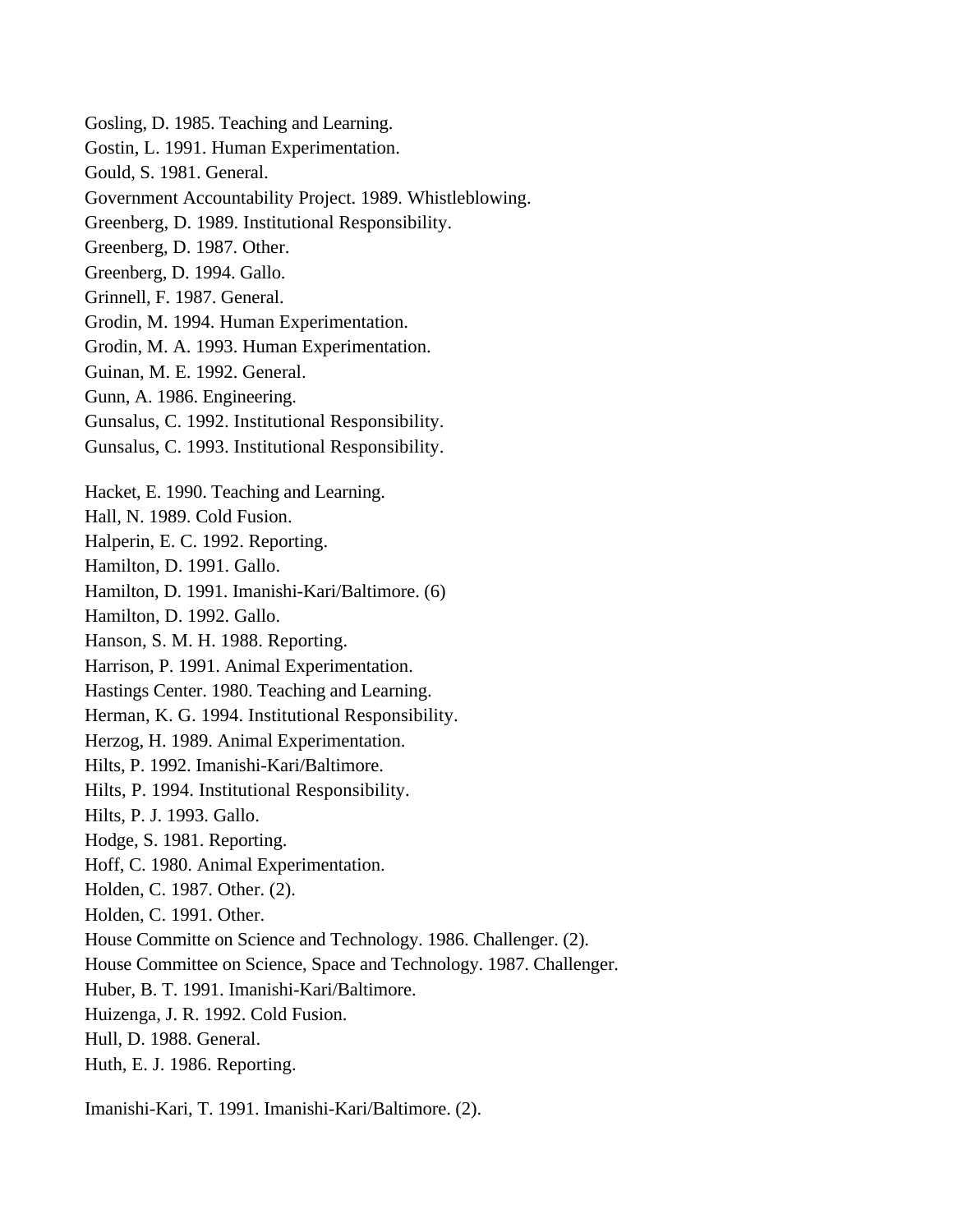Institute of Medicine Committee on the Responsible Conduct of Research. 1989. Institutional Responsibility. International Committee of Medical Journal Editors.1985. Reporting. International Committee of Medical Journal Editors.1991. Reporting. Jackson, I. 1986. General. Jackson, M. J. 1990. Conflict of Interest. Jasanoff, S. 1993. General. Jensen, C. 1996. Challenger. Johnson, D. 1990. Institutional Responsibility. Johnson, N. 1991. Human Experimentation. Jones, J. 1993. Other. Jones, P. 1986. Challenger. Jonsen, A. 1989. Human Experimentation. Joyce, C. 1986. Challenger. (3). Juengst, E. 1990. Human Experimentation. Kaiser, J. 1995. Institutional Responsibility (2). Kassirer, J. 1993. Methodology. Keefe, F. 1991. Animal Experimentation. Kimmel, A. J. 1988. General. Kipnis, K. 1981. Engineering. Kistiakowsky, V. 1989. Funding and Peer Review. Kitcher, P. 1993. General. Kohn, A. 1991. Reporting. Kohn, P. M. 1980. Other. Koren, G. 1990. Human Experimentation. Koren, G. 1993. Human Experimentation. Korenman, S. 1994. General. Koshland, D. 1991. Imanishi-Kari/Baltimore. Koshland, D. 1991. Reporting. Koshland, D. E. 1993. Conflict of Interest. (2). Kuhn, T. 1970. General. Kurfiss, J. 1983. Teaching and Learning. Kuznik, F. 1991. Imanishi-Kari/Baltimore. LaFollette, M. 1992. Reporting.

Lal, G. 1945. General. Lane, L. 1990. Human Experimentation. Lanken, P. N. 1995. Reporting. (2). Latour, B. 1986. Methodology.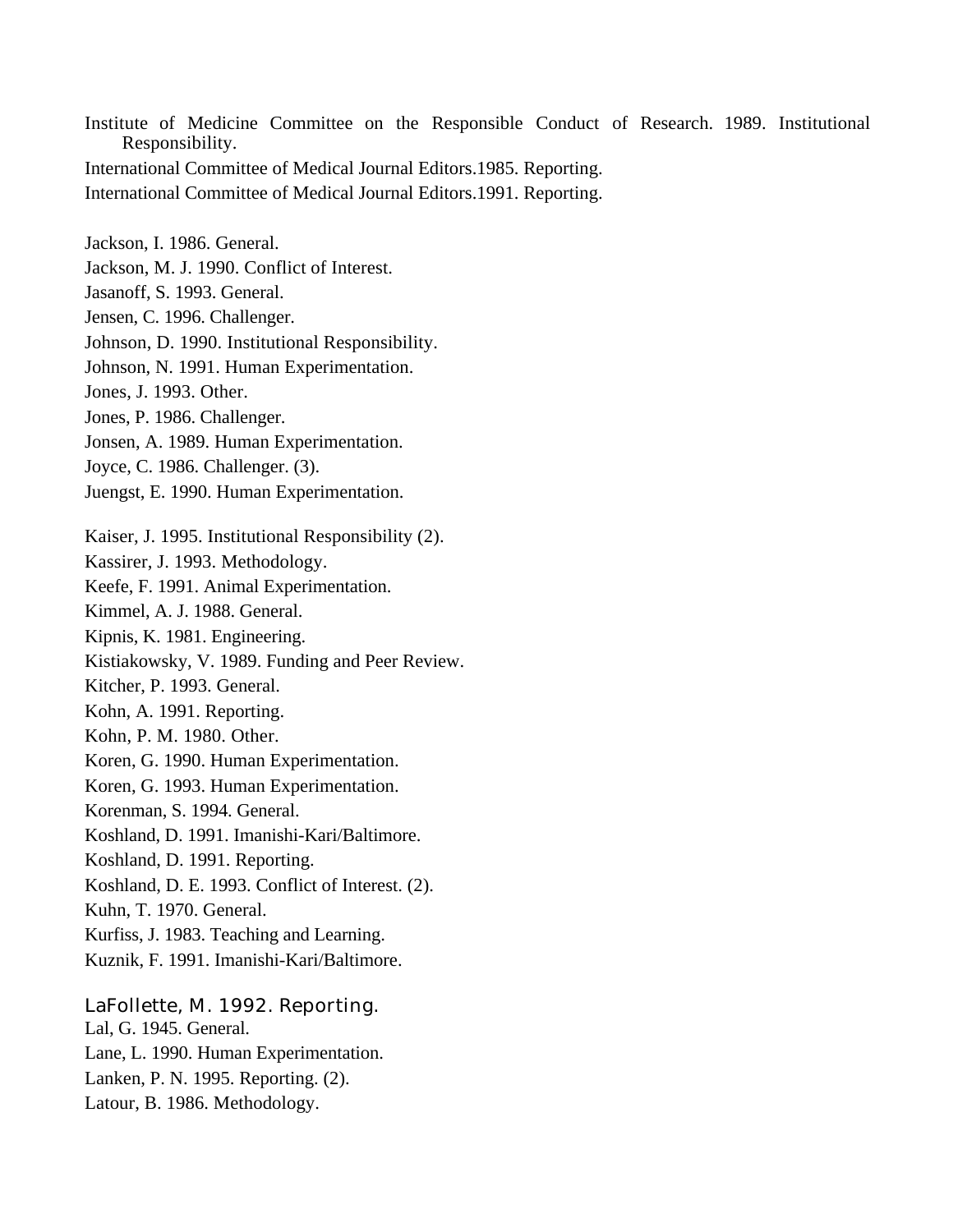Laudan, L. 1990. General. Layton, E.T. 1986. Engineering. Loederer, S. E. 1995. Human Experimentation. Levine, R. 1986. Human Experimentation. Levine, R. 1993. Human Experimentation. Lind, S. 1992. Human Experimentation. Lindley, D. 1992. Cold Fusion. Littlejohn, M. 1989. Institutional Responsibility. Lock, S. 1993. Methodology. Loevinger, L. 1991. Imanishi-Kari/Baltimore. Longino, H. 1990. General. Luebke, N. 1987. Conflict of Interest. Luegenbiehl, H. C. 1981–82 Engineering. Machan, T. 1991. Animal Experimentation. Macilwain, C. 1994. Human Radiation Experiments. (2). MacIntosh, N. J. 1995. Methodology. MacKay, C. 1984. Human Experimentation. Macrina, F. 1993. Teaching and Learning. Macrina, F. 1995. General. Maddox, J. 1991. Imanishi-Kari/Baltimore. Mallove, E. 1991. Cold Fusion. Mann, C. C. 1994. Human Radiation Experiments. Marshall, E. 1986. Challenger. Marshall, E. 1990. Conflict of Interest. (2). Marshall, E. 1991. Other. Marshall, E. 1992. Conflict of Interest. Marshall. E. 1992. Other. Marshall, E. 1993. Institutional Responsibility. Marshall, E. 1994. Funding and Peer Review. (2). Martin, M. 1989. Engineering. Martin, R. 1991. General. Marx, J. L. 1984. Gallo. Mastroianni, A. 1994. Human Experimentation. Matthysse, S. 1984. Funding and Peer Review. Mazur, A. 1989. Institutional Responsibility. McCutchen, C. W. 1991. Funding and Peer Review. McDevitt, H. 1991. Imanishi-Kari/Baltimore. McDonald, K. A. 1991. Cold Fusion. Medawar, P. 1984. General. Medvedev, G. 1990. Other.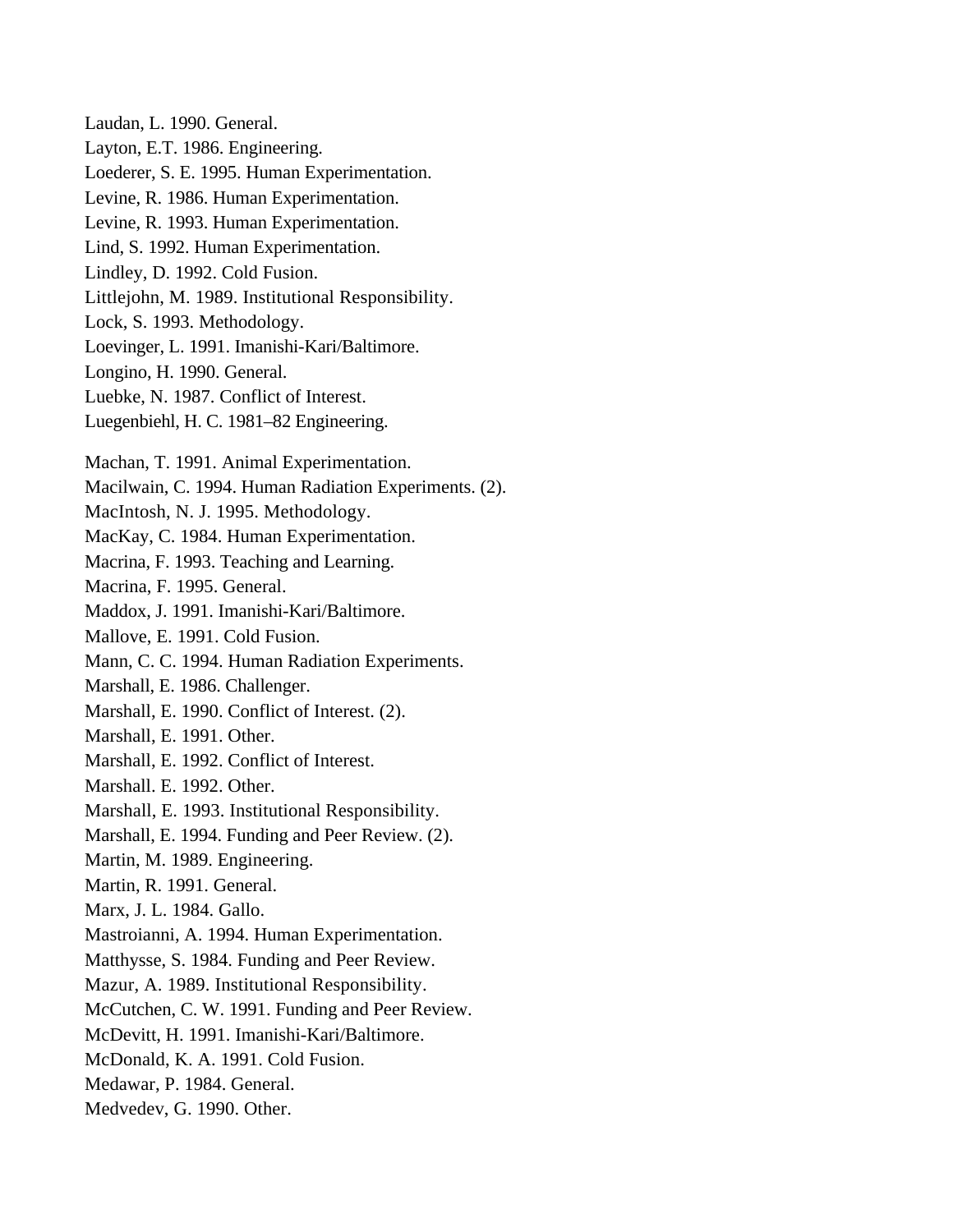Mele, C. 1990. Other. Merriam, S. 1987. Teaching and Learning. Merton, R. K. 1968. Reporting. Mervis, J. 1989. Other. Mervis, J. 1995. Imanishi-Kari/Baltimore. Meslin, E. 1993. Human Experimentation. Milgram S. 1975. Milgram. Milgram, S. 1983. Milgram. Miller, A. G. 1986. Milgram. Miller, D. J. 1992. General. Mishkin, B. 1985. Animal Experimentation. Mishkin, B. 1991. Institutional Responsibility. Mishkin, B. 1992. Institutional Responsibility. Mitcham, C. 1985. Engineering. National Aeronautics and Space Administration. 1986. Challenger. National Academy of Science. 1992. General. National Institutes of Health. 1993. Methodology. Nelkin, D. 1984. General. Nelkin, D. 1987. Reporting.

Nicoll, C. 1991. Animal Experimentation.

Norman, C. 1985. Gallo.

Norman, C. 1986. Gallo.

Nowak, R. 1994. Human Experimentation.

Office of Inspector General. 1993. Institutional Responsibility. Oddi, L. 1990. Human Experimentation. Olson, S. 1989. General. O'Neill, T. 1994. Animal Experimentation. Orlans, F. B. 1990. Animal Experimentation. Orlans, F. B. 1993. Animal Experimentation. Osgood, P. 1991. Animal Experimentation.

O'Toole, M. 1991. Imanishi-Kari/Baltimore. (3).

#### Palca, J. 1991. Gallo. (4).

Palmer, C. 1993. Human Experimentation. Panel on Scientific Responsibility and the Conduct of Research. 1993. Institutional Responsibility. Pardes, H. 1991. Animal Experimentation. Parker, D. B. 1978. General. Passamani, E. 1991. Human Experimentation. Paton, W. 1993. Animal Experimentation.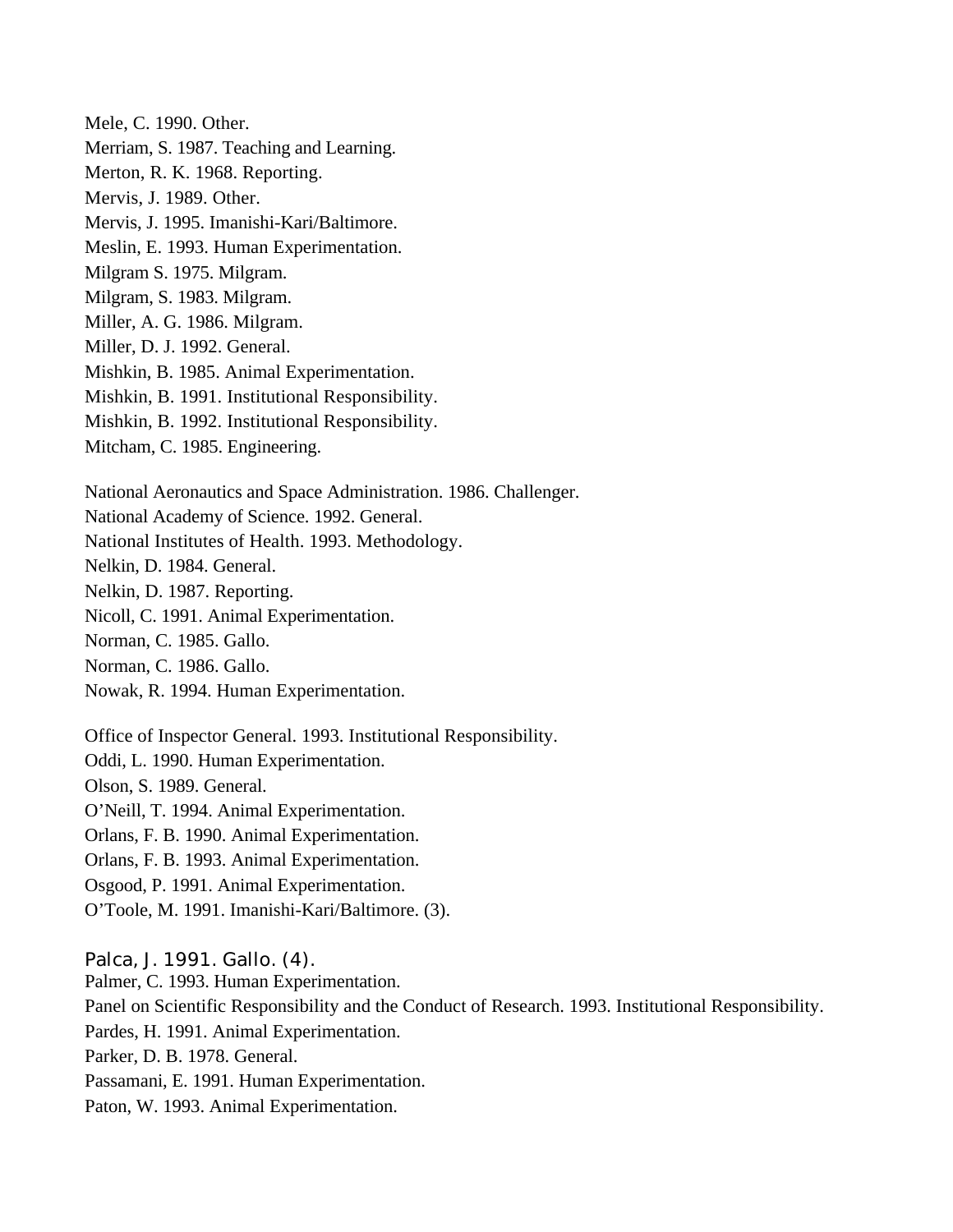Patten, S. C. 1977. Milgram. Pellegrino, E. 1992. Human Experimentation. Penslar, R. 1995. General. Perry, T. 1981. General. Petersdorf, R. G. 1986. General. Petroski, H. 1985. Engineering. Piper, T. 1993. Teaching and Learning. Pool, R. 1988. Other. Poon, P. 1995. Whistleblowing. Porter, R. 1992. Conflict of Interest. Ptashne, M. 1991. Imanishi-Kari/Baltimore. Public Law. 1985. Human Experimentation. Quinn, D. 1992. General. Racker, E. 1989. Methodology. Raloff, J. 1994. Human Radiation Experiments. Rayl, A. 1991. Methodology. Regan, T. 1989. Animal Experimentation. Reiser, S. 1993. Teaching and Learning. Relman, A. S. 1990. Reporting. Remfry, J. 1987. Animal Experimentation. Rest, J. R. 1979. Teaching and Learning. Rest, J. R. 1986. Teaching and Learning. Rest, J. R. 1988. Teaching and Learning. Rhoades, L. J. 1990. Methodology. Roberts, L. 1991. Other. Roberts, L. 1992. Other. (2). Rollin, B. 1990. Animal Experimentation. Rossiter, E. J. R. 1992. Other. Rostand, J. 1960. Methodology. Rothman, K. J. 1993. Conflict of Interest. (2). Rubenstein, A. 1989. Teaching and Learning. Rubinstein, E. 1990. Gallo. Rubinstein, E. 1991. Gallo. Russell, L. 1994. Methodology. Russow, L. 1990. Animal Experimentation. Sachs, G. 1993. Teaching and Learning.

Saltus, R. 1991. Imanishi-Kari/Baltimore.

Saltus, R. 1989. Cold Fusion.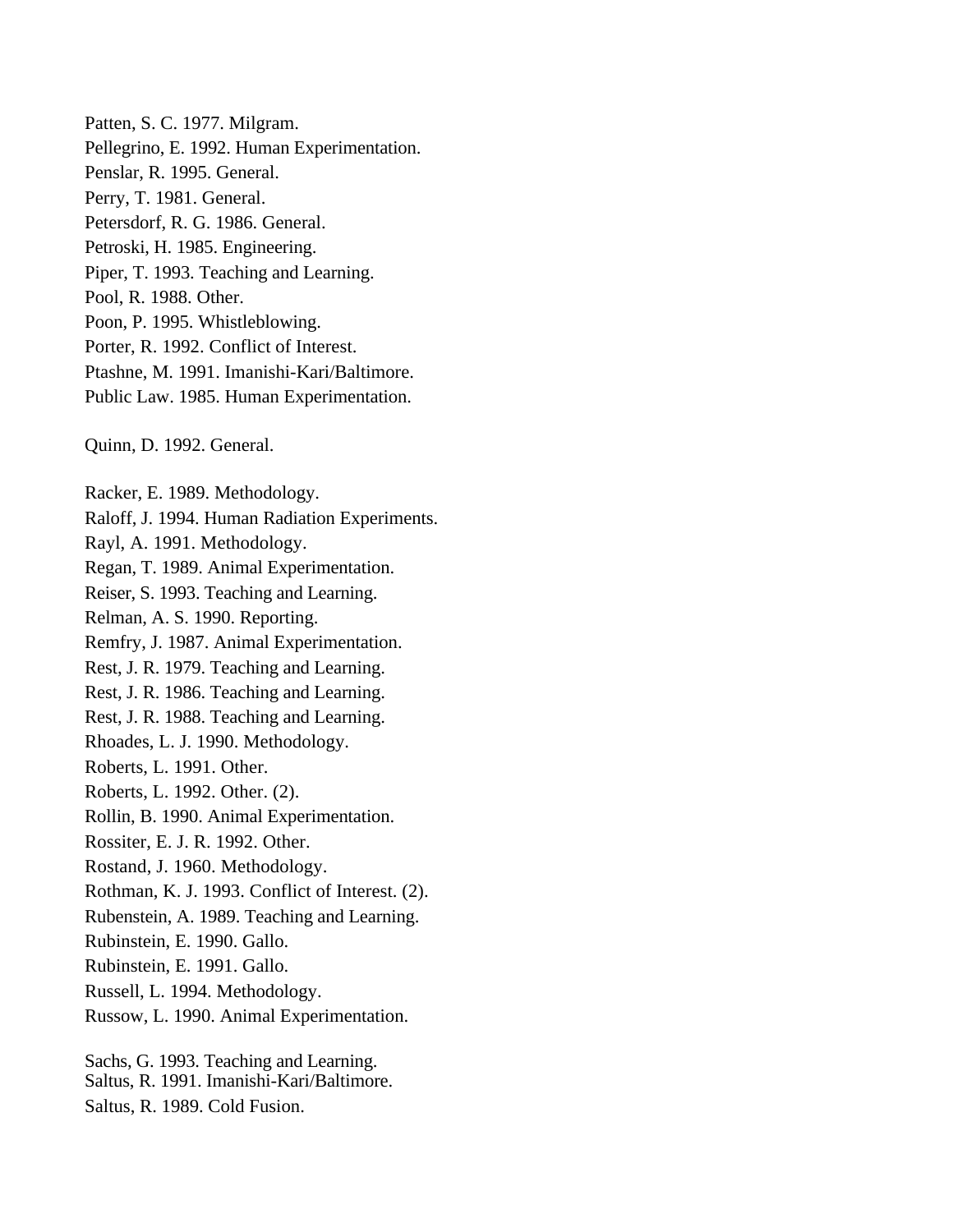Sapontzis, S. 1987. Animal Experimentation. Sarasohn, J. 1993. Imanishi-Kari/Baltimore. Sawyer, K. 1991. Other. Schachman, H. 1993. Institutional Responsibility. Schaub, J. 1983. Engineering. Schmaus, W. 1983. Methodology. Schwartz, C. 1989. General. Seachrist, L. 1994. Human Experimentation. Segerstedt, T. 1979. General. Segerstrale, U. 1990. Methodology. Shapiro, B. 1984. Teaching and Learning. Sheldon, M. 1989. Human Experimentation. Shrader-Frechette, K. 1994. General. Sieber, J. 1992. General. Sieber, J. E. 1993. Human Experimentation. Siegler, M. 1992. Human Experimentation. Sigma Xi. 1993. General. Smith, A. 1978. General. Smith, J. A. 1991. Animal Experimentation. Smith, R. J. 1986. Challenger. (5). Smith, S. J. 1988. Animal Experimentation. Soyfer, V. N. 1989. Other. Spece, R. G. 1995. Conflict of Interest. Spicker, S. 1988. Human Experimentation. Stanley, B. 1987. General. Stewart, W. 1991. Imanishi-Kari/Baltimore. Stipp, D. 1985. Methodology. Stone, R. 1993. Other. Stone, R. 1994. Imanishi-Kari/Baltimore. Stone, R. 1994. Institutional Responsibility. Subcommittee on the Civil Services. 1992. Whistleblowing. Sutherland, H. 1994. Human Experimentation. Swazey, J. 1981. Whistleblowing. Swazey, J. 1989. Teaching and Learning. Swazey, J. 1993. Teaching and Learning. Szklo, M. 1991. Reporting. Talent, J. A. 1989. Other. Tannenbaum, J. 1985. Animal Experimentation. Tannenbaum, J. 1989. Animal Experimentation.

Tannenbaum, J. 1991. Animal Experimentation.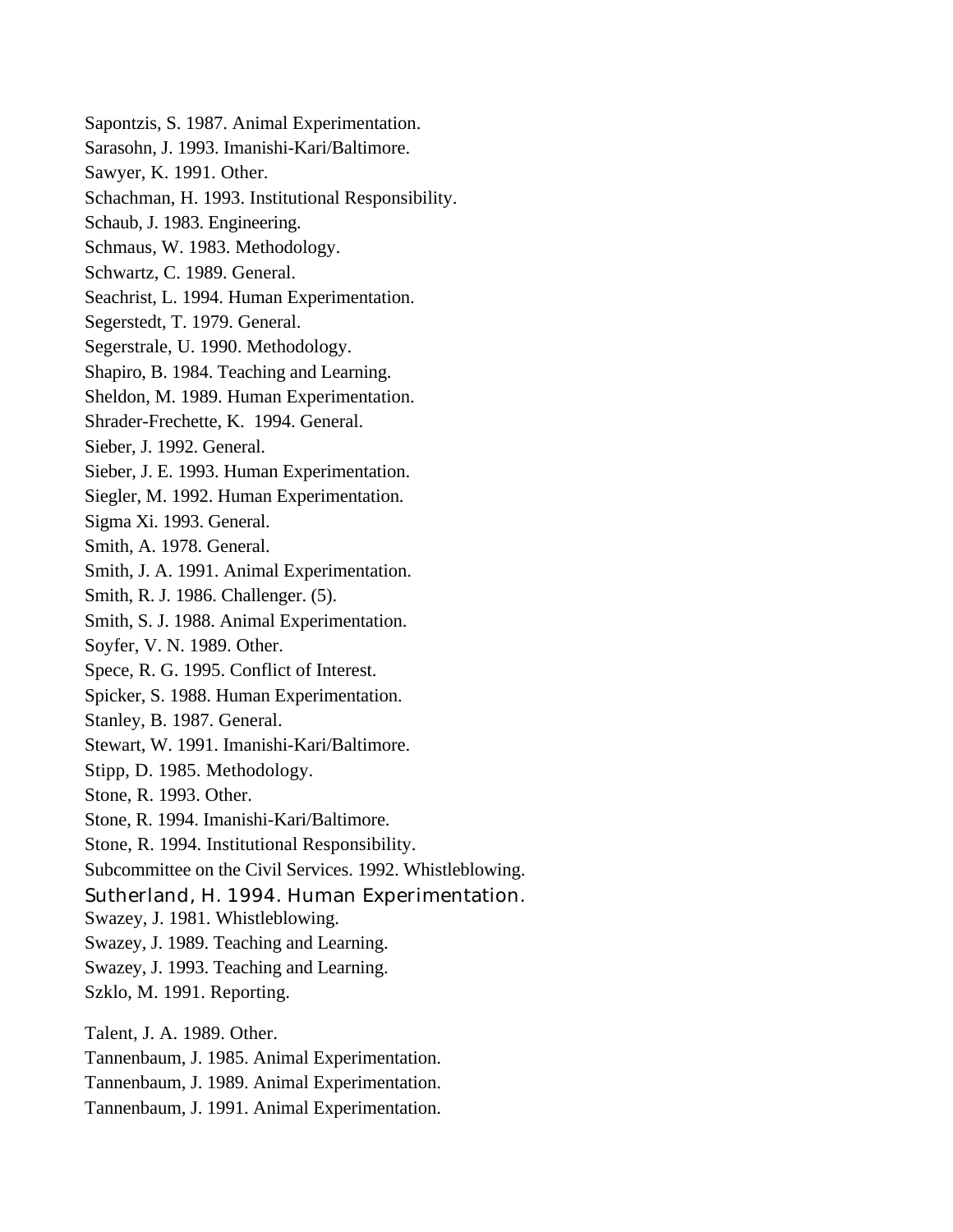- Taubes, G. 1991. Other.
- Taubes, G. 1993. Cold Fusion.
- Taubes, G. 1993. Funding and Peer Review.
- Taubes, G. 1993. Methodology.
- Taubes, G. 1994. Other.
- Taubes, G. 1995. Reporting.
- Teich, A. 1992. Institutional Responsibility.
- Toth, L. 1991. Animal Experimentation.
- Trento, J. J. 1987. Challenger.
- Trow, M. 1976. Teaching and Learning.
- Turner, D. A. 1993. Human Experimentation.

Unger, S. 1982. Engineering.

- U.S. Committee on Science, Space, and Technology. 1990. Whistleblowing.
- U.S. Congress, House of Representatives, Committee on Energy and Commerce, Subcommittee on Oversight and Investigations. 1989. Institutional Responsibility.
- U.S. Congress, House of Representatives, Committee on Energy and Commerce, Subcommittee on Oversight and Investigations. 1990. Institutional Responsibility.
- U.S. Congress, House of Representatives, Committee on Science, Space, and Technology, Subcommittee on Investigations and Oversight. 1990. Institutional Responsibility.
- U.S. Congress, Office of Technology Assessment. 1986. Animal Experimentation.
- U.S. Congress, Office of Technology Assessment. 1993. Institutional Responsibility.
- U.S. Department of Health and Human Services. 1993. Human Experimentation.
- U.S. Department of Public Health and Human Services. 1993. Institutional Responsibility. (2).
- U.S. Department of Public Health and Human Services. 1995. Institutional Responsibility.
- U.S. NIH Office for Protection from Research Risks. 1993. Human Experimentation.
- U.S Senate Subcommittee on Science, Technology and Space. 1986. Challenger.

Vance, R. 1992. Animal Experimentation.

Vaughan, D. 1996. Challenger.

- Velasquez, M. 1992. Teaching and Learning.
- Verhetsel, E. 1986. Animal Experimentation.

Waldrop, M. M. 1986. Challenger.

- Weaver, D. 1986. Imanishi-Kari/Baltimore.
- Weaver, D. 1988. Imanishi-Kari/Baltimore.
- Weil, V. 1977. Engineering.
- Weil, V. 1983. Whistleblowing.
- Weil, V. 1985. Engineering.
- Weil, V. 1992. Engineering.
- Weiss, P. 1989. Methodology.
- Wells, P. 1985. Conflict of Interest.